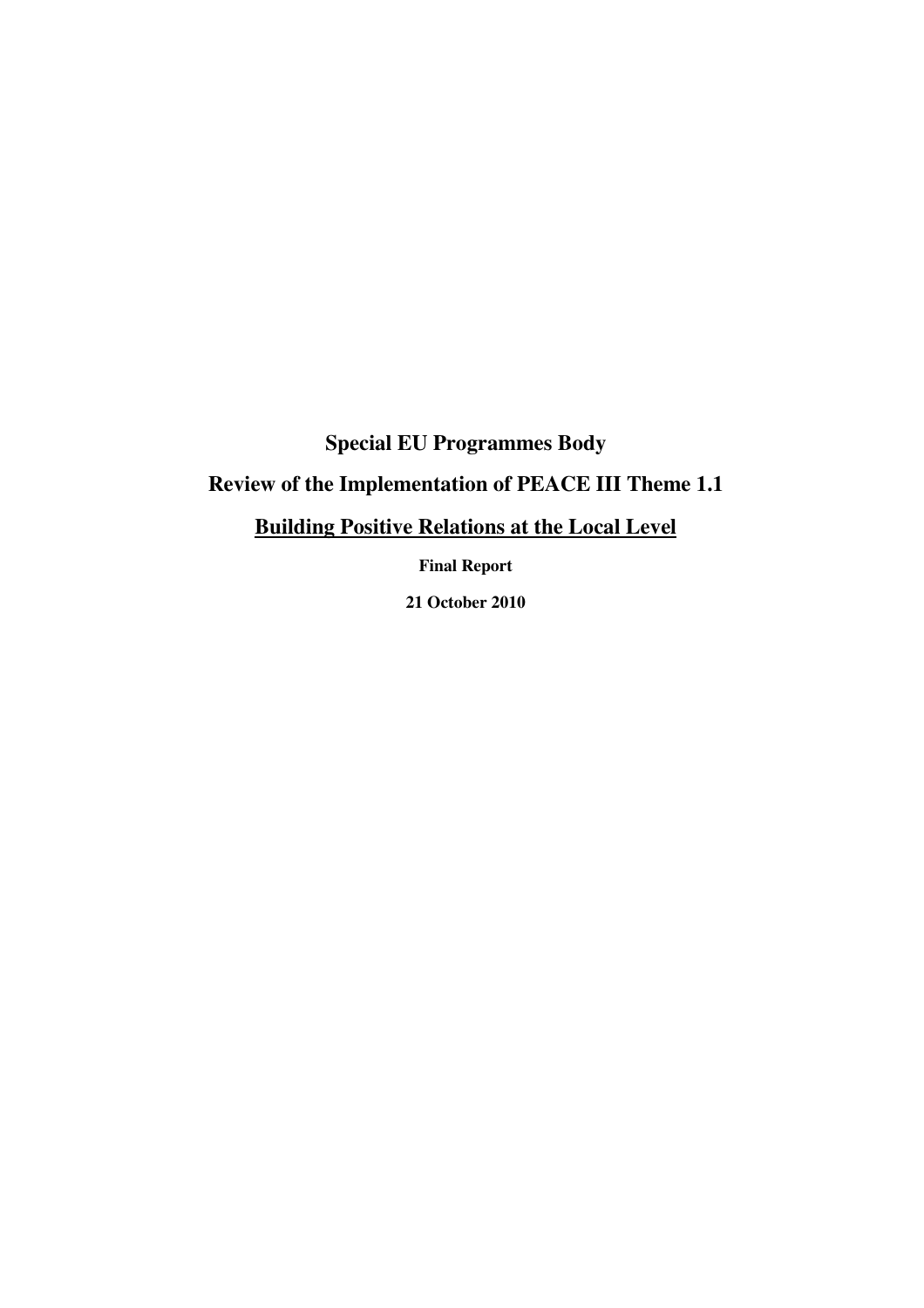Ref: MW/kw

#### **Private and Confidential**

Mr Shaun Henry Managing Authority Special EU Programmes Body 7<sup>th</sup> Floor The Clarence West Building 2 Clarence Street West Belfast BT2 7GP

21 October 2010

Dear Mr Henry

#### **Re: Review of the Implementation to date of Theme 1.1 – Building Positive Relations at the Local Level**

Please find enclosed the final version of the Review of the Implementation to date for Theme 1.1.

If you have any questions please do not hesitate to contact either Michael Williamson or Keith Wilson.

Yours sincerely

Awour

ASM Horwath

Email: michael.williamson@asmhorwath.com or keith.wilson@asmhorwath.com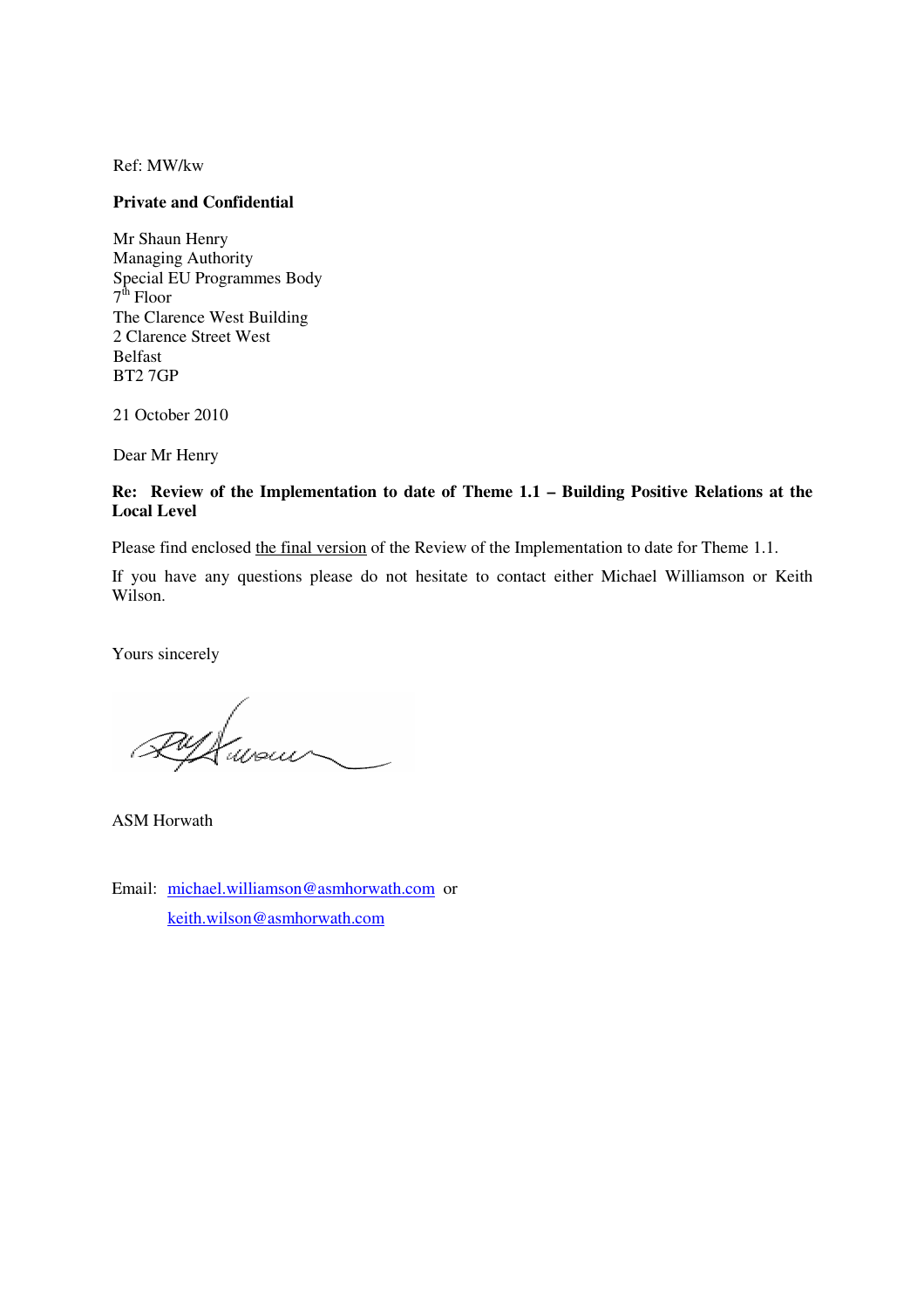# **Contents**

|              | Background and Terms of Reference                                            | $1 - 2$   |
|--------------|------------------------------------------------------------------------------|-----------|
| $\mathbf{I}$ | Strategic Context and Assessment of Need                                     | $3 - 21$  |
| Ш            | Complementarity with Programme Objectives and Assessment of<br>Additionality | $22 - 31$ |
| IV           | Progress to date                                                             | $32 - 40$ |
| V            | Programme Administration                                                     | $41 - 57$ |
| VI           | Case Studies                                                                 | $58 - 59$ |
| VII          | Conclusions and Recommendations                                              | $60 - 65$ |

## **Appendices**

| $\mathbf{A}$ | Detailed Assessment of Additionality |
|--------------|--------------------------------------|
| - B          | Detailed Assessment of Targets       |
| $\Gamma$     | Detailed Assessment of Need          |

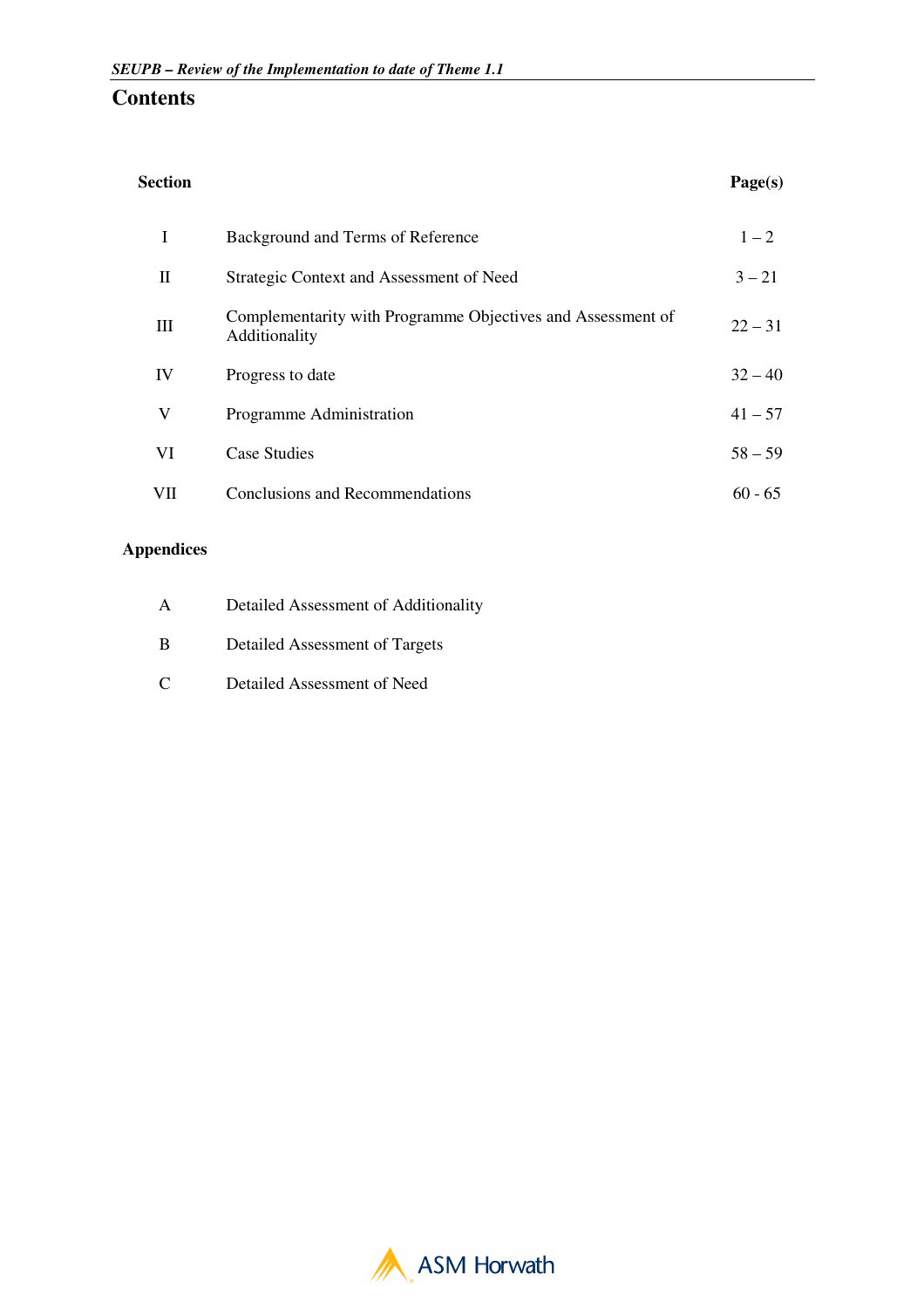# **Background and Terms of Reference I I**

### **Background**

1.1 The Special European Union Programmes Body (''SEUPB'' or the ''Client'') has appointed ASM Horwath to undertake a ''Review of the Implementation to date for Theme 1.1'' (the ''Review'') of PEACE III.

1.2 Theme 1.1., Building Positive Relationships at the Local Level, is valued at  $\epsilon$ 140 million and incorporates Local ( $\epsilon$ 90- $\epsilon$ 100million) and Regional ( $\epsilon$ 40- $\epsilon$ 50 million) activities. It is designed to support the implementation of strategic models of collaboration between the public, private and community sectors that focus on shared identity and cultural diversity. This Review focuses on those projects which are delivered through Local Authority led Local Action Plans (''Peace Cluster Plans'').

1.3 To date, Peace Cluster Plans have been brought forward by eight self clustered local council groups in Northern Ireland (including Belfast as a single entity) and six County Councils in the Border Region of Ireland. All 14 Peace Cluster Plans have been approved and are detailed below:

| Lead<br><b>Council/Partner</b> | <b>Cluster</b>                                                           | <b>Allocated</b><br><b>Funding</b> |
|--------------------------------|--------------------------------------------------------------------------|------------------------------------|
| <b>Belfast</b>                 | <b>Belfast</b>                                                           | £6,299,415                         |
| Derry                          | North West (Omagh, Strabane, Derry)                                      | £4,733,000                         |
| North Down                     | North Down, Ards, Down                                                   | £2,688,849                         |
| Lisburn                        | Lisburn, Castlereagh                                                     | £2,250,000                         |
| Newry & Mourne                 | Southern (Armagh, Craigavon, Banbridge, Newry and Mourne)                | £4,263,571                         |
| Newtownabbey                   | Newtownabbey, Antrim, Carrickfergus                                      | £1,954,868                         |
| Cookstown                      | Cookstown, Magherafelt, Dungannon, Fermanagh                             | £3,441,600                         |
| Coleraine                      | North East (Ballymena, Ballymoney, Larne, Limavady,<br>Coleraine, Moyle) | £3,608,589                         |
| Cavan                          |                                                                          | €2,880,000                         |
| Donegal                        |                                                                          | €4,737,600                         |
| Leitrim                        |                                                                          | €2,032,400                         |
| Louth                          |                                                                          | €2,815,200                         |
| Monaghan                       |                                                                          | €3,600,000                         |
| Sligo                          |                                                                          | €1,960,605                         |

#### *Evaluation Requirements*

1.4 An important regulatory change in the 2007-13 period is the abandonment of the traditional EU requirement for a formal mid-term evaluation of EU co-financed Operational Programmes such as PEACE III and its replacement with ''ongoing'' evaluation.

1.5 The EU Guidelines on Evaluation in the 2007-13 period elaborate further on interim evaluation. It states that while the overall desirability of evaluation has not changed, the new regulation provides for ''a shift from a concept of mid term evaluation driven by regulatory imperatives towards a more flexible demand driven approach to evaluation during the Programming period.'' Therefore the focus of the Review will be on assessing the implementation of the Theme to provide a statement of its current position, vis a vis, its objectives and to provide comment on aspects of delivery.

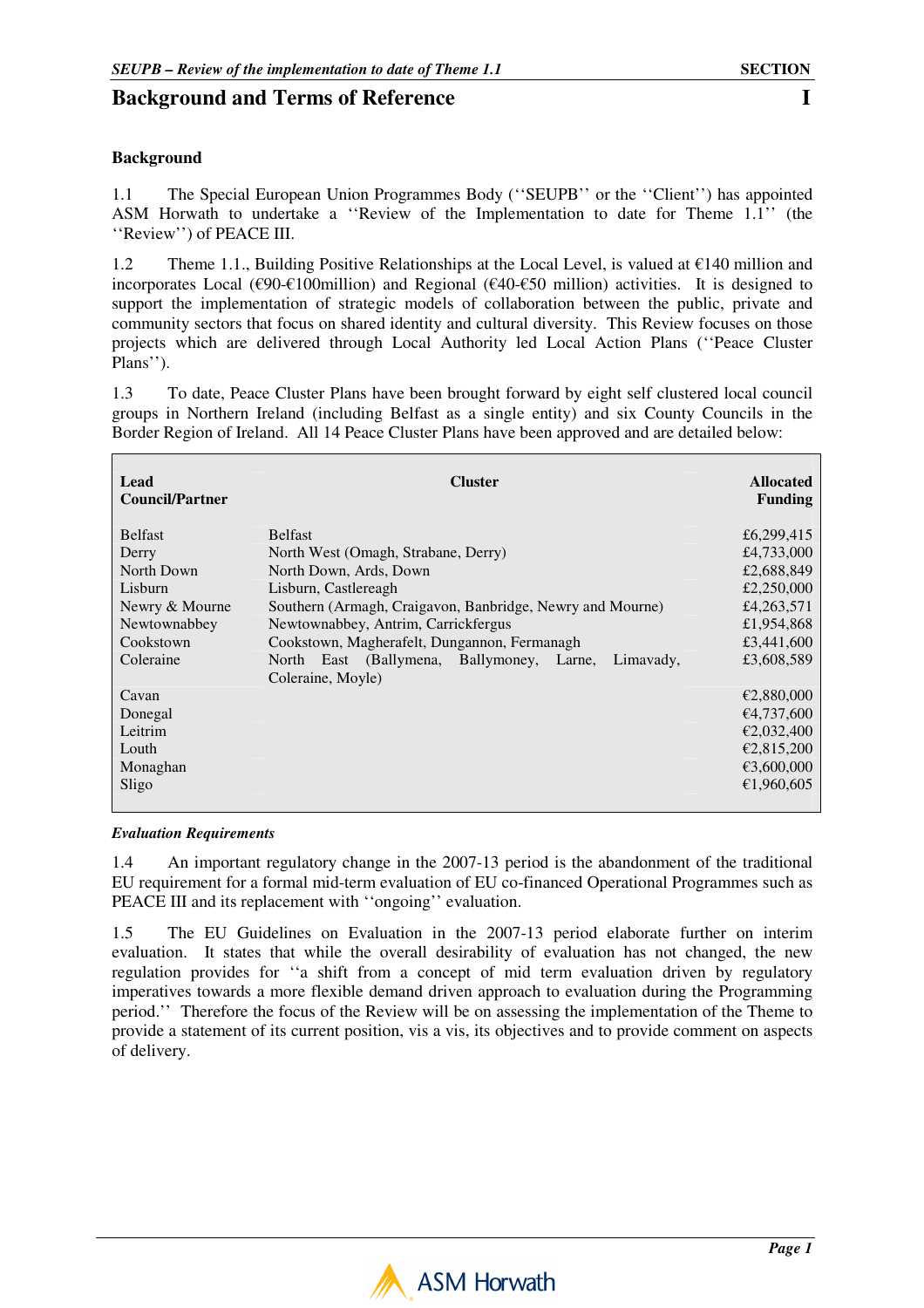## **Background and Terms of Reference I I**

### **Terms of Reference**

1.6 The terms of reference stipulate that the Review of the impact of activities supported under each Plan will inform the development and consideration of plans for Phase II.

- 1.7 Overall, the Review is required to:
	- a) assess the extent to which the Theme has achieved its objectives to date, as set out in the Operational Programme and in particular against the Priority and Theme objectives;
	- b) determine if the needs of the eligible area have changed since the assistance was approved and to what extent the Theme remains relevant;
	- c) identify examples of best practice;
	- d) assess the relevance of technical support provided by the Consortium (Pobal and Community Relations Council); and
	- e) make recommendations in relation to future interventions and calls for applications in relation to this theme.
- 1.8 To meet these objectives the Review must address the following key issues:
	- a) achievements to date in relation to the Theme's identified outputs, results and impacts?;
	- b) the extent to which the Theme has been a catalyst for change in respect of its strategic objectives?;
	- c) the effectiveness of the processes used?;
	- d) the ''added value'' of the Theme in Northern Ireland and the Border Counties region?; and
	- e) are the administrative requirements proportionate to the level of grant aid?

### **Methodology**

- 1.9 To this end our methodology will incorporate the following processes:
	- a) high level stakeholder consultation with Government Departments, SEUPB, Pobal and the Community Relations Council, to assess the continued strategic fit of the Programme;
	- b) review of the technical support provided by the consortium of Pobal and the Community Relations Council, making comparisons between the two service deliverers and incorporating the views of the PEACE Cluster Plan Promoters and SEUPB;
	- c) detailed consultation with each Peace Plan promoter to review not only the impact to date of each Action Plan, but also to review the management of each Plan and gain an insight into the views of a representative sample of each PEACE Cluster Plan Steering Group; and
	- d) assess what has been achieved to date by a review of outputs and impacts against the Action Plan and baseline data contained in the SWOT/STEEPLE and relevant socio economic reviews.

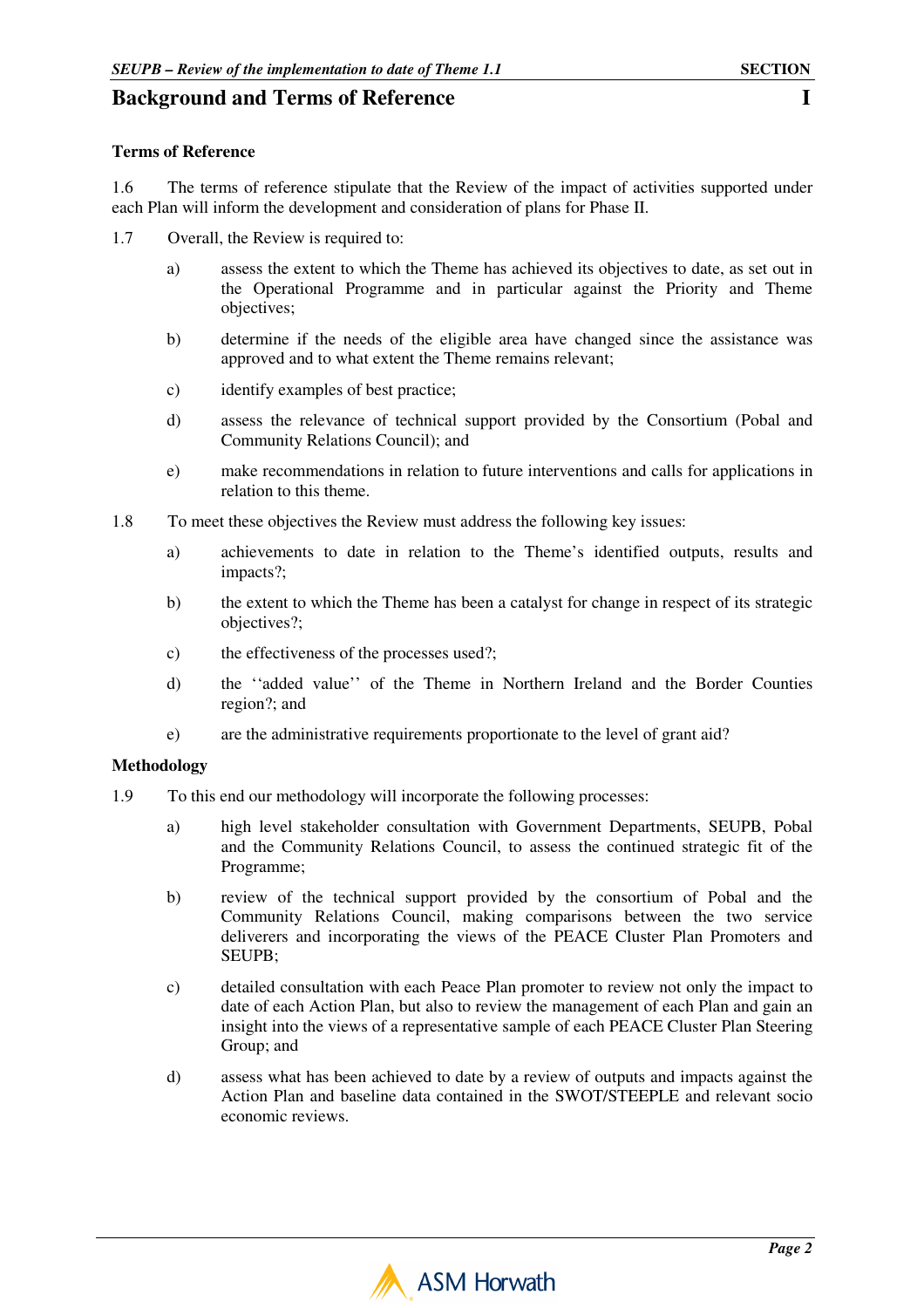*The Strategic Context will provide an overview of the policy imperatives which have had an impact on the current delivery of Theme 1.1 and provide an insight into possible future delivery.* 

*It will also provide key research questions which will inform the delivery of the Review.* 

- 2.1 The Strategic Context has been developed through the following approach:
	- a) desk based research; and
	- b) stakeholder interviews.

### **Desk Based Research**

- 2.2 The desk based research focused on a review of the following four strategic documents:
	- a) PEACE III Operational Guidance;
	- b) A Shared Future;
	- c) Draft Cohesion, Sharing and Integration Strategy; and
	- d) Republic of Ireland Guidance/National Development Plan.

2.3 The objective of the research is identify the strategic relationships between the documents and their implications for the delivery of the 14 Peace Cluster Plans.

### **Review of PEACE III Operational Guidance**

2.4 The overall objective of the PEACE III Programme is to reinforce progress towards a peaceful and stable society and to promote reconciliation in Northern Ireland and the Border Region. Building on the successes and lessons of PEACE I (1995-1999) and PEACE II (2000-2006) Programmes, the PEACE III Programme has a continued and renewed emphasis on reconciliation and will specifically focus on reconciling communities and contributing towards a shared society. The strategic objectives have been grouped into two Priority areas as outlined below:



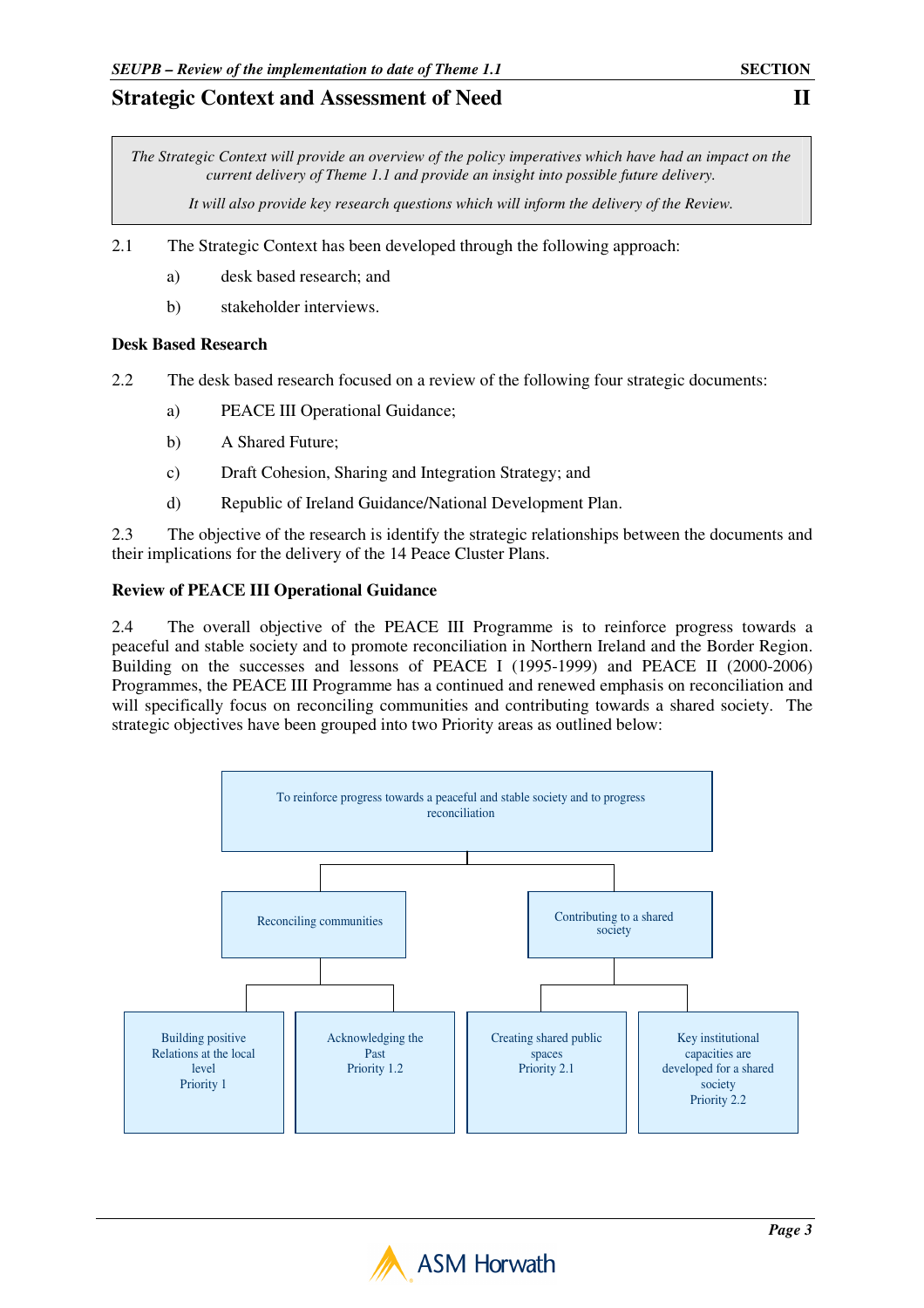2.5 As noted, this Review focuses on Priority 1.1: Reconciling Communities: Building positive Relations at the Local Level.

2.6 This Priority aims to challenge attitudes towards sectarianism and racism and to support conflict resolution and mediation. This objective will be pursued through the following indicative activities:

- a) *support the implementation of strategic models of collaboration* between the public, private and community sectors that focus on reconciliation, cultural diversity and equality;
- b) by *promoting a participative bottom up approach***,** the Priority will seek to support the active role of people, communities and voluntary organisations in decision making which directly affects them:
- c) *establish meaningful cross community and cross border initiatives* that will *improve trust and tolerance and reduce levels of sectarianism and racism*;
- d) *if appropriate support a small grants programme* implemented at a local level if this is considered an effective response to local needs and is co-ordinated within a strategic partnership;
- e) the Priority will *pay particular attention to marginalised and minority groups* so that opportunities will be created that allow for a greater degree of participation and integration in society; and

#### f) *develop necessary processes and relationships between communities to begin discussions about the possible removal of physical makers of segregation*.

2.7 The Operational Programme also stipulates that the following Cross Cutting themes should act as strategic guidelines for those engaged in the implementation of the Programme:

- a) Cross Border Co-operation;
- b) Equality of Opportunity;
- c) Sustainable Development;
- d) Impact on Poverty; and
- e) Partnership.

#### *Research Question*

*Do individual Peace Cluster Plan interventions conform to the indicative activities outlined in the Operational Programme?* 

*Have individual Peace Cluster Plans been developed to reflect the strategic guidelines represented by the Cross Cutting Themes?* 

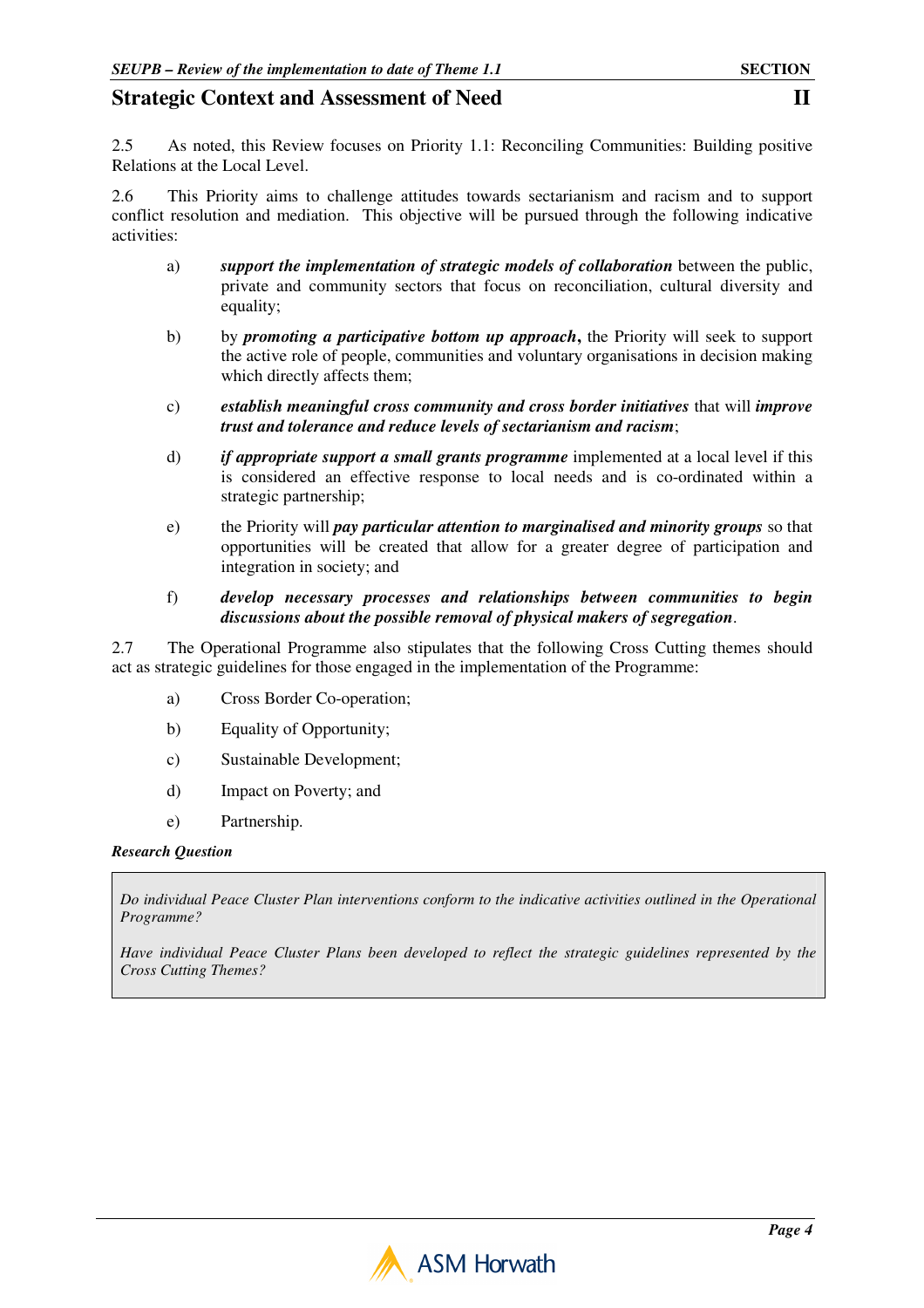### **Aid for Peace**

2.8 An innovation of Peace III has been the adoption of the Aid for Peace approach to evaluation. This focuses on assessing the needs for Peace Building in a given country or area and then tailoring the objectives and activities to ensure success (appropriate indicators are also developed). The approach can be employed during the planning, implementation and evaluation stages (but preferably all three) and is broken down into four stages:

a) *analysis of the Peace Building needs of a given country or area***:** – analysing the conflict dynamics and Peace Building process of a country or area by examining the parties to the conflict, the root causes of the conflict, the factors escalating the conflict and what Peace Building potential exists.

The aim of this stage is to specify the 'ideal' type of situation by identifying what conditions tend to enhance Peace Building in a particular situation or country. This ideal model is then compared with the real situation;

- b) *defining/assessing/evaluating the Peace Building relevance of an Intervention:* the objective is to assess whether the overall direction of an intervention (policy, programme or project) corresponds and is relevant to a country's/region's Peace Building needs as analysed at the previous stage. This assessment is conducted using a relevance scale;
- c) *assessing the conflict risks for an intervention:* this assesses the effects of the conflict on an existing or planned intervention. The objective is to identify problems and risks which the projects and interventions will face. For new interventions, the assessment aims to anticipate the potential conflict related risks; and
- d) *anticipating/assessing/evaluating the Conflict and Peace Building effects of an Intervention:* – this examines the effects of an intervention on the conflict and peace situation and assesses what changes have occurred or may occur as a result. Input, output, result and impact causal chains or indicators can be employed here. The approach places emphasis on defining a number of output and result indicators within this chain, with less focus on impacts as it is considered that these are often too difficult to measure due to the attribution gap.

### *Research Question*

*How has the Aid for Peace approach been utilised by the individual Peace Cluster Plans?* 

### **A Shared Future**

### **The Policy and Strategic Framework for Good Relations in Northern Ireland**

2.9 The overall aim of this policy is to establish, over time, a shared society defined by a culture of tolerance: a normal, civic society, in which all individuals are considered equals, where differences are resolved through dialogue in the public sphere and where all individuals are treated impartially. A society where there is equity, respect for diversity and recognition of our interdependence.

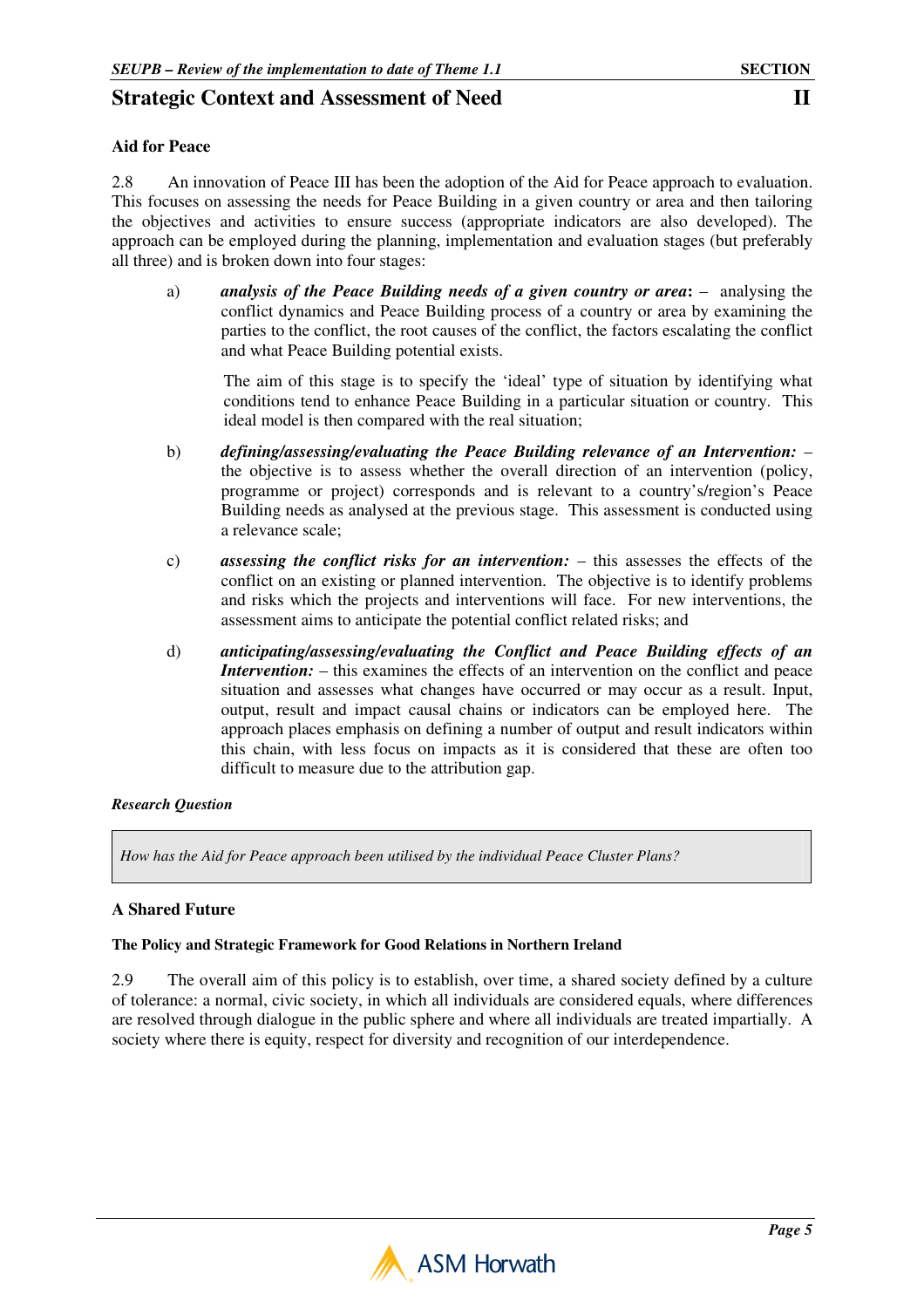### 2.10 The diagram below illustrates the bodies charged with the delivery of A Shared Future:



Good Relations Delivery Mechanisms

### 2.11 The following tables illustrate the responsibilities of each body:

#### **Good Relations Activity in Government Departments:**

- **-** Government will make a long term commitment to improving relations in Northern Ireland;
- **-** a Cross Departmental Good Relations Panel will be established and chaired by the Head of the Northern Ireland Civil Service. It will prepare a co-ordinated triennial plan, underpinned by S75;
- **-** these Plans will be reviewed annually and rolled forward;
- **-** policies, practices and institutions will be shaped to enable trust and good relations to grow;
- **-** current community relations legislation will be reviewed; and
- **-** OFMDFM will develop an enhanced policy and challenge role backed up by research capacity, monitoring and evaluation.

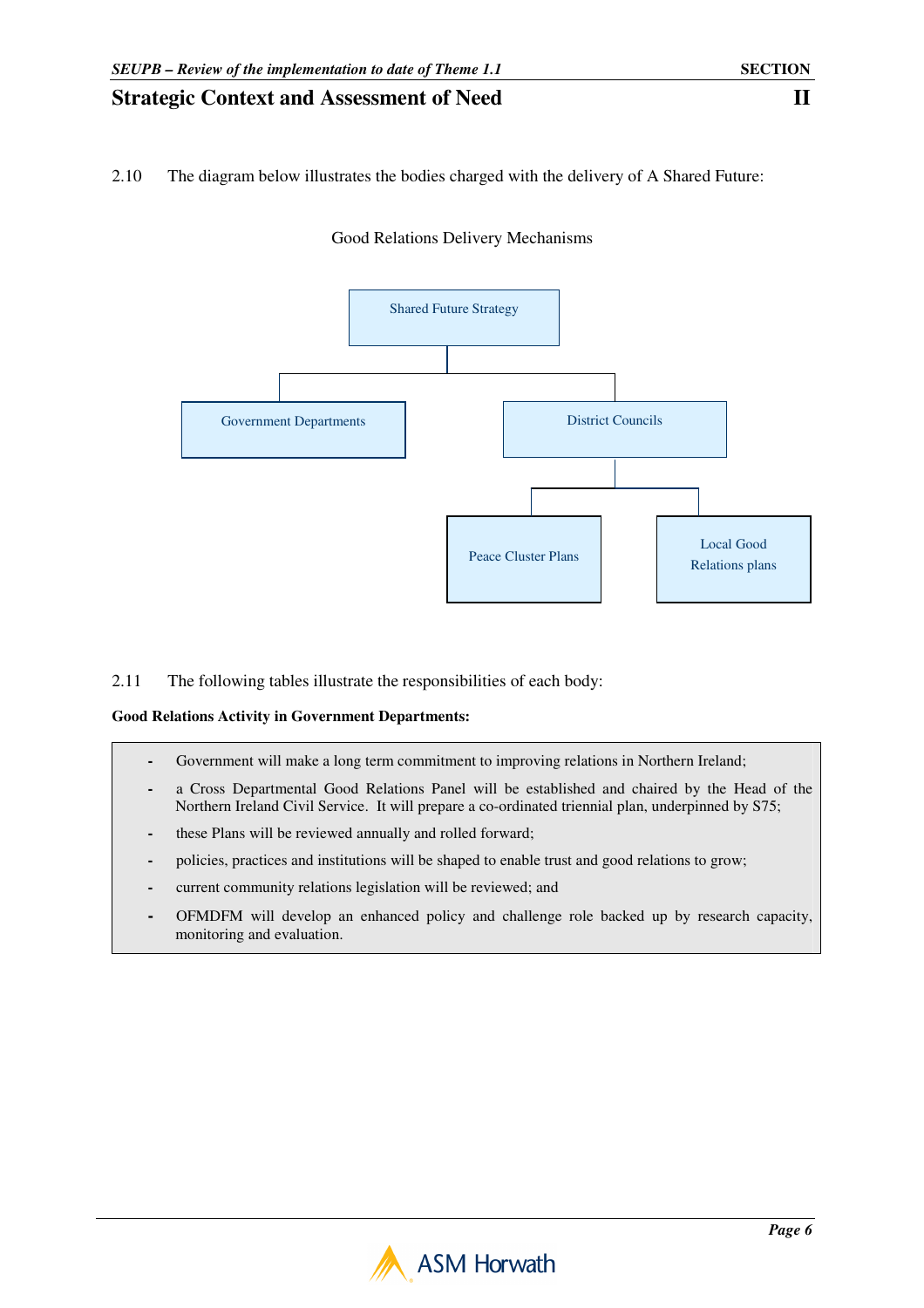#### **Good Relations Activity at the Regional Level:**

- **-** support for a regional body, Independent of Government to promote Good Relations;
- **-** transform the existing Community Relations Council into an enhanced organisation more broadly representative of civic society with elected representatives; and
- functions to include:
	- challenging progress towards a shared future;
	- connecting actions at regional, sub regional and local level;
	- providing support, training and guidance to organisations commissioning of research;
	- promoting good practice (with Equality Commission) within their respective responsibilities;
	- providing funds to support Good Relations; and
	- reporting progress to Ministers and the Assembly.

#### **Good Relations Activity at the Local Government Level:**

- current District Council Community Relations programme to be phased out by March 2007 or in line with changes resulting from the Review of Public Administration;
- **-** creation of a Good Relations Challenge Programme an enhanced permanent programme for the promotion of good relations through the (new) District Council arrangements;
- **-** development by each Council of a 3 year local good relations plan against which funds can be drawn. The plan will be linked to the Government's triennial action plan, reporting to the Assembly or Westminster;
- **-** plans to be approved by OFMDFM and reviewed annually to ensure satisfactory progress against agreed targets; and
- **-** the revamped Community Relations Council to provide training and development, support, advice and guidance.

2.12 In summary, A Shared Future prescribed clear roles for each of the tiers of administration in Northern Ireland, allowing a clear recognition of the additionality of PEACE Cluster Activity to the core Good Relations Activity delivered by each Council (through their Good Relations Plan).

#### *Research Question*

*How do the Peace Cluster Plans augment (are additional to) relevant Good Relations Activity?* 

#### **Moving on from 'A Shared Future'**

2.13 With the resumption of devolution in May 2007, OFMDFM initiated the development of a new strategy that would integrate race and community relations strategies. In the Programme for Government 2008-2011, the Shared Future Strategy is not mentioned but refers instead to the creation of a shared and better future, based on tolerance and respect for cultural diversity. The PfG goes on to promise:

''*We will bring forward a programme of cohesion and integration for this shared and better future to address the divisions within our society and achieve measurable reductions in sectarianism, racism and hate crime. If we do not take this opportunity now, there is a very real risk that the divisions of our past will be replicated in the new communities that have come here to live and work among us.''*

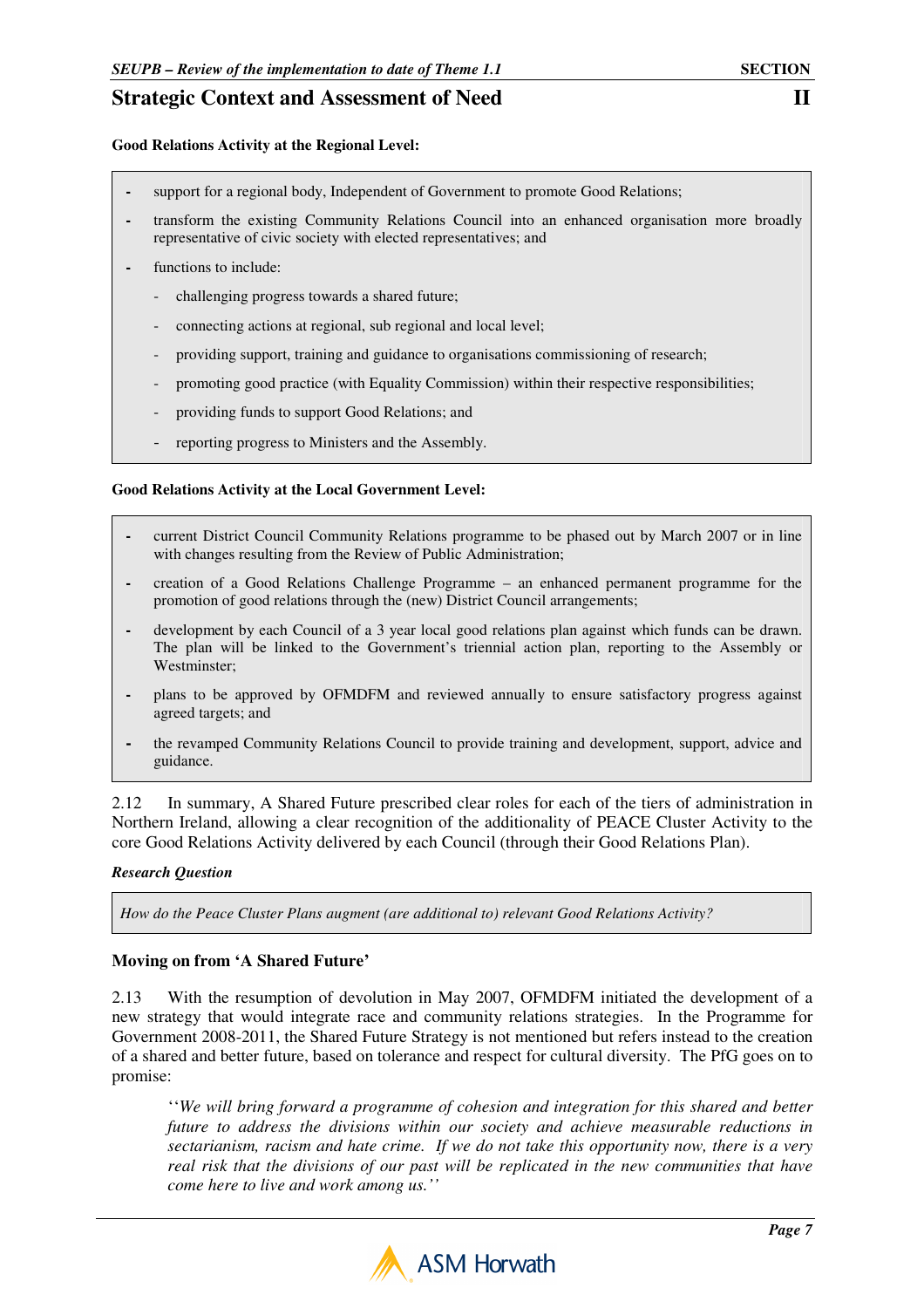2.14 The envisaged Cohesion, Sharing and Integration Programme will form part of Objective 5 of PSA7 ''*Make Peoples Lives Better''* of the Programme for Government. Under this objective, to promote equality and the enforcement of rights, one of the targets attributed to OFMDFM is the implementation of ''*a programme of cohesion and integration for a shared and better future for all.*''

2.15 In an update report to the OFMDFM Committee on 9 April 2008, the Head of the Equality Directorate pointed out OFMDFM'S position on the future of community development:

''*Good Relations Division is currently developing a Programme that will take into account our PfG commitments on Cohesion, Sharing and Integration as well as those on Racial Equality and Social Inclusion in order to reflect the changing context we are facing as a community.''*

2.16 A Shared Future was led by objectives for Government Departments, whereas the draft CSI strategy places more emphasis on actions at the local and community levels. One of the aims is that Action Plans be produced at district council level and that they should be the main vehicle for implementing the strategy. An early draft of the new CSI strategy states:

*''CSI signals a significant departure from previous policy in its emphasis on delivery at the local level. It empowers district councils – in partnership with local and community organisations – to develop relevant responses to suit local circumstances through active programmes to support cohesion, sharing and integration. This emphasis is accompanied by a significant long term shift in resource and responsibility for delivery to the local level.''* 

2.17 This strategic realignment is illustrated in diagrammatical form below:



### **Programme for Cohesion, Sharing and Integration – draft consultation document**

2.18 The draft Cohesion, Sharing and Integration Strategy makes a number of recommendations:

''*the need is for actions and programmes to meet local, individual circumstances devised by, and involving, people who understand the issues and know the local communities''*.

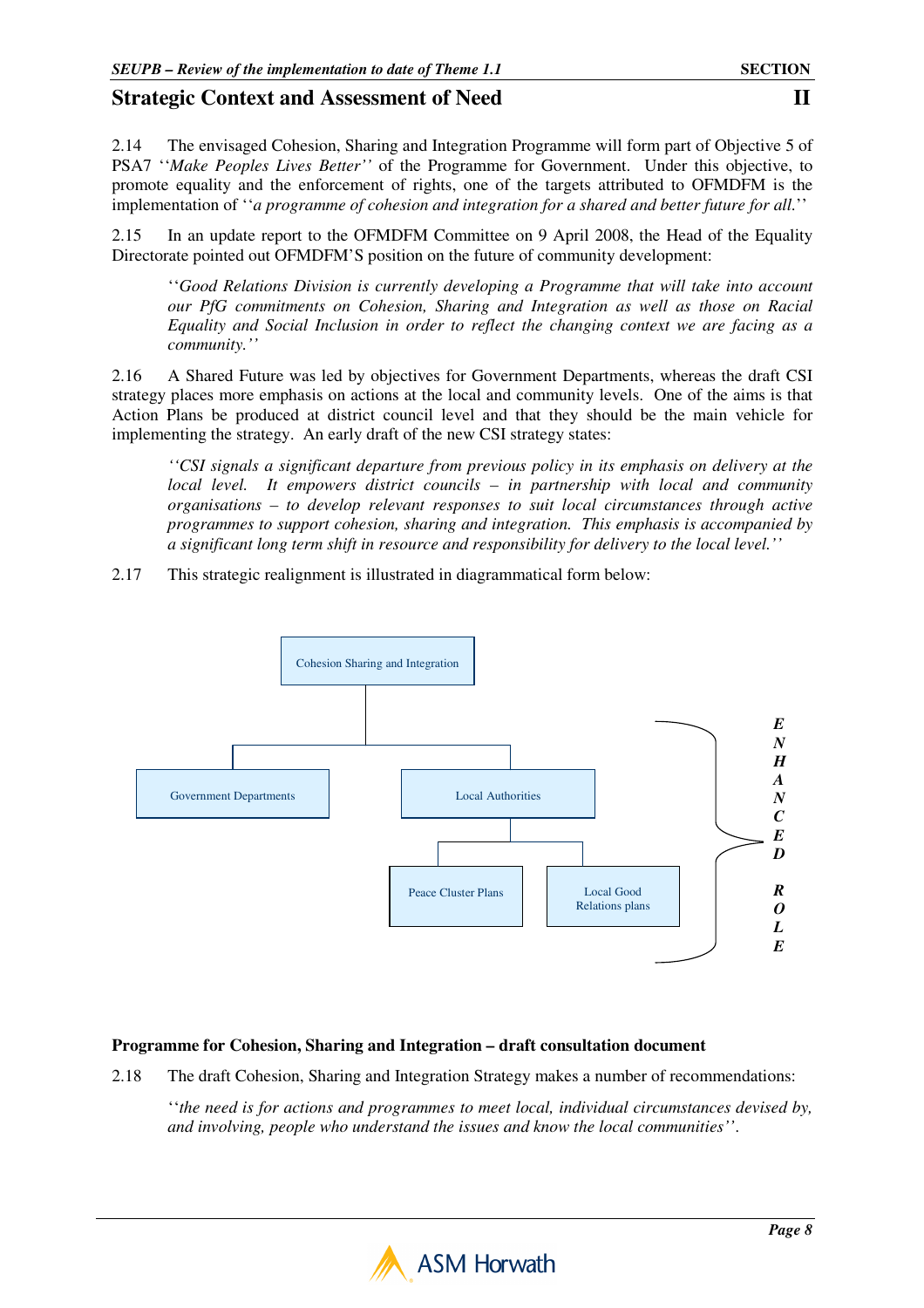2.19 In response, Government must set the framework for action, the principles to be applied at local level and support local initiatives. It must ensure accountability and must also ensure an effective challenge function is in place to guarantee District Council Local Action Plans are aligned with local priorities.

- 2.20 Local Plans will be:
	- a) a biennial process for all; and
	- b) an integral part of District Councils' community planning responsibilities (with the progressive implementation of RPA restructuring).
- 2.21 In developing local plans, it will be necessary that they:
	- a) demonstrate alignment with the aims and objectives of this Programme and race relations policy;
	- b) reflect local good relations needs established and prioritised through evidence based research and good relations audits;
	- c) ensure that the scope of the plans address 'minority ethnic community' issues, particularly racial harassment and racism;
	- d) explain how resources will be allocated to deliver the plan;
	- e) include a clear methodology to evaluate impact;
	- f) demonstrate linkages with PEACE III Peace Plans; and
	- g) embed the principles and ethos of Good Relations into the policies, programmes and services delivered by local councils.

#### **The Link with RPA**

2.22 Until the reorganisation of local government is complete there is a need to continue to contract with current District Councils in their delivery of the Good Relations programme to meet the identified needs in their areas. Once RPA re-organisation is in place, contractural funding relationships will fall within the remit of the new local government bodies.

- 2.23 In a context of change, there is a need for work at the regional support level to:
	- a) sustain and underpin the quality of action at the local level;
	- b) provide practical, consistent support, training and guidance;
	- c) support innovative actions to develop and promote good relations which extend beyond local boundaries or which are of regional significance; and
	- d) support capacity building measures and resources required to enable minority ethnic people and new arrivals to participate fully and effectively in public, economic, social and cultural life.

2.24 In summary, the draft CSI Strategy highlights the importance of Local Authorities in delivering Good Relations Activity.

#### **Research questions**

*How can the Local Action Plans augment the future delivery of the enhanced Good Relations role of the relevant Local Authority?* 

*How best can locally based plans address the strategic objectives outlined in the draft Cohesion, Sharing and Integration strategy?* 

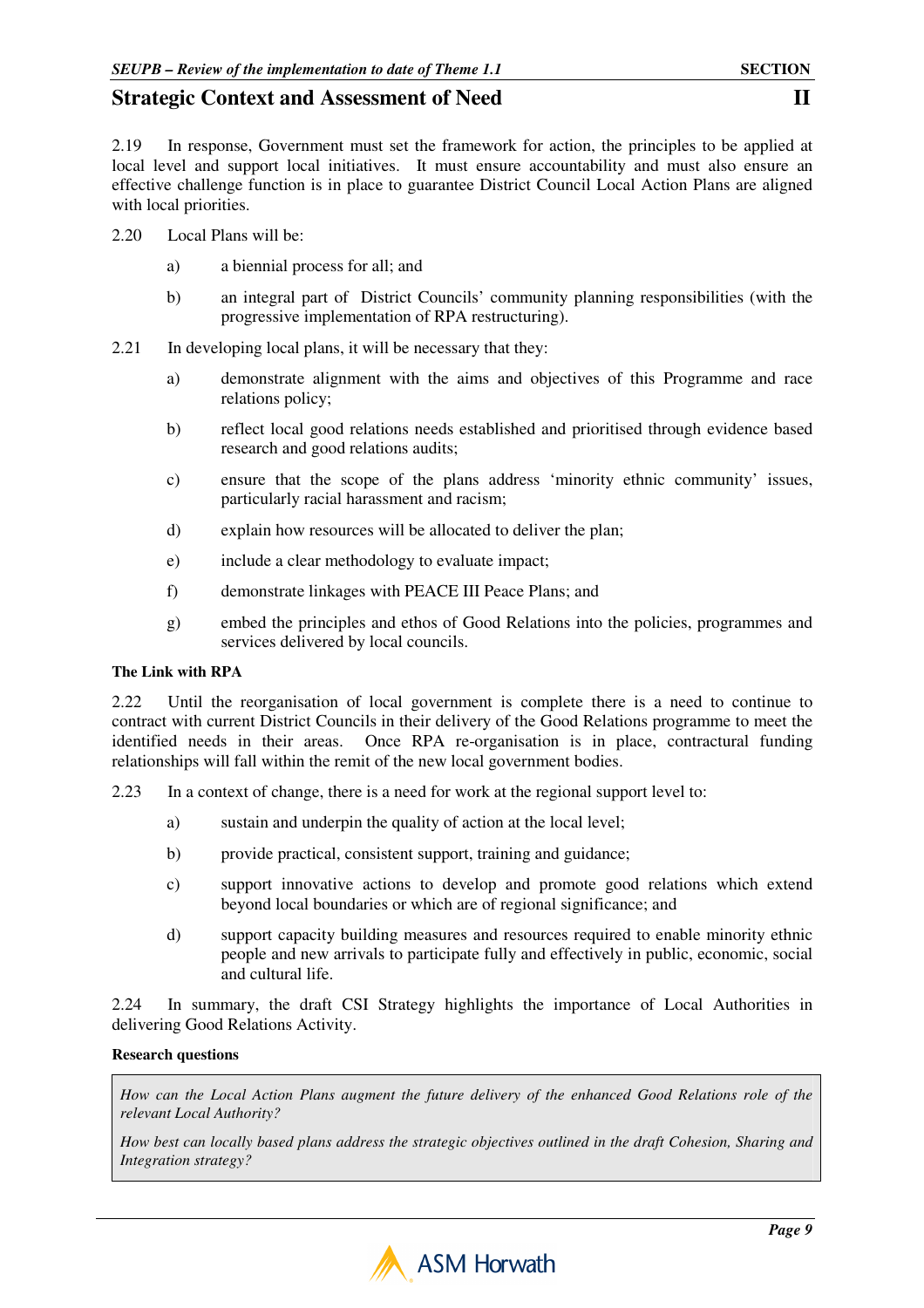#### **Republic of Ireland Guidance/National Development Plan**

2.25 The Government of the Republic of Ireland is committed to a coherent strategy for social inclusion based on the life cycle approach set out in ''Towards 2016'', with implementation supported by the National Development Plan and the National Action Plan for Social Inclusion.

2.26 The central theme of the National Action Plan for Social Inclusion is combating poverty and social exclusion, which are defined as:

''*People are living in poverty if their income and resources (material, cultural and social) are so inadequate as to preclude them from having a standard of living which is regarded as acceptable by Irish society generally. As a result of inadequate income and resources people may be excluded and marginalised from participating in activities which are considered the norm for other people in society*.''

2.27 Unlike in Northern Ireland, the inclusion agenda in the Republic of Ireland continues to have a significant socio-economic onus. The National Development Plan does highlight the needs of certain excluded groups and describes interventions to mitigate their demands, including:

- a) the interests of children will continue to be administered by the Office for the Minister for Children;
- b) central to community planning and the bottom up approach to integration is the existing County/City Development Board Structure ensuring more joined up delivery of social inclusion programmes on the ground and coordinating public service delivery at the local level;
- c) a continuing focus at national and local level on co-ordinated delivery of services and supports to improve outcomes for the Traveller Community; and
- d) spatial exclusion will be addressed through the delivery of the RAPID programme, which aims to direct state assistance towards improving quality of life and access to opportunities for communities in the most disadvantaged urban areas throughout the State.

2.28 In addition, and also under the National Development Plan, some  $€848$  million will be invested under the Horizon Social Inclusion Programmes which are comprised of:

- a) Immigrants Integration Sub Programme;
- b) Language Support Sub Programme;
- c) National Action Plan against Racism and the Programme for Social and Economic Advancement of Members of the Traveller Community; and
- d) Equality Sub-Programme.

2.29 In summary, it is evident that there are already a number of mainstream interventions which seek to address problems faced by the excluded groups identified in the PEACE III Operational Programme, however what is less clear is how Peace and Reconciliation fits with the political narrative of the Republic of Ireland.

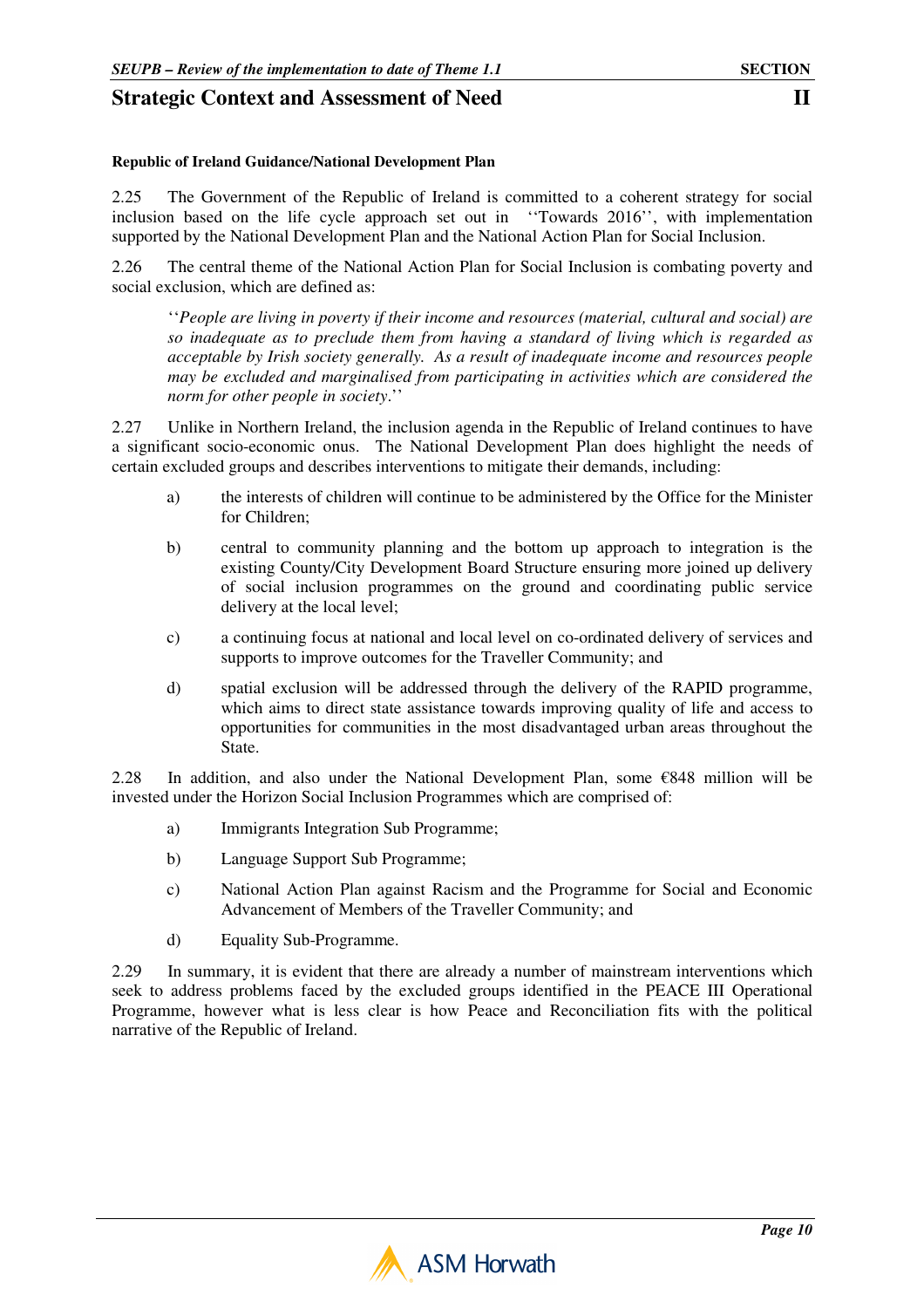#### **Research Questions**

*Given its focus on remedying socio-economic exclusion how does Peace and Reconciliation work in the Republic of Ireland context?* 

*What is the additionality of the Peace Cluster to existing mainstream provision in addressing exclusion in the Republic of Ireland?* 

*How will existing planning structures be utilised for the delivery of the Peace Cluster?* 

#### **Summary of Research Questions and Implications on the Design of the Review**

2.30 The Strategic context has identified important research questions which will inform the remainder of the Report. The table below identifies how each question will be approached:

| <b>Research question</b>                                                                                                                        | <b>Consultation approach</b>                                                                                                                                             |  |  |
|-------------------------------------------------------------------------------------------------------------------------------------------------|--------------------------------------------------------------------------------------------------------------------------------------------------------------------------|--|--|
| Do individual Peace Cluster Plan interventions<br>conform to the indicative activities outlined in the<br><b>Operational Programme?</b>         | $\sigma$<br>conformity<br>with<br>Operational<br>Assessment<br>Programme addressed in Section IV.                                                                        |  |  |
| Have individual Peace Cluster Plans been developed<br>to reflect the strategic guidelines represented by the<br><b>Cross Cutting Themes?</b>    | Assessment of conformity with Cross Cutting Themes<br>addressed in Section IV.                                                                                           |  |  |
| How has the Aid for Peace approach been utilised by<br>the individual Peace Cluster Plans?                                                      | Assessment of application of Aid for Peace Approach<br>addressed in Section III.                                                                                         |  |  |
| How do the Peace Cluster Plans augment (are<br>additional to) relevant Good Relations Activity?                                                 | Assessment of strategic additionality of Theme 1.1<br>and Good Relations Activity addressed in Section IV.                                                               |  |  |
| How does the existing Peace Cluster Plan fit with the<br>Council's existing Good Relations Activities?                                          | Assessment of individual additionality of each Peace<br><b>III Cluster Plan and relevant Good Relations Activities</b><br>addressed in Section IV.                       |  |  |
| How best can locally based plans address the<br>strategic objectives outlined in the draft Cohesion,<br>Sharing and Integration Strategy?       | Assessment of how Local Peace Cluster Plans will<br>augment the future delivery of the enhanced Good<br>Relations Role of Local Authorities addressed in<br>Section III. |  |  |
| Given its focus on remedying socio-economic<br>exclusion how does Peace and Reconciliation work<br>in a Republic of Ireland context?            | Assessment of the applicability of Peace and<br>Reconciliation work in the Republic of Ireland context<br>addressed in Section IV.                                       |  |  |
| What is the additionality of the Peace Cluster<br>approach to existing mainstream provision to address<br>exclusion in the Republic of Ireland? | Assessment of the additionality of Peace Cluster<br>interventions to existing mainstream provision in the<br>Republic of Ireland addressed in Section IV.                |  |  |
| How will existing planning structures be utilised for<br>the delivery of the Peace Clusters?                                                    | Assessment of the ability to use existing planning<br>structures on the delivery of the Peace Clusters<br>addressed in Section VI.                                       |  |  |

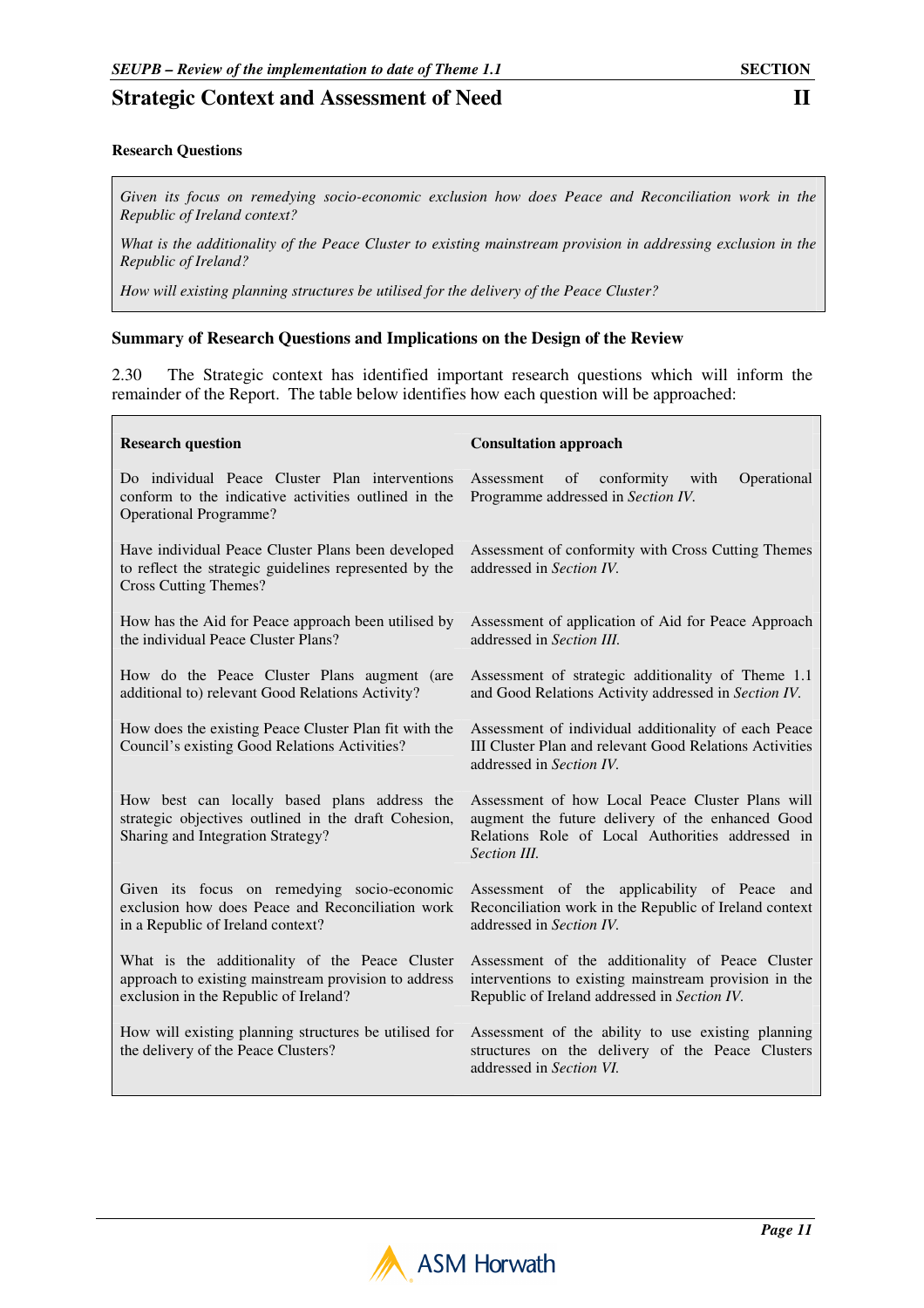### **Stakeholder Consultation**

- 2.31 Stakeholder consultation was undertaken to address the following issues:
	- a) assess the strategic additionality of Theme 1.1 and Good Relations Activity;
	- b) gain an insight into how Local Peace Cluster Plans will augment the future delivery of the enhanced Good Relations role of Local Authorities; and
	- c) identify any external actions/strategic developments which have had or continue to have an impact on the delivery of the Programme in the eligible area.
- 2.32 Interviews were held with the following stakeholders and partner bodies:
	- a) Evelyn Hoy Office First Minister and Deputy First Minister;
	- b) Diarmuid Murphy Department of Environment, Heritage and Local Government;
	- c) Duncan Morrow Community Relations Council;
	- d) Frank Murphy Community Relations Council;
	- e) Paul Skinnader Pobal;
	- f) Councillor Maire Hendron Belfast City Council (Elected Member);
	- g) Ronan Dennedy Louth Community Enterprise Board (Community Sector); and
	- h) Maureen McIntyre Cavan Vocational Education Committee (Statutory Sector)
- 2.33 The interviews highlighted:
	- a) *strategic additionality of Theme 1.1 and Good Relations Activity* the respondents stated that although many of the interventions which could be supported under Theme 1.1 were similar to those utilised by some or all Councils in Northern Ireland, the first phase of the Plan was aimed at exploring the innovative, widening provision and seeking to expand the remit of Good Relations Activity to include new geographies and a larger number of key groups. In short, the first phase was about developing pilot approaches, leading to new working arrangements and appreciation within Peace Partnership Groups of the principles of Peace and Reconciliation interventions;
	- b) *the future delivery of Good Relations activity in Local Authorities* Phase 2 should be concerned with consolidation. The process of consolidation should include a reduction in the number of interventions leading to fewer, but larger, projects which have a strategic impact and above all embed expertise within the Peace Partnership Group;
	- c) *impact of RPA*  respondents stated that the Review of Public Administration was in part the catalyst for the development of the Peace Clusters. The subsequent delay in implementing RPA has had an impact on Councils, creating uncertainty and at times straining working relationships. However, all respondents stated that even if RPA is not pursued, the existing Peace Clusters should remain in place as they have developed robust working relationships and any change now could have significant implications on subsequent delivery;

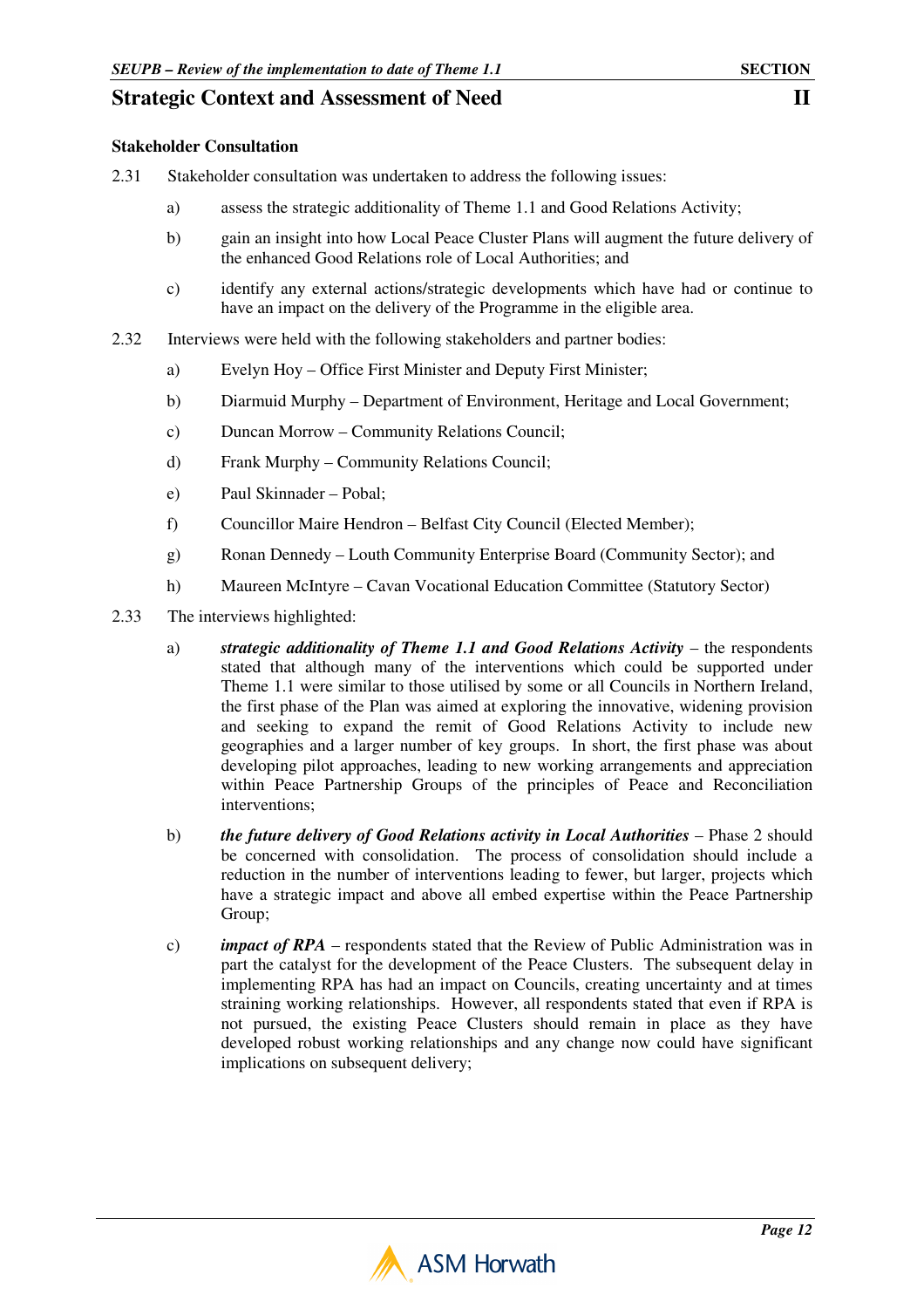- d) *public sector ''squeeze'' in Northern Ireland/An Bord Snip in the Republic of Ireland* – the impact of the world recession has affected the delivery of the Theme, particularly as it has led to a moratorium on recruitment in the Republic of Ireland and the ''squeezing'' of Local Authority budgets on both sides of the Border. In particular the moratorium on recruitment led to significant delays in the delivery of projects in Ireland, a situation which has only been addressed through exempting Peace Projects from that moratorium. In Northern Ireland, there are concerns that Peace money could be used to replace other mainstream funding for Peace and Reconciliation. Matters could be compounded on both sides of the Border through the planned closures of the International Fund for Ireland and the Atlantic Philanthropies. The respondents stated that particular attention should be paid to ensuring the additionality of the Peace funds to other mainstream peace and reconciliation programmes;
- e) *continuance of Peace Process* the Programme to date has been delivered under a scenario of continuing peace, but this has not been without occasional set-backs including:
	- i) sporadic dissident Republican activity; and
	- ii) emerging contentious parades.

Activities have occurred in traditional hot spots and in unexpected locations, placing new strains on community relations not envisaged in the original Peace Plans. With the lack of ''buy in'' to the Eames-Bradley Report on the treatment of victims, there continues to be a difficulty both in the definition of victimhood and how the problems can be mitigated;

- f) *migration of ethnic minorities* respondents stated that although in-migration of ethnic minorities has largely been reduced and the Republic of Ireland in particular has once again become a net exporter of people, there are now increased concerns regarding the impact of the recession. Although numbers of ethnic minorities have marginally diminished, there remains the need to ensure that interventions integrate them into mainstream society;
- g) *more vocal Protestant minority in Republic of Ireland* the Protestant minority in the Republic of Ireland has become more vocal/active in seeking funding, largely as a result of increased confidence. This expectation has arisen at a time when there are budgetary constraints at Programme level;
- h) *sustainability issues within the voluntary and community sectors –* **an unexpected** benefit of the recession has been the influx in certain areas of highly qualified unemployed volunteers, who have expressed an interest in working on different projects. This is mainly a Republic of Ireland phenomenon but adds further pressure on training budgets; and
- i) *change of strategy from Peace II/Extension to core 'Peace and Reconciliation' activities solely funded under Peace III* – respondents stated that they were initially concerned that the move away from the 'largely economic development driven' form of intervention (funded under Peace II and the extension to Peace II) to core Peace and Reconciliation activities (under Peace III) might mean a high degree of alienation from local stakeholders. This has been largely offset through the use of small grants and extensive consultation with local community groups. Respondents felt that the new approach was embedded, but that there should be a move away from using small grants as a means of assuaging local community pressure. In summary, Programme implementation needs to be more strategic in nature.

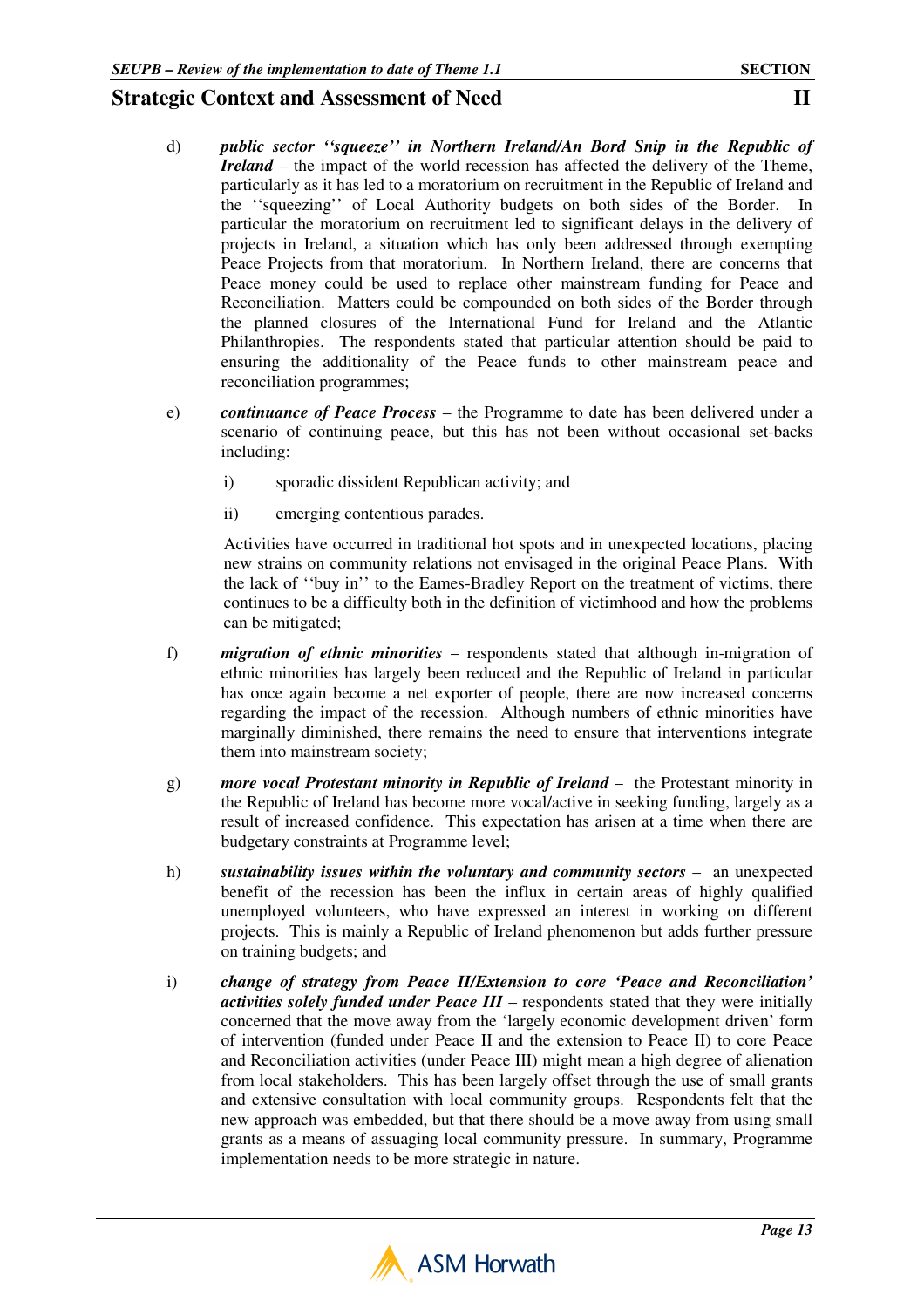2.34 In summary, respondents recognised initial difficulties in implementing the Programme, including:

- a) moratorium on recruitment;
- b) use of Clusters/uncertainty over RPA; and
- c) interventions based on Peace and Reconciliation.

2.35 It was agreed by all that the original objectives and indicative activities identified in the Operational Programme are still ''fit for purpose''. There is also optimism that robust delivery structures are now in place and that there is a greater awareness by the Partnership Groups of the prerequisites of Peace and Reconciliation. However, the Programme needs to be consolidated and an exit strategy mapped which takes cognisance of the core role of Local Authorities in the delivery of Good Relations Activity.

### **Commentary on Assessment of Need and Aid for Peace Approach by each Peace Cluster Plan**

2.36 The following research questions will be addressed in this Section:

*How has the aid for Peace Approach been utilised by the individual Peace Cluster Plans?* 

*How best can locally based plans address the strategic objectives outlined in the draft Cohesion, Sharing and Integration Strategy?*

2.37 The table below illustrates the process involved in providing a critique of how Assessment of Need and Aid for Peace have been implemented in each Cluster:



2.38 A completed proforma detailing the Assessment of Need and Aid for Peace approaches undertaken by each Peace Cluster is included at *Appendix C.* 

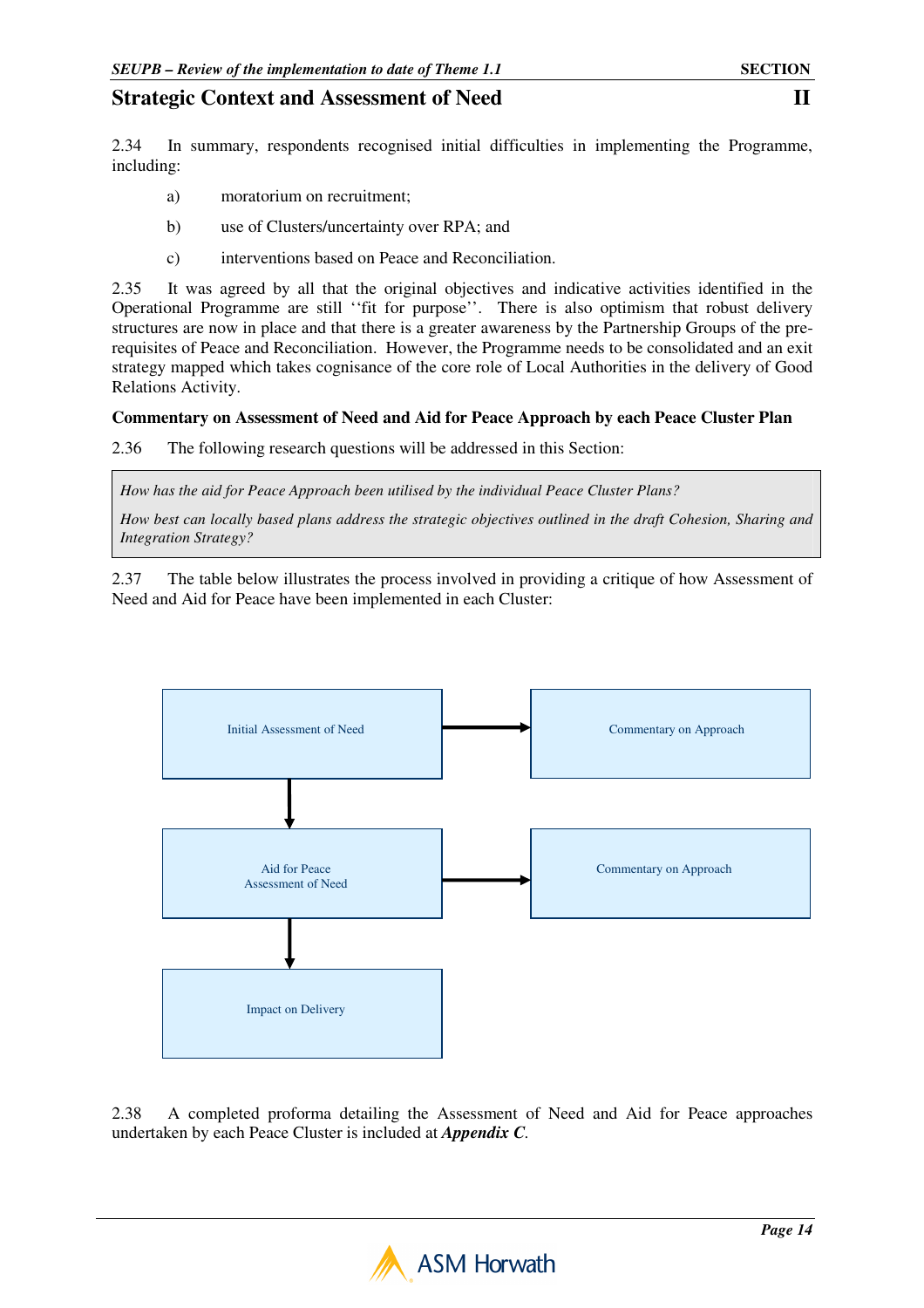2.39 In developing the original Action Plans, Peace Plan Promoters were asked to use the following decision making tools to determine need, including

- a) **Audit of current policies and plans** this involved a review of all relevant stakeholder strategy documents. Stakeholder mapping was not required by SEUPB and therefore was not carried out;
- b) **STEEPLE** this involved an assessment by the Peace Cluster Promoter of the social, technological, economic, environmental, political, legal and equality aspects of the Plan; and
- c) **SWOT** this involved an assessment of the strengths, weaknesses, opportunities and threats impacting on the eligible area. A separate Advanced SWOT was also to be undertaken identifying responses to the issues addressed in the SWOT.

2.40 In addition, all Peace Clusters were asked to undertake primary research through local consultation. All Clusters undertook this activity and the results informed the development of the STEEPLE and SWOT.

2.41 As noted above, the Aid for Peace approach is comprised of the following four sections and Peace Plan Promoters were asked to use them to update their assessment of need:

- a) analysis of the Peace Building needs of a given country or area;
- b) defining/assessing/evaluating the Peace Building relevance of an Intervention;
- c) assessing the conflict risks for an intervention; and
- d) anticipating/assessing/evaluating the Conflict and Peace Building effects of an Intervention.

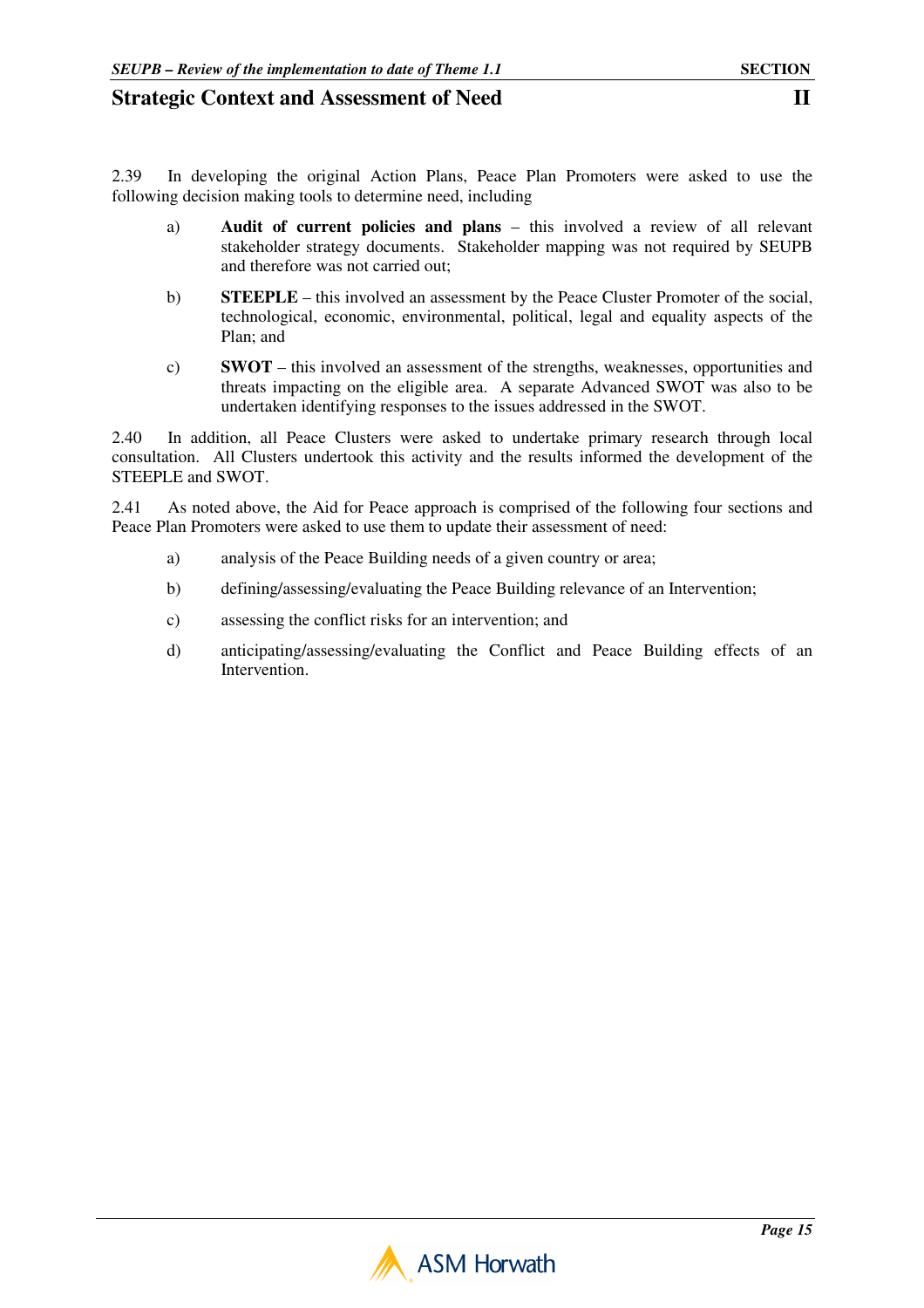2.42 The table below identifies the decision making tools used by each Cluster in the development of the initial Action Plan and the Aid for Peace Methodology (all available Aid for Peace Interim Reports were reviewed) and assesses how successfully they were implemented (no application (N), partial (P) and complete application (C)):

|                         | <b>Action Plan Assessment of</b><br><b>Need</b> |                |              | <b>Aid for Peace Assessment</b>                             |                                                                 |                                           |                                 |
|-------------------------|-------------------------------------------------|----------------|--------------|-------------------------------------------------------------|-----------------------------------------------------------------|-------------------------------------------|---------------------------------|
|                         | <b>Audit</b><br>of<br>current<br>policies       | <b>STEEPLE</b> | <b>SWOT</b>  | Peace<br><b>Building</b><br><b>Needs</b><br><b>Analysis</b> | Peace<br><b>Building</b><br><b>Relevance</b><br><b>Analysis</b> | <b>Conflict Risk</b><br><b>Assessment</b> | <b>Peace</b><br>and<br>Conflict |
| <b>Belfast</b>          | $\mathbf C$                                     | ${\bf P}$      | $\mathsf{C}$ | $\mathbf C$                                                 | $\mathbf C$                                                     | $\mathbf C$                               | $\mathbf C$                     |
| <b>CAN</b>              | $\mathbf C$                                     | ${\bf P}$      | $\mathsf{C}$ | $\mathbf C$                                                 | $\mathbf C$                                                     | $\mathbf{P}$                              | ${\bf C}$                       |
| Cavan                   | $\mathcal{C}$                                   | $\mathbf{P}$   | $\mathbf C$  | $\mathbf{P}$                                                | $\mathbf C$                                                     | $\mathbf{P}$                              | ${\bf C}$                       |
| <b>Donegal</b>          | $\mathbf C$                                     | $\mathbf{P}$   | $\mathbf C$  | $\mathbf C$                                                 | $\mathbf C$                                                     | $\mathbf C$                               | $\mathbf C$                     |
| Leitrim                 | $\mathbf C$                                     | $\mathbf P$    | $\mathbf C$  | $\mathbf{P}$                                                | $\mathbf{P}$                                                    | $\overline{P}$                            | ${\bf N}$                       |
| Lisburn<br>/Castlereagh | $\mathbf C$                                     | ${\bf P}$      | $\mathbf C$  | ${\bf N}$                                                   | ${\bf N}$                                                       | ${\bf N}$                                 | ${\bf N}$                       |
| Louth                   | $\mathbf C$                                     | $\, {\bf P}$   | $\mathsf{C}$ | $\mathbf{P}$                                                | ${\bf P}$                                                       | $\overline{P}$                            | $\mathbf C$                     |
| Monaghan                | $\mathbf C$                                     | ${\bf P}$      | $\mathbf C$  | ${\bf P}$                                                   | $\mathbf C$                                                     | $\, {\bf P}$                              | ${\bf C}$                       |
| <b>North Down</b>       | $\mathsf{C}$                                    | $\overline{P}$ | $\mathbf C$  | $\mathbf N$                                                 | ${\bf N}$                                                       | ${\bf N}$                                 | ${\bf N}$                       |
| <b>North East</b>       | $\mathbf C$                                     | $\mathbf{P}$   | $\mathsf{C}$ | $\mathbf{P}$                                                | ${\bf P}$                                                       | $\mathbf{P}$                              | ${\bf C}$                       |
| <b>North West</b>       | $\mathbf C$                                     | ${\bf P}$      | $\mathsf{C}$ | $\mathbf C$                                                 | $\mathbf C$                                                     | $\, {\bf P}$                              | $\mathbf C$                     |
| <b>Sligo</b>            | $\mathsf{C}$                                    | $\overline{P}$ | $\mathbf C$  | $\mathbf{P}$                                                | $\overline{P}$                                                  | $\mathbf{P}$                              | $\mathbf C$                     |
| <b>Southern</b>         | $\mathbf C$                                     | ${\bf P}$      | $\mathsf{C}$ | $\mathbf{P}$                                                | ${\bf P}$                                                       | $\, {\bf P}$                              | ${\bf C}$                       |
| South west              | $\mathbf C$                                     | ${\bf P}$      | $\mathbf C$  | $\mathbf C$                                                 | $\mathbf C$                                                     | P                                         | $\mathbf C$                     |

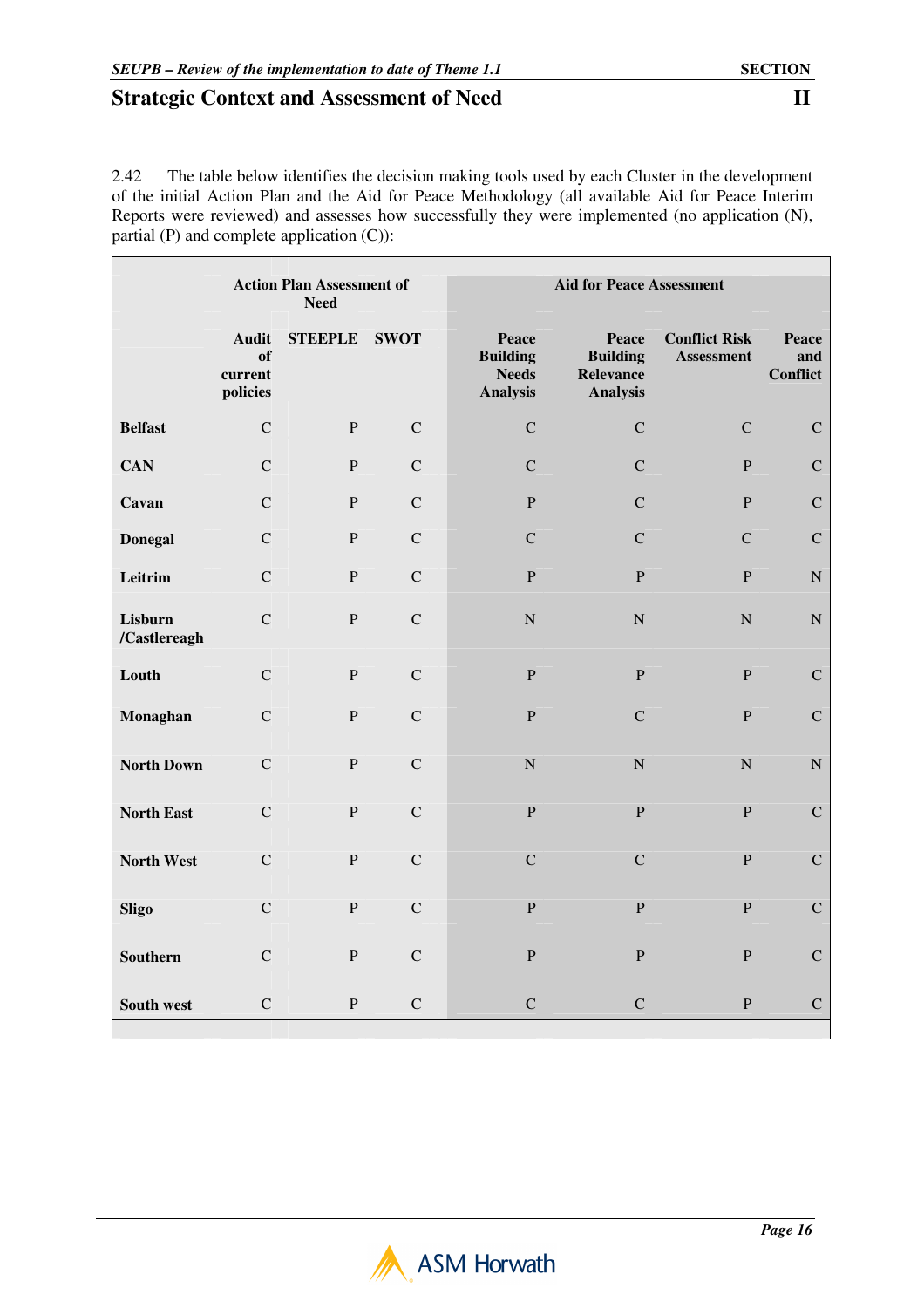2.43 The following key learning points have been identified for each of the assessment tools identified in the table above:

- a) **Audit of current policies and plans** all Peace Clusters provided evidence of desk based research of key stakeholder organisations. This mainly involved the identification of key strategies and the services delivered by those organisations. However it was impossible to identify (without comparison to other Peace Clusters) whether the audit provided a complete perspective of all current policies and activities being undertaken in the Peace Cluster area. It was also impossible to make an assessment of the additionality of the Peace Plan with the mainstream activities being funded by the Stakeholder bodies. It is recommended that an additionality statement be developed, detailing the complementarity of planned interventions to mainstream programmes under the second phase;
- b) **STEEPLE** this tool is an adaptation of the standard PESTLE test, incorporating an additional equality heading. Most Peace Clusters completed the tool as part of the Action Plan, however the applicability of certain headings (in particular legal, technological and economic) casts doubt as to its usefulness. There was little evidence that this tool was used in any way for decision making and it is our belief that it needlessly duplicated both the audit of current policies and the SWOT test. It is recommended that this tool not be used in defining the assessment of need in any subsequent Action Plan;
- c) **SWOT** this tool was utilised by all respondents and was matched with an Advanced SWOT analysis (adaptation of TOWS) which sought to identify strategies for addressing the issues in the SWOT test.All PEACE Clusters completed SWOT tests, with most producing robust reports. The Advanced SWOT analysis produced a mixed picture, with many respondents either failing to complete the section or failing to comprehend how it should be used. Few Clusters successfully developed the link between the Advanced Clusters and their strategic objectives. It is recommended that the SWOT and Advanced SWOT be used in defining the assessment of need in any subsequent Action Plan. It is further recommended that Peace Cluster Promoters receive guidelines regarding the successful implementation of the Advanced SWOT into the development of strategic objectives.

2.44 In response to the Aid for Peace guidance for each of the headings, the Peace Clusters produced the following:

a) **Peace Building Needs –** all Peace Cluster Promoters have completed this section. However, for some it is simply a reiteration of the assessment of need outlined in the original Action Plan. This is a cause of concern, as some of the original assessments of need were largely based on evidence derived from consultation events. Consequently, a number of the Action Plans also identified the need for subsequent research to quantify the assertions made at the consultation stage. There is little evidence, barring the North West Peace Cluster, of any of this 'new' research being utilised in the assessment of the Peace Building Needs outlined in the Aid for Peace Approach. It is recommended that the Peace Building Needs Assessment be updated to reflect all new research and identify any ongoing knowledge gaps. In addition, there needs to be a degree of prioritisation in the Peace Building Needs Assessment, producing a robust assessment of the significant needs in the Peace Cluster area;

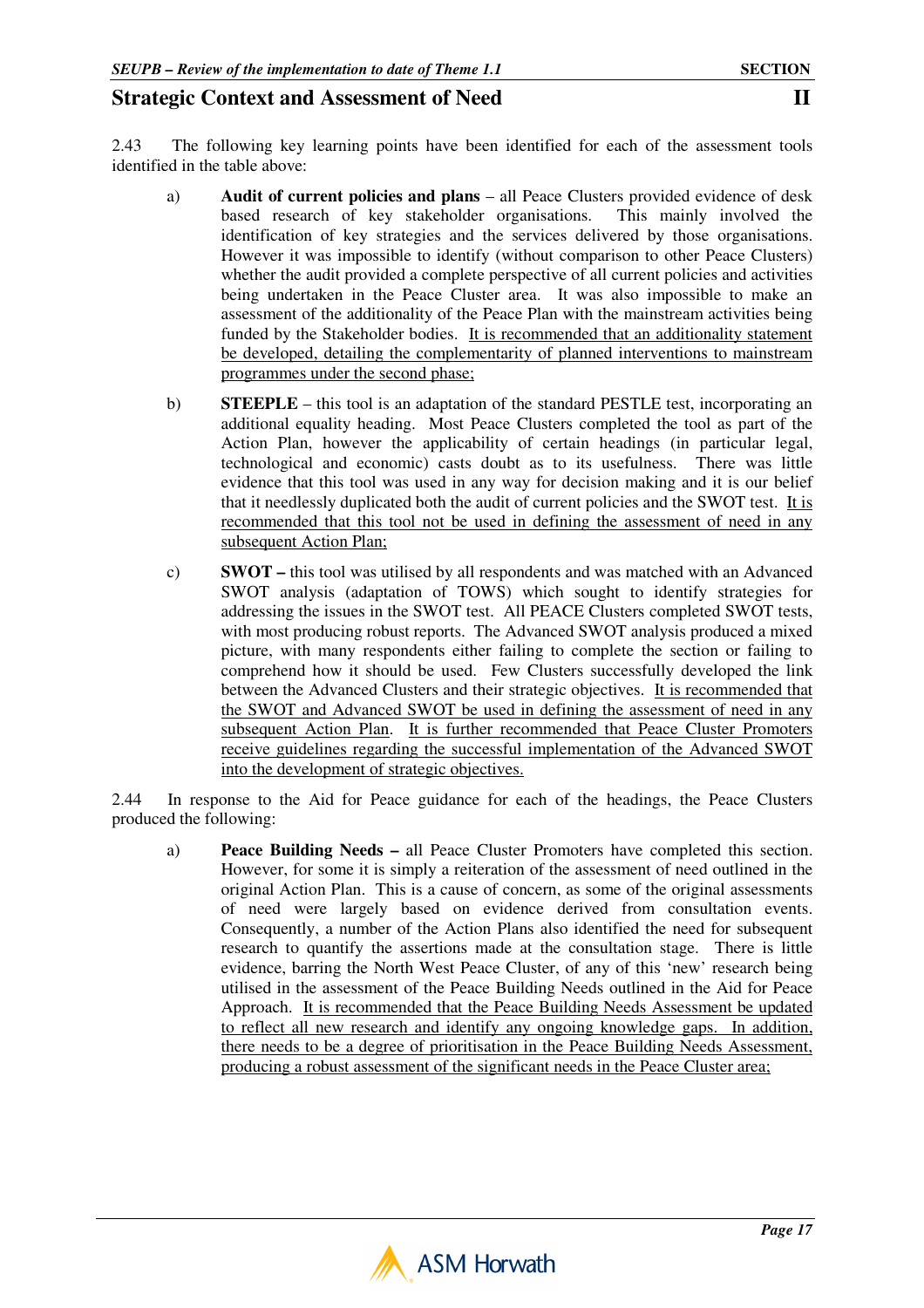- b) **Peace Building Relevance** most Peace Plans identified strategic ambitions and sought to identify relevant indicative activities. However, most Clusters did not discuss how indicative activities complied with either individual change theory and the healthy relationships and connections theory. We cannot categorically state whether this reflects a lack of knowledge on the part of the Clusters regarding the implementation of the two theories or whether it was a failure to record their understanding. Thus notwithstanding it is recommended that all Peace Clusters make an assessment of how the indicative activities for their respective Plans conform with the descriptions of relevant activities outlined in the guidance for individual change theory and the healthy relationships and connections theory. In the event that the failure to interpret indicative activities to respective Peace Building theories was down to lack of knowledge it is recommended that additional guidance be provided by either NISRA or the Consortium to ensure that all Clusters are able to fully utilise the Aid for Peace Approach;
- c) **Conflict Risk Assessment** it is our finding that only a minority of Peace Clusters completed a robust Conflict Risk Assessment. However, most Clusters did comply with the requirements of the guidance. We believe that a robust Risk Assessment necessitates not only that a complete list of risks be identified, but that mitigating actions are identified, that an assessment of likelihood is made, reporting frequency recorded and that a Senior Responsible Officer be nominated and tasked with monitoring and addressing any issues. It is recommended that the Risk Assessment Guidance be amended to include the follow points which all Peace Clusters must subsequently adhere to:
	- i) a robust list of peace and reconciliation risks;
	- ii) mitigating actions;
	- iii) assessment of likelihood;
	- iv) reporting frequency; and
	- v) identification of a Senior Responsible Officer.
- d) **Peace and Conflict effects assessment** in most instances the Peace and Conflict effects assessments were merely the reiteration of the respective amended Action Plans. However, a number of Peace Clusters did also discuss their overall approach to evaluation, including mechanisms for developing baseline information and performance monitoring. The Aid for Peace Working Group has provided additional information on evaluations, aspects of which (the use of attitudinal surveys) have been adopted by a number of Clusters. It is recommended that all Peace Clusters provide descriptions of their proposed evaluation mechanism and performance monitoring framework.

### **Key Issues**

2.45 In addition to the individual recommendations identified in the previous paragraphs, the review of the Action Plan Assessments of Need and the Aid for Peace Interim reports indicates that:

- a) unsustained assumptions of need developed through the initial consultation stage have in large part not been validated by further research;
- b) where research has been conducted, this evidence has (on occasion) not been collated and submitted into relevant Aid for Peace reports;

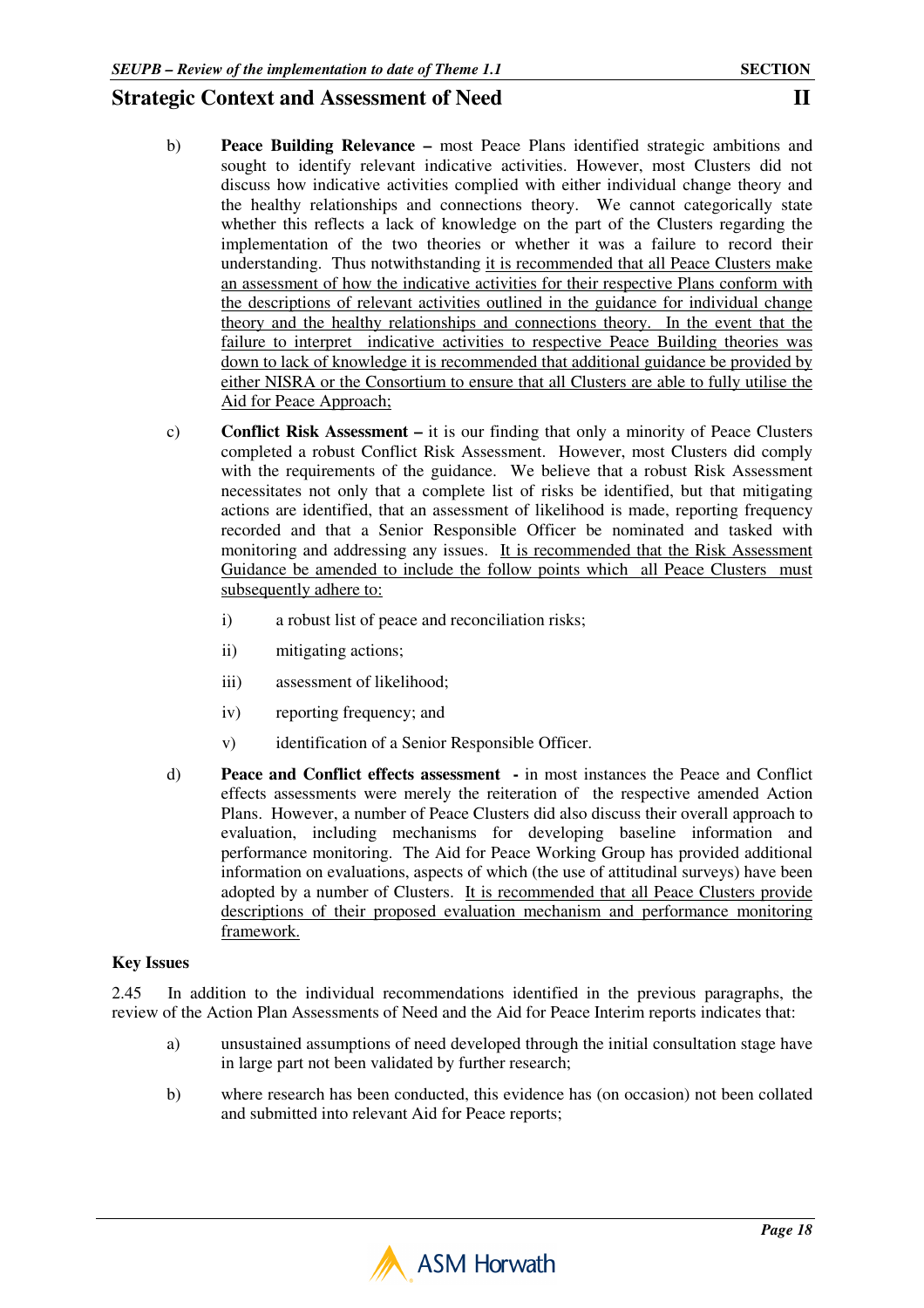- c) Actions Plans did not seek to prioritise need within their area, consequently a number of Peace Cluster interventions were developed and accorded significant budgets even though potential beneficiary numbers would appear not to merit this level of assistance; and
- d) there is little evidence that either the Aid for Peace approach, or the earlier STEEPLE and SWOT tools, have been utilised in decision making by the Partnership groups.

#### **Research question**

 $\blacksquare$ 

*How best can locally based plans address the strategic objectives outlined in the draft Cohesion, Sharing and Integration Strategy?* 

2.46 The table below provides a preliminary assessment of the issues which Clusters believe will need to be addressed in any subsequent funding round. This is based on the original Action Plan, updated information contained in the Aid for Peace Approach and interviews with relevant Peace Cluster staff:

| <b>Cluster</b><br>Area | <b>Assessment of Future Direction</b>                                                                                                                                                                                                                                                                                                                                                                                                                                                                                                                                                                                                                                                                                                                                                              |
|------------------------|----------------------------------------------------------------------------------------------------------------------------------------------------------------------------------------------------------------------------------------------------------------------------------------------------------------------------------------------------------------------------------------------------------------------------------------------------------------------------------------------------------------------------------------------------------------------------------------------------------------------------------------------------------------------------------------------------------------------------------------------------------------------------------------------------|
| <b>Belfast</b>         | This is a mature Cluster, which has established Peace and Reconciliation policy partners. The<br>next stage should be classified as one of consolidation. There is a clear ongoing process of<br>embedding expertise within appropriate Stakeholders. The aim is to mainstream Peace and<br>Reconciliation activities through interventions such as the 'community planning approach' and<br>encouraging greater Cross Community Working within the Community and Voluntary Sector.                                                                                                                                                                                                                                                                                                                |
| <b>CAN</b>             | Is still at an expansionary stage, seeking to engage with 'hard to access' groups that are mainly<br>concerned with the development of single identity interventions. There is an awareness of the<br>need to mainstream activities and there is ongoing work in developing relationships with the<br>statutory sector and increased integration between respective Council's Good Relation<br>Strategies.                                                                                                                                                                                                                                                                                                                                                                                         |
| Cavan                  | This Cluster, in common with all the Border County Councils, has established relationships with<br>the community and voluntary sector, where the real issue is about embedding peace and<br>reconciliation in these pre-existing networks. At the same time there is a need to continue to<br>build trust and capacity within the Protestant and ethnic minority communities in the County,<br>with a proposed exit strategy being their increased involvement in the established community<br>and voluntary sectors. The Border continues to have an impact on community relationships in<br>this County. Unlike many of the other Border County Councils there has been significant<br>activity in embedding expertise in the Council itself with the development of an Integration<br>Strategy. |
| <b>Donegal</b>         | Has established relationships with the community and voluntary sector, where the real issue is<br>about embedding Peace and Reconciliation in these pre-existing networks. At the same time<br>there is a need to continue to build trust and capacity with the Protestant and ethnic minority<br>communities in the County, with a proposed exit strategy being their increased involvement in<br>the established community and voluntary sectors. There is a desire to implement more<br>innovative approaches to Cross Border activity.                                                                                                                                                                                                                                                         |
| Leitrim                | Has established relationships with the community and voluntary sector, where the real issue is<br>about embedding Peace and Reconciliation in these pre-existing networks. At the same time<br>there is a need to continue to build trust and capacity with the Traveller and ethnic minority<br>communities in the County, with a proposed exit strategy being their increased involvement in<br>the established community and voluntary sectors. The Border continues to have an impact on<br>community relationship in this County.                                                                                                                                                                                                                                                             |

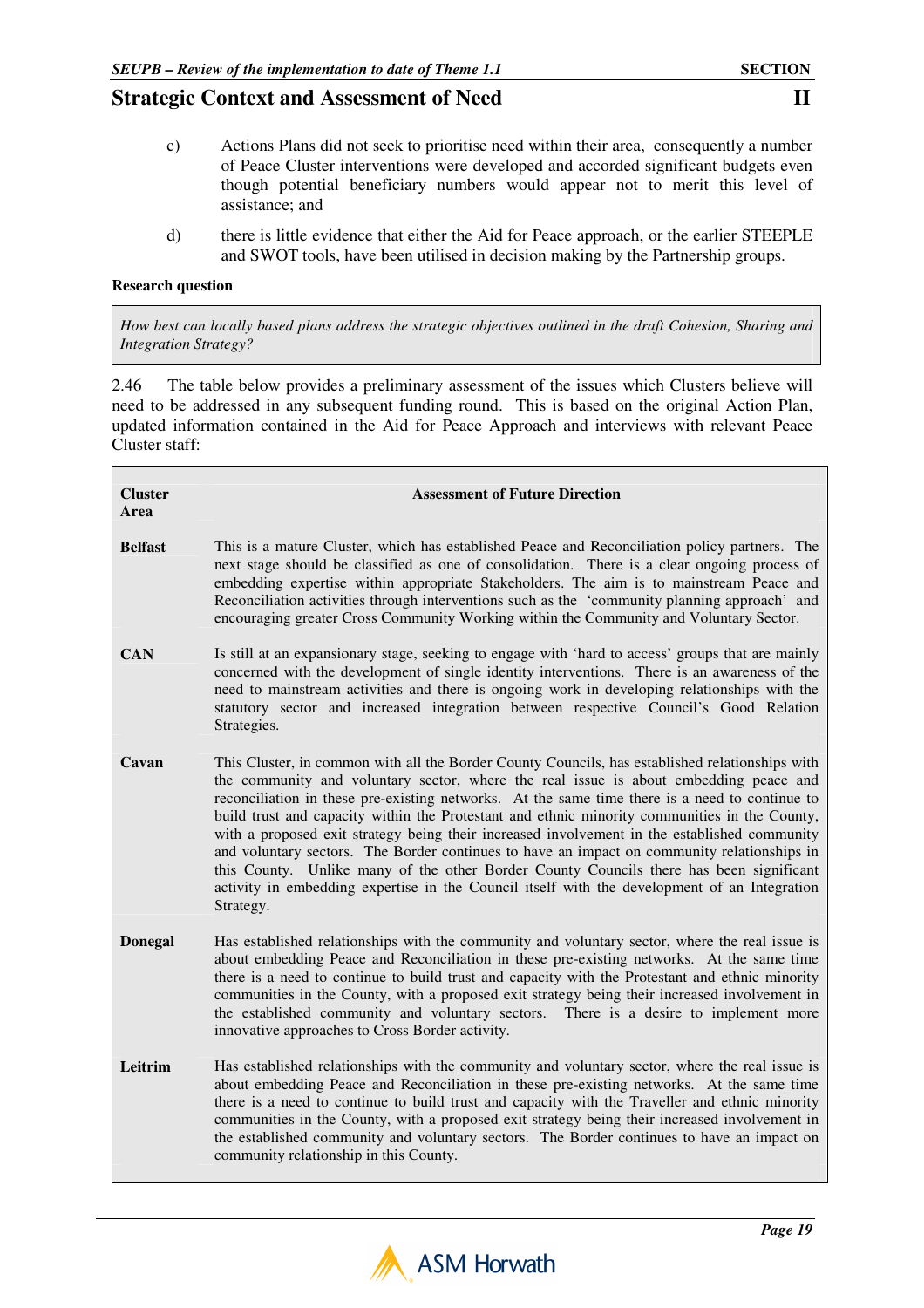$\mathbf{r}$ 

| <b>Cluster Area</b>     | <b>Assessment of Future Direction</b>                                                                                                                                                                                                                                                                                                                                                                                                                                                                                                                                                                                                                                                                                                                           |
|-------------------------|-----------------------------------------------------------------------------------------------------------------------------------------------------------------------------------------------------------------------------------------------------------------------------------------------------------------------------------------------------------------------------------------------------------------------------------------------------------------------------------------------------------------------------------------------------------------------------------------------------------------------------------------------------------------------------------------------------------------------------------------------------------------|
| Lisburn<br>/Castlereagh | Is still at an expansionary stage, seeking to engage with 'hard to access' groups that are<br>mainly concerned with the development of single identity interventions. The proximity<br>to Belfast with its more established Peace and Reconciliation sector continues to have<br>an impact on provision within this area. This Cluster to a degree 'exports' its problems<br>and potential solutions to Belfast. There is also the potential for intergenerational<br>issues gaining more significance, with increased alienation of youth from established<br>local leaders.                                                                                                                                                                                   |
| Louth                   | Is still at an expansionary stage aimed at accessing hard to access groups, particularly<br>amongst the sizeable 'displaced persons' and ethnic minority groups. Although there<br>is a significant community and voluntary sector in the County, both of these groups<br>continue to be underrepresented. There is a need for mainstreaming of Peace and<br>Reconciliation to address issues of racism and political sectarianism. Both groups tend<br>to be clustered in key urban settlements. In addition, there is a perceived North South<br>Division within the County, based around Dundalk and Drogheda respectively. There<br>has been a degree of under-representation of Peace and Reconciliation activities in the<br>southern part of the County. |
| Monaghan                | Is still at an expansionary stage aimed at accessing "hard to access" groups,<br>particularly amongst the sizeable "displaced persons" and ethnic minority groups.<br>Although there is a significant community and voluntary sector in the County, both<br>groups continue to be underrepresented. There is a need for mainstreaming of Peace<br>and Reconciliation to address issues of racism and political sectarianism.<br>There is<br>significant clustering of 'hard to access'' groups in peripheral public housing schemes.<br>Although not significant in number, the Traveller community in County Monaghan<br>continues to face problems.                                                                                                           |
| <b>North Down</b>       | Is still at an expansionary stage, with work still largely classified as being single<br>identity and focused on developing capacity within the Loyalist/Unionist/Protestant<br>Community in various public housing schemes. There is growing evidence of co-<br>operation between Councils on Good Relations activities, however this is still at an<br>early stage.                                                                                                                                                                                                                                                                                                                                                                                           |
| <b>North East</b>       | Has developed a number of robust interventions to address single identity work across<br>a number of separate locations. Although the Cluster has suffered from a number of<br>sectarian incidents and a rise in contentious parades, there is evidence of a desire to<br>consolidate interventions on a cross community basis. There is also evidence of<br>increased involvement of Good Relations Staff in the development of aspects of the<br>Plan, but there continues to be little evidence of Councils operating on a cross<br>jurisdictional basis. The first phase was mainly concerned with assessing the need with<br>significant research being undertaken. There is now the opportunity to enact this<br>research.                                |
| <b>North West</b>       | Is a mature cluster which is moving towards the consolidation stage. Priorities appear<br>to focus on developing the capacity of the Protestant and ethnic minority communities,<br>with the aspiration of encouraging Cross Community work. There is also evidence of<br>increased involvement of Good Relations Staff in the development of aspects of the<br>Plan and of Councils operating on a cross jurisdictional basis.                                                                                                                                                                                                                                                                                                                                 |

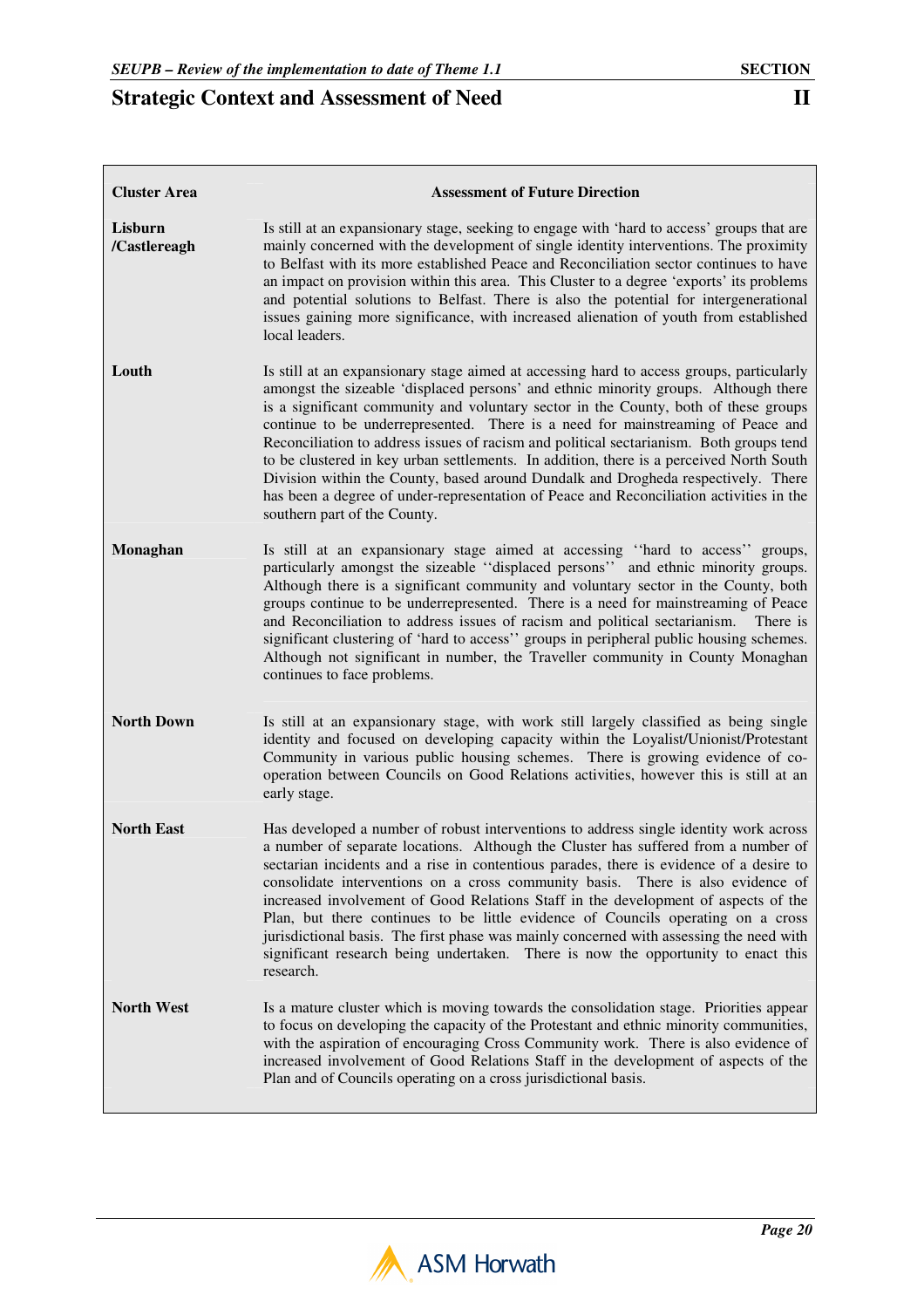| <b>Cluster Area</b> | <b>Assessment of Future Direction</b>                                                                                                                                                                                                                                                                                                                                                                                                                                                                                                                                                                                                                                                                                          |
|---------------------|--------------------------------------------------------------------------------------------------------------------------------------------------------------------------------------------------------------------------------------------------------------------------------------------------------------------------------------------------------------------------------------------------------------------------------------------------------------------------------------------------------------------------------------------------------------------------------------------------------------------------------------------------------------------------------------------------------------------------------|
| Sligo               | This Cluster, in common with all the Border County Councils, has established<br>relationships with the community and voluntary sector, where the real issue is about<br>embedding Peace and Reconciliation in these pre-existing networks. At the same time<br>there is a need to continue to build trust and capacity with the Protestant and ethnic<br>minority communities in the County, with a proposed exit strategy being their<br>increased involvement in the established community and voluntary sectors.<br>The<br>Border continues to have an impact on community relationships in this County.                                                                                                                    |
| <b>Southern</b>     | Has developed a number of robust interventions to embed expertise both within the<br>Councils themselves and their partners. The Cluster has also developed strong<br>working relationships between the Good Relations Officers and there is also strong<br>evidence of Councils operating on a cross jurisdictional basis. Community capacity is<br>largely a consequence of geographical location and there are still developmental needs<br>in key single identity communities. The Cluster area has also had to cope with the<br>impact of increased dissident Republican activity.                                                                                                                                        |
| <b>Southwest</b>    | Is still at an expansionary stage, covering as it does a significant proportion of the<br>eligible PEACE III area and a large number of single identity public housing<br>settlements. The Cluster area has also had to absorb proportionally high numbers of<br>ethnic minorities and has also experienced dissident republican activity. The first<br>phase was mainly concerned with assessing the need and significant research was<br>undertaken. There is now the opportunity to enact this research. In addition the<br>Cluster has been strong in developing the community planning approach, which will be<br>useful in mainstreaming Peace and Reconciliation in key statutory bodies and local<br>community groups. |

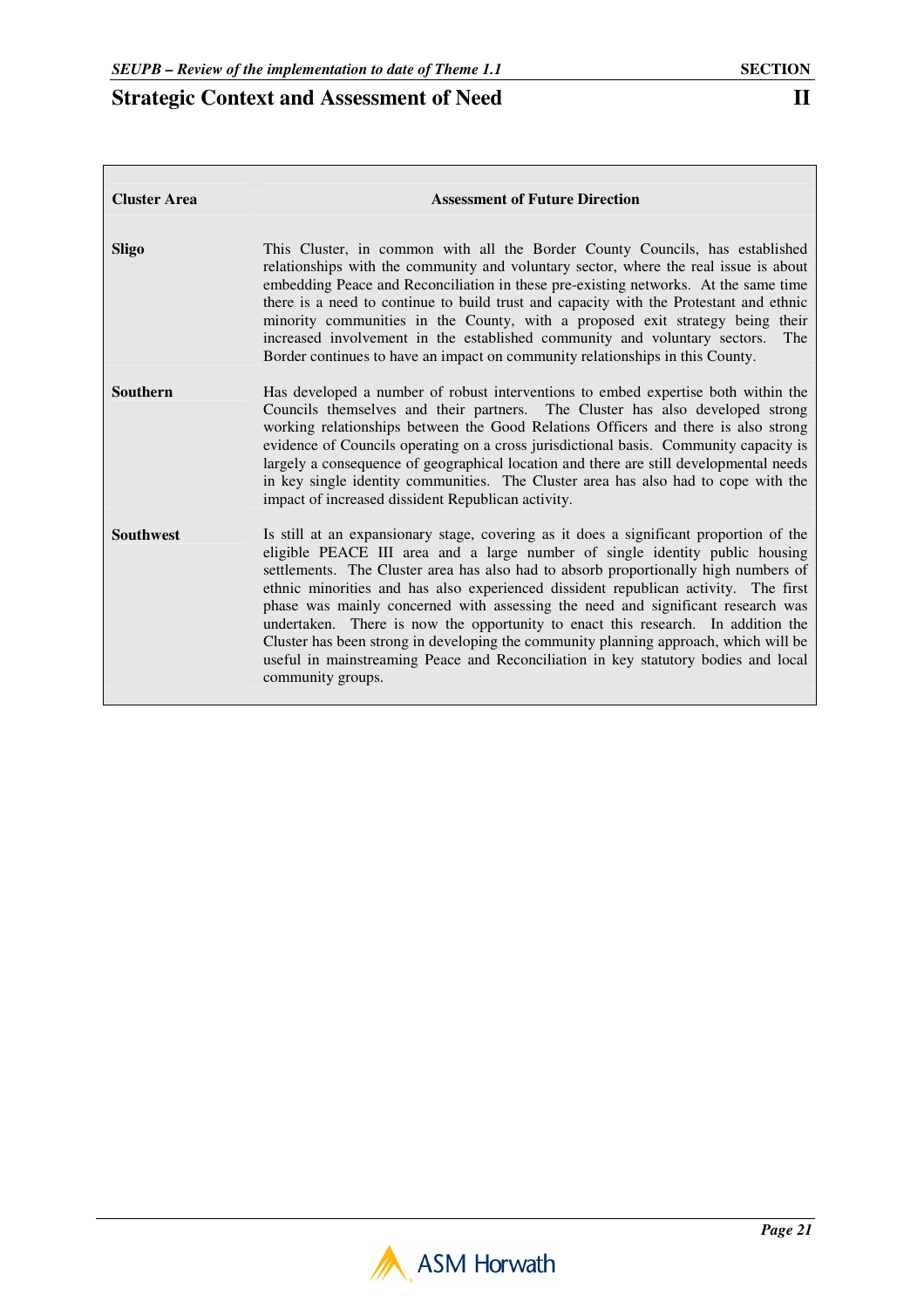3.1 In this Section we will address the following research questions:

*Do individual Peace Cluster Plan interventions conform to the indicative activities outlined in the Operational Programme?* 

*Have individual Peace Cluster Plans been developed to reflect the strategic guidelines represented by the Cross Cutting Themes?* 

*How do the Peace Cluster Plans augment (are additional to) relevant Good Relations Activity?* 

*How does the Peace Cluster Plan fit with the Council's existing Good Relations Activities?* 

*Given its focus on remedying socio-economic exclusion, how does Peace and Reconciliation work in a Republic of Ireland context?* 

*What is the additionality of the Peace Cluster approach to existing mainstream provision in addressing exclusion in the Republic of Ireland?* 

*How will existing planning processes be utilised for the delivery of the Peace Clusters?*

- 3.2 The remainder of this Section will comprise:
	- a) a review of indicative activities;
	- b) a review of Cross Cuttings Themes;
	- c) additionality test for Northern Ireland based Councils; and
	- d) strategic fit with Republic of Ireland mainstream interventions.

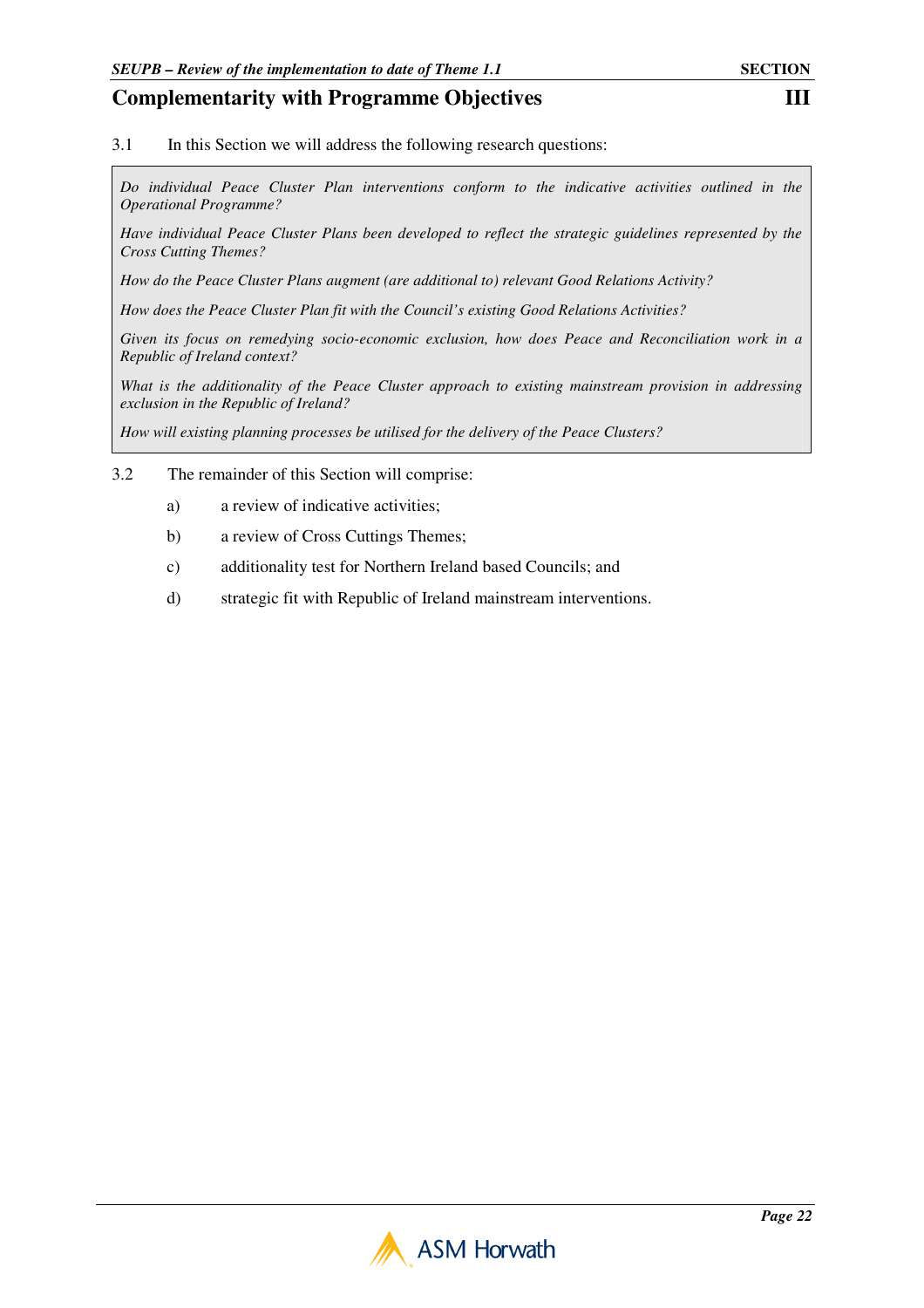3.3The table below identifies how each Peace Cluster Plan conforms to the indicative activities outlined in the Operational Programme:

|                | <b>Support the</b><br>implementation of<br>strategic models of<br>collaboration                                                                                                                 | Promoting a<br>participative bottom<br>up approach                                                                                                                                | <b>Establish meaningful</b><br>cross community and<br>cross border initiatives                                                                                       | <b>Support a small grants</b><br>programme                                                                               | <b>Marginalised and</b><br><b>Minority groups</b>                                                                                                                                                                                   | <b>Removal of Physical</b><br>makers of segregation                                                                                           |
|----------------|-------------------------------------------------------------------------------------------------------------------------------------------------------------------------------------------------|-----------------------------------------------------------------------------------------------------------------------------------------------------------------------------------|----------------------------------------------------------------------------------------------------------------------------------------------------------------------|--------------------------------------------------------------------------------------------------------------------------|-------------------------------------------------------------------------------------------------------------------------------------------------------------------------------------------------------------------------------------|-----------------------------------------------------------------------------------------------------------------------------------------------|
| <b>Belfast</b> | All four Themes within<br>the Plan incorporate<br>models of inter-agency<br>collaboration as well as<br>encouraging intra and<br>inter<br>community<br>collaboration.                           | Extensive evidence of Extensive experience of<br>the bottom up approach<br>through the use of<br>community bodies for<br>delivery and community<br>involvement<br>in<br>planning. | cross community work.<br>No identifiable cross<br>border budget, however<br>there is evidence of<br>cross border elements<br>within<br>other<br>interventions.       | A small grants element<br>of the<br>to each<br>$\overline{4}$<br>priorities<br>within<br>the<br>Peace Plan.              | Emphasis<br><sub>on</sub><br>interventions aimed at<br>addressing<br>contested<br>which<br>has<br>space<br>significant impacts on<br>marginalised<br>communities.<br>Specific<br>interventions<br>targeting<br>key minority groups. | Theme<br>$\overline{2}$<br><b>Transforming Contested</b><br>Space aims to address<br>the<br>physical<br>manifestations<br>of the<br>troubles. |
| <b>CAN</b>     | the<br>An<br>onus<br>on<br>participative bottom up<br>approach, however a<br>number of interventions<br>are now being delivered<br>by Project Partners<br>within<br>the<br>statutory<br>sector. | being<br><b>Is</b><br>through the extensive<br>use of small grants and<br>based<br>area<br>interventions.                                                                         | promoted Has a specific Cross A significant percentage<br>Border Objective, 'Our<br>Shared<br>Future<br>which<br>Programme'<br>accounts for 30% of the<br>budget.    | of interventions<br>are<br>delivered through<br>the<br>Small Grants.                                                     | Objective 2.2 aims to<br>increase the integration<br>of marginalised persons<br>and communities into<br>community and civic<br>life.                                                                                                | Objective 1.3 seeks to<br>remove the<br>physical<br>manifestations<br>of the<br>troubles.                                                     |
| Cavan          | A<br>high<br>degree<br>of<br>delivery<br>and<br>Partner<br>evidence<br>of<br>multi<br>agency activity.                                                                                          | Orientated<br>towards<br>embedding best practice<br>in $P\&R$ .<br>Capacity<br>the Cluster<br>issues in<br>area mean there is a<br>predominance of top<br>down interventions.     | specific<br>Cross<br>N <sub>o</sub><br>Border Budget, rather<br>Cross Border activities<br>cut across the delivery<br>of a significant number<br>of budget headings. | The Theme 'Support for<br>the Building of Shared<br>Visions'<br>provides<br>support through a Small<br>Grants Programme. | The Theme 'Building<br><b>Integrated Communities</b><br>and Support Minority<br>Communities' addresses<br>needs<br>the<br>of<br>marginalised<br>and<br>minority groups.                                                             | There are a number of<br>interventions aimed at<br>addressing the physical<br>impact of the Border.                                           |



 $III$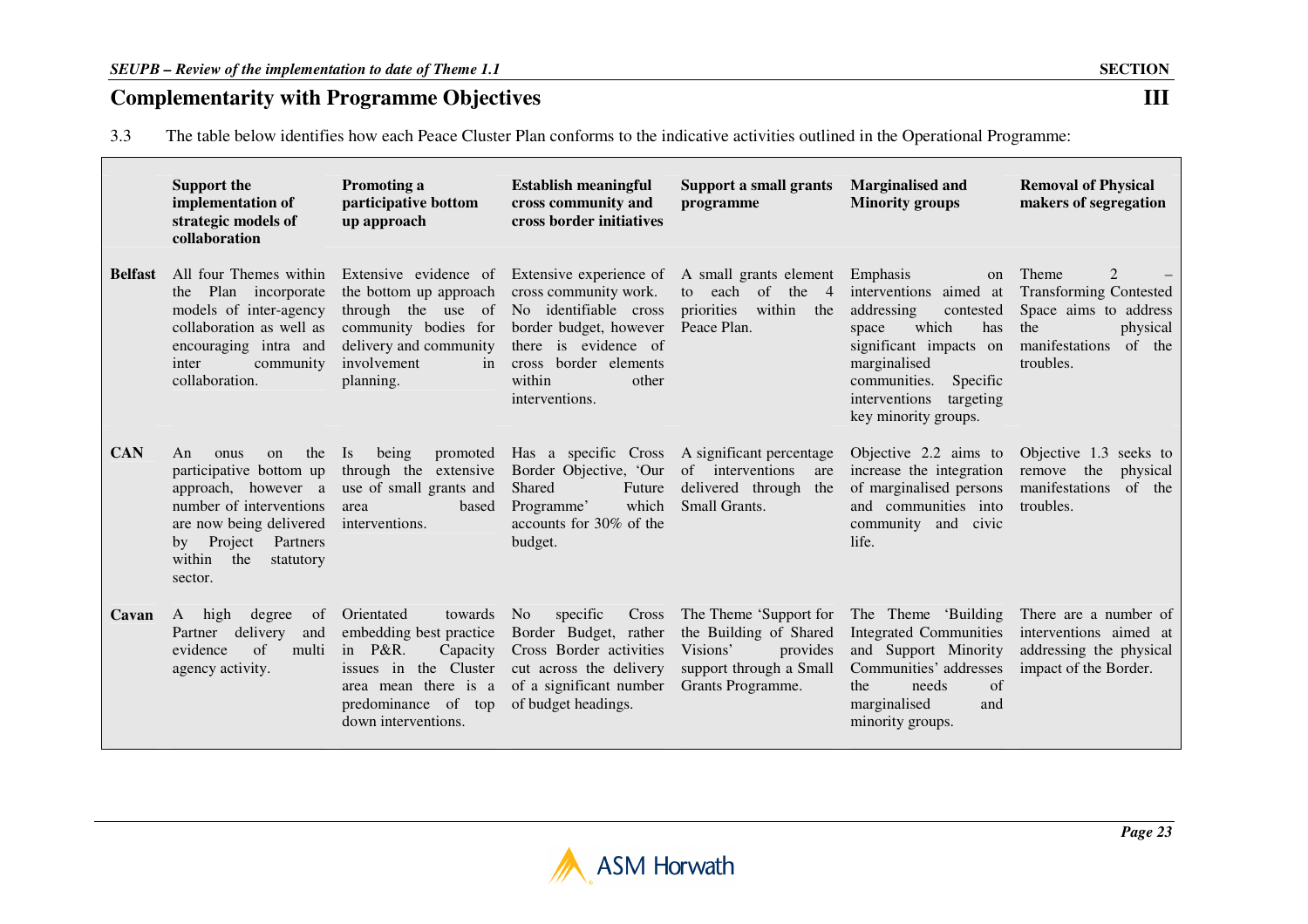|                         | <b>Support the</b><br>implementation of<br>strategic models of<br>collaboration   | <b>Promoting a</b><br>participative bottom<br>up approach                                                                                                                                     | <b>Establish meaningful cross</b><br>community and cross border<br>initiatives                                                                                                                                                                                                                             | Support a small<br>grants<br>programme                                                                                 | <b>Marginalised and</b><br><b>Minority groups</b>                                                                                                                           | <b>Removal of</b><br><b>Physical makers</b><br>of segregation                                                      |
|-------------------------|-----------------------------------------------------------------------------------|-----------------------------------------------------------------------------------------------------------------------------------------------------------------------------------------------|------------------------------------------------------------------------------------------------------------------------------------------------------------------------------------------------------------------------------------------------------------------------------------------------------------|------------------------------------------------------------------------------------------------------------------------|-----------------------------------------------------------------------------------------------------------------------------------------------------------------------------|--------------------------------------------------------------------------------------------------------------------|
| <b>Donegal</b>          | A high degree of<br>Partner delivery and<br>evidence of multi<br>agency activity. | participation<br>Via the<br>theme 'Promote active<br>participation<br>in<br>civil<br>life'.                                                                                                   | A specific Cross Border theme<br>'Promote Greater community<br>integration within Donegal and<br>on a Cross Community Basis'.<br>Most interventions would have<br>a Cross Border element. The<br>Cluster is also developing<br>innovative approaches to Cross<br>Border activity.                          | Used in delivering<br>aspects<br>of<br>the<br>'Promoting greater<br>community<br>integration within<br>Donegal' theme. | Two Themes aimed at<br>addressing this issue:<br>Challenging<br>Attitudes<br>towards Racism<br>and<br>Sectarianism<br>and<br>Promoting Equality and<br>Embracing Diversity. | of<br>number<br>A<br>interventions<br>are<br>aimed<br>at<br>addressing<br>the<br>physical impact of<br>the Border. |
| Leitrim                 | A high degree of<br>Partner delivery and<br>evidence of multi<br>agency activity. | The "facilitating wider"<br>participation" theme is<br>addressing<br>aimed<br>at<br>participation.<br>local<br>constraints<br>Capacity<br>mean there is a focus on<br>top down interventions. | Incorporated into the majority<br>of interventions and there is a<br>specific Cross Border Priority<br>Although<br>there<br>is<br>an<br>single<br>orientation<br>towards<br>identity work there is specific<br>support towards facilitating the<br>inclusion of target groups into<br>the wider community. | A number of small<br>grants programmes<br>operating<br>are<br>across a number of<br>themes within the<br>Cluster.      | Operating<br>with<br>a<br>number<br>of<br>single<br>identity<br>groups<br>including<br>travellers,<br>Protestants, ex prisoners<br>and ethnic minorities.                   | of<br>number<br>A<br>interventions<br>are<br>aimed<br>at<br>addressing<br>the<br>physical impact of<br>the Border. |
| Lisburn<br>/Castlereagh | Collaboration<br>mainly promoted at<br>grass<br>roots'<br>the<br>level.           | Emphasis<br>is<br>on<br>encouraging<br>'grass<br>roots' participation.                                                                                                                        | Extensive evidence of Cross<br>Community working aimed at<br>increasing dialogue. There is<br>also a specific Cross Border<br>Priority and related activity<br>under several other priorities.                                                                                                             | Significant use of<br>small<br>grants<br>delivered through<br>number<br>of<br>a<br>Priorities.                         | Focus is on addressing<br>sectarianism<br>and<br>the<br>economically<br>marginalised.                                                                                       | of<br>A<br>number<br>priorities<br>are<br>aimed<br>at<br>addressing<br>territorialism.                             |

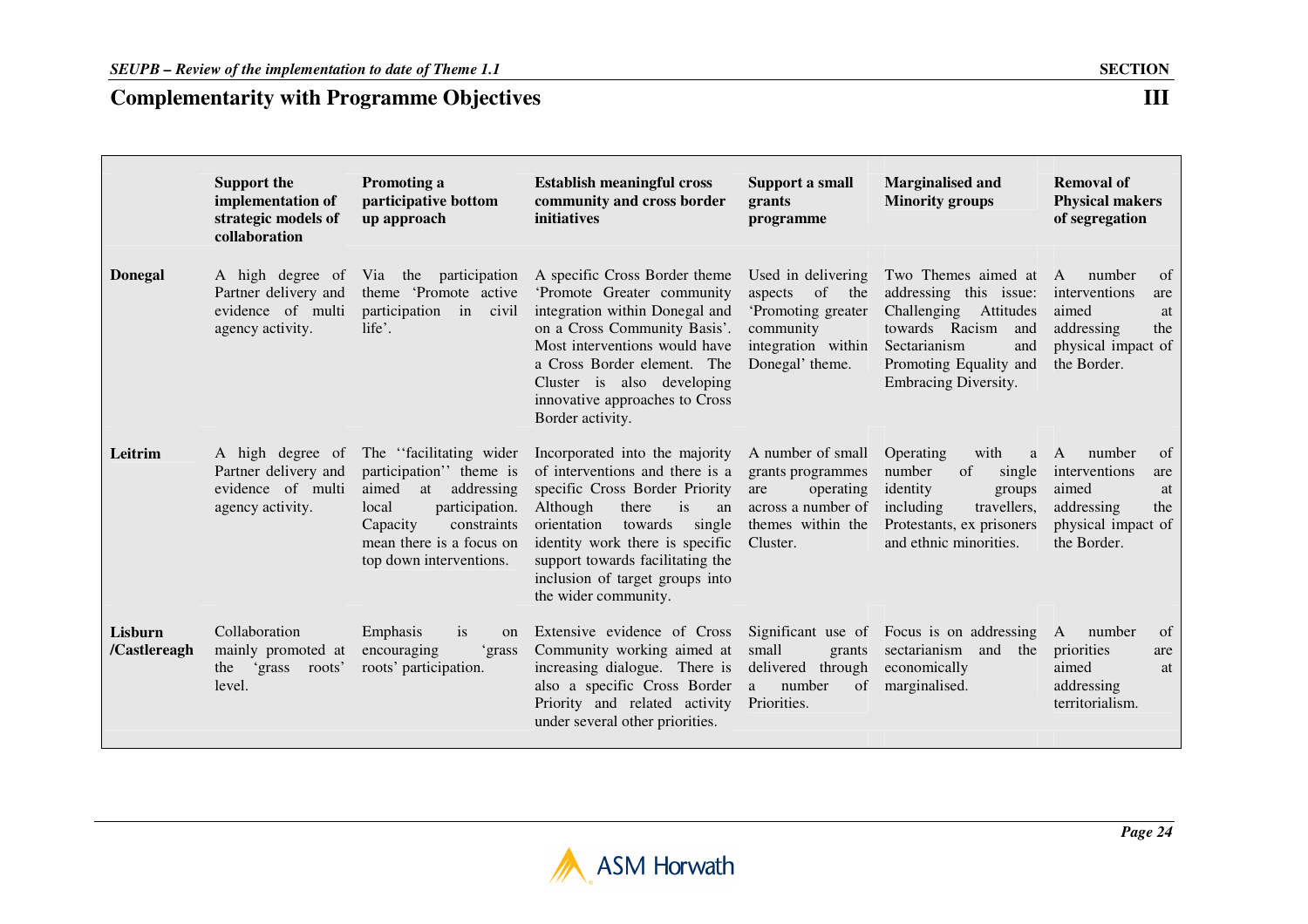**Support the implementation of strategic models of collaboration** 

**Louth** A high degree of

agency activity.

 Partner delivery and evidence of multi

# **Complementarity with Programme Objectives**

| <b>Promoting a</b><br>participative bottom<br>up approach                                           | Establish meaningful<br>cross community and<br>cross border<br>initiatives                                                                                                               | Support a small<br>grants programme                                                                      | <b>Marginalised and</b><br><b>Minority groups</b>                               | <b>Removal of Physical</b><br>makers of segregation                                                        |  |
|-----------------------------------------------------------------------------------------------------|------------------------------------------------------------------------------------------------------------------------------------------------------------------------------------------|----------------------------------------------------------------------------------------------------------|---------------------------------------------------------------------------------|------------------------------------------------------------------------------------------------------------|--|
| Orientation is towards<br>embedding<br>expertise.<br>enhance<br>grants<br>to<br>community capacity. | Aspects feature in all<br>interventions.<br>The<br>Extensive use of small Cluster is seeking to<br>use the arts, sport,<br>history<br>to<br>encourage<br>community<br>cross<br>linkages. | Small grants are the Two<br>delivery<br>principal<br>mechanism for three of<br>the Cluster's Priorities. | Priorities<br>specifically<br>focus on<br>addressing<br>issues<br>of<br>racism. | of<br>number<br>$\mathsf{A}$<br>interventions aimed at<br>addressing the physical<br>impact of the Border. |  |

|                      |                                                                                                                                                 |                                                                                                                                                                                         | linkages.                                                                                                       |                                                                                          |                                                                                                                                                                         |                                                                                                                                                                                                  |
|----------------------|-------------------------------------------------------------------------------------------------------------------------------------------------|-----------------------------------------------------------------------------------------------------------------------------------------------------------------------------------------|-----------------------------------------------------------------------------------------------------------------|------------------------------------------------------------------------------------------|-------------------------------------------------------------------------------------------------------------------------------------------------------------------------|--------------------------------------------------------------------------------------------------------------------------------------------------------------------------------------------------|
| Monaghan             | specific<br>priority<br>A<br>related to building civic<br>partnerships<br>for<br>reconciliation.                                                | Evidence of the use of Aspects of Cross<br>small grants as a means Border activity feature<br>of<br>community capacity.                                                                 | enhancing in all interventions.                                                                                 | principal<br>delivery<br>mechanism<br>for<br>a<br>number of the Cluster's<br>Priorities. | Small grants are the A number of single A<br>identity<br>interventions<br>assisting<br>aimed<br>at<br>ethnic<br>minorities,<br><b>Protestants</b><br>and<br>Travellers. | <sub>of</sub><br>number<br>interventions aimed at<br>addressing the physical<br>impact of the Border.                                                                                            |
| <b>North</b><br>Down | <i>Specific</i><br>priorities<br>related to<br>supporting<br>representative decision<br>making forums and<br>community<br>capacity<br>building. | Since<br>capacity in A<br>communities<br>several<br>remains low, this is a<br>core objective of the<br>with<br>Cluster,<br>two<br><b>Priorities</b><br>addressing<br>differing aspects. | specific<br>Cross<br>Border Priority with a delivered through small<br>budget of 30% of total<br>Cluster spend. | Activity<br>primarily<br>grants.                                                         | A number of single<br>identity<br>interventions<br>aimed<br>at assisting<br>ethnic minorities.                                                                          | A<br>specific<br>priority<br>aimed at<br>supporting<br>resolution<br>conflict<br>within<br>between<br>and<br>communities<br>and<br>addressing the physical<br>manifestations of the<br>Conflict. |

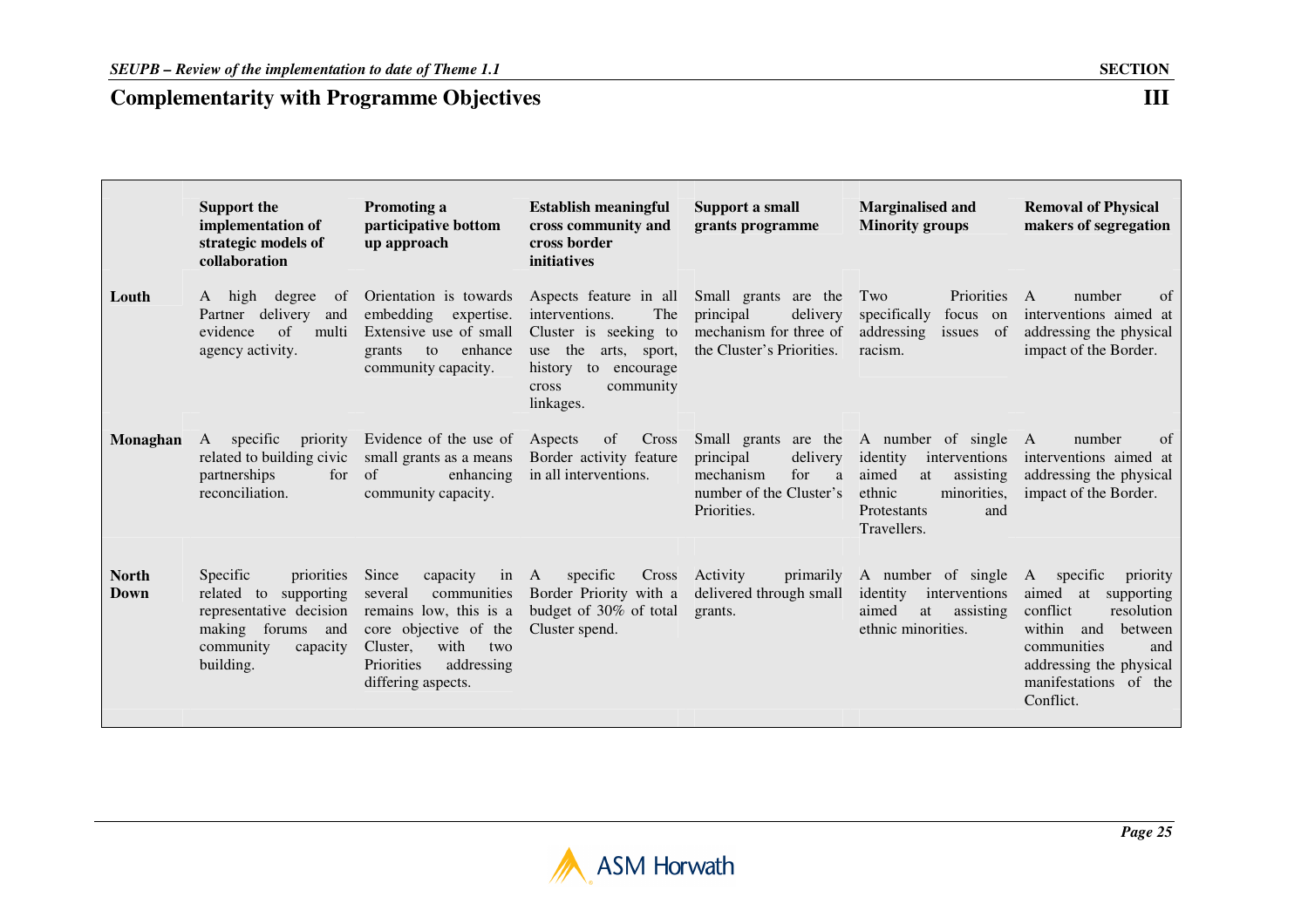|                      | <b>Support the</b><br>implementation of<br>strategic models of<br>collaboration                                                                       | Promoting a<br>participative bottom up<br>approach                                                                                                                      | <b>Establish meaningful</b><br>cross community and<br>cross border initiatives                                                                       | <b>Support a small grants</b><br>programme                          | <b>Marginalised and</b><br><b>Minority groups</b>                                                                                                                                                                                                                                        | <b>Removal of</b><br><b>Physical makers</b><br>of segregation                                                                                    |
|----------------------|-------------------------------------------------------------------------------------------------------------------------------------------------------|-------------------------------------------------------------------------------------------------------------------------------------------------------------------------|------------------------------------------------------------------------------------------------------------------------------------------------------|---------------------------------------------------------------------|------------------------------------------------------------------------------------------------------------------------------------------------------------------------------------------------------------------------------------------------------------------------------------------|--------------------------------------------------------------------------------------------------------------------------------------------------|
| <b>North</b><br>East | This Cluster has been<br>in<br>innovative<br>the<br>development of strategic<br>models of collaboration,<br>developing<br>a<br>'consortium approach'. | Permitted the inclusion<br>of community<br>based<br>bodies in the delivery of<br>regional tier projects.<br>Also<br>extensive<br>of<br>'mentoring<br>community bodies'. | No specific Cross Border No specific small grants<br>priority, however there<br>are aspects of this<br>activity across a number<br>of interventions. | programme.                                                          | A number of specific<br>Priorities are aimed at<br>addressing the concerns<br>of the marginalised and<br>minority<br>groups,<br>including<br>'Community<br>Ethnic<br>minority<br>and<br>capacity building' and<br>ethnic<br>minority<br>the<br>employment programme.                     | The "Community"<br>Engagement<br>and<br>Visible<br>Manifestations of<br>Conflict'<br>the<br>Priority is<br>aimed<br>at addressing this<br>issue. |
| <b>North</b><br>West | Has been innovative in<br>development<br>of<br>the<br>models<br>of<br>strategic<br>collaboration $-$ such as<br>the Omagh model.                      | Community participation<br>is encouraged through<br>the consultation process<br>via aspects of<br>and<br>delivery, in particular the<br>use of small grants.            | All projects have a cross<br>community and/or Cross<br>Border aspect.                                                                                | Significant small grants<br>element for three of the<br>Priorities. | priorities<br>Two<br>aimed<br>specifically<br>at<br>addressing<br>this issue:<br>"Assisting<br>Protestant<br>participation"<br>and<br>"Promoting"<br>the<br>inclusion<br>of<br>ethnic<br>minorities<br>other<br>and<br>marginalised people and<br>of<br>acceptance<br>multiculturalism." | emphasis<br>Greater<br>promoting<br>on<br>shared<br>space<br>'Promoting shared<br>use of our local<br>facilities.'                               |

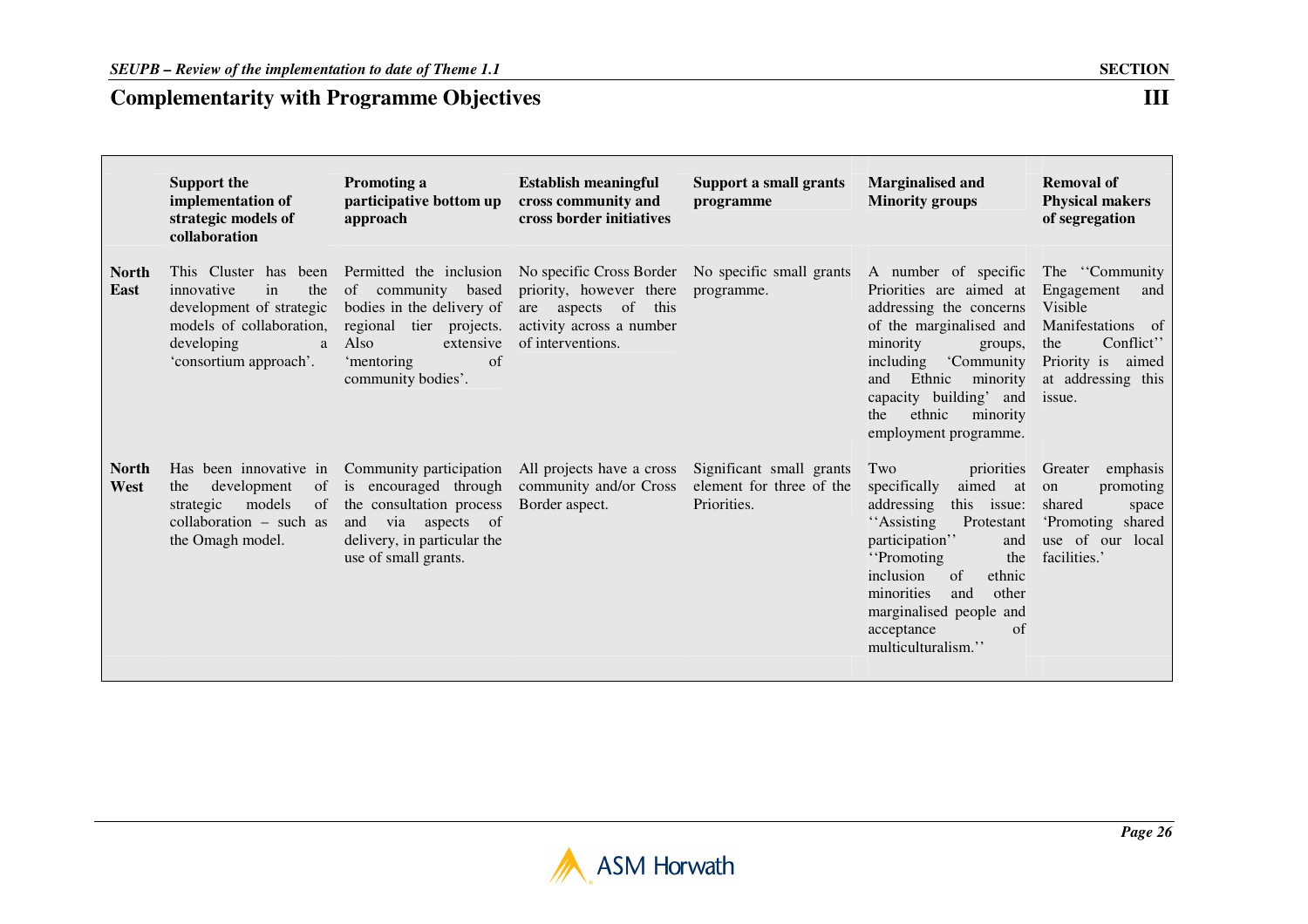|                 | <b>Support the</b><br>implementation of<br>strategic models of<br>collaboration                                                                 | Promoting a<br>participative<br>bottom up<br>approach                                                                                          | <b>Establish meaningful</b><br>cross community and<br>cross border<br><i>initiatives</i>                                                                           | Support a<br>small grants<br>programme                                  | <b>Marginalised and</b><br><b>Minority groups</b>                                                                                                                                | <b>Removal of Physical</b><br>makers of segregation                                                                                                                                                                                 |
|-----------------|-------------------------------------------------------------------------------------------------------------------------------------------------|------------------------------------------------------------------------------------------------------------------------------------------------|--------------------------------------------------------------------------------------------------------------------------------------------------------------------|-------------------------------------------------------------------------|----------------------------------------------------------------------------------------------------------------------------------------------------------------------------------|-------------------------------------------------------------------------------------------------------------------------------------------------------------------------------------------------------------------------------------|
| Sligo           | High degree of Partner A<br>delivery and evidence of<br>multi agency activity.                                                                  | priority<br>1S<br>dedicated<br>to<br>developing<br>capacity.<br>Extensive use<br>of<br>small<br>grants<br>to<br>enhance community<br>capacity. | A specific<br>priority<br>related to Cross Border<br>activity, although all<br>interventions<br>have<br>either a cross border or<br>community<br>cross<br>element. | specific<br>N <sub>o</sub><br>small<br>grants<br>programme.             | Supported<br>under<br>the<br>Priority:<br>"Supporting<br>participation<br>active<br>by<br>target groups in civic life."                                                          | A number of interventions<br>addressing<br>aimed<br>at<br>the<br>physical<br>the<br>impact<br>of<br>Border.                                                                                                                         |
| <b>Southern</b> | Innovative development Extensive use of<br>of strategic models of<br>collaboration, such as<br>of<br>developing the use<br>strategic grants.    | community<br>fora<br>of<br>training<br>and<br>Community<br>Groups.                                                                             | All interventions have<br>either a cross border or<br>community<br>cross<br>element.                                                                               | A specific small<br>grant priority.                                     | Two priorities specifically<br>charged with addressing<br>issues of marginalisation,<br>including, alternative focus<br>celebrating<br>and<br>communities.                       | The priority,<br>"Alternative"<br>focus" aims<br>address<br>to<br>issues affecting interfaces.                                                                                                                                      |
| South<br>West   | Innovative<br>development<br>of strategic models of<br>collaboration, including<br>the development of the<br>community<br>planning<br>approach. | <b>Priority</b><br>level<br>support<br>and<br>mentoring<br>to<br>community groups<br>to<br>overcome<br>capacity<br>constraints.                | specific<br>priority<br>A<br>aimed<br>addressing<br>at<br>Cross<br>Border<br>Relationships.                                                                        | Extensive use of<br>small grants to<br>assist<br>programme<br>delivery. | Three priorities specifically<br>aimed at marginalised and<br>minority groups including<br>support for victims, ethnic<br>minorities and challenging<br>sectarianism and racism. | High incidence of single<br>identify peripheral estates in<br>the Cluster area which suffer<br>as a result of the Conflict.<br>The Estates and Villages<br>Priority aims to address the<br>of<br>manifestations<br>the<br>conflict. |

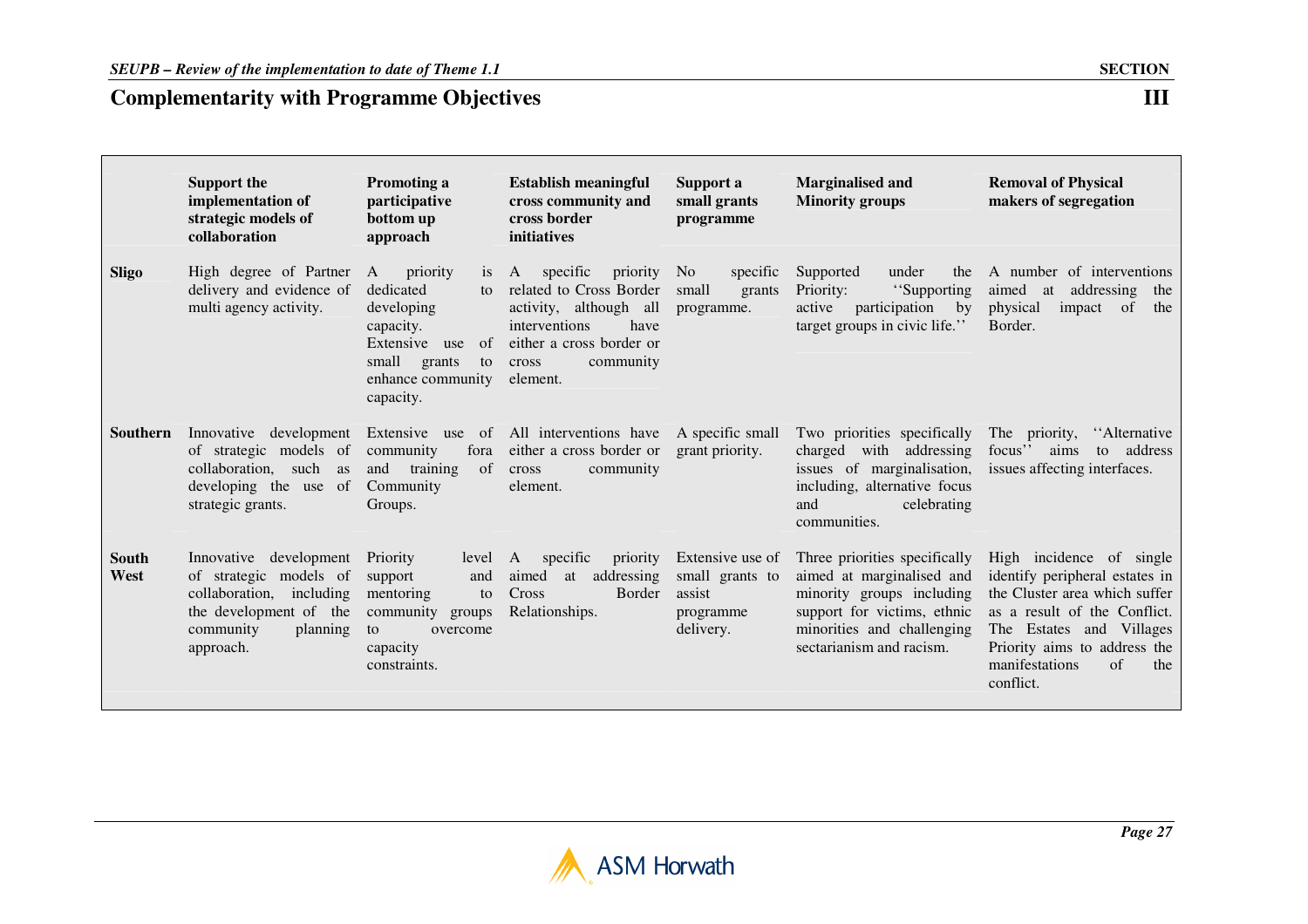#### **Review of Cross Cutting Themes**

3.4 The table below identifies the extent to which the following Cross Cutting Themes have influenced the development of the relevant Cluster Plans:

|                         | <b>Cross Border</b><br>Co-operation     | <b>Equality of</b><br>Opportunity                    | Sustainable<br>Development          | <b>Impact on</b><br><b>Poverty</b>                                     | Partnership                             |
|-------------------------|-----------------------------------------|------------------------------------------------------|-------------------------------------|------------------------------------------------------------------------|-----------------------------------------|
| <b>Belfast</b>          | Implemented<br>across all<br>priorities | Implemented in<br>all recruitment<br>and procurement | Alluded to in<br><b>Action Plan</b> | Alluded to in<br>Plan, only<br>evident in area<br>based<br>development | Implemented<br>across all<br>priorities |
| <b>CAN</b>              | Implemented<br>through 1<br>Priority    | Implemented in<br>all recruitment<br>and procurement | Alluded to in<br><b>Action Plan</b> | Alluded to in<br>Plan, only<br>evident in area<br>based<br>development | Implemented<br>across all<br>priorities |
| Cavan                   | Implemented<br>across all<br>priorities | Implemented in<br>all recruitment<br>and procurement | Alluded to in<br><b>Action Plan</b> | Alluded to in<br><b>Action Plan</b>                                    | Implemented<br>across all<br>priorities |
| <b>Donegal</b>          | Implemented<br>across all<br>priorities | Implemented in<br>all recruitment<br>and procurement | Alluded to in<br><b>Action Plan</b> | Alluded to in<br><b>Action Plan</b>                                    | Implemented<br>across all<br>priorities |
| Leitrim                 | Implemented<br>across all<br>priorities | Implemented in<br>all recruitment<br>and procurement | Alluded to in<br><b>Action Plan</b> | Alluded to in<br><b>Action Plan</b>                                    | Implemented<br>across all<br>priorities |
| Lisburn<br>/Castlereagh | Implemented<br>across all<br>priorities | Implemented in<br>all recruitment<br>and procurement | Alluded to in<br><b>Action Plan</b> | Alluded to in<br>Plan, only<br>evident in area<br>based<br>development | Implemented<br>across all<br>priorities |
| Louth                   | Implemented<br>across all<br>priorities | Implemented in<br>all recruitment<br>and procurement | Alluded to in<br><b>Action Plan</b> | Alluded to in<br><b>Action Plan</b>                                    | Implemented<br>across all<br>priorities |
| Monaghan                | Implemented<br>across all<br>priorities | Implemented in<br>all recruitment<br>and procurement | Alluded to in<br><b>Action Plan</b> | Alluded to in<br><b>Action Plan</b>                                    | Implemented<br>across all<br>priorities |
| <b>North Down</b>       | Implemented<br>across all<br>priorities | Implemented in<br>all recruitment<br>and procurement | Alluded to in<br><b>Action Plan</b> | Alluded to in<br>Plan, only<br>evident in area<br>based<br>development | Implemented<br>across all<br>priorities |

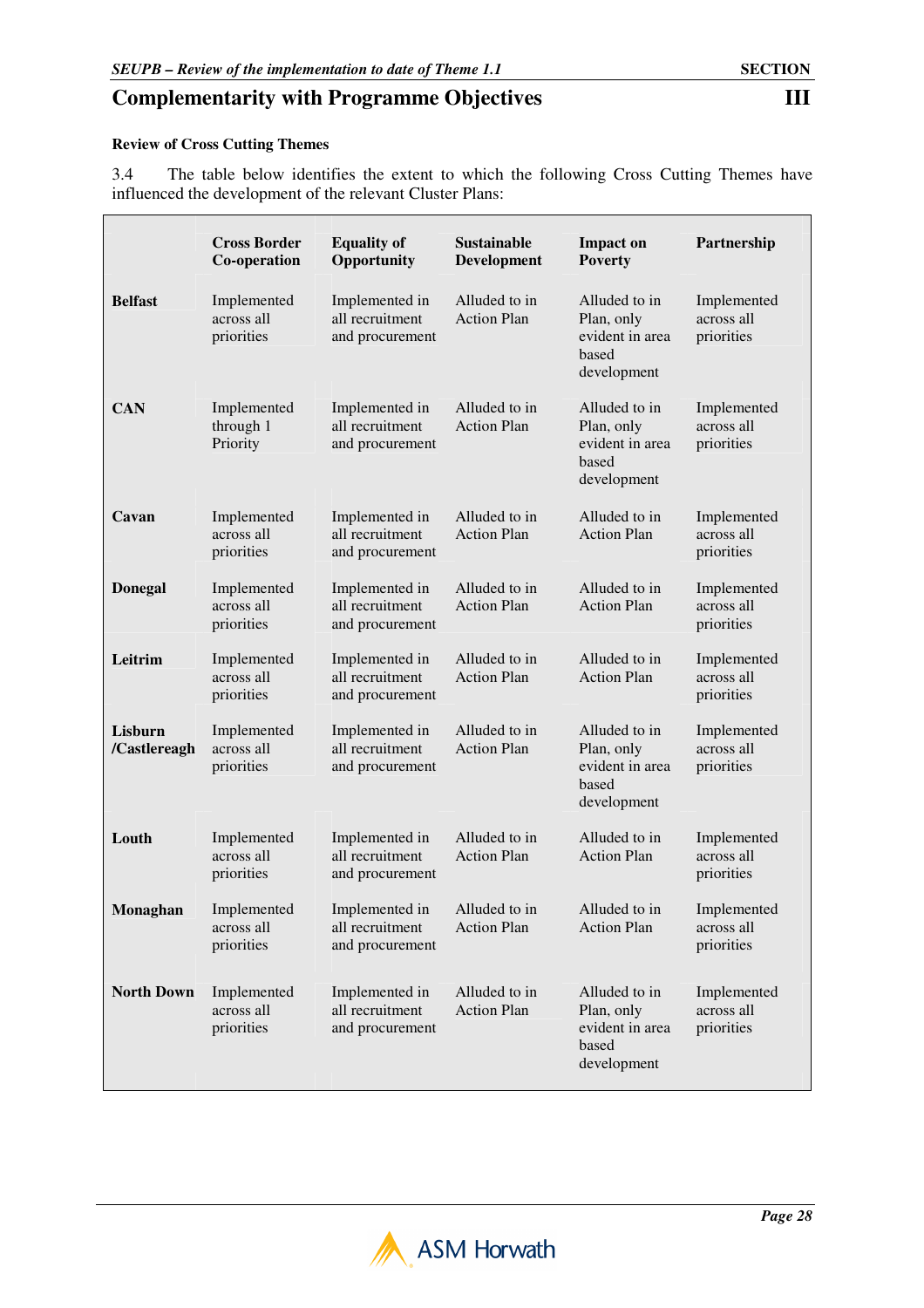|                   | <b>Cross Border</b><br>Co-operation     | <b>Equality of</b><br>Opportunity                    | <b>Sustainable</b><br><b>Development</b> | <b>Impact on</b><br><b>Poverty</b>                                     | Partnership                             |
|-------------------|-----------------------------------------|------------------------------------------------------|------------------------------------------|------------------------------------------------------------------------|-----------------------------------------|
| <b>North East</b> | Implemented<br>across all<br>priorities | Implemented in<br>all recruitment<br>and procurement | Alluded to in<br><b>Action Plan</b>      | Alluded to in<br><b>Action Plan</b>                                    | Implemented<br>across all<br>priorities |
| <b>North West</b> | Implemented<br>across all<br>priorities | Implemented in<br>all recruitment<br>and procurement | Alluded to in<br><b>Action Plan</b>      | Alluded to in<br>Plan, only<br>evident in area<br>based<br>development | Implemented<br>across all<br>priorities |
| Sligo             | Implemented<br>across all<br>priorities | Implemented in<br>all recruitment<br>and procurement | Alluded to in<br><b>Action Plan</b>      | Alluded to in<br><b>Action Plan</b>                                    | Implemented<br>across all<br>priorities |
| <b>Southern</b>   | Implemented<br>across all<br>priorities | Implemented in<br>all recruitment<br>and procurement | Alluded to in<br><b>Action Plan</b>      | Alluded to in<br><b>Action Plan</b>                                    | Implemented<br>across all<br>priorities |
| <b>South West</b> | Implemented<br>across all<br>priorities | Implemented in<br>all recruitment<br>and procurement | Alluded to in<br><b>Action Plan</b>      | Alluded to in<br>Plan, only<br>evident in area<br>based<br>development | Implemented<br>across all<br>priorities |

**Review of Cross Cutting Themes (cont.d)** 

3.5 In summary, the Peace Clusters have successfully implemented the following Cross Cutting Themes:

- a) Equality of opportunity; and
- b) Partnership.

3.6 All Peace Clusters are currently delivering Cross Border activity. The pattern of implementation is highly differentiated between two approaches. The first approach is that mainly used by experienced practitioners who already have established Cross Border Partnerships and have integrated Cross Border activity into all of their interventions. The second approach is used by less experienced Clusters that do not have existing relationships and have therefore, allocated a sizeable proportion of their budget to developing 'Pilot projects' aimed at developing new bilateral relationships. Although we recognise the significant developments there have been in developing Cross Border working relationships (and believe that in excess of 30% of activity is of a Cross Border nature), these tend to be tactical rather than strategic both in development and delivery. It is our opinion that enhanced opportunities for networking through Cross Cluster Learning events, as well as established working relationships with Cross Border partners will permit the development of a strategic approach by all Clusters. The Consortium can enhance this process through the delivery of Cross Cluster Learning events and by signposting opportunities as they arise.

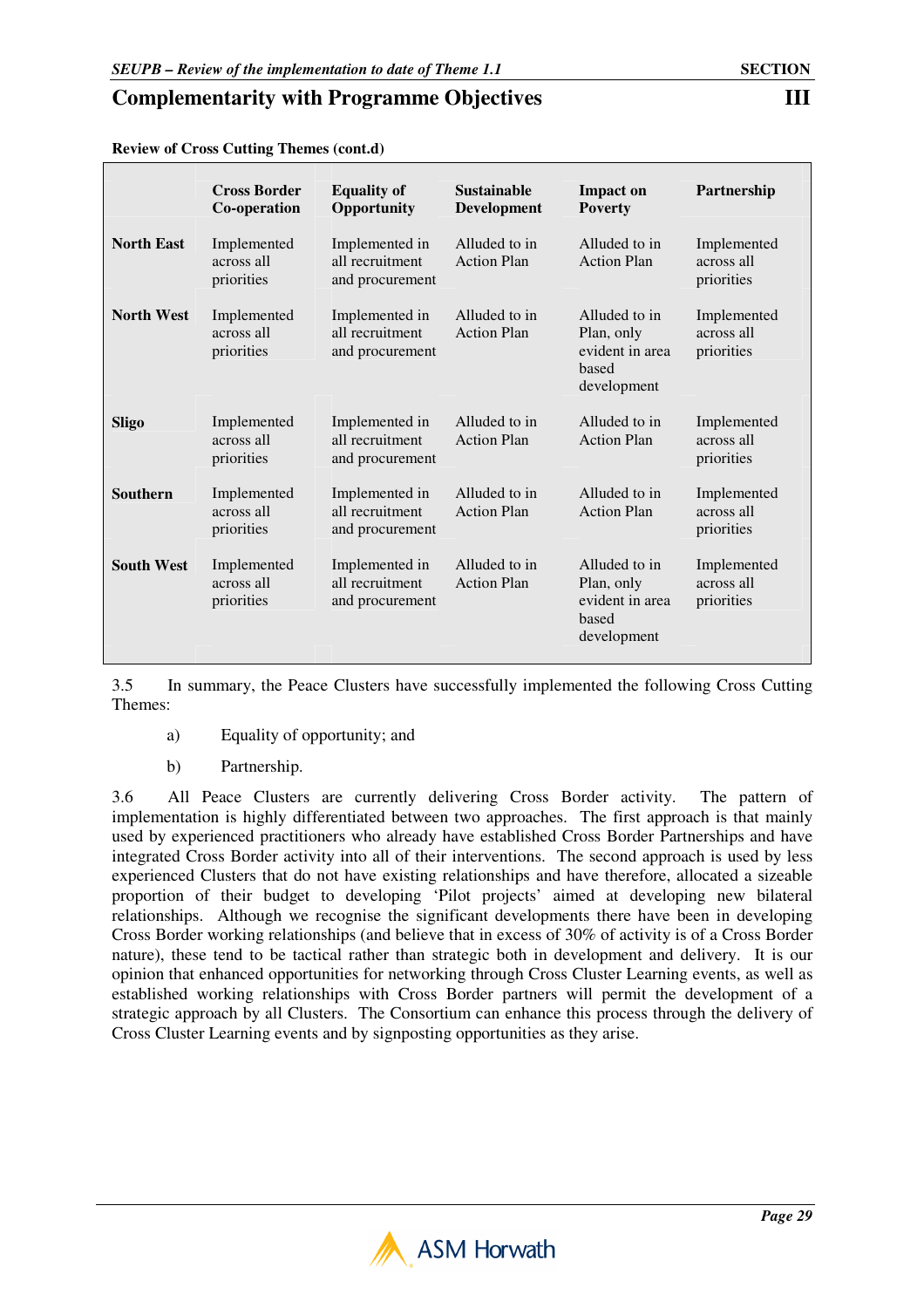3.7 There are notable deficiencies in the application of Sustainable Development and Impact on Poverty, which unlike the other three Cross Cutting themes, appear at first sight to have only a peripheral role in Peace and Reconciliation activities. However, there are definitive implications for both in terms of good working practice and possible impacts, which at present are not being collated. When considered alongside the Partnership theme and the significance of multi partner delivery (particularly in relation to RAPID and Neighbourhood Renewal Areas) these deficiencies become even more apparent as both are core elements of area regeneration. It is recommended that greater attention be paid to the potential impact on the Sustainable Development and Impact on Poverty Cross Cutting themes.

#### **Additionality Test for Northern Ireland Councils**

3.8 Each Peace Cluster Plan has been assessed at Priority Level as to its additionality to the relevant Councils' Good Relations Strategy/mainstream interventions. The detailed findings are included at *Appendix A*.

3.9 We believe that most activities are partially additional in Northern Ireland as they are expanding in scale interventions already being delivered by each Council or another statutory body. The added value comes from the cross jurisdictional working (cross council/multi agency). Given Belfast's unique position as the only single Council Cluster in Northern Ireland we believe that there is a risk of duplication (although we did not find any instances of duplication). In order to ensure a consistency of approach, it is recommended that all Northern Ireland Clusters provide an additionality statement for any future interventions, identifying the added value of the approach and why it does not duplicate mainstream funding.

#### **Strategic Fit with Republic of Ireland Mainstream Interventions**

3.10 The process of assessing strategic fit with mainstream interventions in the Republic of Ireland necessitated both a desk based review of the Action Plans and extensive field interviews with Peace Cluster personnel. The detailed findings are included at *Appendix A.* The key outcomes of this work are summarised as:

- a) the clear Peace and Reconciliation agenda of the Peace funds;
- b) the embedded community planning approach within the Councils;
- c) the clear economic development/social inclusion agenda provided by the Councils; and
- d) impact of An Bord Snip.

3.11 We can see very little opportunity for duplication of provision (barring interventions aiding travellers and ethnic minorities) between the PEACE III and mainstream funds. We also recognise the added value of the community planning approach and its fit with the Peace Partnership (for further comment see *Section VI*). However, we recommend that each Cluster prepare an Integration Strategy similar to that developed by County Cavan which identifies the strategic fit between PEACE III and the Council's mainstream activities and which also identifies methods for embedding expertise as part of an exit strategy.

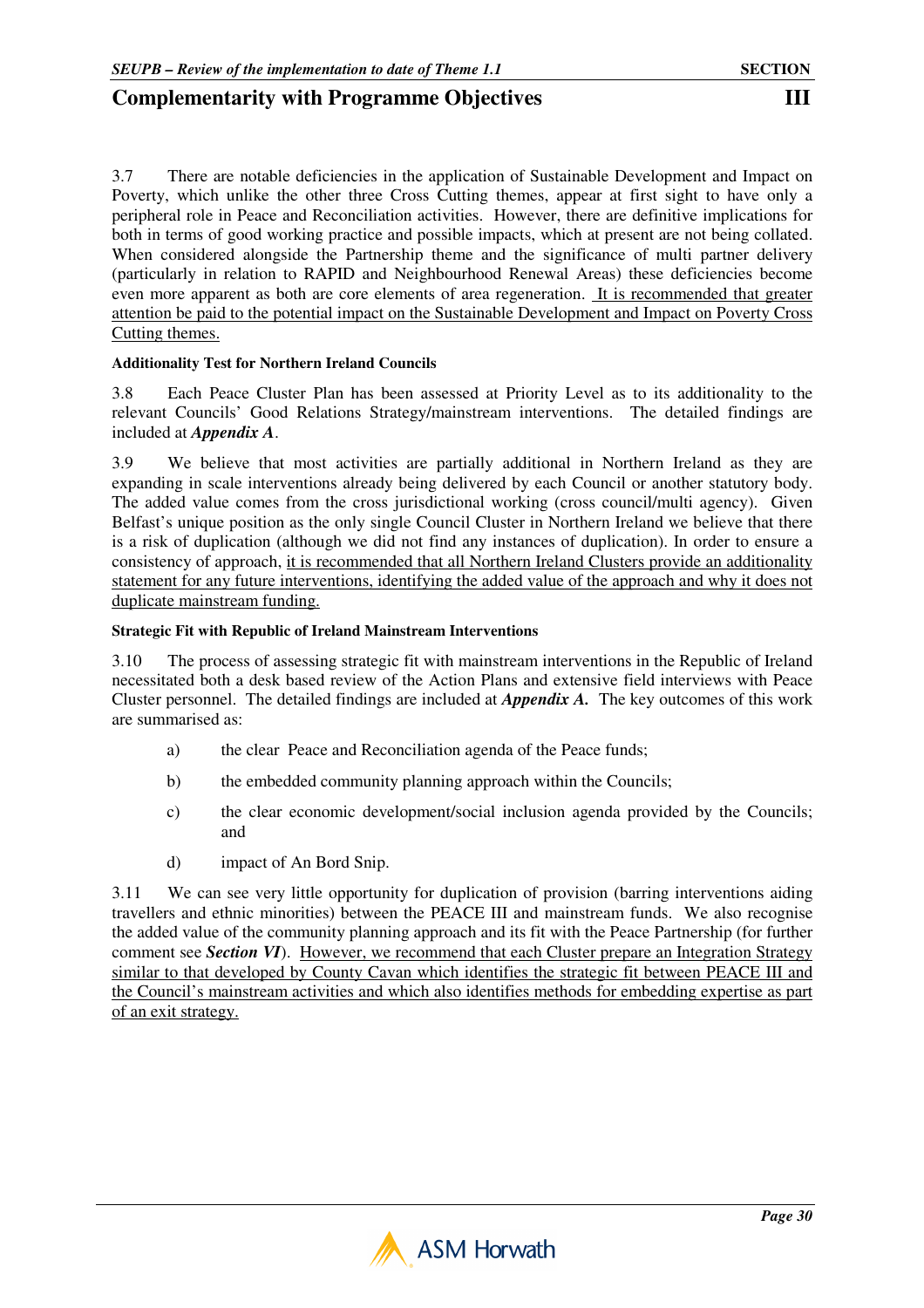#### **Conclusion**

3.12 In line with the terms of reference, we have reviewed the PEACE Cluster Action Plans against the following criteria:

- a) conformity to Operational Programme indicative activities;
- b) implementation of Cross Cutting Themes;
- c) additionality to Good Relations Activity;
- d) strategic fit to mainstream funding provision in Republic of Ireland; and
- e) ability to utilise existing delivery structures in the Republic of Ireland.

3.13 Apart from a limited number of operational issues (identified in *Appendix A*), it is our opinion that the 14 Peace Clusters conform to these strategic imperatives.

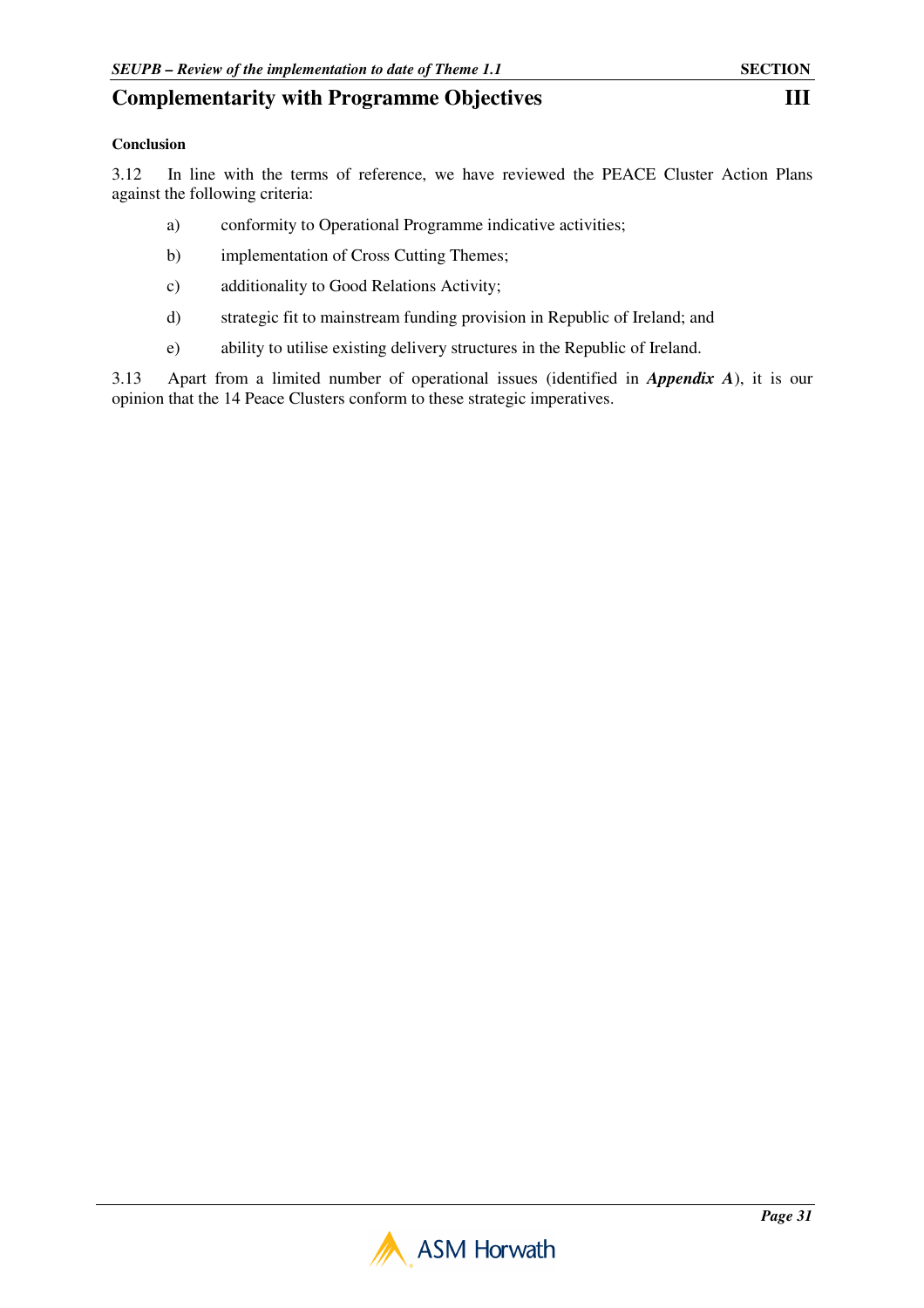## **Progress to Date** IV

4.1 The terms of reference require an assessment of:

'*achievements to date in relation to the Theme's identified outputs, results and* impacts'

- 4.2 In order to meet this requirement, we have reviewed:
	- a) Cluster level spend to date;
	- b) the original Cluster Action Plans and most recent Progress reports to assess the progress in the achievement of targets; and
	- c) we have undertaken an assessment of the validity of approach to ''*capturing the benefits''* against HM Treasury 'Choosing the Right FABRIC' Guidelines.

#### **Analysis of Spend**

4.3 The table below summarises the total project budget, total spend to date (June 2010) and associated variance by Cluster:

|                     | Projected<br><b>Budget</b><br>(Letter of<br>Offer) | Total N+2<br>to 30 June 2010 | <b>Actual Spend</b><br>to<br>30 June 2010 | <b>Variance</b><br>to date | $%$ of<br>$N+2$ |
|---------------------|----------------------------------------------------|------------------------------|-------------------------------------------|----------------------------|-----------------|
| <b>Belfast</b>      | £6,299,415                                         | £2,498,689                   | £1,180,876                                | (E1,317,813)               | 53%             |
| CAN                 | £1,954,868                                         | £807,848                     | £211,255                                  | (E596, 593)                | 74%             |
| Cavan               | €2,880,000                                         | €985,753                     | €113,221                                  | (E872, 532)                | 89%             |
| Donegal             | €4,737,600                                         | €1,908,709                   | €740,527                                  | (E1, 168, 182)             | 61%             |
| Leitrim             | €2,032,400                                         | €1,025,982                   | €411,429                                  | (E614, 553)                | 60%             |
| Lisburn/Castlereagh | £2,688,849                                         | £155,000                     | £27,467                                   | (E127, 533)                | 82%             |
| Louth               | €2,815,200                                         | €1,133,070                   | €844,162                                  | (E288,908)                 | 25%             |
| Monaghan            | €3,600,000                                         | €1,554,349                   | €636,605                                  | (E917,744)                 | 59%             |
| North Down          | £2,688,849                                         | £687,585                     | £147,788                                  | (E539,797)                 | 79%             |
| North East          | £3,608,589                                         | £1,627,287                   | £560,460                                  | (E1,066,827)               | 66%             |
| North West          | £4,773,000                                         | £1,915,509                   | £646,514                                  | (E1, 268, 995)             | 66%             |
| Sligo               | €1,960,605                                         | €843,420                     | €386,249                                  | (6457,171)                 | 54%             |
| Southern            | £4,263,571                                         | £1,011,424                   | £379,033                                  | (f632, 391)                | 63%             |
| South West          | £3,441,600                                         | £1,276,222                   | £139,099                                  | (E1, 137, 123)             | 89%             |

4.4 We have sought detailed variances from SEUPB, however at the time of writing this information has not yet been received. From our review of the Peace Clusters, we have identified a number of generic issues:

a) initial delay in starting the Programme (in part, due to the delay in the establishment of the PEACE Clusters);

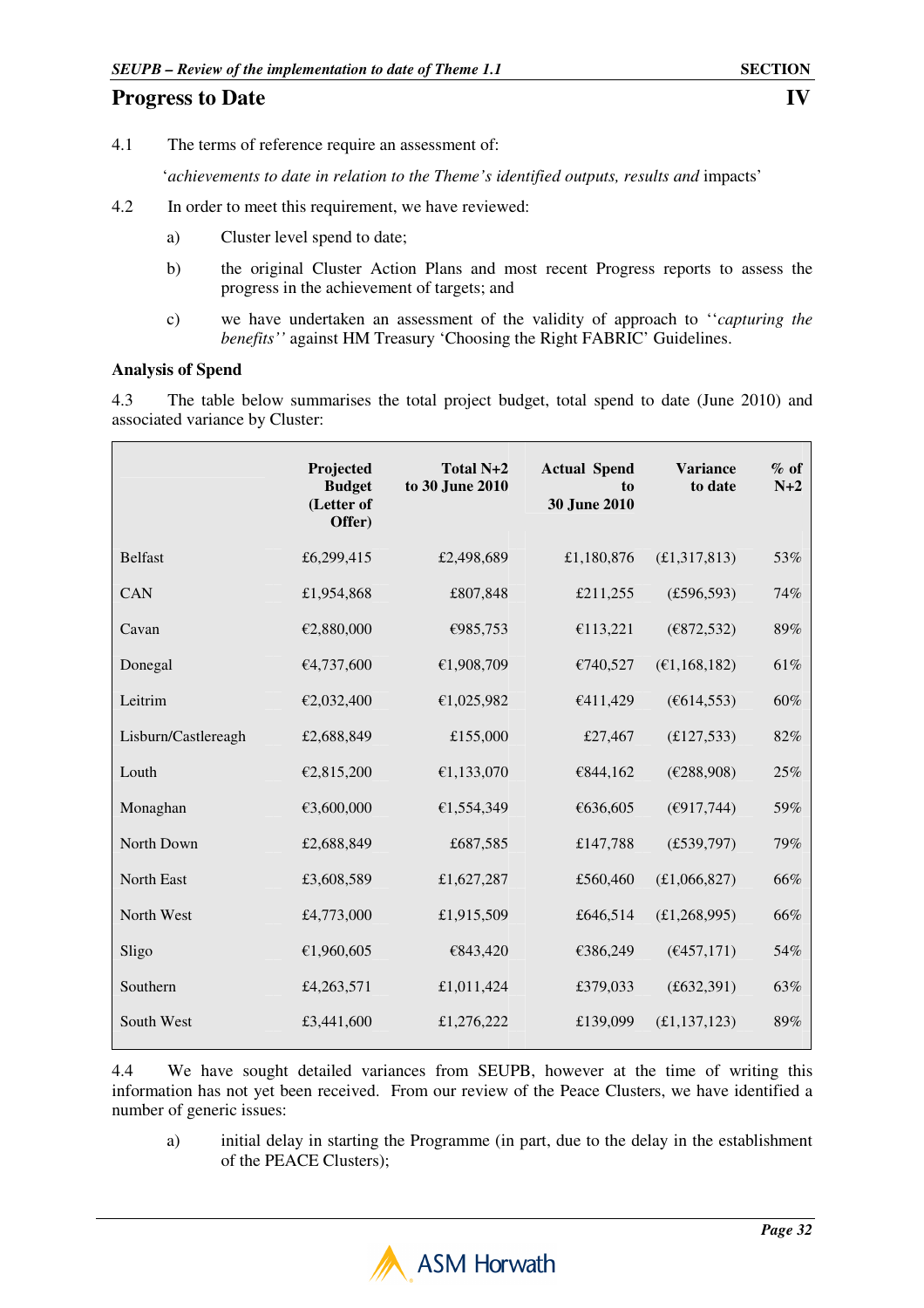## **Progress to Date** IV

- b) delays caused by need to vire funds between Priority headings (particularly in Ireland on account of the moratorium on recruitment);
- c) Peace Clusters are only now up to their full staffing complement; and
- d) ongoing problems with regard to procurement and/or the claims process for small grants.

4.5 All Clusters have significantly under spent, even against the re-profiled N+2 figure (updated in June 2010). However, we believe that initial start up problems related to procurement and the administration of small grants have, in large part, been rectified and that the proposed extension of Stage 1 by six months will ensure that all programme money is robustly dispersed. Although the extension will assist programme expenditure, the prolonged programme time may have a negative impact on the fixed technical support budgets, as there is a need for staff to be employed for an additional six months.

4.6 We note that the PEACE Clusters were not required to prepare/submit monthly spend profiles matched to indicative activities. This makes any assessment of progress or value for money evaluation difficult in a mid term context.

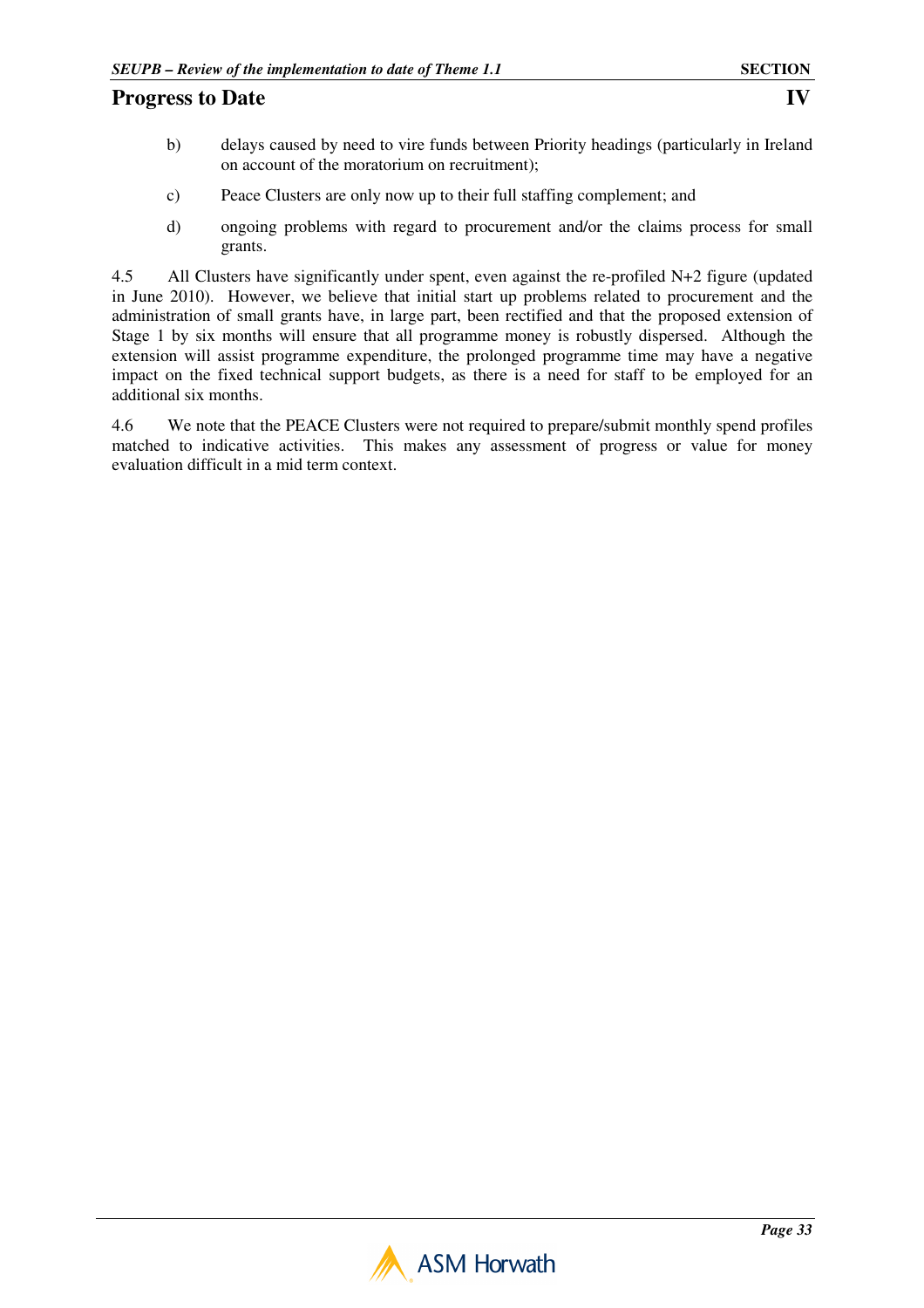#### **Achievement of targets to date**

4.7 The following table summarises the number of targets per Cluster area and how many of those targets have had actions reported against them in the period to June 2010. It also provides a comparison of actual spend to date and percentage of total spend to date (see *Appendix B* for individual analysis of outputs):

| <b>Cluster</b>              | <b>Total number of</b><br>separate targets | <b>Number of actions</b><br>initiated against<br><b>Targets</b> | Spend to date | Percentage of<br>total spend |
|-----------------------------|--------------------------------------------|-----------------------------------------------------------------|---------------|------------------------------|
| <b>Belfast</b>              | 20                                         | 19                                                              | £1,180,876    | 18.7%                        |
| <b>CAN</b>                  | 43                                         | 38                                                              | £211,255      | 10.8%                        |
| Cavan                       | 20                                         | 19                                                              | €113,221      | 3.9%                         |
| <b>Donegal</b>              | 48                                         | 45                                                              | €740,527      | 15.6%                        |
| Leitrim                     | 76                                         | 48                                                              | €411,429      | 20.2%                        |
| Lisburn                     | 24                                         | $\boldsymbol{0}$                                                | £27,467       | 1.0%                         |
| Louth                       | 73                                         | 64                                                              | €844,162      | 29.9%                        |
| Monaghan                    | 41                                         | 16                                                              | €636,605      | 17.7%                        |
| <b>North</b><br><b>Down</b> | 40                                         | 37                                                              | £147,788      | 5.5%                         |
| <b>North East</b>           | 250                                        | 153                                                             | £560,460      | 15.5%                        |
| <b>North West</b>           | 64                                         | 30                                                              | £646,514      | 13.5%                        |
| <b>Sligo</b>                | 111                                        | 103                                                             | €386,249      | 19.7%                        |
| Southern                    | 86                                         | 52                                                              | £379,033      | 8.9%                         |
| <b>South West</b>           | 79                                         | 19                                                              | £139,099      | 4.0%                         |

4.8 The review of outputs identified the following:

- a) all Cluster areas, with the exception of Lisburn/Castlereagh, have undertaken activities in support of their targets;
- b) the number of targets at Cluster level ranges from 20 to 250. In most cases solid progress has been achieved;
- c) Clusters are adopting the broad approach, attempting to initiate activities against all targets;
- d) most Clusters have only reported against outputs to date, there has been little comment on impact;
- e) the targets used are not SMART as there is no time-bound element to them;

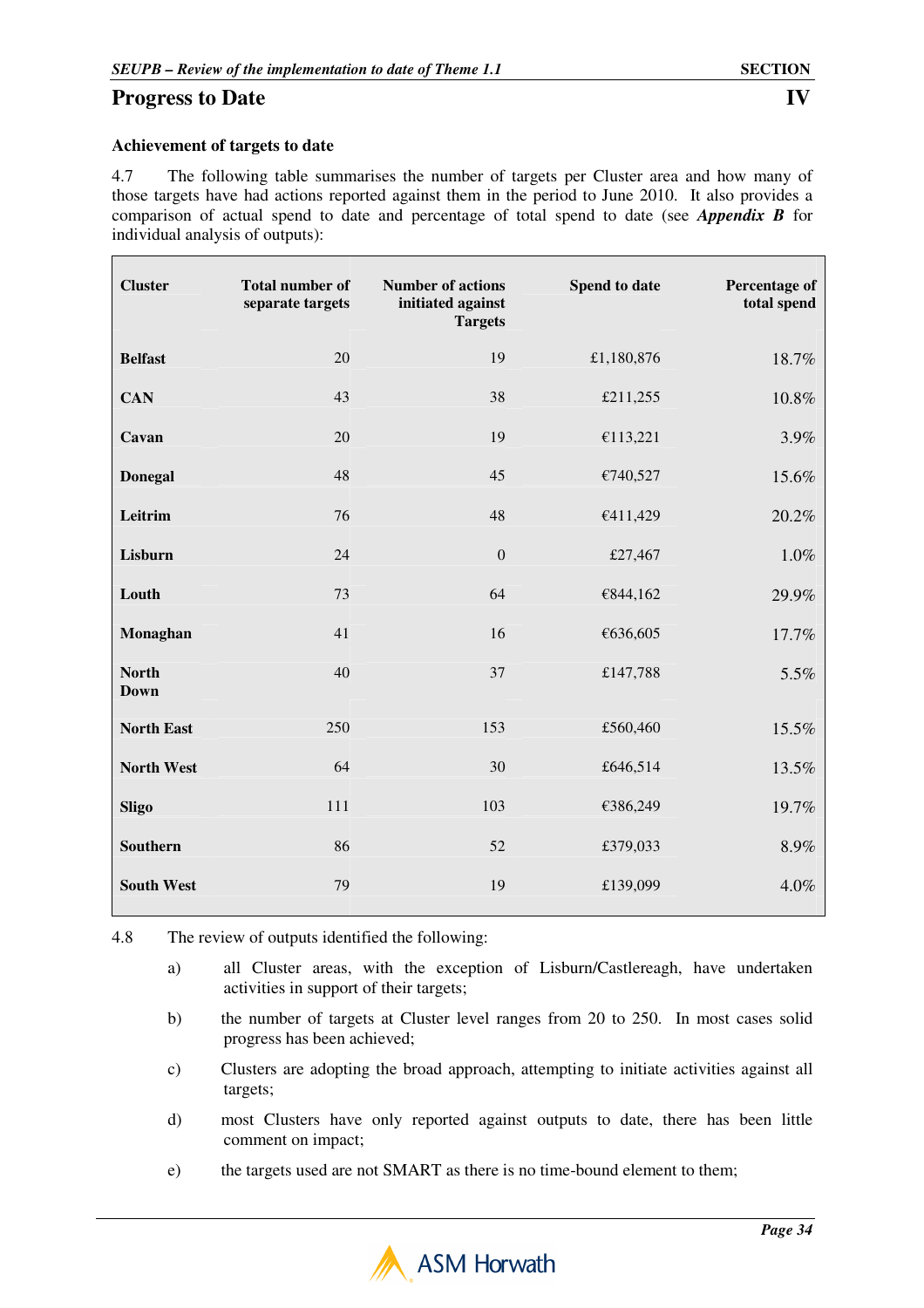$\mathsf{r}$ 

- f) the targets cannot be readily matched to input costs. Consequently, it is not possible to conduct a value for money analysis; and
- g) the targets are too specific to each intervention there is no opportunity for comparison between Clusters.

#### **Indicative outputs against key targets**

4.9 As noted above, we have identified approximately 900 targets across the 14 Peace Clusters. In order to provide an appreciation of the scope of interventions, we have highlighted below a number of key outputs for each Cluster which are indicative of the activity supported to date (detailed commentary is included at *Appendix A*) :

| <b>Cluster</b> | <b>Target</b>                                                                                                                                                                                | <b>Output to date</b>                                                                                                                                                                          |
|----------------|----------------------------------------------------------------------------------------------------------------------------------------------------------------------------------------------|------------------------------------------------------------------------------------------------------------------------------------------------------------------------------------------------|
| <b>Belfast</b> | Number of paramilitary murals replaced or<br>removed.                                                                                                                                        | 2 projects progressing and aligned to<br>"Re-imaging Communities Programme."                                                                                                                   |
|                | Number of environmental improvement schemes<br>on arterial routes.                                                                                                                           | 4 at Phase 1 – Northumberland St; Ormeau<br>Bridge, Bridge End; Carlisle Circus.                                                                                                               |
|                | Changes in attitudes measured through attitudinal<br>using<br>accepted<br>methodology<br>survey<br>for<br>measuring soft outcomes.                                                           | Attitudinal survey to be piloted.                                                                                                                                                              |
| <b>CAN</b>     | Training and Development Programme for<br>Partnership Members.                                                                                                                               | A residential for Partnership members took<br>place 28/29 January 2010 and was attended<br>by 6 members and 3 staff.                                                                           |
|                | Business Diversity Programme - to engage the<br>private sector in the challenge to address<br>sectarianism and racism.                                                                       | Time Associates were appointed as the<br>delivery agent for this programme in January<br>2010. 15 Businesses will participate in the<br>of training, support<br>programme<br>and<br>workshops. |
| Cavan          | To provide people/communities affected by the<br>conflict with access to conflict resolution and<br>mediation services.                                                                      | 16 local trainers trained in mediation/conflict<br>resolution/diversity.                                                                                                                       |
|                | Address the legacy of the conflict by providing 607 young people participating.<br>opportunities for young people to meet and<br>explore their beliefs, culture, heritage and<br>traditions. |                                                                                                                                                                                                |

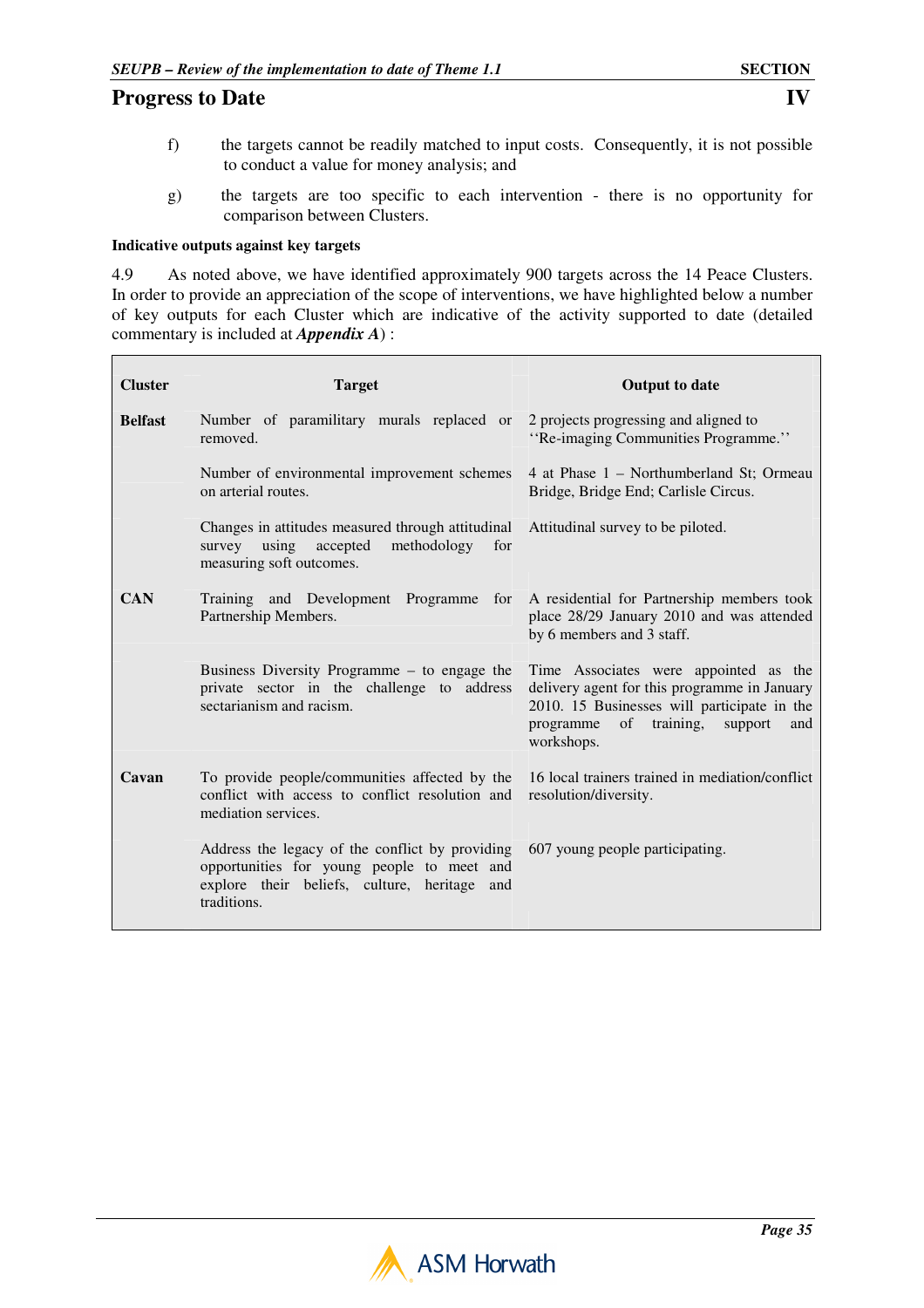$\blacksquare$ 

| <b>Cluster</b>    | <b>Target</b>                                                                                                                                                          | <b>Output to date</b>                                                                                                                                                                                                     |
|-------------------|------------------------------------------------------------------------------------------------------------------------------------------------------------------------|---------------------------------------------------------------------------------------------------------------------------------------------------------------------------------------------------------------------------|
| <b>Donegal</b>    | 4 activities commemorating the Plantation of<br>Ulster.                                                                                                                | Strategic grants awarded,<br>organisations<br>working up proposals.                                                                                                                                                       |
|                   | relations<br>Developing<br>better<br>between<br>travellers and the settled community - 1<br>strategic approach to developing relations.                                | Project officer and clerical officer appointed.<br>Programme of work outlined and ongoing<br>work on developing key relationships.                                                                                        |
| Leitrim           | To deliver religious diversity awareness<br>programmes in communities to challenge the<br>views of those who feel hostile to people of<br>different religious beliefs. | Good Relations Officer is implementing<br>plan for this project. No payments have yet<br>been made to this project.                                                                                                       |
|                   | To interview and record people in relation to<br>history of the troubles.                                                                                              | Production<br>of a journal documenting<br>Project is complete but<br>experiences.<br>payment has to be processed.                                                                                                         |
| Lisburn           | Preparing terms of reference for main<br>contract.                                                                                                                     | Draft terms of reference for main contract<br>drawn up.                                                                                                                                                                   |
|                   | Programme Design.                                                                                                                                                      | Meetings with project working groups taken<br>place.                                                                                                                                                                      |
| Louth             | Report on baseline data of impact of<br>sectarianism and racism in Louth.                                                                                              | Final Report Received.                                                                                                                                                                                                    |
|                   | Development of accredited peace building<br>leadership<br>programme<br>for<br>sporting<br>organisations.                                                               | Programme developed. Groups recruited<br>although there is<br>issue<br>an<br>around<br>commitment from groups in the South of the<br>County.                                                                              |
| <b>Monaghan</b>   | Provide<br>media<br>skills<br>training<br>for<br>communities, groups and individuals across<br>the County.                                                             | 18 Networking events and workshops<br>delivered. Participants currently working on<br>developing relationships.<br>Media training<br>will take place later this year. 11 Youth<br>Leaders trained in Digital Film Making. |
|                   | Develop a Peer Education Programme<br>involving representatives of the Peace III<br>target groups on a cross border basis                                              | Working closely with the Glencree Centre,<br>Farney Workhouse and the VEC. Have now<br>established a training module and timescale<br>for the training.                                                                   |
| <b>North Down</b> | Minority Ethnic Audit                                                                                                                                                  | Audit currently being developed by North<br>Down Borough Council.                                                                                                                                                         |
|                   | Good Relations Training                                                                                                                                                | Content development underway.                                                                                                                                                                                             |

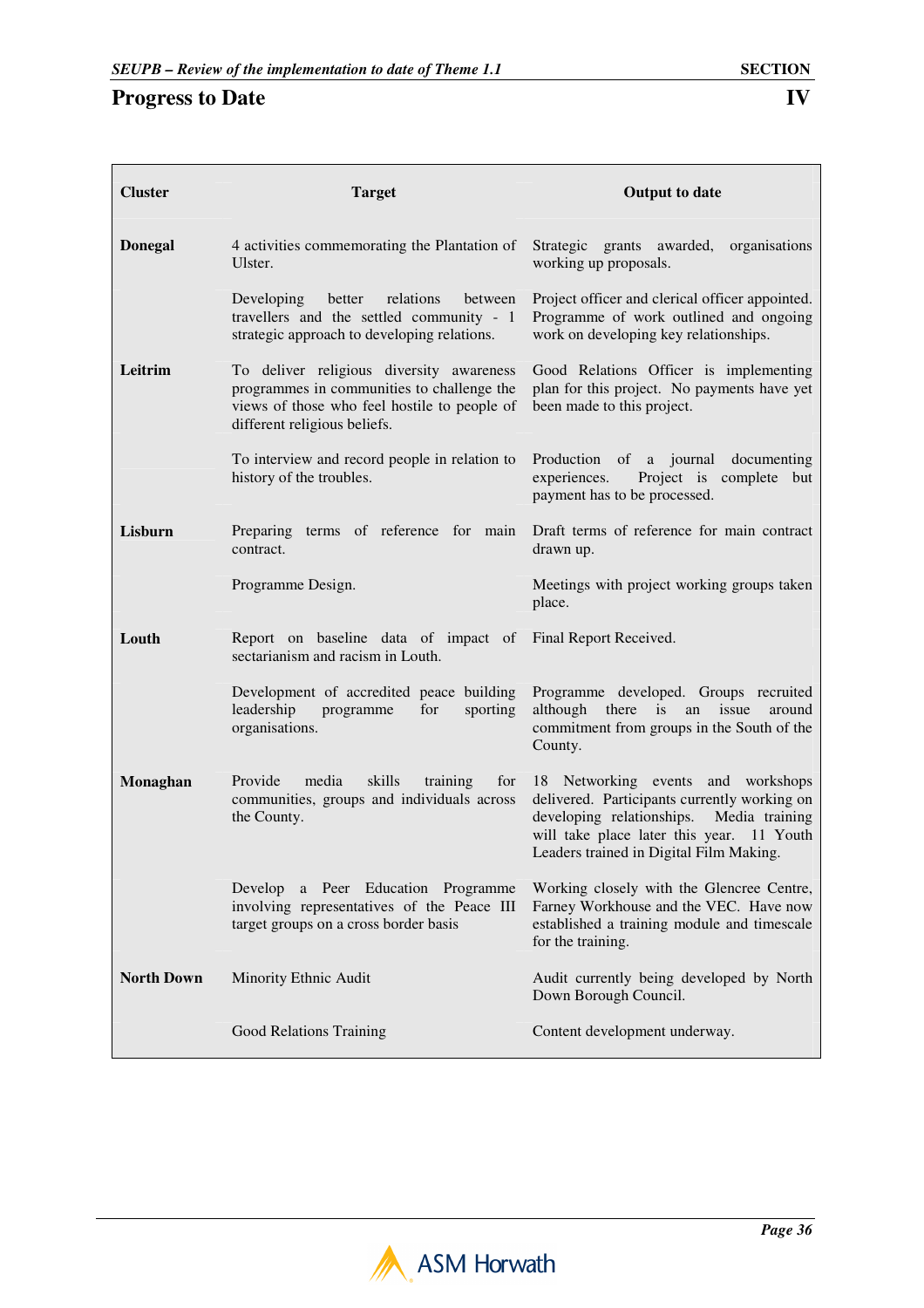| <b>Cluster</b>       | <b>Target</b>                                                                                                                                                               | <b>Output to date</b>                                                                                                                                                                                                                            |
|----------------------|-----------------------------------------------------------------------------------------------------------------------------------------------------------------------------|--------------------------------------------------------------------------------------------------------------------------------------------------------------------------------------------------------------------------------------------------|
| <b>North</b><br>East | Identify and engage 144 participants in total from<br>throughout the north east Councils in a conflict<br>resolution programme over the period March<br>2010 to March 2011. | 10 participants have been engaged.                                                                                                                                                                                                               |
|                      | Development of a leadership programme<br>framework and reconciliation toolkit for young<br>people.                                                                          | 3 programmes developed and tendered.                                                                                                                                                                                                             |
| <b>North</b><br>West | Promoting Shared use of our local facilities<br>(Priority has no formal target set)                                                                                         | 9 projects have been approved $-4$ partner<br>delivery programmes and 5 small grants. All<br>funding has been committed.                                                                                                                         |
|                      | Supporting support infrastructure for ethnic<br>minority group.                                                                                                             | 5 projects have been approved $-1$ partner<br>delivery programme, 2 tenders and 2 small<br>grants. Outputs to date include 9 events<br>addressing racism or sectarianism and<br>involving 114 participants.                                      |
| <b>Sligo</b>         | Address the silence/apathy around the issue of<br>sectarianism and disengagement with the NI<br>conflict and its impact on the county $-4$<br>showcase/networking events.   | 1 showcase/networking event completed.                                                                                                                                                                                                           |
|                      | Groups /agencies fear of engagement in<br>meaningful peace building and identified need for<br>support – target of 16 groups participating.                                 | 13 groups/agencies represented.                                                                                                                                                                                                                  |
| Southern             | Increased capacity of BME communities to get<br>involved in civic life -target 10 capacity building<br>training programmes.                                                 | 1 Cultural diversity training session with 10<br>trainees.                                                                                                                                                                                       |
| South<br>West        | To reduce intercommunity conflict particularly at<br>key celebration dates and anniversaries.                                                                               | As at 31 December 2009, Consultants have<br>been appointed to work in 16 of the 21<br>identified priority areas. Initial baseline<br>work completed for each of the 21 areas.                                                                    |
| South<br>West        | To develop new cross border relationships and<br>strengthen existing partnerships - Cross Border<br>Study and audit of 20 groups involved in 10<br>events.                  | Scoping<br>study<br>completed<br>by Lestas<br>Consulting of cross border working across<br>the SW Cluster and Border Counties.<br>Conference held in the Clinton Centre in<br>Enniskillen attended by 36 groups that took<br>part in the survey. |

4.10 It is evident that there is a high degree of variation, not only in terms of activity undertaken, but also the method of measurement (quantitative versus qualitative) and the amount of supporting information. In the absence of SMART objectives for the outputs, we cannot assess the value for money to date of the interventions. However, we are in a position to confirm that all Clusters are undertaking indicative activities in line with Operational Guidelines and that significant activity has been reported against the majority of Priorities across all Clusters.

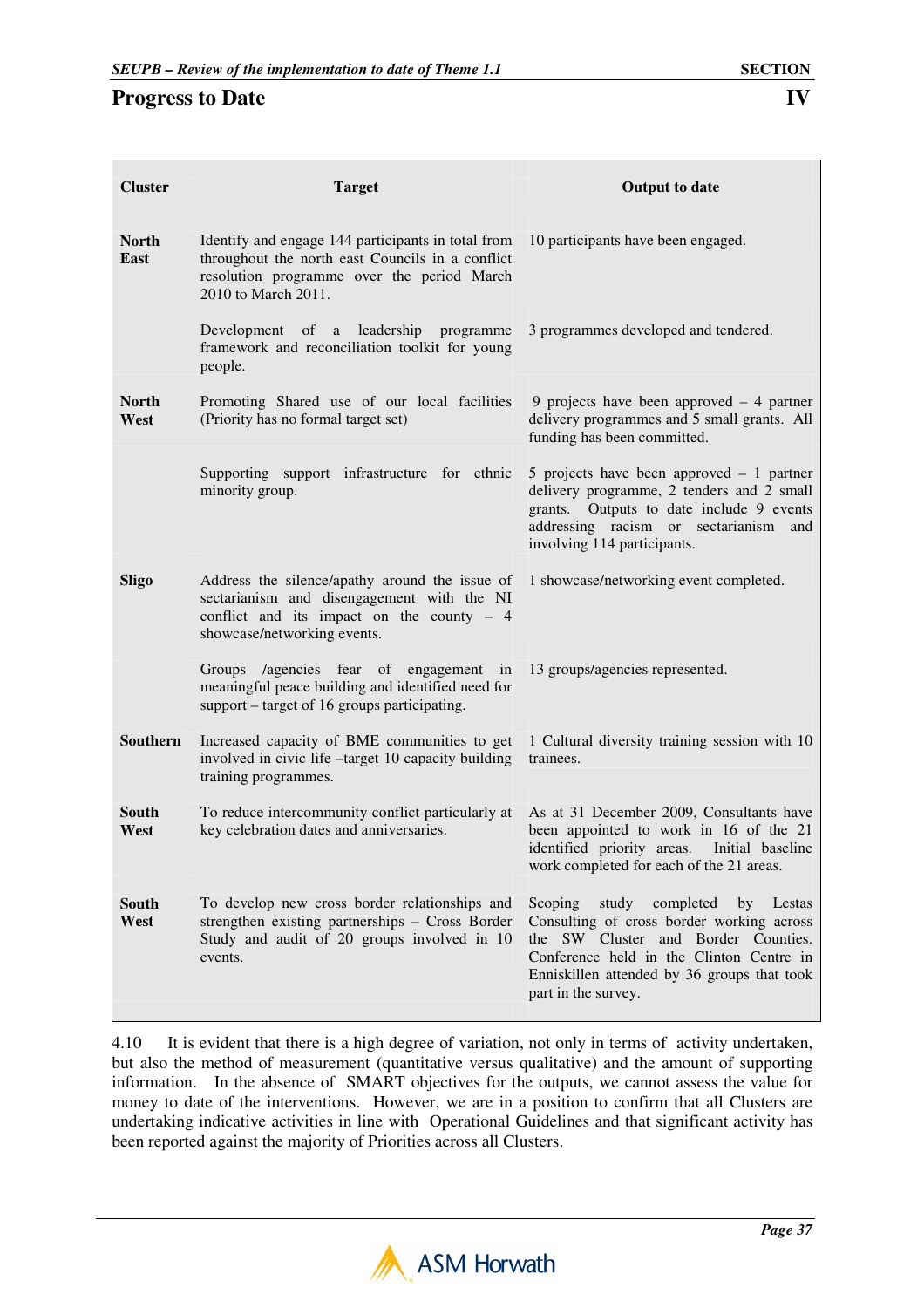#### **Assessment of Validity of Approach**

4.11 We have assessed the performance management of the Theme against HM Treasury's FABRIC guidelines. The key points are:

| <b>FABRIC Guideline</b>                                                                                                                                                                                                                    | <b>Comment</b>                                                                                                                                                                                                                                                                                  | <b>Action</b>                                                                                                                                                                                                |
|--------------------------------------------------------------------------------------------------------------------------------------------------------------------------------------------------------------------------------------------|-------------------------------------------------------------------------------------------------------------------------------------------------------------------------------------------------------------------------------------------------------------------------------------------------|--------------------------------------------------------------------------------------------------------------------------------------------------------------------------------------------------------------|
| <b>Relevant</b> to what the organisation<br>is aiming to achieve.                                                                                                                                                                          | All the outputs are presently in<br>keeping with the aims of the<br>Priority.                                                                                                                                                                                                                   | Ongoing monitoring by Steering<br>Group to ensure relevance of<br>outputs.                                                                                                                                   |
| Avoid perverse incentives.                                                                                                                                                                                                                 | Most Clusters are aiming to deliver<br>against the targets specified in the<br>Action Plan. However, the absence<br>of any delivery date could skew<br>activity as Clusters may seek to<br>vire funding to those Projects<br>which are easiest, to achieve (the<br>low hanging fruit approach). | It is recommended that all targets<br>be SMART compliant, with a<br>specified delivery date.<br>It is<br>recommended that any slippage<br>against these dates be reported.                                   |
| the<br>Attributable<br>$\sim$ $-$<br>activity<br>measured must be capable of<br>being influenced by actions which<br>he<br>attributed<br>can<br>f <sub>O</sub><br>the<br>organisation and it should be clear<br>where accountability lies. | <b>The</b><br>information<br>recorded<br>is<br>specific to the output and is readily<br>attributable. However the targets<br>are not SMART.                                                                                                                                                     | It is recommended that the targets<br>should<br><b>SMART</b><br>accord<br>$\mathbf{t}$<br>guidelines.                                                                                                        |
| <b>Well defined</b> – with a clear<br>unambiguous definition so that<br>data will be collected consistently.                                                                                                                               | information<br>The<br>recorded<br>is<br>specific to the output. However the<br>targets are not SMART.                                                                                                                                                                                           | It is recommended that the targets<br>should<br><b>SMART</b><br>accord<br>$\mathsf{to}$<br>guidelines.                                                                                                       |
| Timely, producing data regularly<br>enough to track progress and<br>quickly enough for the data to still<br>be relevant.                                                                                                                   | Large numbers of targets may<br>hinder collation and subsequently<br>delay the timeliness of outputs. A<br>number of the targets are inter-<br>related and so should not be<br>reported separately.                                                                                             | It is recommended that Clusters<br>consolidate their outputs and so<br>against<br>record<br>fewer<br>headline<br>targets.                                                                                    |
| Comparable with either<br>past<br>periods or similar programmes<br>elsewhere.                                                                                                                                                              | The targets are specific to the<br>related Cluster area.<br>There is no<br>opportunity to compare targets<br>between the Clusters.                                                                                                                                                              | It is recommended that an early<br>exercise be undertaken to identify<br>those 'common approaches' within<br>each Cluster Action Plan, to define<br>indicative activities and confirm<br>comparable targets. |
| with<br>Verifiable,<br>clear<br>documentation behind it, so that<br>the processes which produce the<br>measures can be validated.                                                                                                          | There is 100% verification of all<br>activities.                                                                                                                                                                                                                                                | No action necessary.                                                                                                                                                                                         |

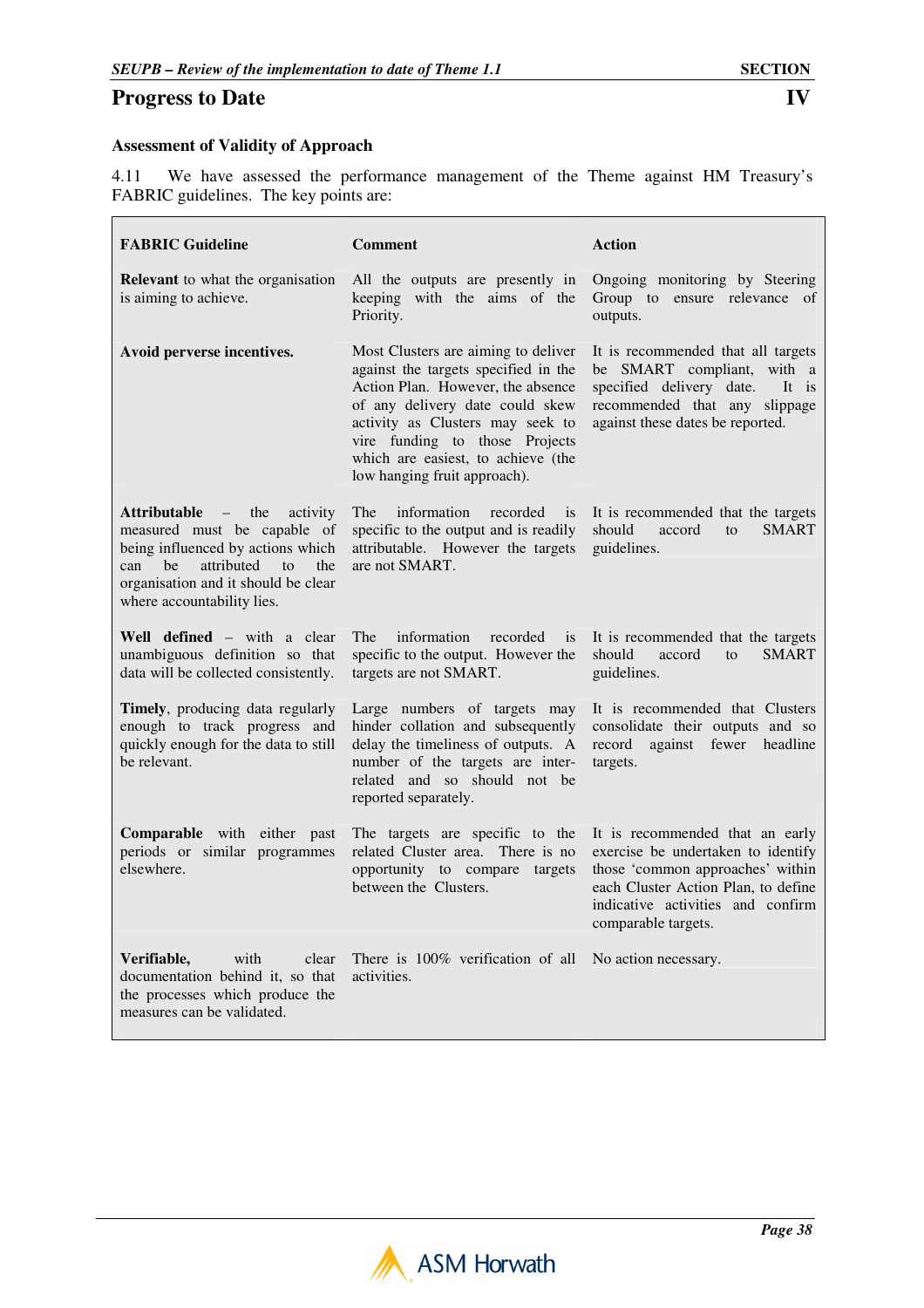4.12 Theme 1.1 has more than 900 unique targets being delivered across 14 Clusters. Most, if not all of these targets do not conform to SMART criteria and because of their 'uniqueness' cannot be compared against one another to produce a value for money assessment. While we realise that the number of targets is a function of the ''bottom up'' approach to developing local interventions, this does not lend itself to good programme monitoring.

4.13 Consultation with the PEACE Cluster Managers has identified a need for more guidance in the determination of targets. In response, we have drawn reliance on the approved economic development approach of 'intervention frameworks'. This is a three part process involving initial classification of indicative activities, agreement of performance indicators and finally target setting. Using that methodology, we have undertaken a preliminary assessment of the 14 Plans.

4.14 Every activity and associated target in each Plan was reviewed. From this we have identified characteristics/interventions which are common across the 14 Plans. These interventions are 'bundles of closely related activities' that do not seek to replace existing activities, rather they aim to provide a consistent typology to describe them. The table below illustrates a suggested typology of interventions and assesses their interrelatedness against two criteria: single identity and community wide initiatives:



4.15 Building on this 'typology of intervention approach' it should be possible to develop a range of target descriptions for each of these generic interventions, thereby enabling value for money comparisons between common targets across each Cluster.

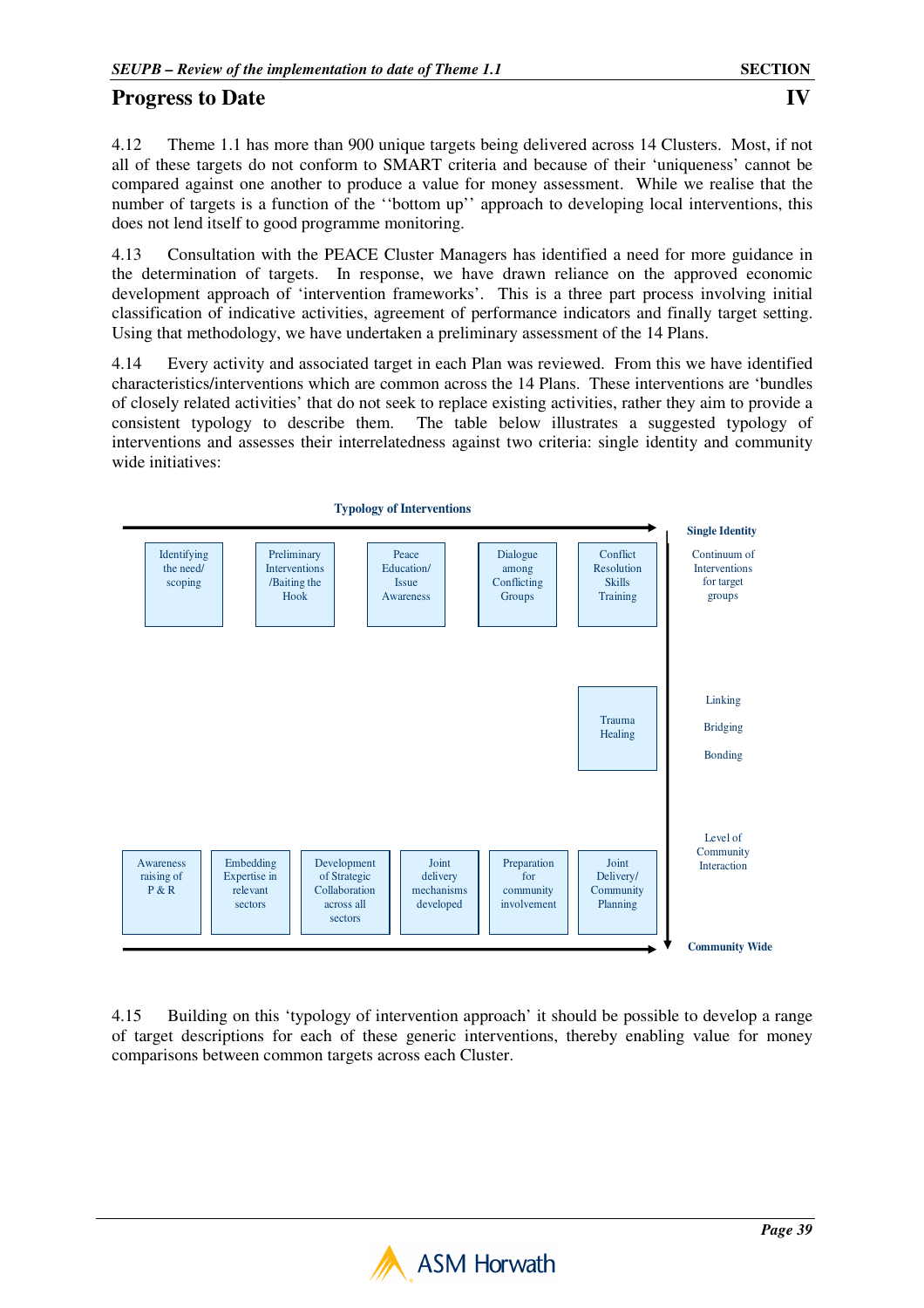### **Recommendations**

- 4.16 The following recommendations are made:
	- a) that all targets be SMART to include a specified delivery date;
	- b) detailed monthly spend profiles be prepared, matched to the SMART targets;
	- c) that any variances against these dates be reported;
	- d) that Clusters consolidate their outputs and so record against fewer headline targets; and
	- e) that an early exercise is undertaken to identify those 'common approaches' within each Cluster Action Plan, to define consistent indicative activities and confirm comparable targets.

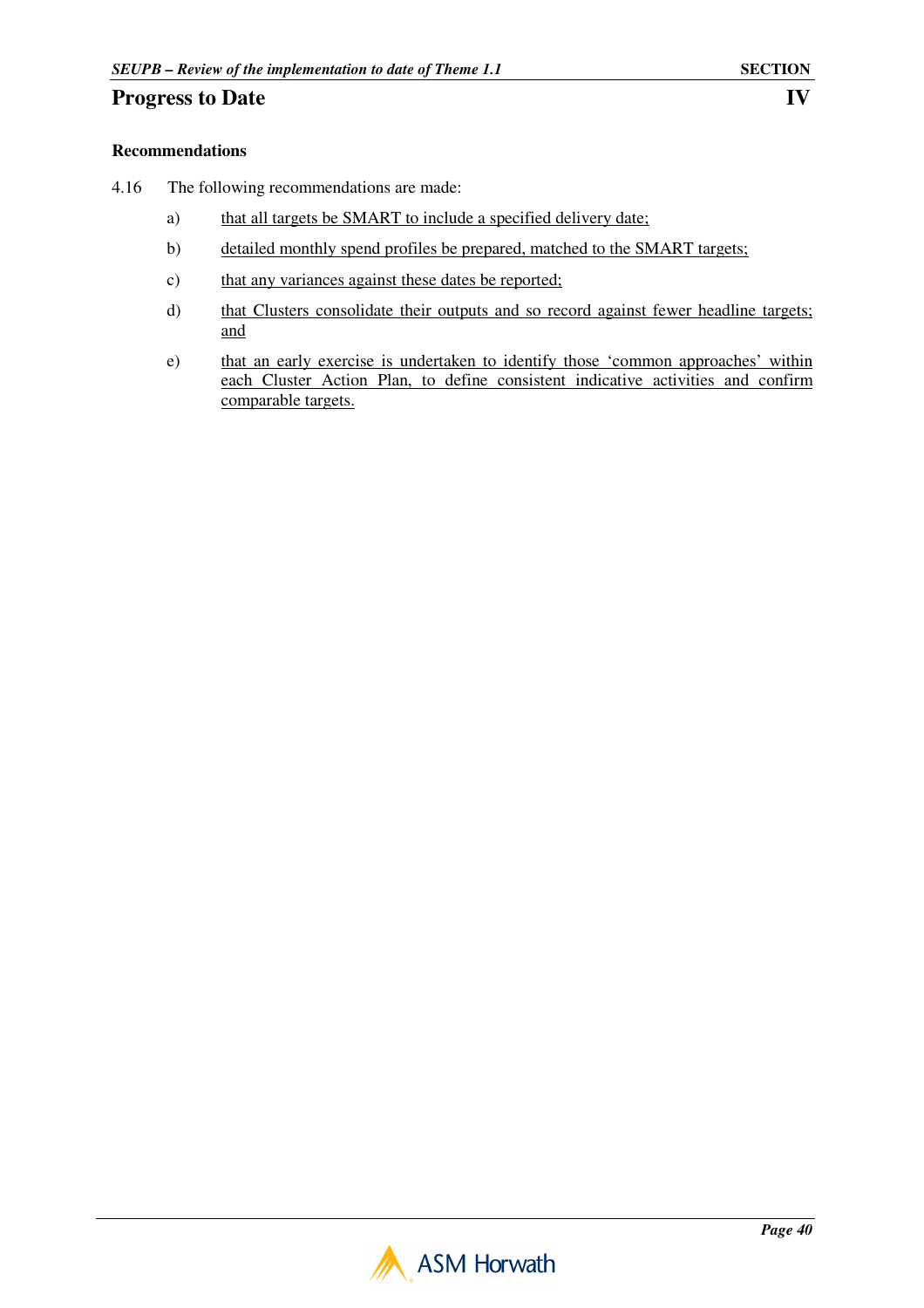5.1 The aim of this Section is to address the following three issues raised within the terms of reference:

*Assess the relevance of the technical support provided by the Consortium (Pobal and the Community Relations Council)?* 

*Are the administrative requirements proportionate to the level of grant aid?* 

*Assess the effectiveness of the processes used?*

#### **Assessment of the technical support provided by the Consortium**

5.2 This will include a review of the Consortium costs, analysis of the delivery mechanisms employed and an assessment of the effectiveness of the service against targets.

5.3 This assessment was undertaken using the following processes:

- a) desk based research of the Consortium Contract;
- b) interviews with SEUPB staff David Clarke and Tracey Scullion;
- c) interviews with Consortium staff Paul Skinnader and Frank Murphy; and
- d) interviews with the 14 Peace Cluster Programme Managers.

#### **Role of the Consortium**

PEACE III Operational Programme Para. 5.85:

*''The Joint Technical Secretariat will commission technical support from relevant statutory bodies with a remit for community development and community relations (i.e. Border Action (now Pobal) and the Community Relations Council) to assist local authorities in the development of programmes that will maximise the contribution towards the Programme objectives.''* 

#### **Consortium Costs**

5.4 In order to assess the economy of the delivery of the Consortium we have assessed its anticipated versus actual spend (since official commencement in February 2008 until June 2010) and provided comment on any variances:

| <b>Heading</b>                  | Anticipated<br>$(\epsilon)$ | Actual<br>$(\epsilon)$ | <b>Variance</b><br>$(\epsilon)$ |
|---------------------------------|-----------------------------|------------------------|---------------------------------|
| Capital                         |                             |                        |                                 |
| Purchase of equipment           | 21.453                      | 12.626                 | 8,827                           |
| <b>Resources</b>                |                             |                        |                                 |
| Salaries and wages              | 1,962,950                   | 969,430                | 993,520                         |
| <b>Audit Fees</b>               | 7,204                       | 3.076                  | 4,128                           |
| Publicity and Advertising Costs | 9,973                       | 14,116                 | (4,143)                         |
| Overheads                       | 479,881                     | 102,141                | 377,740                         |
| <b>Programme Costs</b>          | 177,208                     | 14.161                 | 163,047                         |
| <b>Travel and Subsistence</b>   | 194.177                     | 82.537                 | 111,640                         |
| <b>Resources Total</b>          | 2,831,393                   | 1,185,461              | 1,645,932                       |
|                                 |                             |                        |                                 |
| <b>Total Budget</b>             | 2,852,846                   | 1,198,088              | 1,654,758                       |

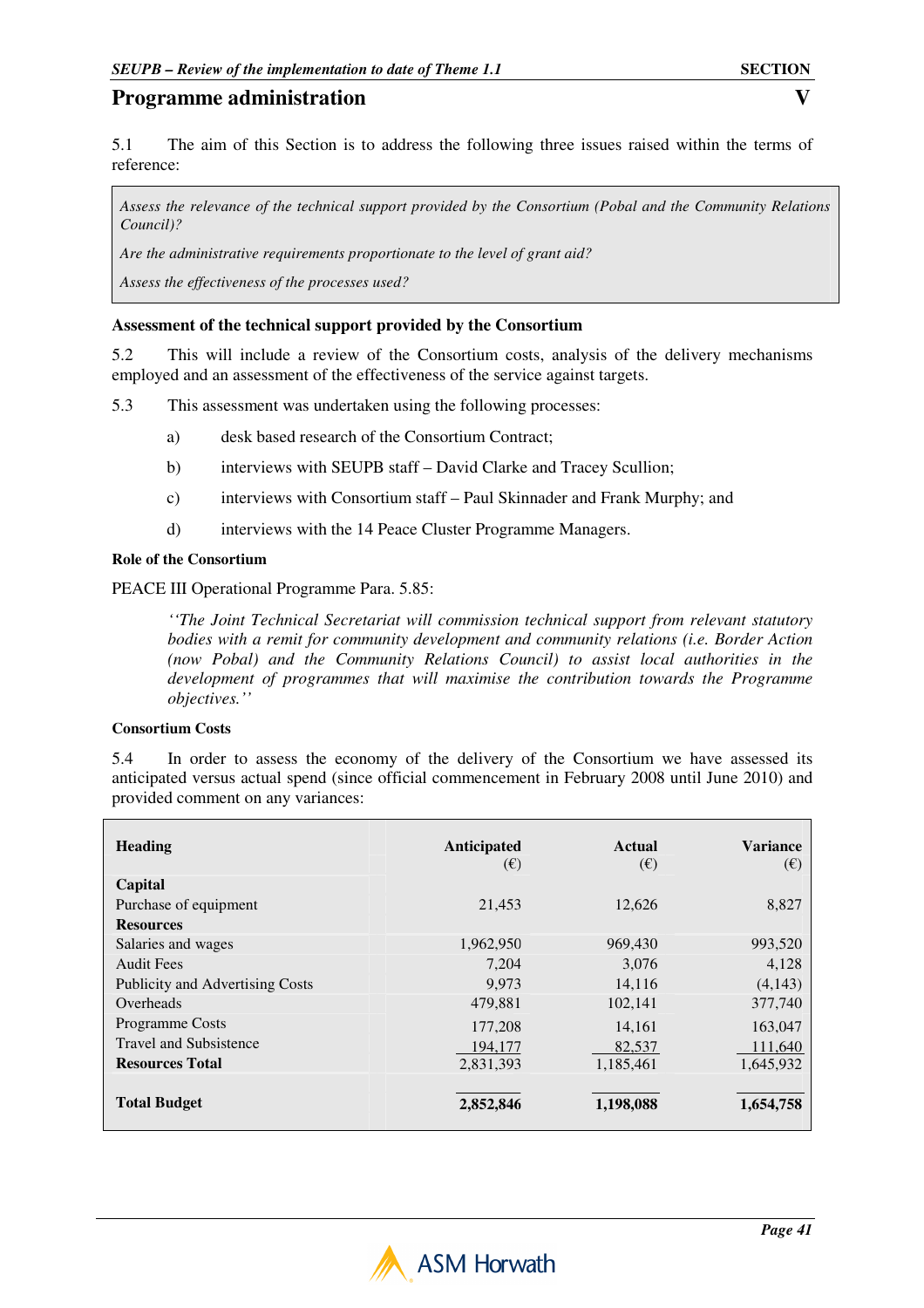5.5 The variances in spend can be attributed to:

- a) the delay in recruitment of staff from July 2007 to February 2008; and
- b) significant under-spend in Programme costs, due to the hosting of events free of charge in Partner premises rather than in hotels and other paid for venues.

5.6 It is anticipated that the Programme extension of 6 months will reduce the overall projected under-spend by approximately  $\epsilon$ 900,000.

#### **Consortium Delivery Mechanism**

5.7 In the following paragraphs we review the operating structure, rationale and outputs of the Consortium.

5.8 The following diagram illustrates the delivery structure for the Consortium:



#### *Management Group*

5.9 The Management Group comprises senior management from both CRC and Pobal which are responsible for the contract with SEUPB.

#### *Steering Committee*

5.10 The Steering Committee comprises 8 core members, four nominees each from CRC and Pobal. The Committee has responsibility for the approval of the "statements of suitability" (appropriateness of Action Plans and subsequent interventions) and monitoring the implementation of the Consortium work-plan.

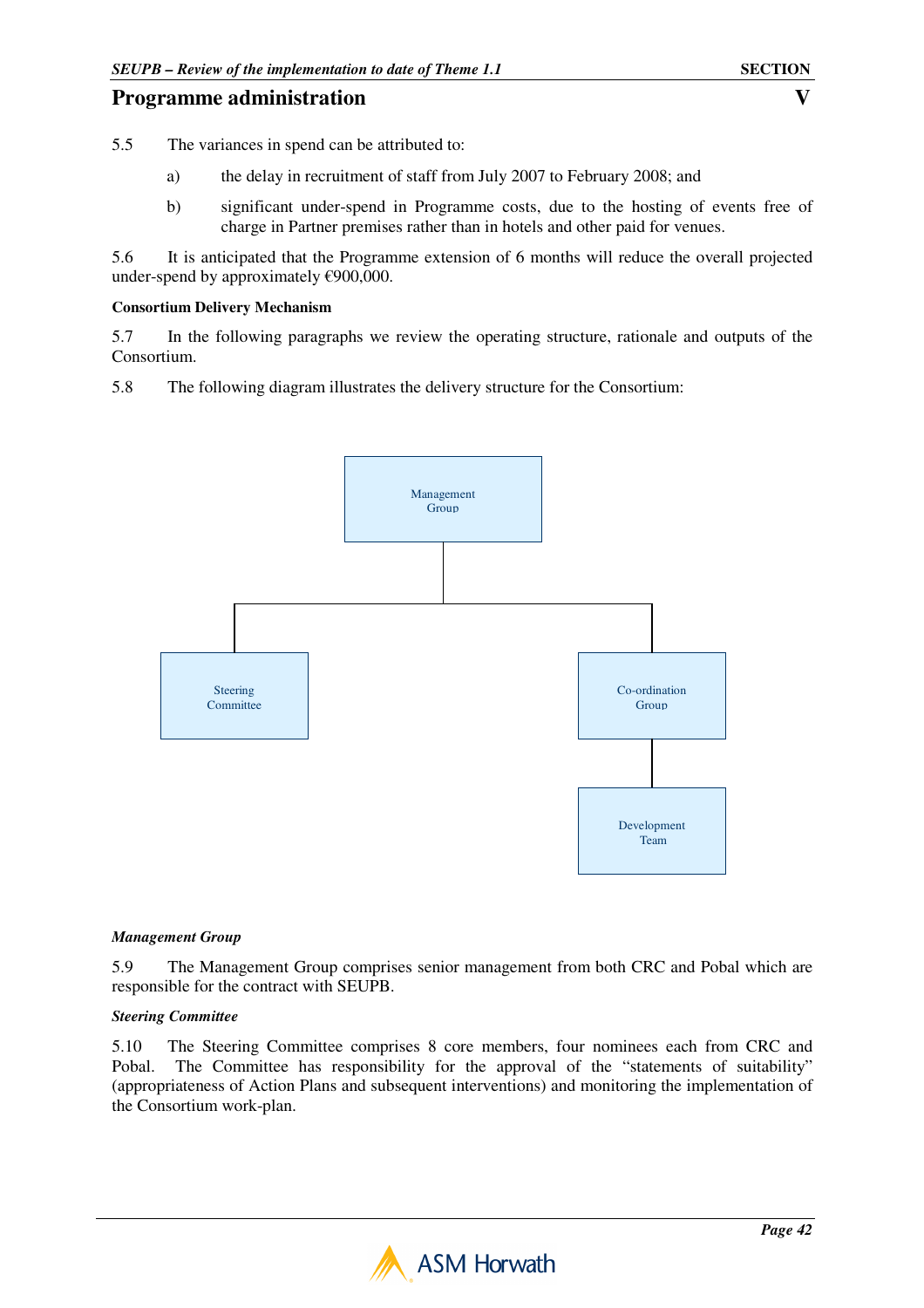#### *Coordination Group*

5.11 The Co-ordination Group is responsible for the day to day co-ordination of the work of the Consortium on Theme 1.1.

#### *Development Team*

5.12 The development team (comprises of 5 development officers) are the designated personnel for each partnership and are the key support for the implementation of the plans. The team:

- a) ensures compliance with EU and National rules by providing ongoing advice and support and clarifying any issues;
- b) participate in Partnership meetings, Steering Committees, Partnership sub-committee meetings and County Development Board meetings as requested and proactively liaise with the identified members of each Partnership to support the implementation of plans. At these meetings the Consortium:
	- i) offers a challenge function;
	- ii) prioritises key peace building and reconciliation actions;
	- iii) tracks the partnership progress, to include the achievement of  $N+2$ ;
	- iv) cross references experience and activity with other partnerships;
	- v) contributes Consortium ideas and comments;
	- vi) facilitates debate and discussion on difficult and emerging issues;
	- vii) draws out examples of good practice among peace partnerships and provides these to the SEUPB Communications Department; and
	- viii) deals with issues that require further advice and support from the Consortium and its partner organisations.
- c) directs the Partnerships to relevant guidance (from SEUPB) in matters related to cost eligibility;
- d) organises and facilitates monthly formal implementation meetings with the Partnership staff to appraise and be appraised of developments that help or hinder the progress of implementation. This is a direct link with Partnership staff and is an opportunity for the Consortium to offer advice and support on relevant implementation areas;
- e) participate in ad hoc meetings or sub-partnership structure meetings as required; and
- f) participate in ongoing telephone, email and any other formal or informal correspondence with the Partnership.

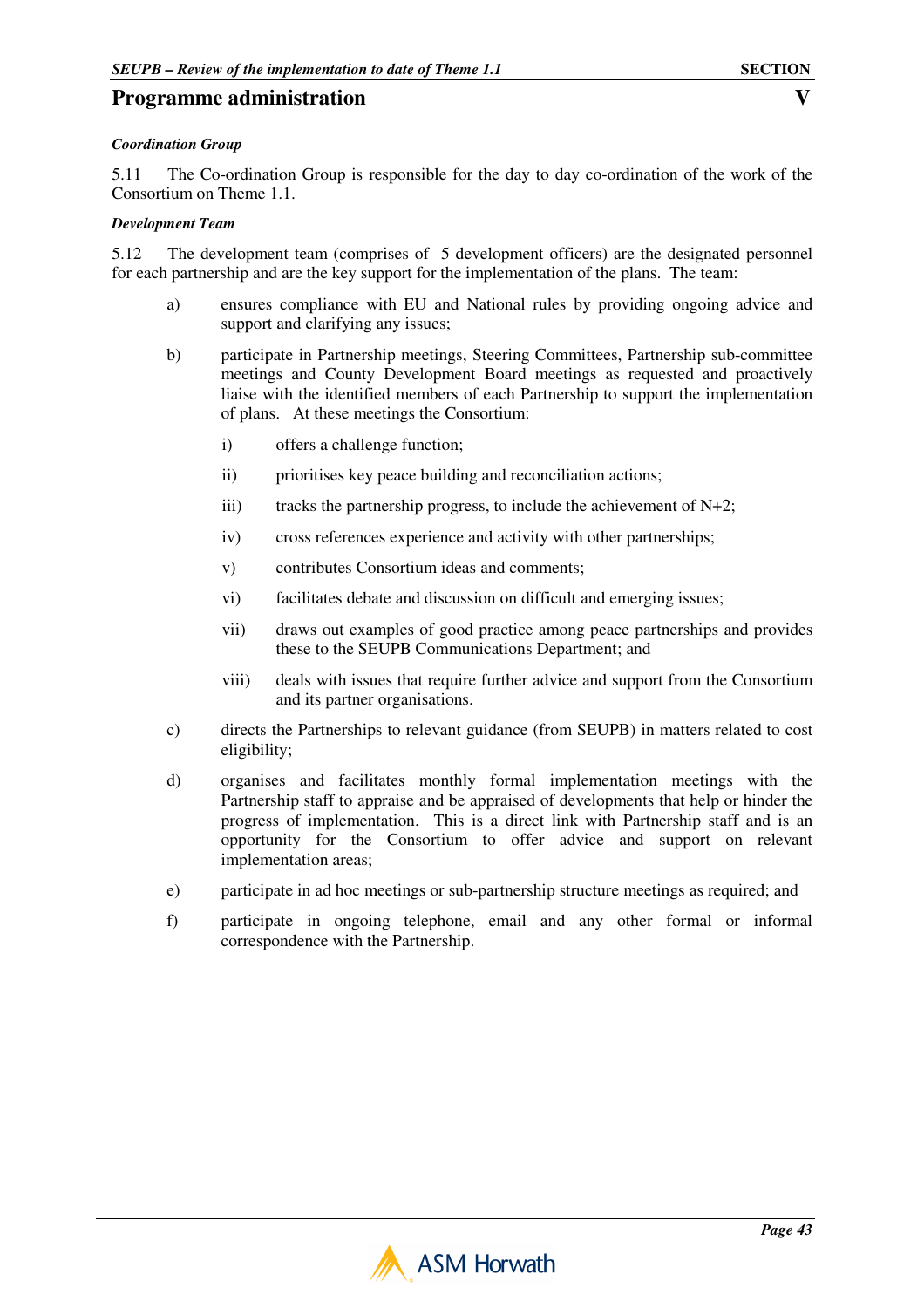| <b>Partnerships</b>           | <b>Lead Development Officer</b> | <b>Development</b><br><b>Shadow</b><br><b>Officer</b> |
|-------------------------------|---------------------------------|-------------------------------------------------------|
| <b>North West</b>             | Anne Molloy (P)                 | Peter Day (CRC)                                       |
| <b>South West</b>             | Kerrie McErlean (CRC)           | Liam McKeever (P)                                     |
| <b>North East Partnership</b> | Peter Day (CRC)                 | Anne Molloy (P)                                       |
| <b>CAN</b>                    | Kelan McClelland (CRC)          | Paul Skinnader (P)                                    |
| <b>Belfast</b>                | Kerrie McErlean (CRC)           | Pauline Perry (P)                                     |
| Lisburn/Castlereagh           | Kerrie McErlean (CRC)           | Paul Skinnader (P)                                    |
| North Down, Ards, Down        | Peter Day (CRC)                 | Liam McKeever (P)                                     |
| Southern                      | Peter Day (CRC)                 | Bernard Bolger (P)                                    |
| Louth                         | Bernard Bolger (P)              | Kelan McClelland (CRC)                                |
| Monaghan                      | Bernard Bolger (P)              | Kerrie McErlean (CRC)                                 |
| Cavan                         | Liam McKeever (P)               | Kerrie McErlean (CRC)                                 |
| Leitrim                       | Liam McKeever (P)               | Kerrie McErlean (CRC)                                 |
| <b>Sligo</b>                  | Liam McKeever (P)               | Peter Day (CRC)                                       |
| <b>Donegal</b>                | Anne Molloy $(P)$               | Peter Day (CRC)                                       |

5.13 The following personnel within the development team work directly with the Peace and Reconciliation Partnerships:

### 5.14 The staffing arrangements for the Consortium are as follows:

| <b>Positions</b>        | No of FTEs |
|-------------------------|------------|
| Prog. Mgr / Director    | 0.75       |
| Development Officers    | 4.00       |
| Finance / Admin Officer | 2.25       |
|                         |            |

### **Key Issues**

 $\overline{\Gamma}$ 

5.15 We sought views from the Peace Cluster Managers as to the knowledge and professionalism of the Consortium staff. There was widespread recognition that Consortium staff were experienced Peace and Reconciliation practitioners and can be relied upon to provide robust advice on aspects of the Programme.

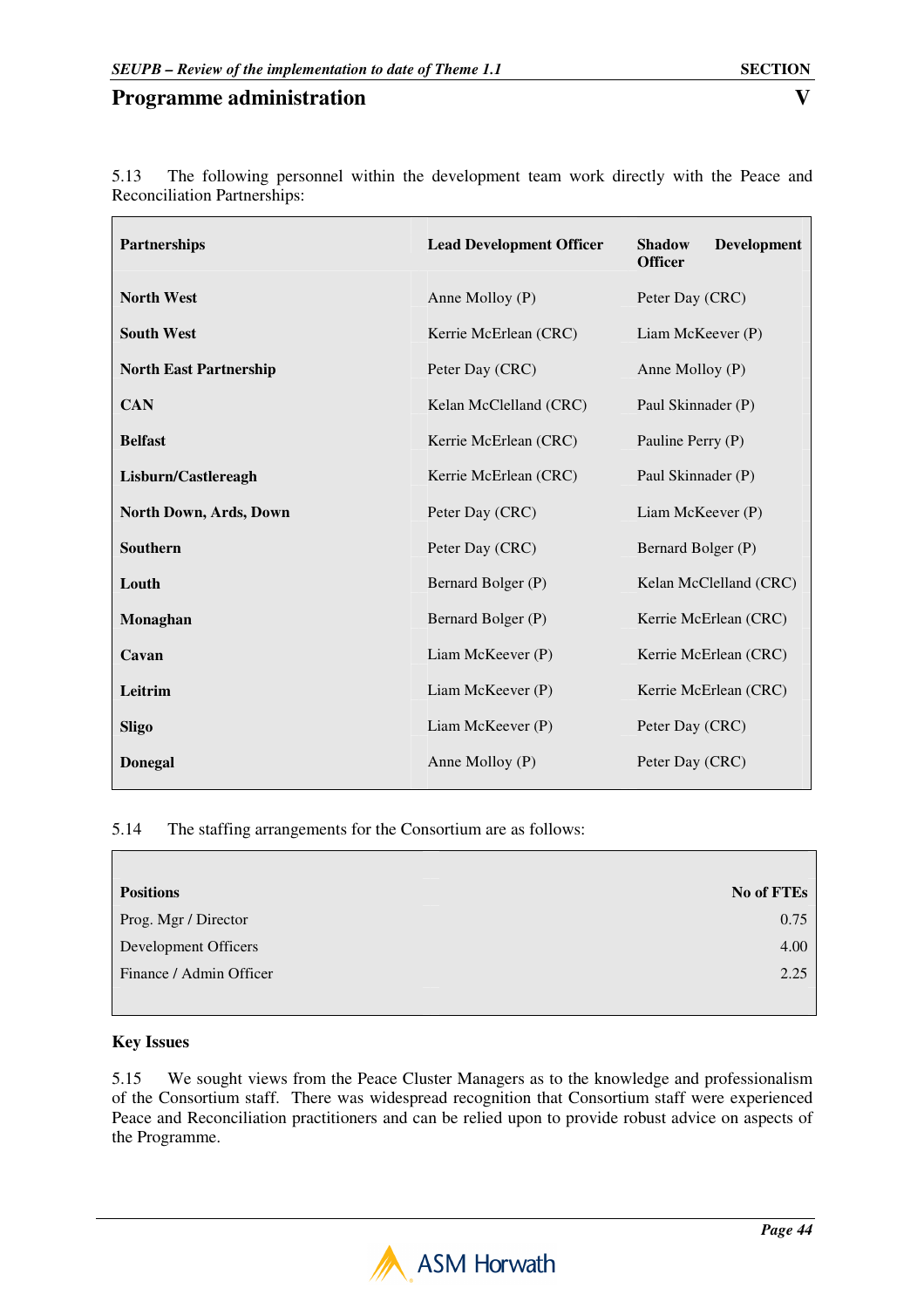5.16 At the commencement of the Programme, two development officers were assigned to each Cluster. The rationale was to ensure consistency of service between the two organisations delivering the Consortium contract and to ensure a Cross Border perspective for each Cluster. Although two development workers did attend relevant meetings and events for each Cluster during the developmental stage, this is no longer the case. At present, there is one assigned development officer per Cluster and a 'shadow' development officer who primarily advises on any emerging Cross Border Learning opportunities..

5.17 The finance function within the Consortium is limited to management of its direct costs. The processing of claims for expenditure by the Partnerships is a function of SEUPB. While we acknowledge that there is a requirement for financial and administrative management of the Consortium, 71% of the total budget is related to payroll expenses. This raises the question as to whether 2.5 FTE staff are necessary for the delivery of the Contract since there must be a limited number of financial or administrative transactions. Since we have not undertaken an in depth review of these functions, it is recommended that such a review be initiated to determine the size of team required.

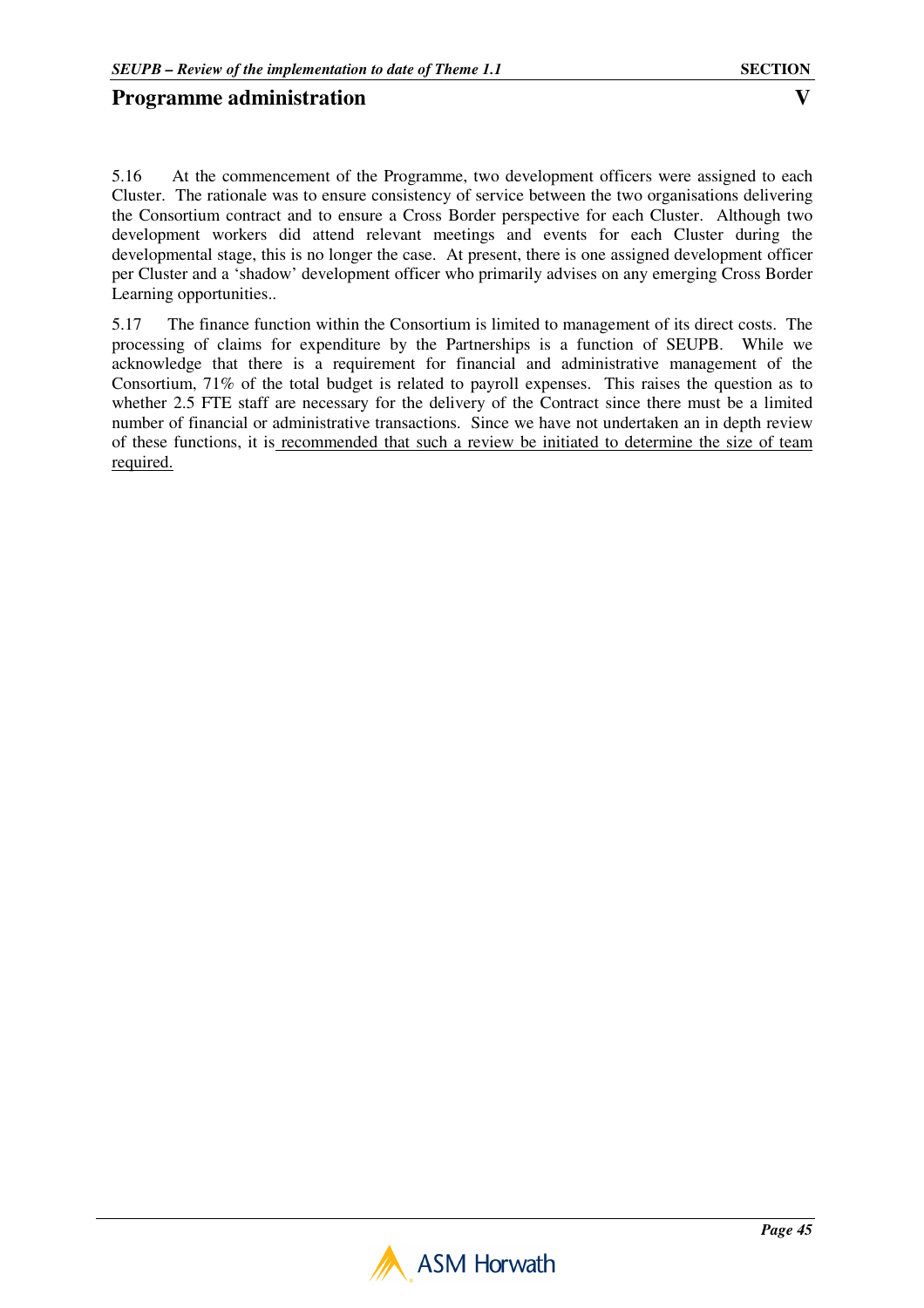5.18 The following table provides an assessment of the overall effectiveness of the Consortium compared with its key targets:

| <b>Activity</b>                                                                                                                                                                                                   | <b>Comment</b>                                                                                                                                                                                                                                                                          |
|-------------------------------------------------------------------------------------------------------------------------------------------------------------------------------------------------------------------|-----------------------------------------------------------------------------------------------------------------------------------------------------------------------------------------------------------------------------------------------------------------------------------------|
| Providing practical support to applicants in the<br>development of PEACE and Reconciliation Action<br>Plans.                                                                                                      | Respondents stated that the Consortium provided<br>significant input into the development of Peace and<br>Reconciliation Action Plans. Although a second plan<br>is currently being developed it is anticipated that the<br>role of the Consortium will be significantly<br>diminished. |
| Working with the SEUPB to ensure that Peace and                                                                                                                                                                   | The Consortium has provided this function.                                                                                                                                                                                                                                              |
| Reconciliation Action Plans are presented for                                                                                                                                                                     | However, our review of the implementation of the                                                                                                                                                                                                                                        |
| funding in accordance with the criteria applicable to                                                                                                                                                             | Aid for Peace reports indicates that there remain areas                                                                                                                                                                                                                                 |
| the PEACE III Programme                                                                                                                                                                                           | where Clusters require ongoing support.                                                                                                                                                                                                                                                 |
| Engaging with the Peace and Reconciliation<br>Partnerships on a consistent basis for the full life of<br>the plans to provide mentoring and support.                                                              | The Consortium has provided this<br>function.<br>However, our review of the implementation of the<br>Aid for Peace reports indicates that there remain areas<br>where Clusters require ongoing support.                                                                                 |
| Preparing and submitting to the SEUPB on an<br>annual basis, a report outlining the general progress<br>made in respect of the measure together with a<br>review of each Peace and Reconciliation Action<br>Plan. | The Consortium continues to provide input to<br>quarterly and annual reports, as well as commentary<br>on eligibility of funds.                                                                                                                                                         |
| Providing direct support to build the institutional                                                                                                                                                               | The Consortium has provided widespread support in                                                                                                                                                                                                                                       |
| capacity, knowledge, attitudes and skills of the                                                                                                                                                                  | developing institutional capacity through the delivery                                                                                                                                                                                                                                  |
| Local Authorities.                                                                                                                                                                                                | of workshops and attendance at Partnership meetings.                                                                                                                                                                                                                                    |
| Promoting liaisons and collaborative actions at a                                                                                                                                                                 | The Consortium has provided a number of regional                                                                                                                                                                                                                                        |
| regional and cross border level between the                                                                                                                                                                       | events, which have promoted cross jurisdictional                                                                                                                                                                                                                                        |
| partnerships for the full three years of the plans.                                                                                                                                                               | partnerships.                                                                                                                                                                                                                                                                           |
| Facilitating the transfer of learning and the                                                                                                                                                                     | The Consortium has provided a number of best                                                                                                                                                                                                                                            |
| dissemination of best practice to institutions, local                                                                                                                                                             | practice events and learning materials. However,                                                                                                                                                                                                                                        |
| and national government and community partners                                                                                                                                                                    | many respondents identified the need for the                                                                                                                                                                                                                                            |
| throughout the three year funding period.                                                                                                                                                                         | development of 'Peace and Reconciliation toolkits'.                                                                                                                                                                                                                                     |

5.19 In general there was a high degree of satisfaction with the Consortium amongst the PEACE Clusters. Where dissatisfaction did arise, it was typically related to confusion as regards the Consortium's role in providing an 'advisory function' or a 'scrutiny function'. The delivery of both functions was not considered to be conducive to developing trust.

5.20 There is also a body of opinion that the role of the Consortium should change, since many of the Clusters themselves are now more robust and do not require the same degree of ''hand holding.'' Rather, the Consortium should move away from providing a uniform service to all Clusters and deliver more focused interventions aimed at addressing significant constraints and/or assisting in the exploitation of opportunities.

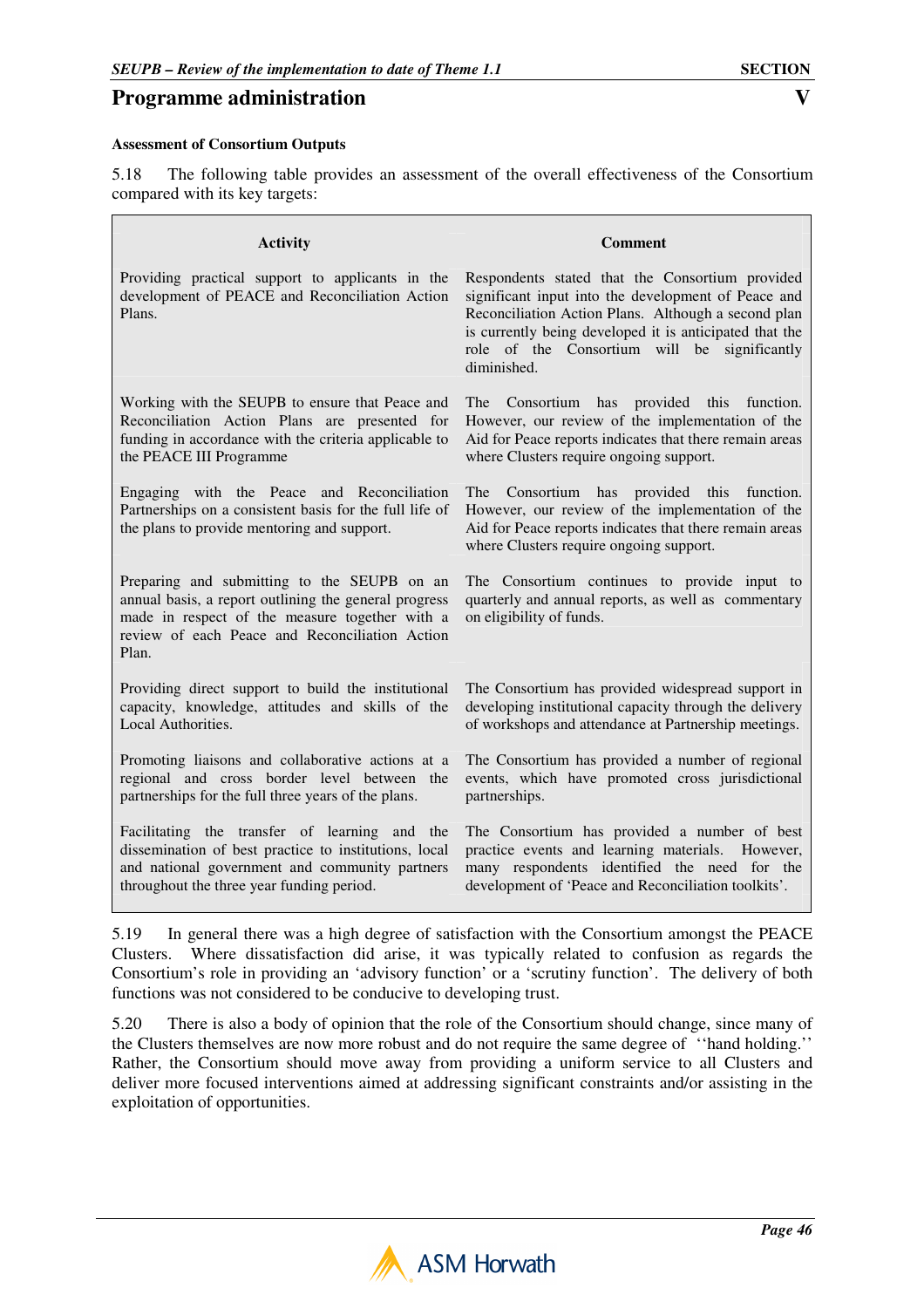- a) the service offering needs less 'fire fighting' and more embedding of expertise;
- b) development of the Community of Practice Approach, including:
	- i) ensuring training needs are met;
	- ii) signposting opportunities for joint delivery;
	- iii) identifying good practice; and
	- iv) acting as the institutional memory for the Theme.
- c) the size of the administration/finance function within the Consortium be reviewed.

5.22 In summary, we believe that the Consortium approach was fit for purpose but must now adapt to changed circumstances. Opportunities appear to exist for the ''scaling back'' of staffing levels within the Consortium.

*Are the administrative requirements proportionate to the level of grant aid? Assess the effectiveness of the processes used?*

5.23 In assessing whether the administrative requirements are proportionate to the level of grant aid it was necessary to review:

- a) the Programme Delivery Structure;
- b) Cluster Programme and Technical Support Costs; and
- c) the Project Delivery Mechanisms.
- 5.24 This involved:
	- a) desk based review;
	- b) interviews with SEUPB staff; and
	- c) interviews with the PEACE Cluster Programme Managers.

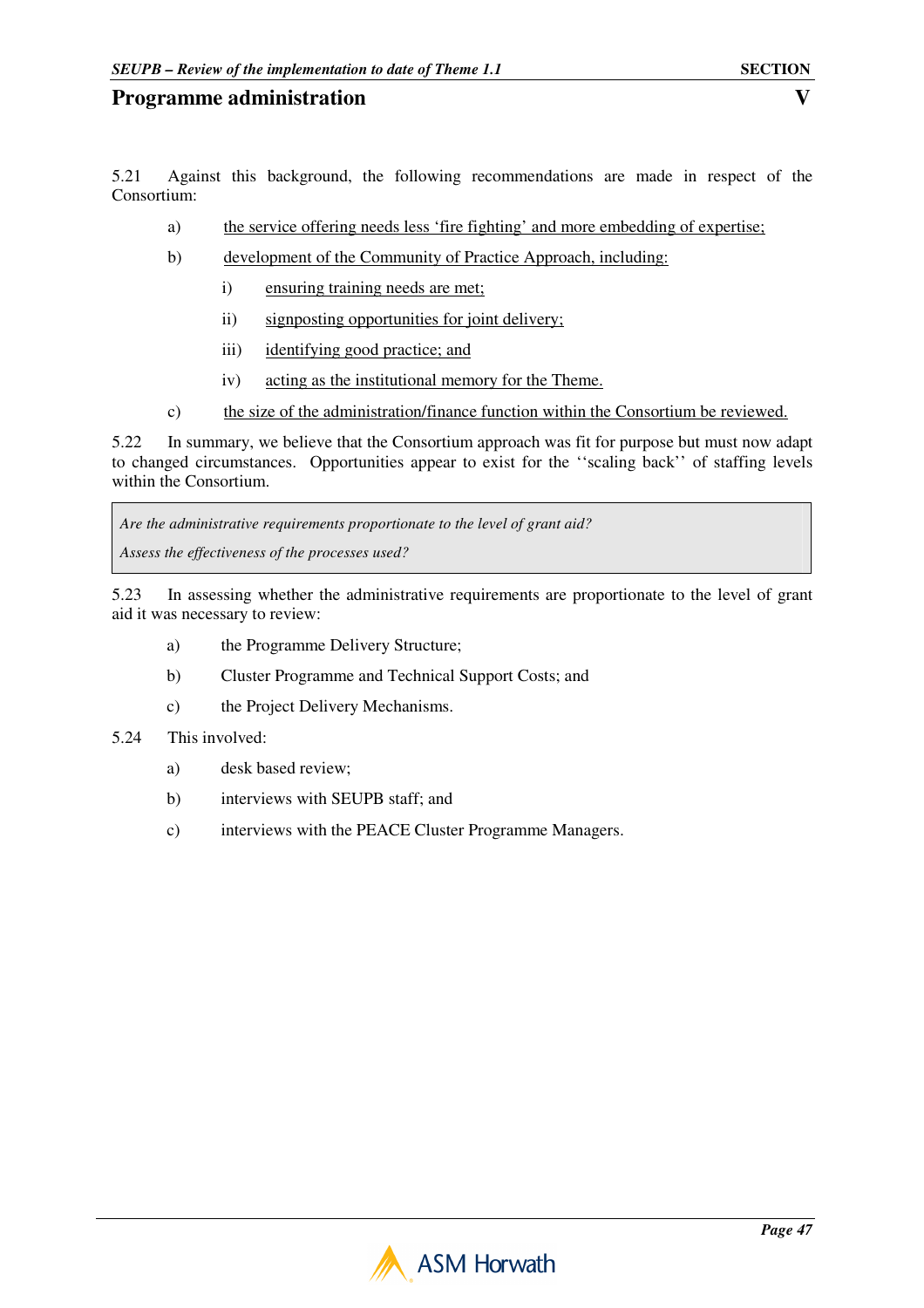5.25 The chart below illustrates the reporting arrangements between SEUPB, the Consortium and the various PEACE Clusters:



Organisations involved in the Management of the Programme

5.26 The diagram illustrates the central role of the Consortium (across the Theme) and the relevant Lead Council/Lead Partner as a conduit of information/ source of verification between SEUPB and the Project Partners.

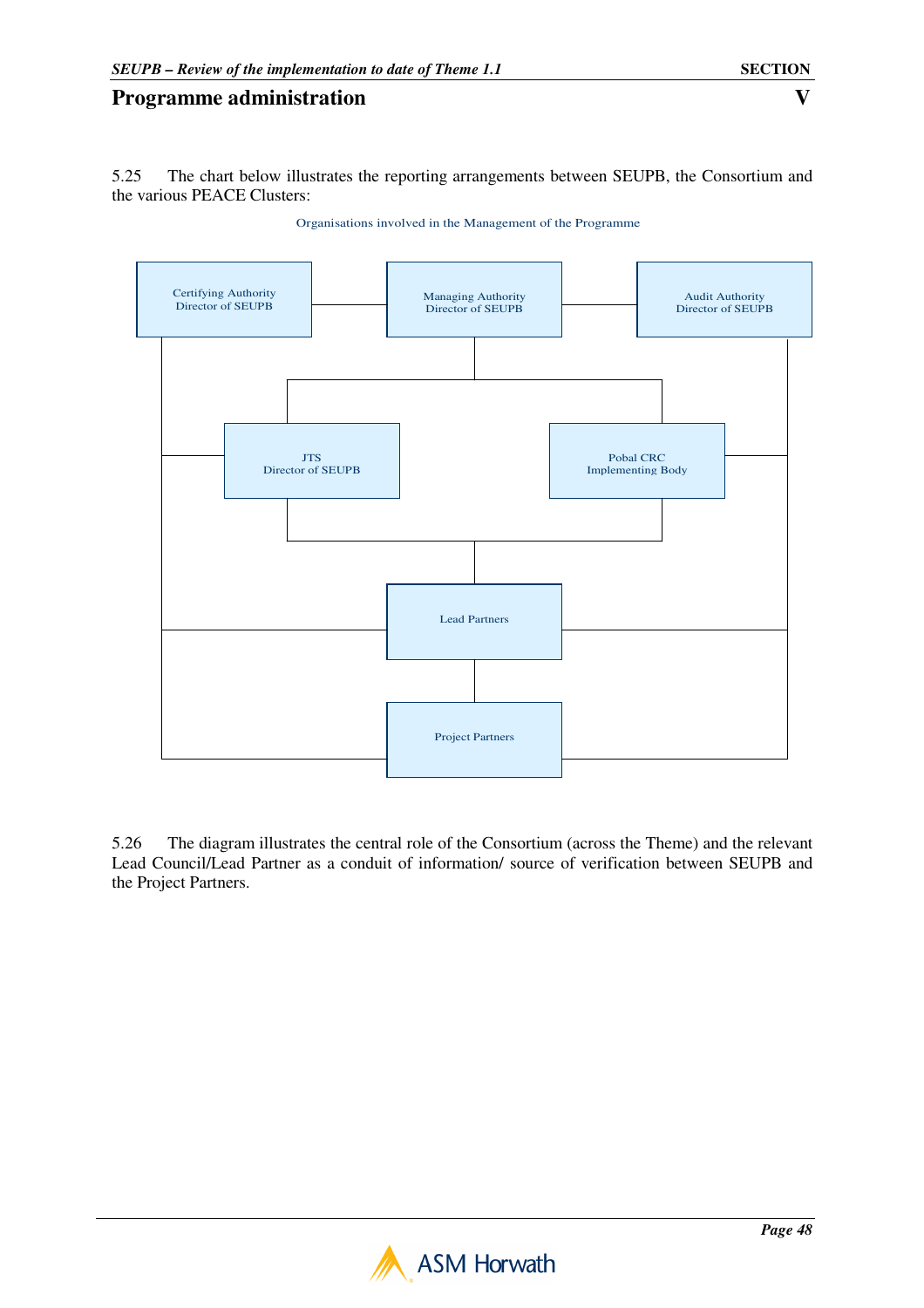5.27 The following diagram illustrates the financial reporting structure between the various tiers of administration:



5.28 Although the process outlined above is standard to the delivery of most PEACE III Projects, there are a number of issues:

- a) the excessive complication of the PEACE Clusters and the opportunity to vire funds between headings. If viring occurs between Programme headings there is a need to consult with SEUPB and the Consortium. If it is between Technical Support and Programme headings, there is a need to consult with SEUPB, the Consortium and the External appraiser. There has been a high degree of viring between priorities across most Clusters creating needless delays to delivery and increasing the workload of SEUPB, the Consortium and external appraisers;
- b) there is a degree of confusion over the eligibility of certain activities and the process of confirmation is cumbersome, involving the Thematic Support team, the verification team within SEUPB and the Consortium; and

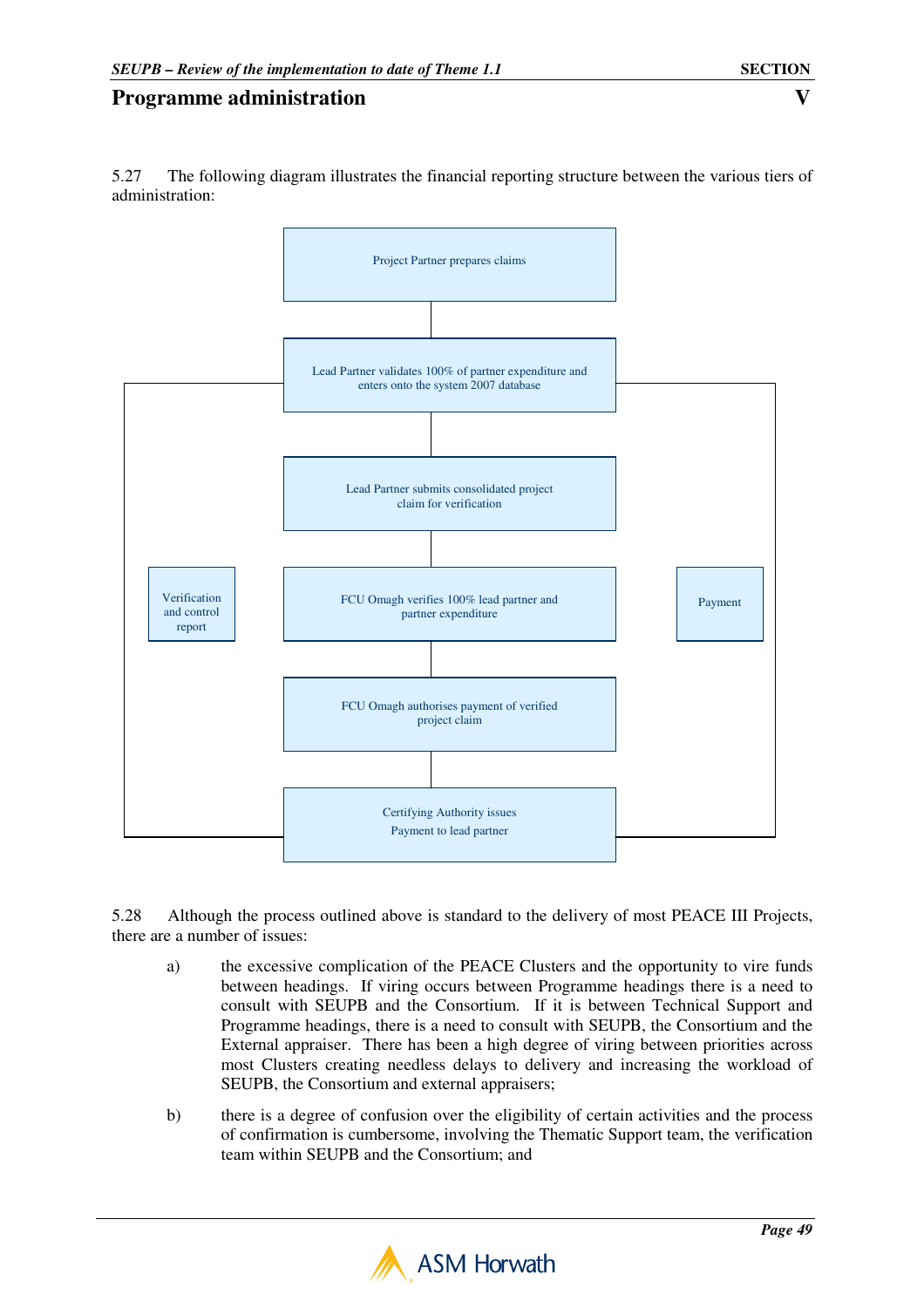- c) although all financial transactions are recorded on System 2007, Clusters are not recording output information. This increases workload with regard to the production of quarterly performance reports.
- 5.29 It is recommended that the following points should be implemented under Phase 2:
	- a) in developing future Action Plans, PEACE Cluster Promoters should reduce the number of priorities, thereby decreasing the need to vire between those strategic priorities;
	- b) there is a clear identification of who is responsible for defining eligibility of spend; and
	- c) all Peace Clusters report performance indicators on System 2007.

#### **Cluster delivery mechanisms**

5.30 The following diagram outlines the formal reporting structures within the Peace Partnerships. There are, in essence, two variations of the Peace Cluster Management arrangements: the County Cluster Model in Ireland and the Peace Cluster Model in Northern Ireland. Both broadly conform to the arrangements outlined below:

#### Peace Cluster Arrangements



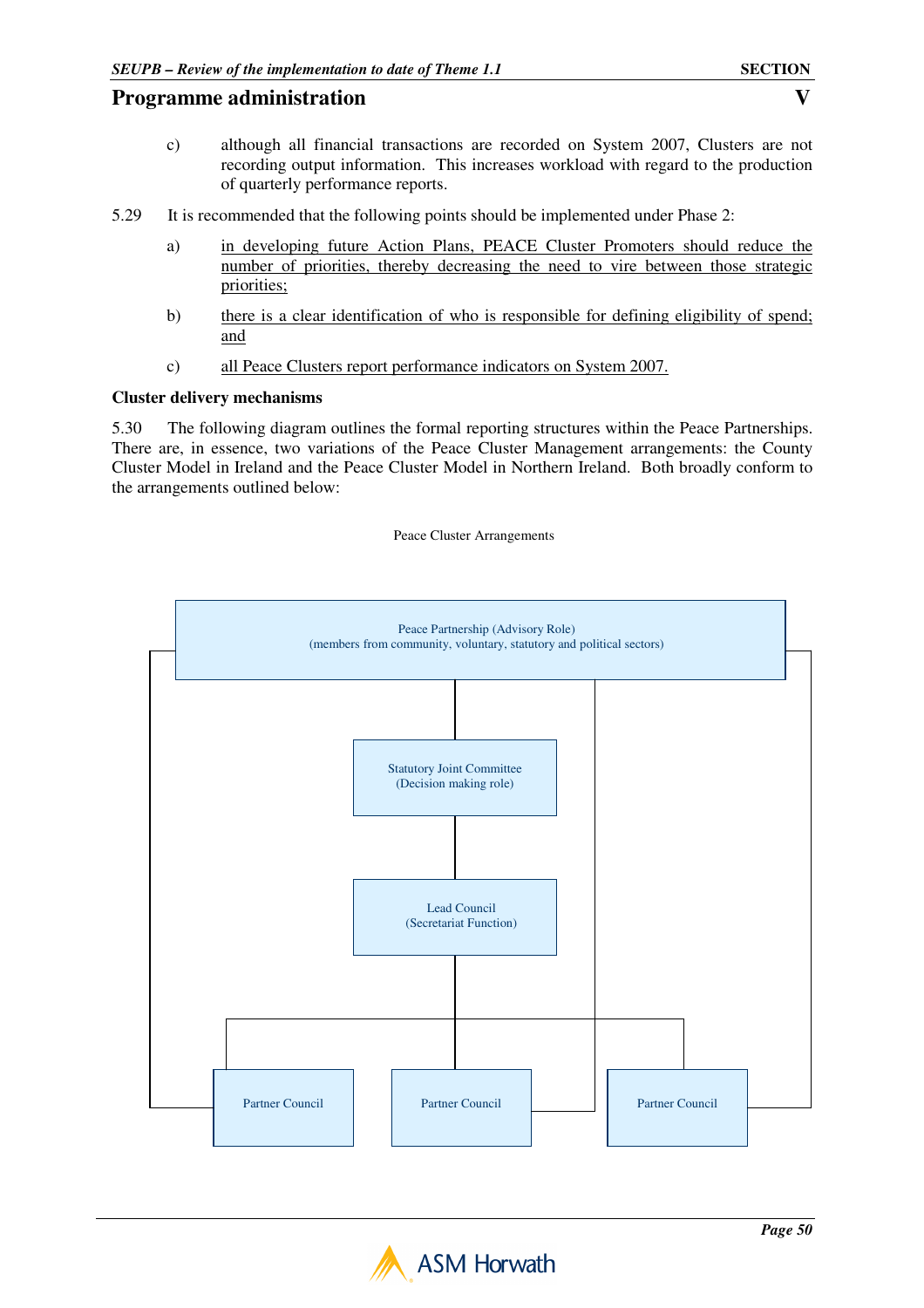5.31 In the Republic of Ireland, the Peace Partnerships all conform to an established structure, with representation from the voluntary, statutory, community and business/trade union sectors. They are all either chaired by the County Manager or a Director of Development. The Peace Partnerships form a sub-committee of the relevant County Development Board.

5.32 In Northern Ireland, the Peace Partnership groups are composed of between 16 to 24 members from the statutory, community and voluntary sectors as well as elected Councillors. They are principally the main forum for debate and although final decisions cannot be ratified by these bodies due to the issue of ultra vires (Councils cede authority to Statutory Joint Committees in which only Elected Members have the power to make decisions regarding spend). The general consensus is that the Statutory Joint Committee does not overrule decisions previously made by the Peace Partnership.

5.33 There is a degree of variation in the composition amongst the groups, with Peace Clusters such as Southern, North West and Belfast having a more significant presence from the statutory sector and regional peace and reconciliation delivery organisations. However, Clusters such as CAN and the South West initially sought a ''bottom up'' approach and had open recruitment in which private individuals could join the Peace Partnerships. Feedback from these Clusters indicates that this approach has brought with it excellent local knowledge and enthusiasm, but at the expense of limiting the ability of the Partnership to deliver projects directly. It is recommended that particular attention be paid to ensuring that there is a realistic balance in the recruitment of Partnership Members who are representatives of organisations which could deliver aspects of any plan. The benefits of direct delivery are discussed in para.6.46. However, Partnerships still need to reflect the communities they seek to represent.

5.34 The only variations from this model are the North East Partnership and County Leitrim which have a number of sub-groups (or Project Steering Group in the case of North East) for each Priority. Each sub group is comprised of a Councillor and representation from across each of the sectors. The idea behind this structure is to embed expertise within each of the sub-groups and to ensure that Partnership meetings are kept strategic in nature. It is recommended that this model be considered by all Peace Clusters as a useful means for embedding expert knowledge in aspects of Peace and Reconciliation activity by the Partnership Group.

5.35 The diagram below illustrates the application of this model:



Enhanced Stakeholder Role for Peace Partnerships

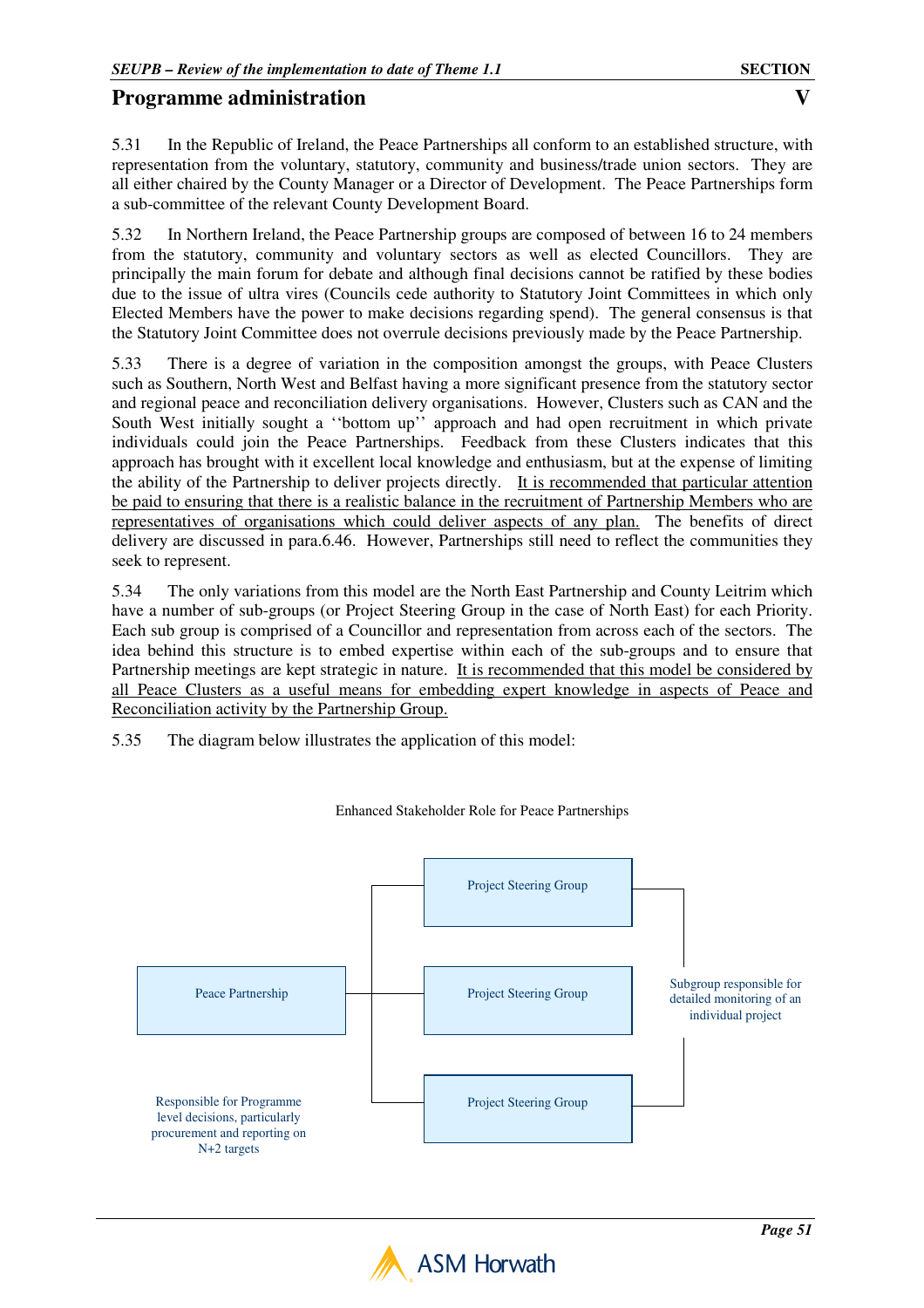#### **Lead Council Function**

- 5.36 The Lead Council is responsible for the Secretariat function, which includes:
	- a) the management of the day to day implementation of the Project in line with agreed activity;
	- b) implementing robust cash flow controls;
	- c) recruitment, employment and management of Project personnel in compliance with Local Government guidelines;
	- d) compliance with all PEACE III procedures;
	- e) hosting regular PEACE Partnership meetings and maintaining minutes of meetings;
	- f) addressing and communicating the specific conditions of the Letter of Offer and any subsequent addenda;
	- g) submission to SEUPB for approval of any requests for material changes to the nature, type, detail and organisation of the Project;
	- h) attendance at Project and bi-annual progress meetings organised by SEUPB;
	- i) preparing the annual budget projections and provide interim cash flow forecasts;
	- j) establishing authorisation processes to maintain budget control on Project expenditure;
	- k) ensuring that all financial claims are accurate and relate to activities and expenditure in accordance with the Letter of Offer;
	- l) collating project expenditure claims and provide supporting original documentation;
	- m) responsibility for yearly N+2 expenditure targets; and
	- n) facilitating on-the-spot checks, audits and other inspections as required by the PEACE III Programme.
- 5.37 The Project Partners will be responsible for:
	- a) agreeing individual project partner budgets with the Lead Council prior to incurring expenditure;
	- b) ensuring expenditure is eligible;
	- c) compiling fully documented financial claims;
	- d) ensuring that all financial claims are accurate and relate to activities and expenditure in accordance with the Letter of Offer;
	- e) meeting N+2 expenditure targets as prescribed by the Lead Council; and
	- f) facilitating on-the-spot checks, audits and other inspections as required by the PEACE III Programme.

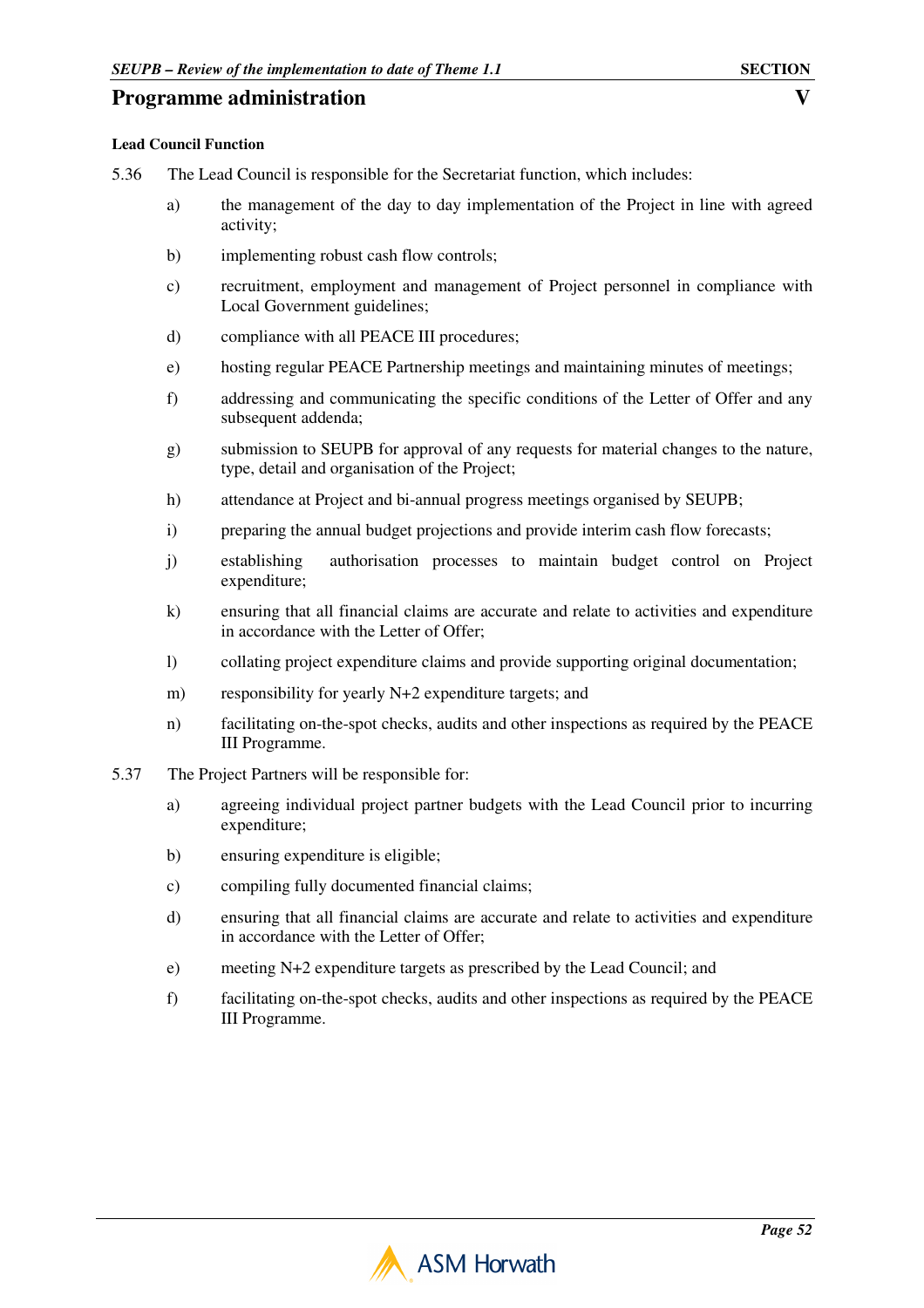#### **Cluster Programme and Technical Support Costs**

- 5.38 The table below assesses the direct technical support costs against the following variables:
	- a) size of team;
	- b) number of partner Councils; and
	- c) size of population served.

| <b>Cluster Name</b>     | Full<br>Programme<br><b>Technical</b><br><b>Support</b> | Size of<br>team | Number of<br><b>Partner</b><br><b>Councils</b> | Size of<br>Population<br>served | Cost per<br>head of<br>population | <b>Ranking</b><br>$(1 = Lowest$<br>cost / head) |
|-------------------------|---------------------------------------------------------|-----------------|------------------------------------------------|---------------------------------|-----------------------------------|-------------------------------------------------|
| <b>Belfast</b>          | £629,941                                                | 6               | $\mathbf{1}$                                   | 268,300                         | £2.34                             | $8\,$                                           |
| <b>CAN</b>              | £195,487                                                | $\mathfrak{Z}$  | 3                                              | 175,900                         | £1.11                             | $\mathbf{1}$                                    |
| Cavan                   | €288,000                                                | $\overline{2}$  | $\mathbf{1}$                                   | 64,003                          | €4.49                             | 12                                              |
| <b>Donegal</b>          | €473,760                                                | $\sqrt{5}$      | $\mathbf{1}$                                   | 147,264                         | £3.21                             | 9                                               |
| Leitrim                 | €203,240                                                | $\overline{2}$  | $\mathbf{1}$                                   | 28,950                          | €7.02                             | 14                                              |
| Lisburn<br>/Castlereagh | £225,000                                                | 3               | $\overline{c}$                                 | 181,000                         | £1.38                             | $\overline{2}$                                  |
| Louth                   | €281,520                                                | $\overline{2}$  | $\mathbf{1}$                                   | 111,267                         | €2.53                             | $\boldsymbol{7}$                                |
| Monaghan                | €360,000                                                | 3               | $\mathbf{1}$                                   | 55,816                          | €6.44                             | 13                                              |
| <b>North Down</b>       | £318,922                                                | $\overline{2}$  | 3                                              | 226,300                         | £1.41                             | $\mathfrak{Z}$                                  |
| <b>North East</b>       | £360,489                                                | $\overline{4}$  | 6                                              | 232,100                         | £1.55                             | 5                                               |
| <b>North West</b>       | £559,760                                                | $\overline{4}$  | 3                                              | 200,800                         | £2.97                             | 11                                              |
| <b>Sligo</b>            | €196,061                                                | $\overline{2}$  | $\mathbf{1}$                                   | 60,894                          | €3.22                             | 10                                              |
| <b>Southern</b>         | £426,357                                                | 5               | $\overline{4}$                                 | 293,300                         | £1.45                             | $\overline{4}$                                  |
| <b>Southwest</b>        | £344,160                                                | 3               | $\overline{4}$                                 | 197,100                         | £1.75                             | 6                                               |
| $£1.00 = £1.20$         |                                                         |                 |                                                |                                 |                                   |                                                 |

5.39 We consider the most relevant metric to evaluate value for money to be the direct technical support cost per head of population. This results in a range from CAN at £1.11 per person to Leitrim at £5.85 ( $\epsilon$ 7.02) per person. However, the following points should be borne in mind:

- a) only direct technical support costs are included (CAN has minimal indirect technical support as most of its interventions are delivered through small grants, whereas Southern will have significant indirect technical support as its interventions are delivered by Partners that have their own administrative support); and
- b) the smaller population sizes of the Republic of Ireland clusters skews the results.

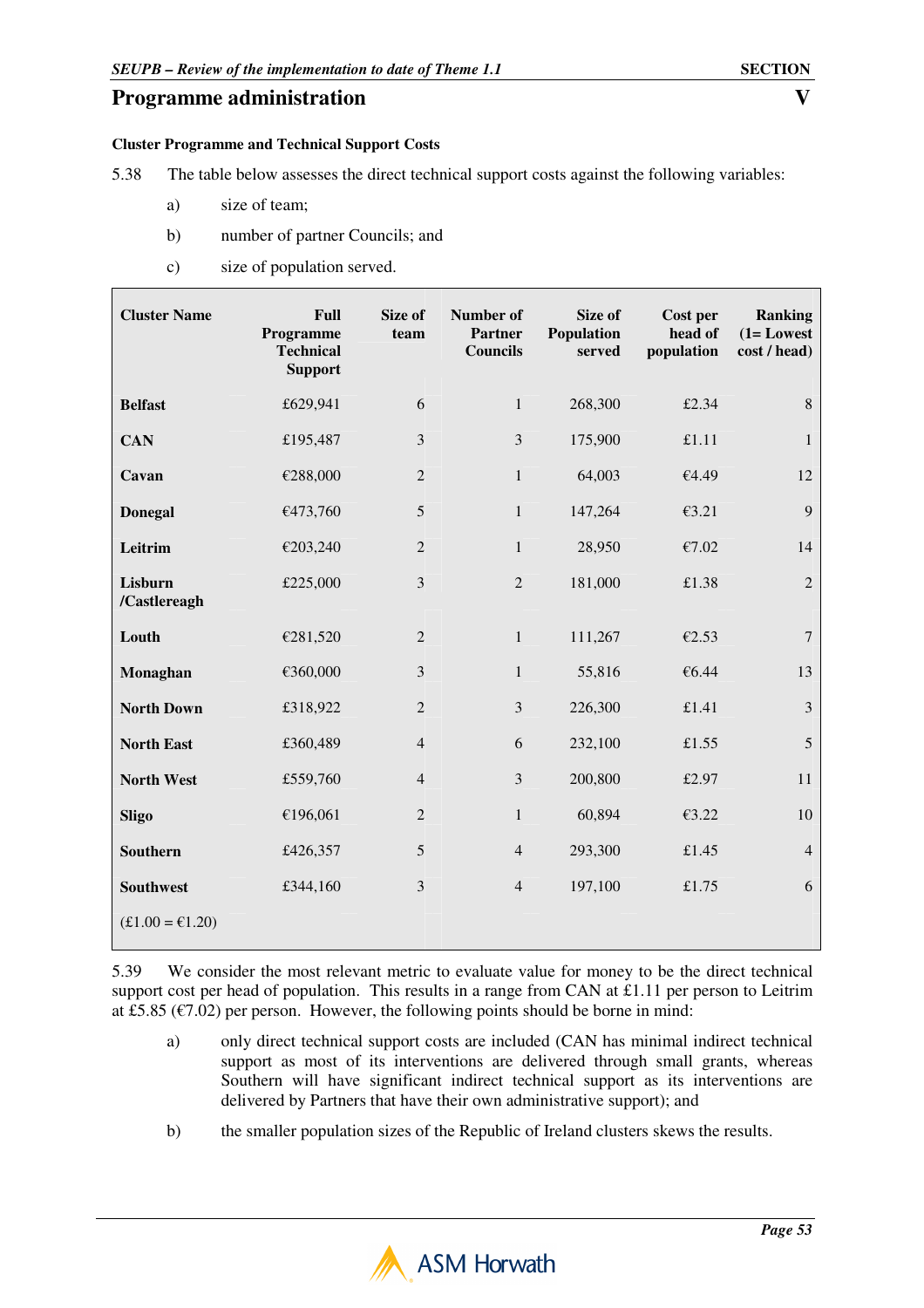5.40 In conclusion, there is a degree of variation in the cost per head for direct technical support that is largely down to the population size of the Cluster. However, the suite of delivery mechanisms used by a Cluster does have an impact on the indirect technical support costs. Clusters such as Southern potentially have higher indirect support costs due to the higher proportion of interventions delivered either by public procurement or direct delivery (compared to Clusters such as CAN and North Down, where small grants have predominated). Although CAN and North Down appear more economical, there have been concerns about delays in delivery and N+2. Clusters such as Southern and Belfast, which have higher direct and indirect costs probably reflect the true costs of delivering a complicated programme of interventions, rather than other Clusters with smaller budgets who have faced constraints to deliver.

#### **Project Delivery Mechanisms**

5.41 Within each of the 14 Peace Clusters, discrete elements of each Plan were initially delivered through one of three mechanisms:

- a) direct delivery;
- b) procurement; and
- c) small grants programme.

| <b>Delivery</b><br><b>Mechanism</b>                                                                                                                                                                                                                                           | <b>Advantages</b>                                                                                                                                                                           | <b>Disadvantages</b>                                                                                                                                                                                                                                          |  |
|-------------------------------------------------------------------------------------------------------------------------------------------------------------------------------------------------------------------------------------------------------------------------------|---------------------------------------------------------------------------------------------------------------------------------------------------------------------------------------------|---------------------------------------------------------------------------------------------------------------------------------------------------------------------------------------------------------------------------------------------------------------|--|
| <b>Partner Deliver</b>                                                                                                                                                                                                                                                        | Shorter lead times.<br>More control over expenditure and hence<br>$N+2$ .<br>Roles and responsibilities clearly outlined in<br>partnership agreement.<br>Encourages embedding of expertise. | Lack of openness/transparency and open<br>to legal challenges.<br>Restricted to existing partners on Board.<br>Administration – every budget line is<br>vouched and verified.<br>Enhanced administrative burden if no<br>provision for additional staff.      |  |
| Procurement<br>High degree of openness and transparency.<br>No important stakeholders/groups excluded<br>Partners can also tender.<br>More robust market testing and hence value<br>for money.<br>Easier to administer.<br>Advance payments can be included in N+2<br>target. |                                                                                                                                                                                             | Costs due to procurement.<br>Longer lead in time due to procurement.<br>Less of a positive impact on $N+2$ if long<br>lead in time.                                                                                                                           |  |
| <b>Small</b><br><b>Grants</b><br><b>Programme</b>                                                                                                                                                                                                                             | Bottom up approach – more likely to meet<br>local needs and make impact on the ground.<br>Most accessible delivery mechanism $-$ and is<br>open to community/voluntary sector.              | Complicated/onerous<br>for<br>process<br>small/low capacity groups.<br>Same process regardless of size of grant.<br>Impact of low capacity groups on N+2<br>spend and officer support resources.<br>Less likely to meet strategic needs across<br>North West. |  |

|  |  | 5.42 The table below illustrates the advantages and disadvantages of the current system: |
|--|--|------------------------------------------------------------------------------------------|
|  |  |                                                                                          |

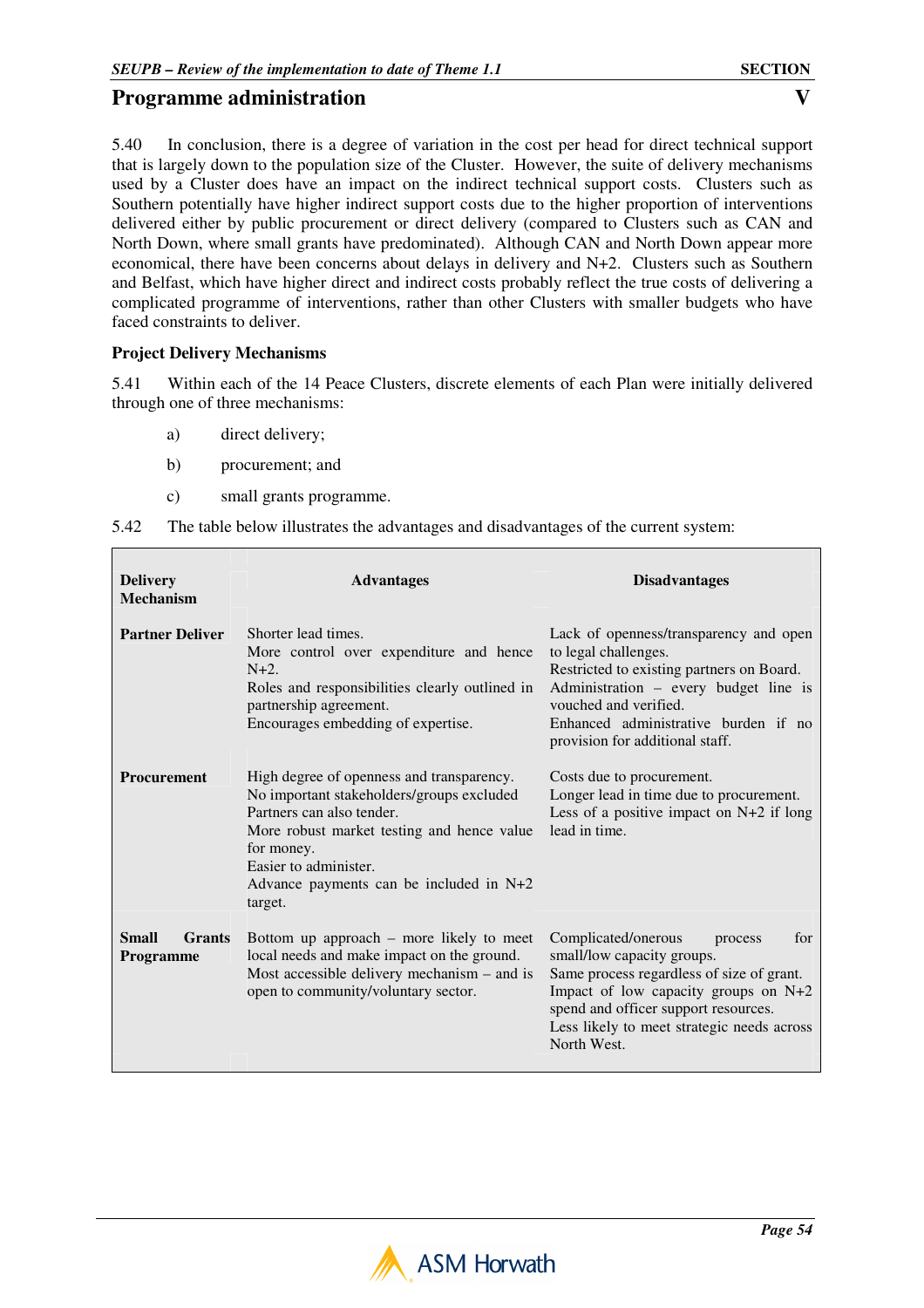| Interventions delivered by: | <b>Small Grants</b>     | <b>Direct Delivery</b> | <b>Tenders</b> |
|-----------------------------|-------------------------|------------------------|----------------|
| <b>Belfast</b>              | $\mathcal{O}_0$<br>26.6 | $\%$<br>45.3           | $\%$<br>28.0   |
| <b>CAN</b>                  | 89.4                    | 7.6                    | $3.0\,$        |
| Cavan                       | 18.9                    | 70.4                   | 10.7           |
| <b>Donegal</b>              | 34.7                    | 23.7                   | 41.6           |
| Leitrim                     | 32.3                    | 25.5                   | 42.2           |
| <b>Lisburn /Castlereagh</b> | 21.6                    | 13.2                   | 65.2           |
| Louth                       | 19.7                    | 73.4                   | 6.9            |
| Monaghan                    | n/a                     | n/a                    | n/a            |
| <b>North Down</b>           | 40.2                    | 57.7                   | 2.1            |
| <b>North East</b>           | $0.0\,$                 | 42.6                   | 57.4           |
| North West                  | 28.5                    | 43.0                   | 28.5           |
| <b>Sligo</b>                | 6.7                     | 84.6                   | $8.7\,$        |
| Southern                    | $20.0\,$                | $80.0\,$               | $0.0\,$        |
| Southwest                   | 56.9                    | 12.5                   | 30.6           |

5.43 The table below analyses the application of delivery mechanisms:

# **Key Issues**

5.44 Small grants have dominated the delivery of interventions in the CAN and the South West Peace Cluster Plans. Both Clusters have been unable to utilise Partner delivery due to a lack of Partner capacity. However, small grants are difficult to administer and slow to process. This has had a negative impact on their spend profiles.

5.45 The Southern, Cavan, Sligo and Belfast Clusters all have significant levels of direct delivery, which has allowed for better management of the spend profile.

5.46 North East and North Down have both utilised external tendering. This has led to mixed results in terms of expenditure. For instance North East has been able to move quickly to procurement of key interventions, whilst in the North Down Cluster the procurement process is still at an early stage.

5.47 All Clusters have indicated a desire to extend their use of Partner delivery at the expense of tendering. Even though there is a significant administrative burden in the delivery of small grants, all Clusters still wish to retain this option.

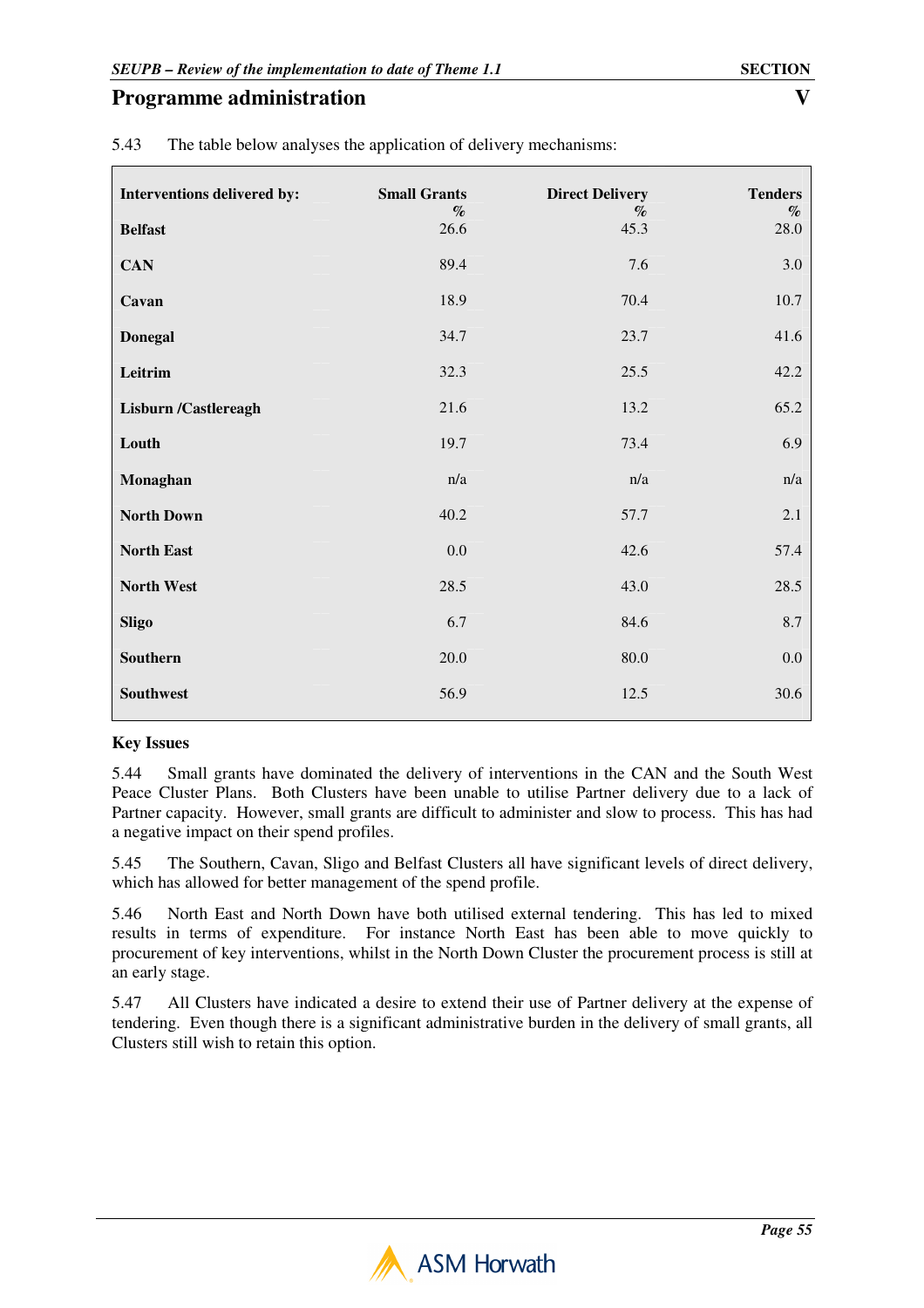5.48 The implementation of the Peace Clusters has brought about a number of innovations to the three original intervention delivery models. These are highlighted in the table below:



Project Delivery Mechanisms

5.49 Publicity procured Partner Delivery is a hybrid of direct delivery and procurement, where procurement is limited to members of the Partnership. Whilst there may be advantages with this approach, such as less verification and clarity of objectives, there may be issues regarding transparency. If this mechanism is employed by Clusters we recommend that they comply with Point 7.1 of the PEACE III Programme Guidance Note on Procurement and Tendering (G4/PIII), which states:

''*If there is only one possible supplier or other circumstances that make it impractical or inappropriate to seek competitive quotes, the agreement of the relevant Controller must be obtained before proceeding with the purchase*.''

5.50 Strategic grants reflect the up-scaling of the previous small grants programmes with 'fewer but larger grants' which are aimed at assisting those interventions which have the potential to create a step change in local communities and which also encourage bridging activity (encouraging previous single identity groups to work together to deliver significantly larger projects). Strategic grants necessitate a higher degree of financial management and consequently have a lower financial risk. In addition, a fewer but larger grant also means that there are less administrative costs for the Lead Council. These have been used by a number of Councils.

5.51 The following two models have common characteristics and can be seen as an outcome of the strategic grant approach:

- a) The Consortium Model; and
- b) Community Planning Approach.

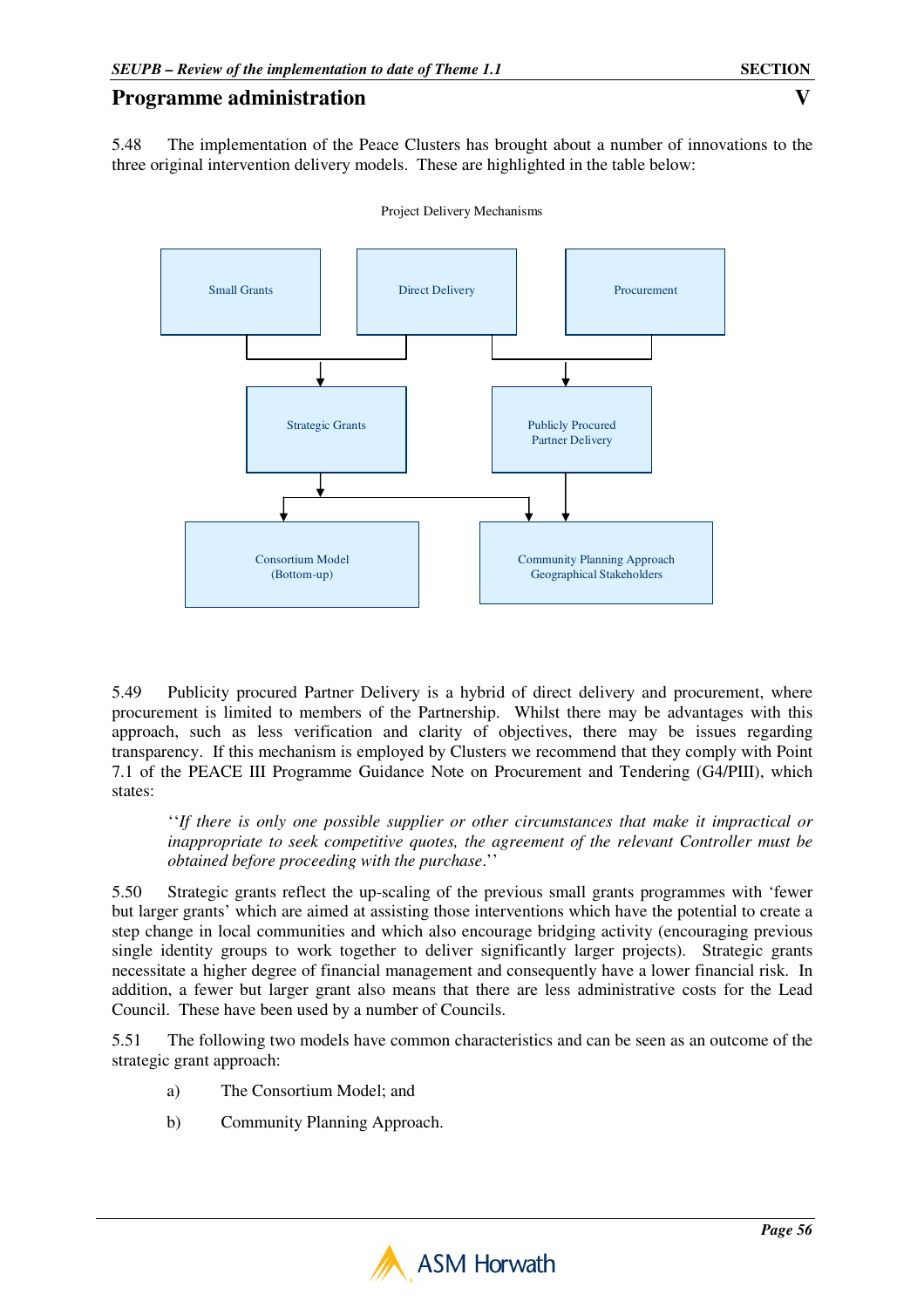5.52 The Consortium Model – The North East Programme has chosen this model as one which it hopes will create long term inter-sectoral relationships which work with and address local issues identified by local stakeholders around a series of thematic issues.

5.53 Self forming consortia comprising regional organisations matched with locally based groups and making provision for cross sectoral engagement formed the basis of programme delivery. The approach is based on one regional or specialist peace building organisation acting as lead partner, with involvement at the local level from a range of local community/voluntary organisations. Each consortia has to sign a Partnership Agreement, has a set budget and has to deliver against specified targets. The lead partner is responsible for monitoring and claims, and it either delivers the services directly to beneficiary groups identified by the other consortium partners, or uses the consortium partners to deliver the project.

5.54 The Consortium Model has the following advantages:

- a) overcomes duplication of administration and offsets the risk of Council working with financially unsophisticated organisations;
- b) ability to direct interventions to key beneficiaries through use of community based groups; and
- c) in longer term provides a mechanism for the consolidation of smaller organisations into more economically sustainable working groups.

5.55 The Community Planning model is being developed separately by the Belfast, South West and Sligo Clusters. It aims to work with development partners in specified geographies, utilising existing partnership arrangements and seeking to add a Peace and Reconciliation approach by embedding best practice and/or the use of match funding. The advantage of this approach is that it can be quickly and effectively administered through existing statutory agencies. Interventions have been focused on single identity areas, whereby statutory agency support can mitigate local capacity issues in the short term by allowing local volunteering. This multi agency approach has the benefit of illustrating at an operational level, the benefits of peace and reconciliation to the other partners. It also provides a sustainable exit strategy from the Peace funds, as all subsequent interventions supported by the other partner organisations will (if correctly embedded) have an element of peace and reconciliation in their delivery.

5.56 In order to enhance both the embedding of expertise and opportunities for bridging and bonding between different groups, it is recommended that Clusters consider the benefits of the Consortium and Community Planning models for future project delivery.

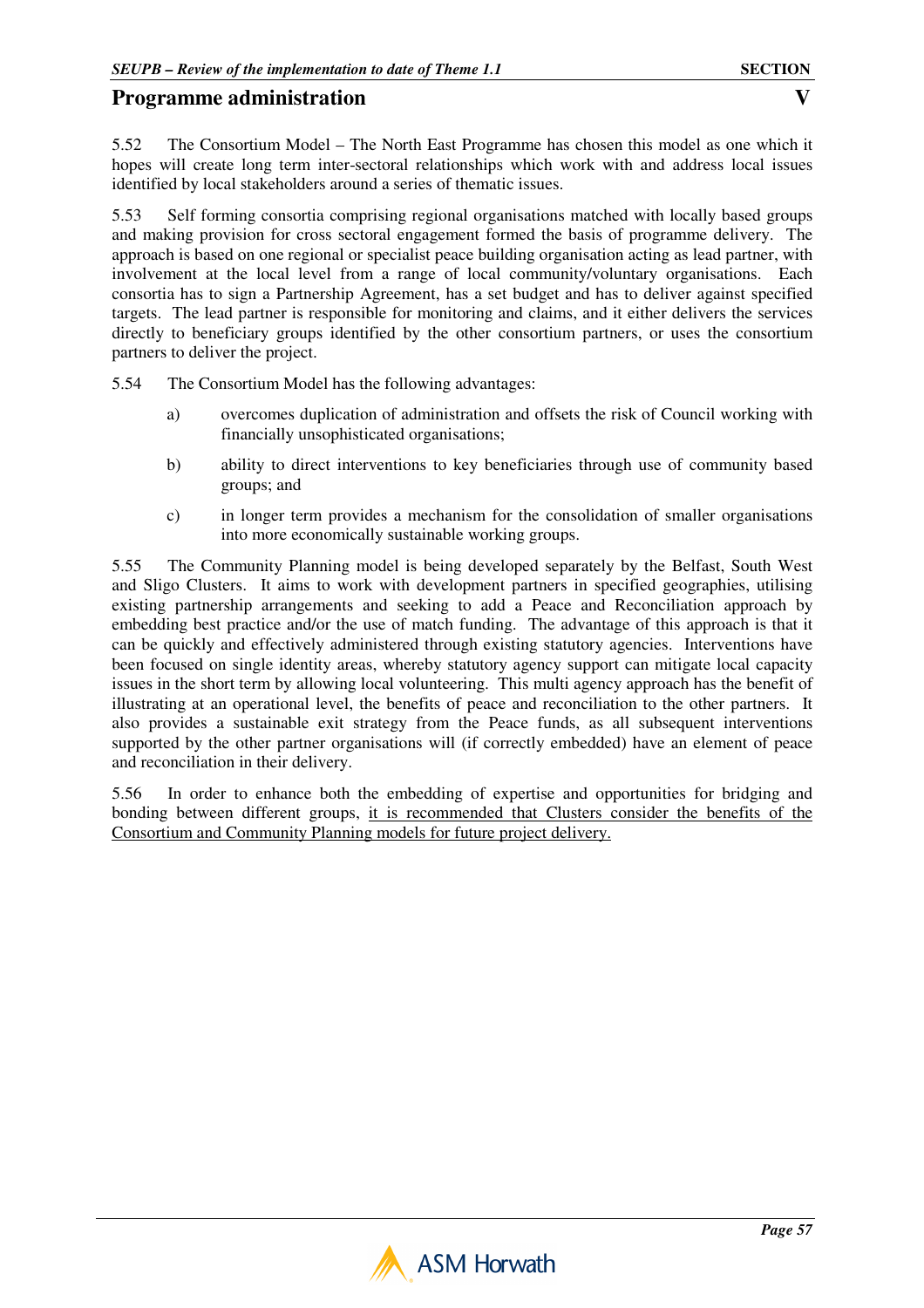# **Case Studies** VI **VI**

6.1 The following examples of best practice have been developed into a number of comparative case studies, which are based on emerging themes from interviews conducted with each of the 14 Peace Cluster Managers and their respective Partnership Boards.

### **Composition of Partnership Groups**

6.2 The composition of the Partnerships has largely been determined by Community Planning arrangements in the Republic of Ireland and by SEUPB guidelines in Northern Ireland. However, there was some discretion in relation to the involvement of the non statutory sector and such representation was invited to participate (including the voluntary, community and business sectors) in the Partnership Groups. Most Clusters sought representation from key partner bodies with a known capacity to deliver projects. However, the South West and CAN Clusters adopted a more 'participatory approach', seeking applications from private citizens with specific sectoral and local knowledge. The result is a more independent Partnership Board which is representative of local needs.

6.3 However, this approach brought with it a key constraint, that being a limitation on delivery by partners. Although those recruited to the Partnership Board were often employees of local delivery bodies, their attendance is in a private capacity and they cannot speak officially for their organisation. This problem was mitigated by two actions:

- a) enhanced use of small grants; and
- b) enhanced role for the statutory sector.

6.4 Small grants provided a useful mechanism for delivering services through core groups, however the administration has proved cumbersome and there have been significant delays in programme expenditure. In order to improve efficiency, both Clusters subsequently developed an enhanced role for the statutory sector, with CAN directly inviting two agencies onto the Partnership Board and South West using the community planning approach to develop links with the Statutory sector. Whilst it is highly laudable that community participation should be developed, there also needs to be a balance in favour of operational efficiency. It is recommended that the composition of the Partnership Group should be reflective of local expertise as well as need, with a focus on including organisations that can (potentially) deliver projects and thereby improve the prospects of the post funding sustainability for the Partnership through the establishment of robust working relationships which could be used to deliver interventions from mainstream funds.

### **Partnership Development and Training**

6.5 A key aim of the Theme is the embedding of expertise within Partnership Groups. Although all Clusters have benefitted from training provided by the Consortium, this was mainly delivered to Partnership Managers. Moreover, training to date relates to corporate governance matters. Although this is important, the embedding of Peace and Reconciliation skills is equally necessary and in the absence of sufficient training in this area, the Belfast, Sligo, Louth and the North East Clusters organised training which involved a range of workshops, learning journeys and learning materials. In the case of Belfast, it extended to specific Peace and Reconciliation training for all new Councillors and the Peace Partnership Group. Across the four Clusters, there has been a move from the Partnership Group behaving like a 'Local Strategy Partnership' to an enabling body for Peace and Reconciliation activities. A successful Partnership not only signposts activities within the region but generates its own ideas, relying less on the Partnership Manager and team.

6.6 The additional training has largely been provided by Consultants, however it is our view that the Consortium is better placed to deliver such training in a consistent manner. It is recommended that the Consortium undertake a training needs audit across the Peace Clusters and develop a programme of workshops to address the identified needs.

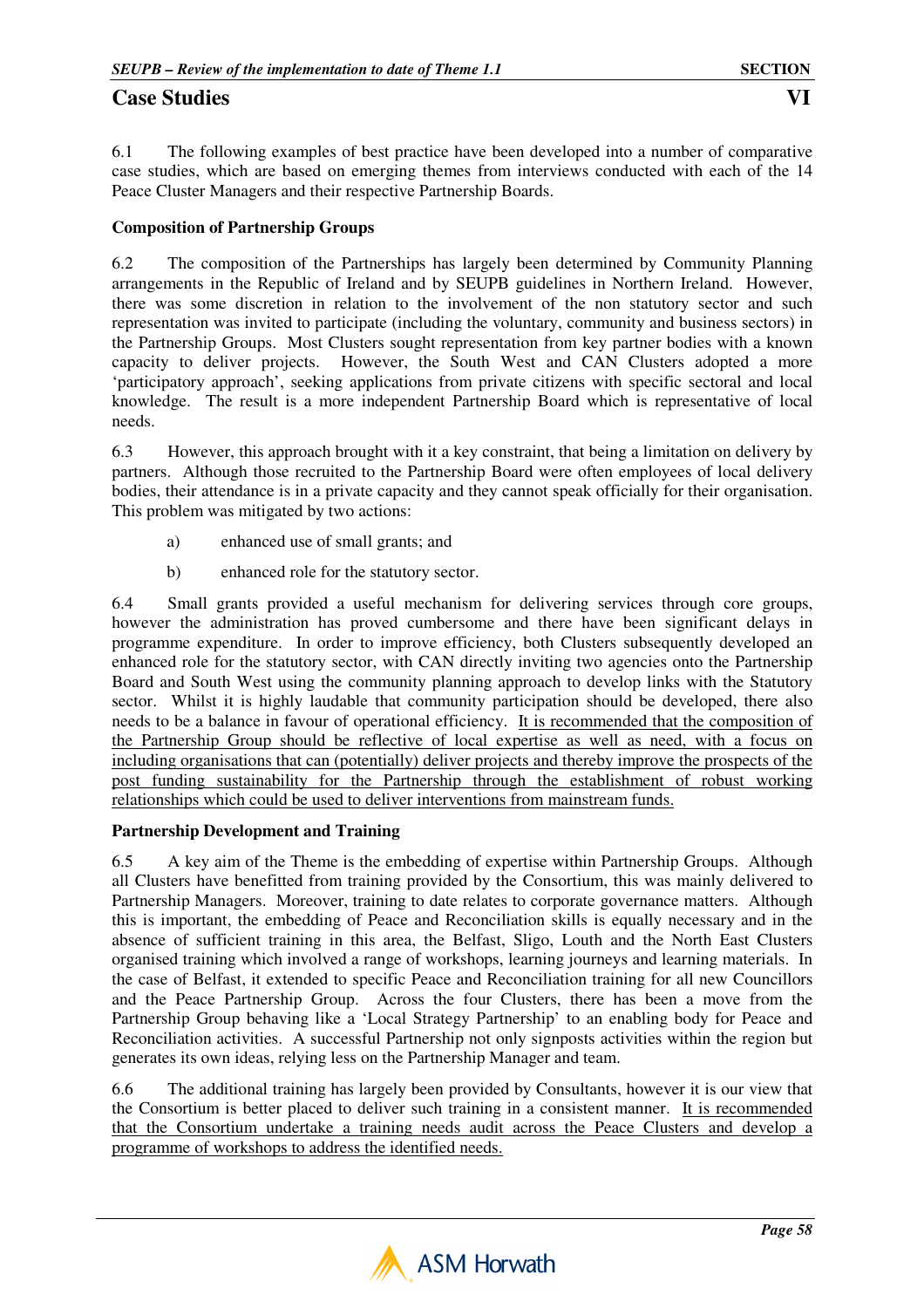# **Case Studies**

## **New Delivery Mechanisms**

6.7 A number of new delivery mechanisms have been developed by the various Clusters, two of which (the Consortium Model and the Community Planning Approach) have already been outlined earlier in the Review. However, attention should also be paid to emerging good practice in terms of Community Planning which is occurring in Belfast. This is focused jointly on co-operation at the operational level and on strategic community planning. In Belfast the principal stakeholders (in other statutory bodies) have received Peace and Reconciliation training which has been used to develop programme level Peace and Reconciliation interventions, rather than a series of 'one off' interventions. It is recommended that the good practice behind these new delivery mechanisms be captured by the Consortium and form the basis of new learning materials/agenda for workshops.

### **Cross Border Activities**

6.8 Cross Border activity is an essential cross cutting theme. To date, most Clusters have either delivered Cross Border activity as a stand alone theme/priority or incorporated it into other interventions. The former activity is usually indicative of a Cluster struggling to establish Cross Border links leading to ad hoc developments (largely as a result of personal introductions), rather than development from a strategic perspective. The latter activity tends to be carried out by those Clusters which already have established working relationships which lead to strategic joint interventions. Clusters such as Louth, Donegal, Southern and North West all have well developed working relationships and these form the basis for their Cross Border interventions under PEACE III.

6.9 The Donegal Cluster is currently developing enhanced Cross Border activities based on the community planning approach. This will involve the Donegal Cluster and the North West Cluster, pooling resources and incorporating their respective multi agency partners. We support the aspiration for joined up working across jurisdictions and recommend that the Donegal model be incorporated into the Community Planning approach presently being developed by South West Cluster to deliver area based Peace and Reconciliation regeneration schemes.

6.10 All Cross Border activity reported to date can be classified as being bilateral, that is, between two partners. However, we believe that there are opportunities to deliver multi lateral interventions and to also add a Cross Border element to a wider selection of interventions. Earlier in the Review we identified concerns regarding the scale of interventions related (although not exclusively so) to Border Protestants and Travellers, since these groups are often of insufficient size to make single Cluster interventions economical. However, a Thematic approach, involving a number of Clusters and local delivery partners could rectify this situation. We recommend that the Consortium undertake increased thematic workshops addressing common single identity issues and sign posting opportunities for their subsequent delivery on a Cross Border basis (there is also the potential to use (on a Cross Border basis) the consortium approach developed by North East Partnership).

### **Sub Partnership Steering Committees**

6.11 In addition to training needs noted above, a further mechanism designed to embed expertise in the Partnership Groups is the use of Sub Partnership Group Steering Committees. The Leitrim and North East Clusters have developed a number of sub groups responsible for in depth management and monitoring of a particular strand of the overall Action Plan. The sub group, proportionately composed from each of the four sectors (elected, statutory, community and voluntary), is then responsible for all aspects of the delivery of that strand. It reports to the main Steering Group on progress. There are two clear advantages of this approach:

- a) embedding of specialist expertise and ownership of a theme/priority; and
- b) improved efficiency as the Partnership Group can deal with strategic decisions.

6.12 It is recommended that other Clusters are signposted to the potential benefits of using the Sub Partnership Steering Committee approach.

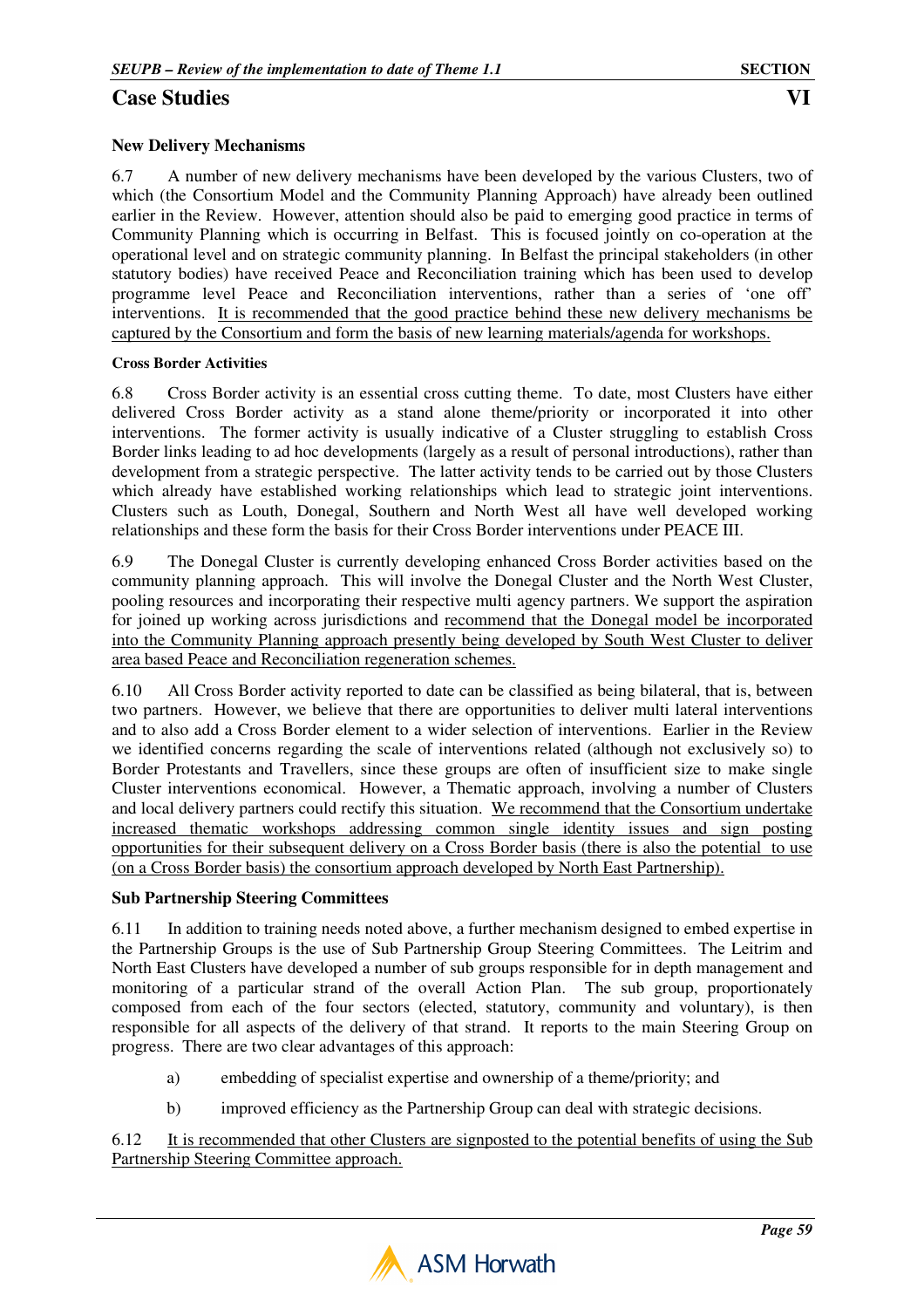7.1 The following paragraphs summarise the key findings of the Review, apply them to the objectives of the assignment and articulate the recommendations arising from this exercise.

#### *Extent to which the Theme has achieved its objectives to date, as set out in the Operational Programme and in particular against the Priority and Theme Objectives.*

7.2 This Review has established that to date, the 14 Peace Plans have delivered activities against 606 out of a total of 938 targets, at a total cost of £5,485,986. The Peace Clusters have successfully implemented the following Cross Cutting Themes:

- a) Cross Border Co-operation;
- b) Equality of Opportunity; and
- c) Partnership.

7.3 Where there have been notable deficiencies are in the application of sustainable development and impact on poverty.

7.4 Each Peace Cluster Plan has been assessed at Priority level as to its additionality to the relevant Council's Good Relations Strategy/mainstream interventions. We believe that most activities are partially additional in Northern Ireland as they expand in scale, interventions already being delivered by the Councils or other bodies. Added Value is derived from the cross jurisdictional working. Belfast City Council is the only possible exception, given it's unique position as the single Council Cluster in Northern Ireland. Although we did not find any instances of duplication, it is recommended that all Clusters provide an additionality statement for future interventions identifying the added value of its approach (and why it does not duplicate mainstream funding).

7.5 Assessing the strategic fit with mainstream interventions in the Republic of Ireland identified the following issues:

- a) the distinct Peace and Reconciliation agenda of the Peace funds;
- b) the embedded community planning approach within the Councils;
- c) the clear economic development/social inclusion agenda by the Councils; and
- d) impact of An Bord Snip.

7.6 We can see very little opportunity for duplication of provision between the PEACE III and mainstream funds. We also recognise the added value of the community planning approach (i.e. North West Cluster) and its fit with the Peace Partnership.

#### *Determine if the needs of the eligible area have changed since the assistance was approved and to what extent the Theme is still relevant.*

- 7.7 The Partner and Stakeholder interviews identified the following needs:
	- a) *strategic additionality of Theme 1.1 and Good Relations Activity* –although many of the interventions which could be supported under Theme 1.1 were similar to those utilised by some, or all, Councils in Northern Ireland, the first phase of the Plan was aimed at exploring the innovative, widening provision and seeking to expand the remit of Good Relations activity to include new geographies and a larger number of key groups. In short, the first phase was about developing pilot approaches, developing new working arrangements and appreciation within Peace Partnership Groups of the principles of Peace and Reconciliation interventions;

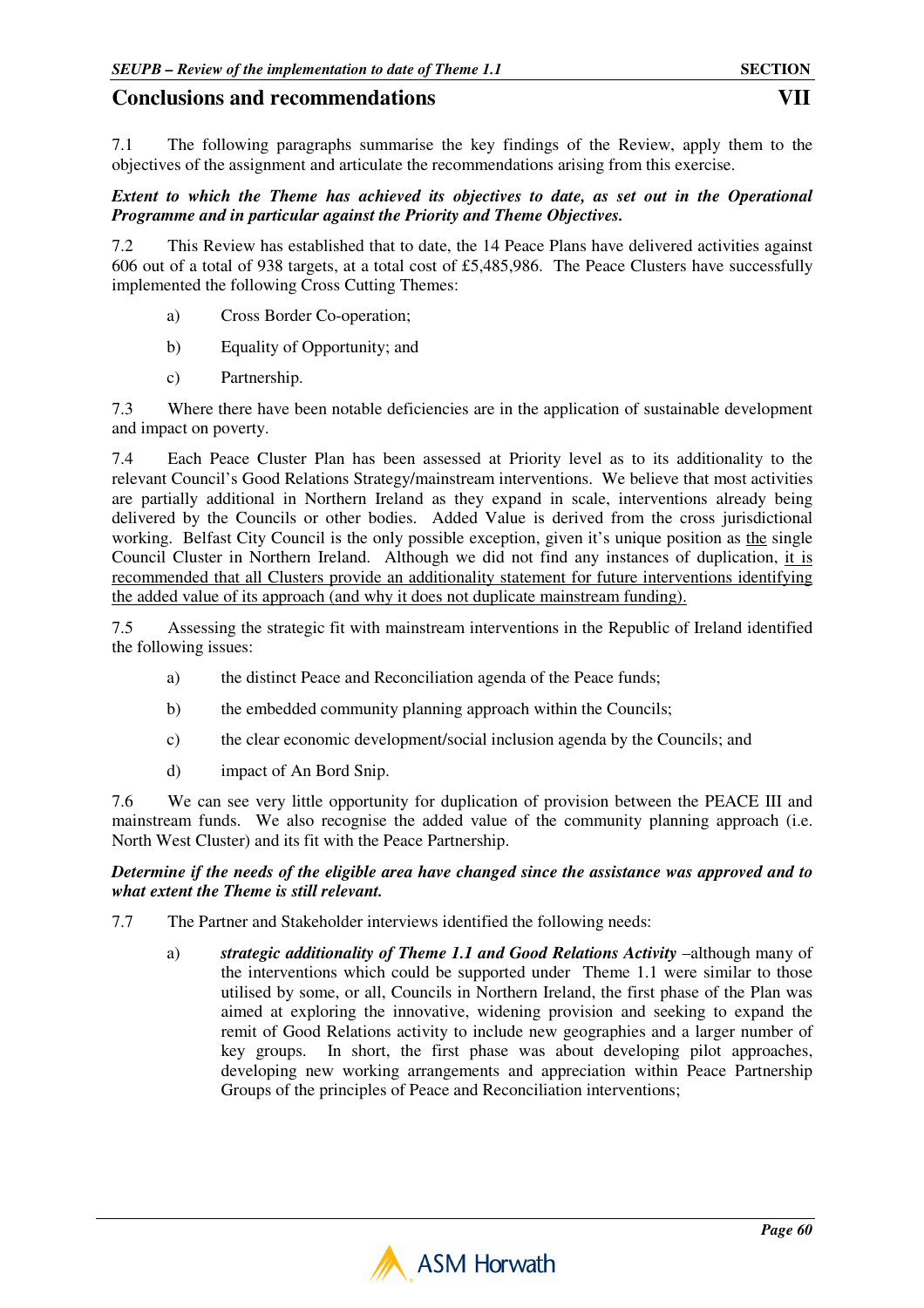- b) *the future delivery of Good Relations activity in Local Authorities* Phase 2 should be concerned with consolidation. The process of consolidation should include a reduction in the number of interventions, developing fewer (but larger) projects which have a strategic impact and above all embedding expertise within the Peace Partnership Groups;
- c) *impact of RPA*  the Review of Public Administration was, in part, the catalyst for the development of the Peace Clusters. The delay in its implementation has created uncertainty and strained working relationships. However, irrespective of whether, or not, RPA is pursued the existing Peace Clusters should remain in place as they have developed robust working relationships. Any change could have significant implications on subsequent delivery;
- d) *public sector squeeze in Northern Ireland/An Bord Snip in the Republic of Ireland* – the impact of the world recession led to a moratorium on recruitment in the Republic of Ireland and the ''squeezing'' of Local Authority budgets on both sides of the Border. The moratorium led to significant delays in the delivery of projects in Ireland until Peace Projects were exempted from that moratorium. In Northern Ireland, there are concerns that Peace money could be used to replace other mainstream funding for Peace and Reconciliation. Matters could be compounded on both sides of the Border through the planned closures of the International Fund for Ireland and the Atlantic Philanthropies;
- e) *continuance of Peace Process* the Programme to date has been delivered under a scenario of continuing peace but this has not been without occasional set-backs including:
	- i) sporadic dissident Republican activity; and
	- ii) emerging contentious parades.

Recent activities have occurred in traditional hot spots and in unexpected locations, placing new strains on community relations not envisaged in the original Peace Plans. With the lack of "buy in" to the Eames-Bradley Report on the treatment of victims, there continues to be a difficulty both in the definition of victimhood and how the problems can be mitigated. It is likely that the need for interventions of the type delivered under the Theme will continue for the foreseeable future;

- f) *migration of ethnic minorities* although in-migration of ethnic minorities has largely been reduced, there are increased concerns regarding the impact of the recession. The need for interventions to ensure their integration into mainstream society remains;
- g) *more vocal Protestant minority in Republic of Ireland* the Protestant minority has become more vocal/active in seeking funding, largely as a result of increased confidence. This expectation has arisen at a time when there are budgetary constraints at Programme level;
- h) *sustainability issues within the voluntary and community sectors –* **an unexpected** benefit of the recession has been the influx (in certain areas) of highly qualified unemployed volunteers, who have expressed an interest in working on different projects. This is mainly a Republic of Ireland phenomenon, but adds further pressure on training budgets; and

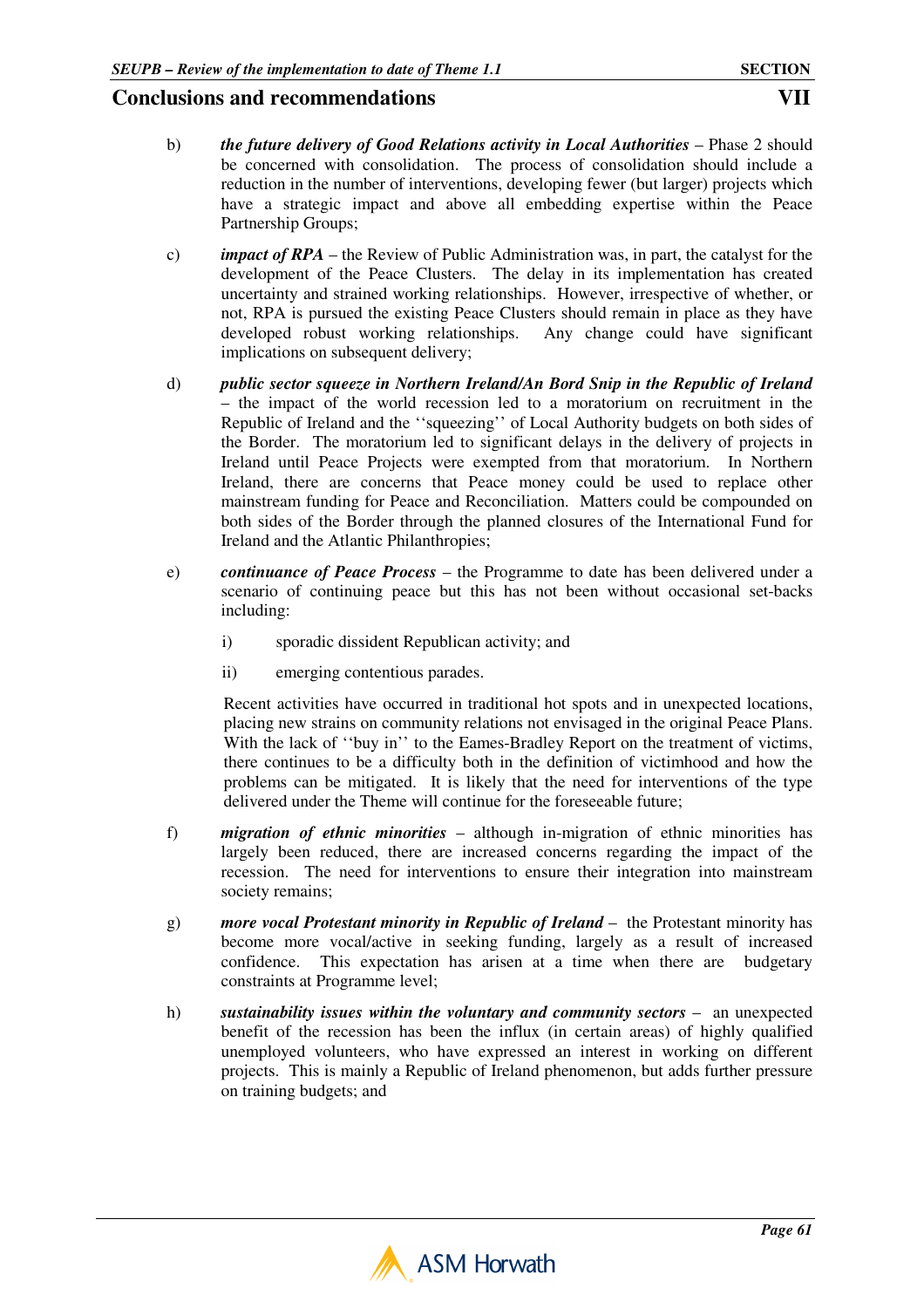i) *change of strategy from Peace II/Extension to core 'Peace and Reconciliation' activities solely funded under Peace III* – there was concern that the move away from a 'largely economic development driven' form of intervention to core Peace and Reconciliation activities might mean a high degree of alienation from local stakeholders. This has largely been offset by the use of small grants and extensive consultation with local community groups. There should now be a move away from using small grants as a means of assuaging local community pressure. In summary, Programme implementation needs to be of a more strategic nature.

7.8 The original objectives and indicative activities identified in the Operational Programme remain ''fit for purpose.'' However, the Programme needs to be consolidated and an exit strategy mapped which takes cognisance of the core role of Local Authorities in the delivery of Good Relations Activity.

7.9 In addition to the individual recommendations identified in the previous paragraphs the review of all Action Plan Assessments of Need and of submitted Aid for Peace Interim reports indicates that:

- a) unsustained assumptions of need developed through the initial consultation stage have, in general, not been validated by further research;
- b) where research has been conducted, it typically has not been collated and submitted into relevant Aid for Peace reports;
- c) Action Plans did not seek to prioritise need within the related areas. Consequently a number of Peace Cluster interventions were developed and accorded significant budgets even though potential beneficiary numbers would appear not to merit this level of assistance; and
- d) there is little evidence that either the Aid for Peace approach, or the earlier STEEPLE and SWOT tools, have been utilised in the decision making processes of the Partnership groups.

### *Identify examples of best practice.*

7.10 *Section VI* details examples of best practice which have been developed into comparative case studies. In summary, the case studies cover the following topics:

- a) composition of Partnership Groups;
- b) Partnership development and training;
- c) new delivery mechanisms;
- d) enhanced Cross Border Activities; and
- e) the use of sub Partnership Steering Committees.

### *Assess the relevance of technical support provided by the Consortium*

7.11 There was widespread recognition amongst Peace Cluster Managers that Consortium staff were experienced Peace and Reconciliation practitioners and can be relied upon to provide robust advice on aspects of the Theme

7.12 In general, there was a high degree of satisfaction with the Consortium. Where any dissatisfaction did arise this generally related to confusion as regards the Consortium's core function and whether it had an 'advisory function' or a 'scrutiny function.' It is considered that the delivery of both functions is not conducive to developing trust.

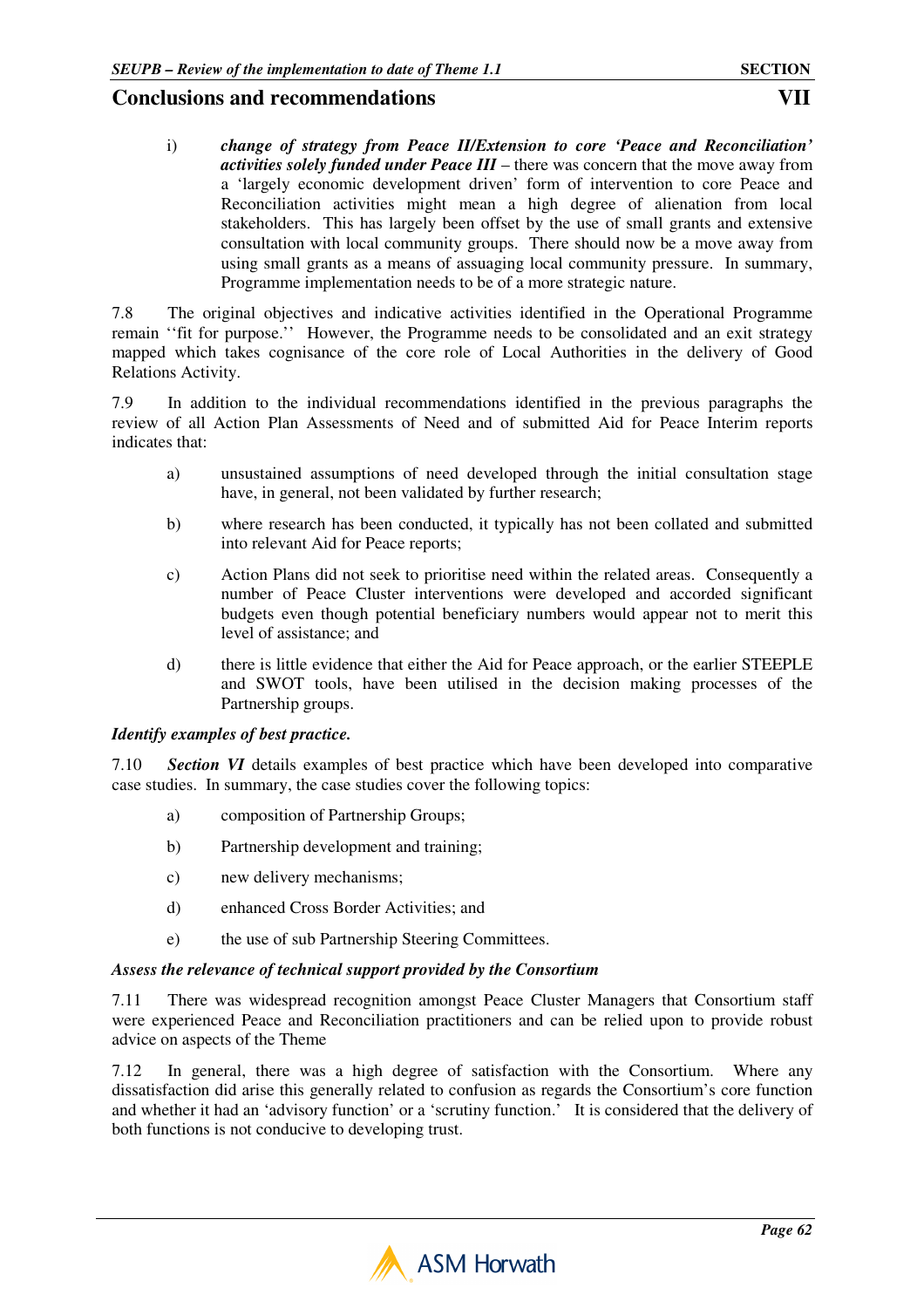7.13 In terms of moving forward, there was recognition that the role of the Consortium should change since most of the Clusters are robust and no longer require ''hand holding,'' The Consortium should move away from providing a uniform service to all Clusters, to providing more focused interventions aimed at addressing significant constraints and/or opportunities.

7.14 In summary, we believe that the Consortium approach was fit for purpose but must now adapt to changed circumstances.

#### *Key Conclusion and Recommendations in relation to future interventions*

- 7.15 The Programme to date has made a significant degree of progress through:
	- a) embedding innovative approaches to Peace and Reconciliation;
	- b) utilising the Aid for Peace approach;
	- c) developing new working relationships between local authorities, the voluntary, community and statutory sectors; and
	- d) enabling Cross Border working.
- 7.16 However, there are two limitations in assessing the degree of progress made to date:
	- a) the sheer number and diversity of outputs, compounded by the fact that none of them are SMART; and
	- b) that the Programme is still at a relatively early stage.

7.17 Although it is difficult to estimate the impact to date, it is likely that the interventions presently being undertaken reflect the strategic ambition of the Theme 1.1 and if effectively delivered will have the anticipated impact as outlined in each Action Plan.

- 7.18 To enable effective delivery the following actions are recommended:
	- a) an Integration Strategy (similar to that developed by Cavan County Council) including an additionality statement be developed by each Cluster, detailing the complementarity of planned interventions under the second phase to mainstream programmes (sees paras.2.43a,3.9, 3.11 &7.4 );
	- b) the STEEPLE toolkit should not be used in defining the assessment of need in any subsequent Action Plan (see para.2.43b);
	- c) the SWOT and advanced SWOT be used in defining the assessment of need in any subsequent Action Plan. It is further recommended that Peace Cluster Promoters receive guidelines regarding the successful implementation of the Advanced SWOT into the development of strategic objectives (see para.2.43c);
	- d) Peace Building Needs Assessment be updated to reflect all new research and identify any ongoing knowledge gaps. In addition, there needs to be a degree of prioritisation in the Peace Building Needs Assessment, producing a robust assessment of what the significant needs are for the Cluster area (see para.2.44a);
	- e) all Peace Clusters make an assessment of how the indicative activities for their respective Plans conform with the descriptions of relevant activities outlined in the guidance for Individual Change Theory and the Healthy Relationships and Connections Theory (see para.2.44b);
	- f) in the event that the failure to interpret indicative activities against the respective Peace Building theories was down to lack of knowledge, additional guidance be provided by either NISRA or the Consortium to ensure that all Clusters are able to fully utilise the Aid for Peace approach (see para.2.44b)

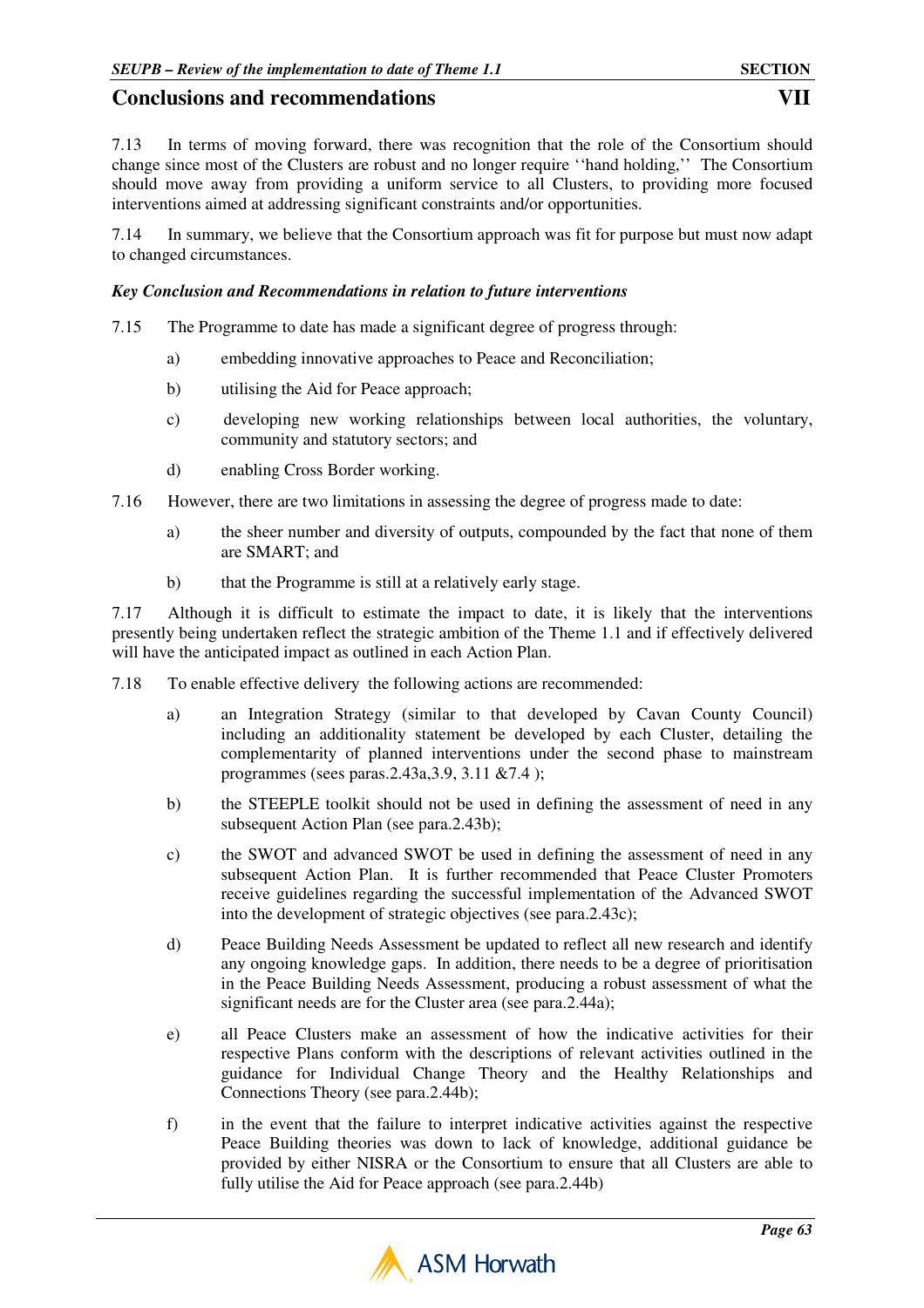- g) that the Risk Assessment Guidance be amended to include the following points which all Peace Clusters must subsequently adhere to (see para.2.44c):
	- i) a robust list of peace and reconciliation risks;
	- ii) mitigating actions;
	- iii) assessment of likelihood;
	- iv) reporting frequency; and
	- v) identification of a Senior Responsible Officer.
- h) all Peace Clusters provide descriptions of their proposed evaluation mechanism and performance monitoring framework (see para.2.44d);
- i) greater attention be paid to the potential impact on sustainable development and impact on poverty cross cutting themes (see para.3.7);
- j) all targets be SMART including a specified delivery date (see para.4.18a) and that any variances against delivery dates should be reported (see para.4.18c), with detailed monthly spend profiles also being prepared and matching the SMART targets (see para.4.18b);
- k) Clusters consolidate their outputs and so record progress against fewer headline targets (see para.4.18d);
- l) an early exercise be undertaken to identify those 'common approaches' within each Cluster Action Plan to define consistent indicative activities and subsequently confirm comparable targets (see para.4.18e);
- m) a review be undertaken of the size of the finance and administration team within the Consortium servicing the contract (see paras.5.16 & 5.20c);
- n) the service offered by the Consortium needs less 'fire fighting' and more embedding of expertise (see para.5.20a);
- o) possible development of the Community of Practice Approach, including (see para.5.20b):
	- i) ensuring training needs are met;
	- ii) signposting opportunities for joint delivery;
	- iii) identifying good practice; and
	- iv) acting as the institutional memory for the Theme.
- p) in developing any Future Action Plans, PEACE Cluster Promoters should consider reducing the number of priorities (thereby decreasing the need to vire between them (see para.5.29a));
- q) there is clear identification of who is responsible for defining eligibility of spend (see para.5.29b);
- r) all Peace Clusters report performance indicators on System 2007 (see para.5.29c);
- s) that the composition of the Partnership Group should be reflective of local expertise as well as need, with a focus on including organisations that may deliver projects and ensure the post funding sustainability of the Partnership (see paras.5.33  $\&$  6.4);

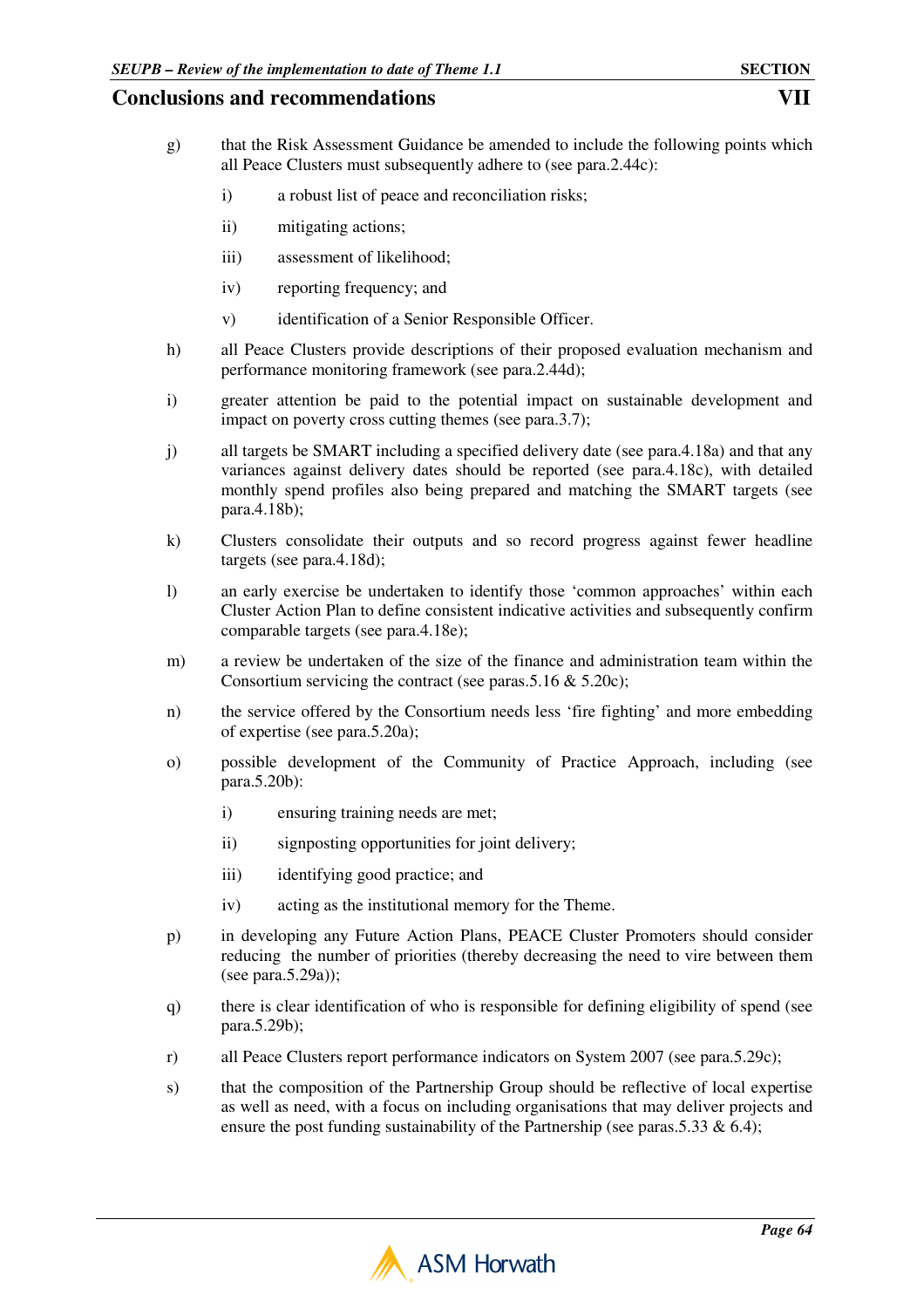- t) the Sub Partnership steering group model be considered by all Peace Clusters as a useful means for embedding expert knowledge in aspects of Peace and Reconciliation activity by the Partnership Group (see paras.5.34  $& 6.12$ );
- u) in order to enhance the embedding of expertise and opportunities for bridging and bonding between different groups, that Clusters consider the benefits of the consortium and community planning models for future project delivery (see paras.5.56 & 6.7);
- v) the Consortium undertake a training needs audit across the Peace Clusters and develops a programme of workshops to meet those needs (see para.6.6); and
- w) the Consortium undertake additional thematic workshops aimed at addressing common single identity issues and sign post opportunities for their subsequent delivery on a Cross Border basis (see para.6.10).

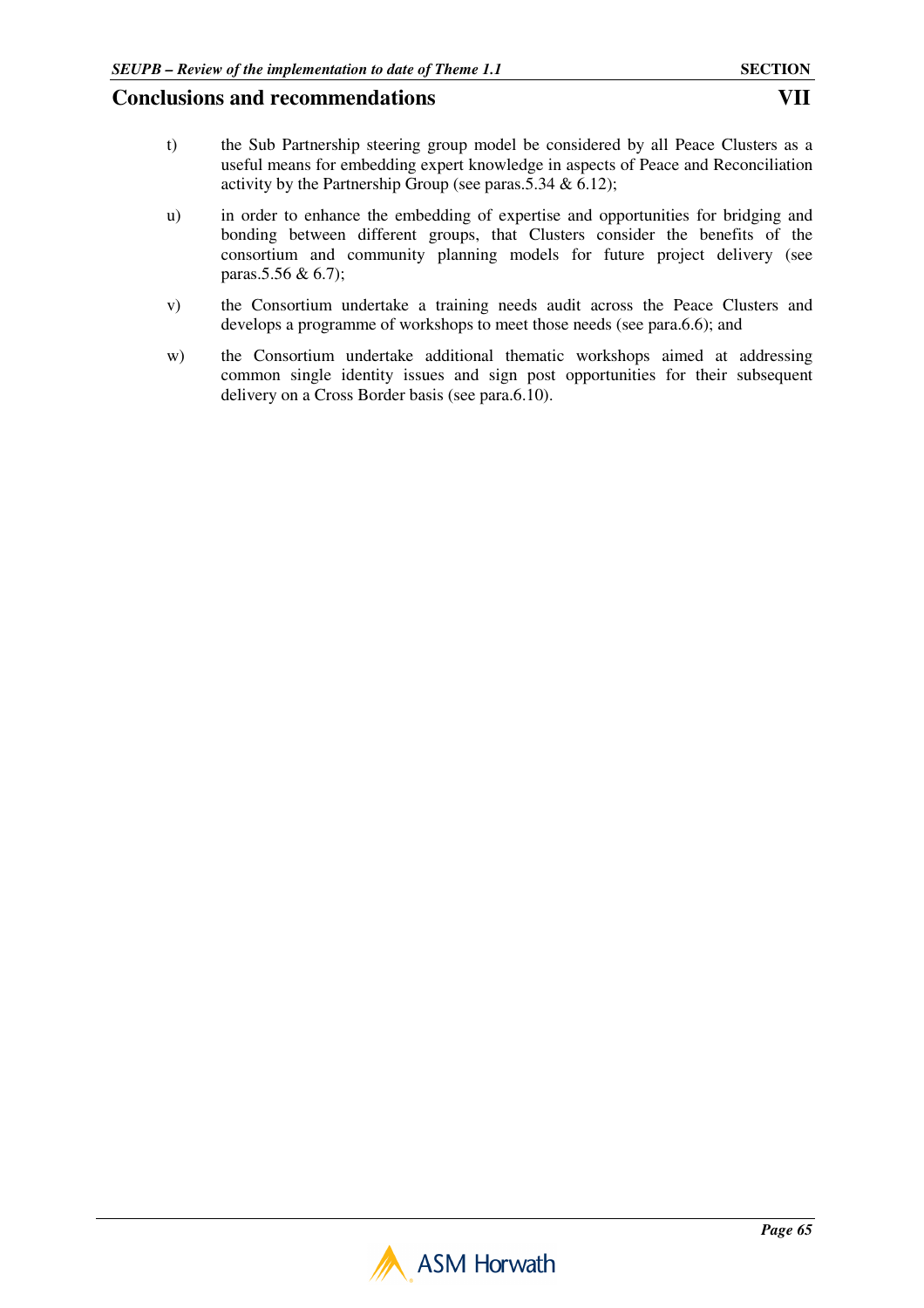# **Detailed Assessment of Additionality A**

<u> Tanzania (h. 1878).</u>

 $\mathbf{I}$ 

| <b>Belfast PEACE Plan</b>                       | <b>Explanation of Additionality</b>                                                                                                         |
|-------------------------------------------------|---------------------------------------------------------------------------------------------------------------------------------------------|
| Theme 1 - Building Shared City Space.           | This activity is classified as partially additional as it is<br>expanding in scale interventions already being<br>delivered by the Council. |
| Theme 2 - Transforming Contested Space.         | This activity is classified as partially additional as it is<br>expanding in scale interventions already being<br>delivered by the Council. |
| Theme 3 – Shared Cultural Space.                | This activity is additional to the Good Relations work<br>undertaken by the Council.                                                        |
| Theme 4 – Building Shared Organisational Space. | This activity is additional to the Good Relations work<br>undertaken by the Council.                                                        |

| <b>CAN PEACE Plan</b>                                                                                                                                                                                                                    | <b>Explanation of Additionality</b>                                                                                                        |
|------------------------------------------------------------------------------------------------------------------------------------------------------------------------------------------------------------------------------------------|--------------------------------------------------------------------------------------------------------------------------------------------|
| Objective 1.1: To support the development of civic<br>and community leadership within the cluster area.                                                                                                                                  | This activity is additional to the Good Relations work<br>undertaken by the Council as it is operating on a cross<br>jurisdictional basis. |
| Objective 1.2: To improve the confidence, skills<br>and abilities of communities to develop effective<br>approaches to reconciliation and peace building.                                                                                | This activity is additional to the Good Relations work<br>undertaken by the Council as it is operating on a cross<br>jurisdictional basis. |
| Objective 1.3: To support communities to reduce<br>the visible manifestations of sectarianism and<br>racism and to provide or increase the availability of<br>areas/venues that are regarded as shared space<br>across the cluster area. | This activity is additional to the Good Relations work<br>undertaken by the Council as it is operating on a cross<br>jurisdictional basis. |
| Objective 2.1: To promote respect, understanding<br>opportunities for integration between<br>and<br>communities of different religious belief, political<br>opinion, ethnic and social background.                                       | This activity is additional to the Good Relations work<br>undertaken by the Council as it is operating on a cross<br>jurisdictional basis. |
| Objective 2.2 To increase the integration of<br>marginalised persons and<br>communities<br>into<br>community and civic life.                                                                                                             | This activity is additional to the Good Relations work<br>undertaken by the Council as it is operating on a cross<br>jurisdictional basis. |

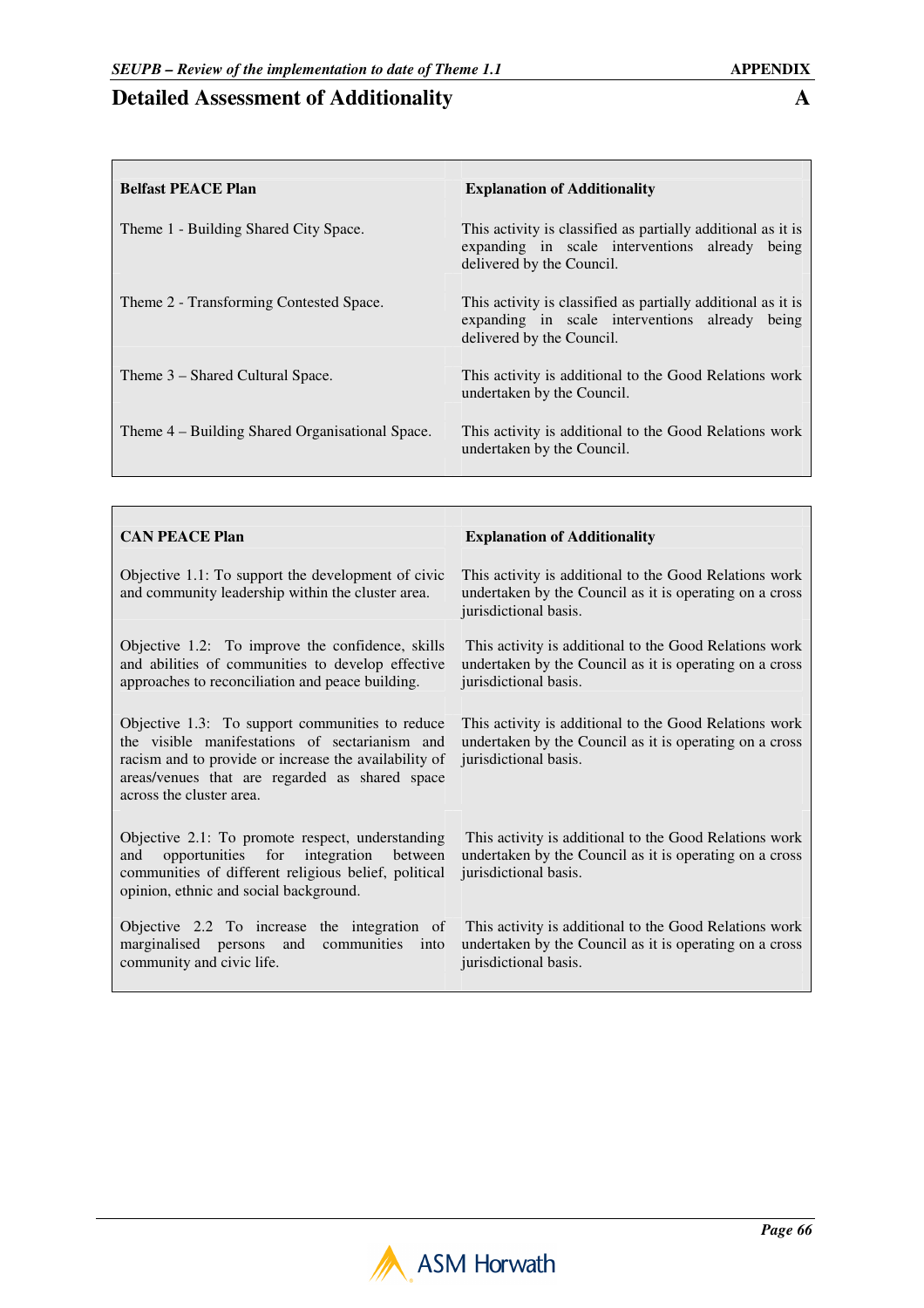# **Detailed Assessment of Additionality A**

| <b>Cavan PEACE Plan</b>                                                                         | <b>Explanation of Additionality</b>                                                                      |
|-------------------------------------------------------------------------------------------------|----------------------------------------------------------------------------------------------------------|
| Build Integrated Communities and Support Minority<br>Communities.                               | We believe that this intervention is completely<br>additional to the mainstream activity of the Council. |
| Build Good Relations among our Young People.                                                    | We believe that this intervention is completely<br>additional to the mainstream activity of the Council. |
| Provide Enhanced Access to Reconciliation Supports<br>at a local level Conflict Transformation. | We believe that this intervention is completely<br>additional to the mainstream activity of the Council. |
| Support for the Building of Shared Visions Small<br>Grants.                                     | We believe that this intervention is completely<br>additional to the mainstream activity of the Council. |
|                                                                                                 |                                                                                                          |
| Donegal PFACE Plan                                                                              | <b>Fynlanation of Additionality</b>                                                                      |

| DONEGAL PEACE PIAN                                                                      | Explanation of Additionality                                                                             |
|-----------------------------------------------------------------------------------------|----------------------------------------------------------------------------------------------------------|
| Challenging<br>Racism<br>attitudes<br>towards<br>and<br>Sectarianism.                   | We believe that this intervention is completely<br>additional to the mainstream activity of the Council. |
| Promote active participation in civil life.                                             | We believe that this intervention is completely<br>additional to the mainstream activity of the Council. |
| Promote greater community integration<br>within<br>Donegal and on a Cross Border basis. | We believe that this intervention is completely<br>additional to the mainstream activity of the Council. |
| Promoting equality and embracing diversity.                                             | We believe that this intervention is completely<br>additional to the mainstream activity of the Council. |
| Supporting conflict resolution and mediation.                                           | We believe that this intervention is completely<br>additional to the mainstream activity of the Council. |
| Programme Development/Secretariat Support and<br>Sharing the Learning.                  | We believe that this intervention is completely<br>additional to the mainstream activity of the Council. |

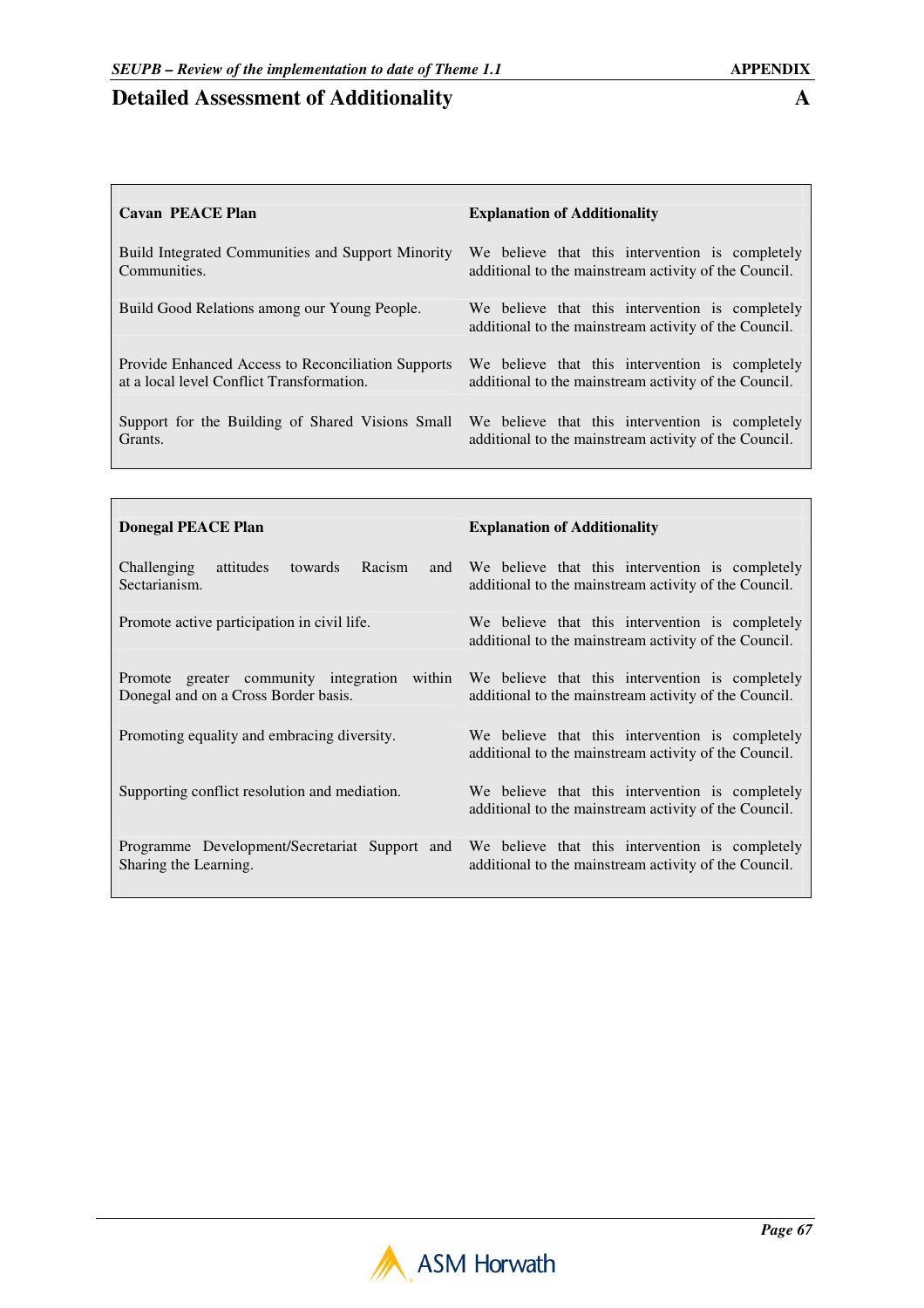# **Detailed Assessment of Additionality A**

 $\overline{\phantom{a}}$ 

| <b>Leitrim PEACE Plan</b>                                                                                                                                                                 | <b>Explanation of Additionality</b>                                                                                                                                                               |
|-------------------------------------------------------------------------------------------------------------------------------------------------------------------------------------------|---------------------------------------------------------------------------------------------------------------------------------------------------------------------------------------------------|
| To tackle and challenge the views of those who feel<br>hostile to people of different religious beliefs and to<br>prevent the intergenerational transfer of sectarian<br>attitudes        | We believe that this intervention is completely<br>additional to the mainstream activity of the Council.                                                                                          |
| To assist ex political prisoners, former combatants,<br>those displaced and their families to integrate into<br>society.                                                                  | We believe that this intervention is completely<br>additional to the mainstream activity of the Council.                                                                                          |
| To establish and maintain mechanisms that enable<br>people to reconcile and find solutions going forward.                                                                                 | We believe that this intervention is completely<br>additional to the mainstream activity of the Council.                                                                                          |
| To develop the capacity of Protestant Community to<br>Participate Fully and Equally in Society.                                                                                           | We believe that this intervention is completely<br>additional to the mainstream activity of the Council.                                                                                          |
| To develop the capacity of travellers to participate<br>fully and equally in society.                                                                                                     | We believe that this may be partially additional, as<br>the Council is charged with delivering similar<br>services to Travellers.                                                                 |
| To tackle and challenge the views of those who feel<br>hostile to people of different nationalities and<br>cultures and to prevent the Intergenerational transfer<br>of racist attitudes. | We believe that this intervention is completely<br>additional to the mainstream activity of the Council.                                                                                          |
| To promote two way understanding and appreciation<br>of different cultures.                                                                                                               | We believe that this intervention is completely<br>additional to the mainstream activity of the Council.                                                                                          |
| To support Minority cultures to progress in the<br>community and/or workplace.                                                                                                            | We believe that this intervention is partially<br>as there are a number of mainstream<br>additional<br>funding activities which closely complement this<br>intervention (i.e. language training). |
| To remove, in so far as possible, barriers to full and<br>equal participation in society.                                                                                                 | We believe that this intervention is completely<br>additional to the mainstream activity of the Council.                                                                                          |
| To provide necessary support to the target groups<br>and facilitate their participation in the wider<br>community.                                                                        | We believe that this intervention is completely<br>additional to the mainstream activity of the Council.                                                                                          |
| To establish cross border links and social networks.                                                                                                                                      | We believe that this intervention is completely<br>additional to the mainstream activity of the Council.                                                                                          |

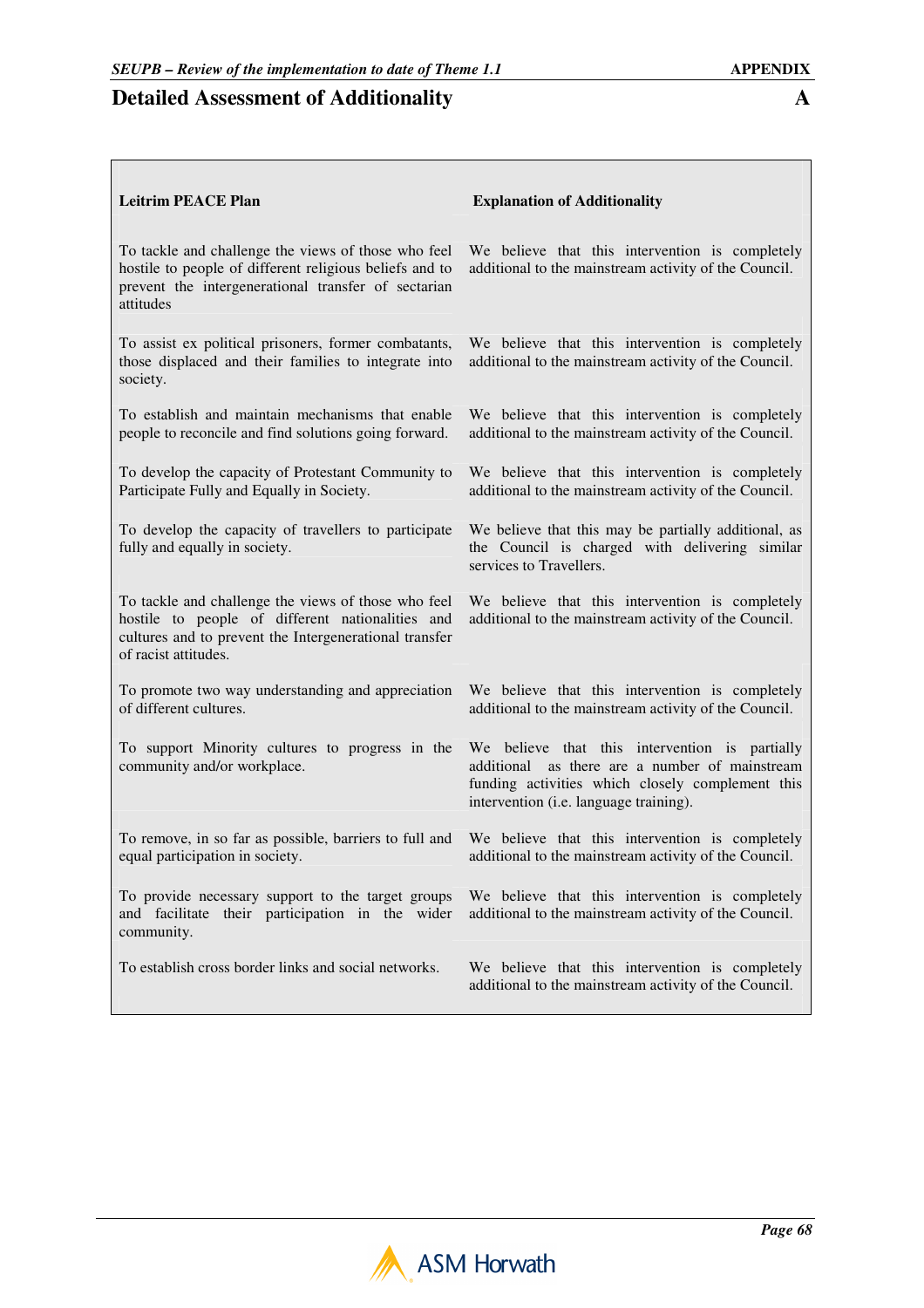# **Detailed Assessment of Additionality**

| <b>Explanation of additionality</b>                                                                                                                                                                                                        |  |
|--------------------------------------------------------------------------------------------------------------------------------------------------------------------------------------------------------------------------------------------|--|
| This activity is additional to the Good Relations work<br>undertaken by the Council as it is operating on a cross<br>jurisdictional basis.                                                                                                 |  |
| Celebrating Culture and Promoting Inclusion –<br>This activity is additional to the Good Relations work<br>promoting positive cultural celebration and<br>undertaken by the Council as it is operating on a cross<br>jurisdictional basis. |  |
| This activity is additional to the Good Relations work<br>undertaken by the Council as it is operating on a cross<br>jurisdictional basis.                                                                                                 |  |
| This activity is additional to the Good Relations work<br>undertaken by the Council as it is operating on a cross<br>jurisdictional basis.                                                                                                 |  |
| This activity is additional to the Good Relations work<br>undertaken by the Council as it is operating on a cross<br>jurisdictional basis.                                                                                                 |  |
|                                                                                                                                                                                                                                            |  |

To Encourage the full emergence and build the capacity of target groups of the Peace Programme to engage meaningfully in sectarian and anti-racist work.

To build and share learning among communities in a safe space to address sectarianism and racism.

To support local communities in appreciating and valuing other cultures.

To support and embed the development of peace building leadership across the county.

#### **Louth PEACE Plan Explanation of Additionality**

We believe that this intervention is completely additional to the mainstream activity of the Council.

We believe that this intervention is completely additional to the mainstream activity of the Council.

We believe that this intervention is completely additional to the mainstream activity of the Council.

We believe that this intervention is completely additional to the mainstream activity of the Council.

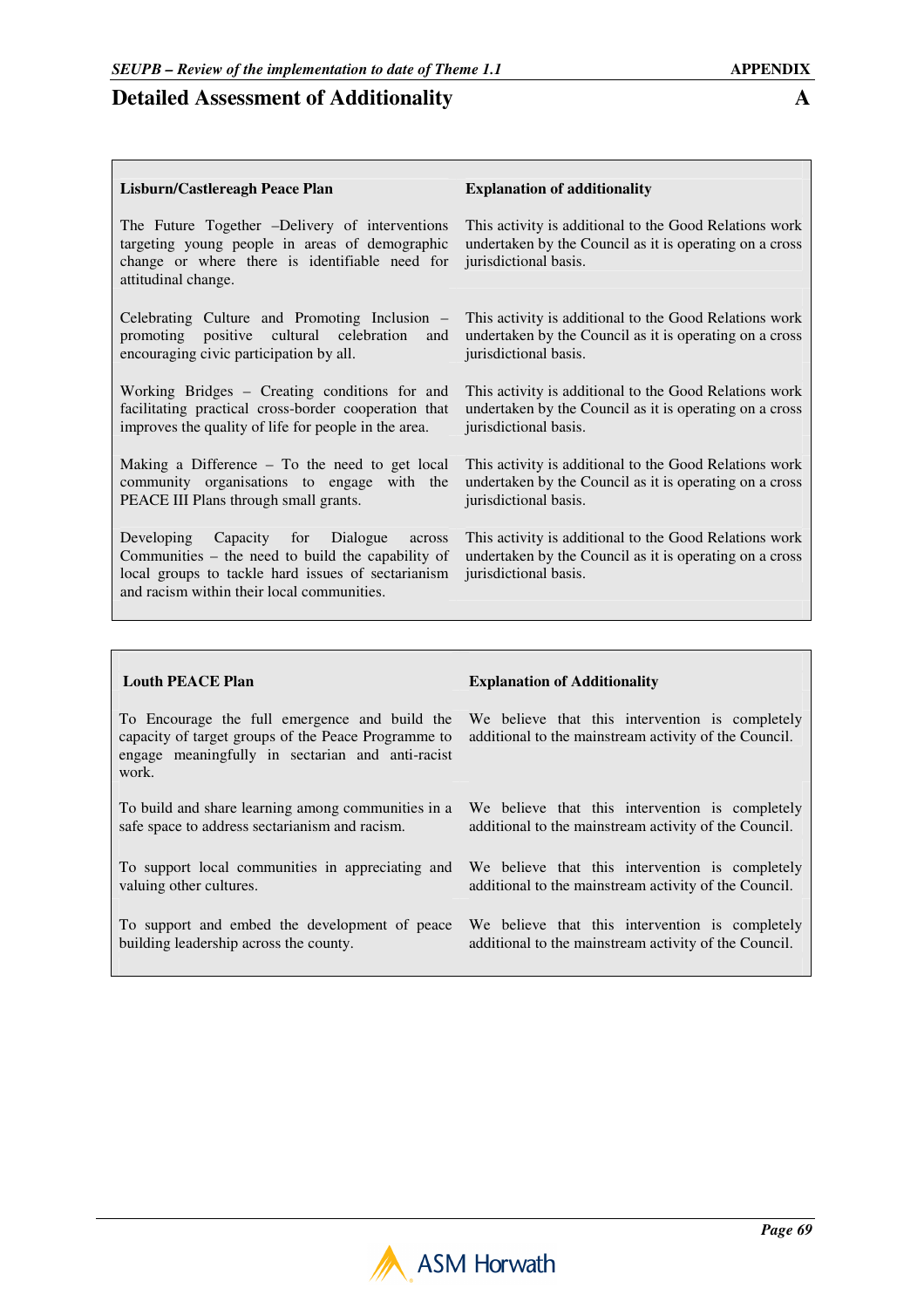| Monaghan PEACE Plan                                                                                             | <b>Explanation of Additionality</b>                   |
|-----------------------------------------------------------------------------------------------------------------|-------------------------------------------------------|
| Strategic Priority $1$ – Communities Championing                                                                | We believe that this intervention is completely       |
| Good Relations.                                                                                                 | additional to the mainstream activity of the Council. |
| Strategic Priority $2 -$ Investing in Our Future $-$ Young                                                      | We believe that this intervention is completely       |
| People.                                                                                                         | additional to the mainstream activity of the Council. |
| Strategic Priority 3 – Primary Resources for We believe that this intervention is completely<br>Reconciliation. | additional to the mainstream activity of the Council. |
| Strategic Priority $4$ – Building Civic Partnerships for                                                        | We believe that this intervention is completely       |
| Reconciliation.                                                                                                 | additional to the mainstream activity of the Council. |
| Strategic Priority $5 - To$ oversee the Administration of                                                       | We believe that this intervention is completely       |
| the County Monaghan Peace and Reconciliation Plan.                                                              | additional to the mainstream activity of the Council. |
|                                                                                                                 |                                                       |

| <b>North Down PEACE Plan</b>                                                                                                               | <b>Explanation of Additionality</b>                                                                                                        |
|--------------------------------------------------------------------------------------------------------------------------------------------|--------------------------------------------------------------------------------------------------------------------------------------------|
| Developing Core & Community Capacity Building.                                                                                             | This activity is additional to the Good Relations work<br>undertaken by the Council as it is operating on a cross<br>jurisdictional basis. |
| Enabling Community Engagement and Cross Border<br>Linkages.                                                                                | This activity is additional to the Good Relations work<br>undertaken by the Council as it is operating on a cross<br>jurisdictional basis. |
| Supporting Representative Decision Making Forums<br>& Supporting Mixed Communities.                                                        | This activity is additional to the Good Relations work<br>undertaken by the Council as it is operating on a cross<br>jurisdictional basis. |
| Supporting Conflict Resolution within and Between<br>Communities<br>and<br>addressing<br>Physical<br>the<br>Manifestation of the Conflict. | This activity is additional to the Good Relations work<br>undertaken by the Council as it is operating on a cross<br>jurisdictional basis. |
| Tackling Racism.                                                                                                                           | This activity is additional to the Good Relations work<br>undertaken by the Council as it is operating on a cross<br>jurisdictional basis. |

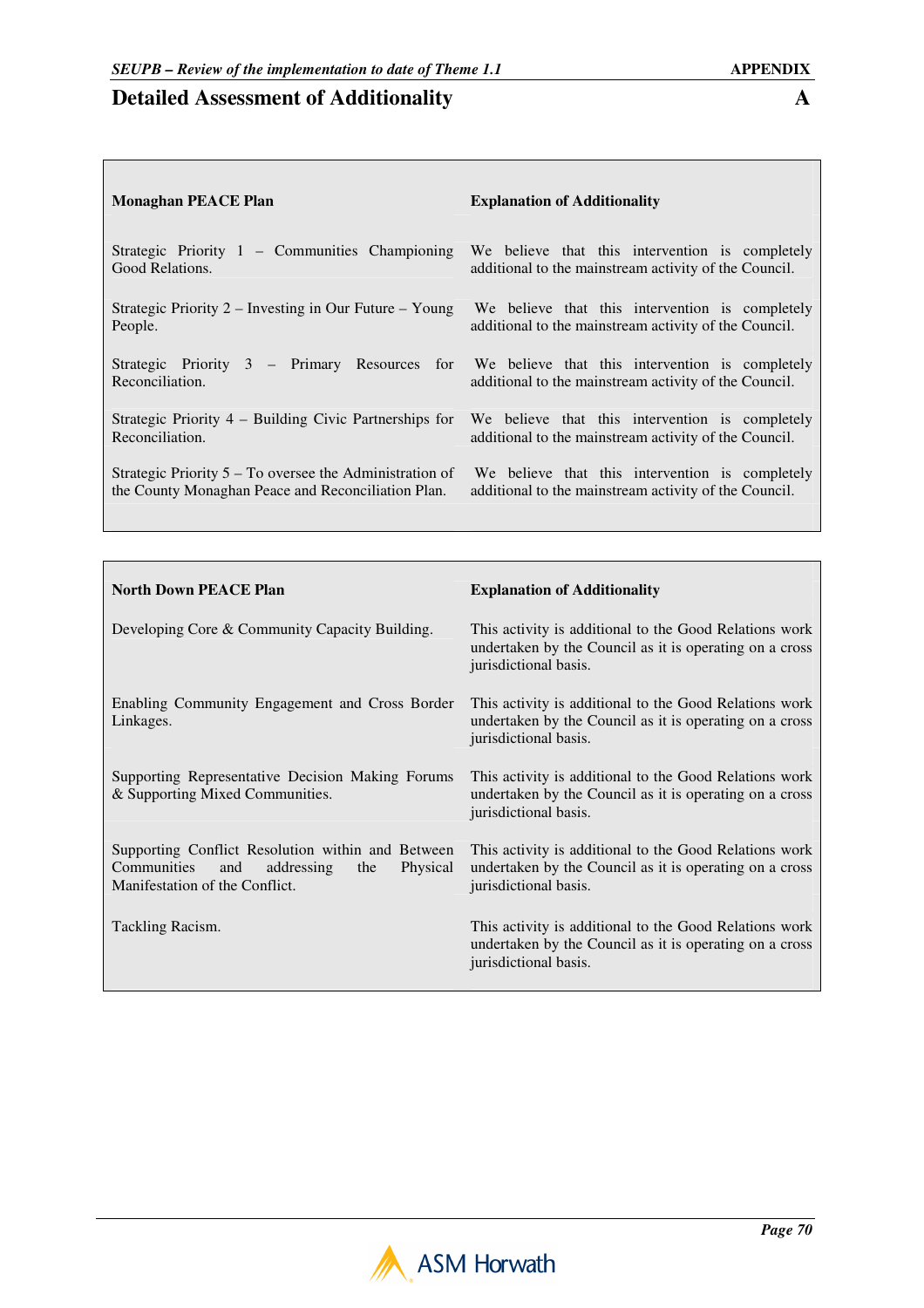$\Box$ 

┑

| <b>North East PEACE Plan</b>                                                              | <b>Explanation of Additionality</b>                                                                                                        |
|-------------------------------------------------------------------------------------------|--------------------------------------------------------------------------------------------------------------------------------------------|
| Animation Programme.                                                                      | This activity is additional to the Good Relations<br>work undertaken by the Council as it is operating on<br>a cross jurisdictional basis. |
| Programme 1 (Leadership, Citizenship & Good<br>Relations).                                | This activity is additional to the Good Relations<br>work undertaken by the Council as it is operating on<br>a cross jurisdictional basis. |
| Programme 2 (Inter-church, Interfaith Confidence<br>Building).                            | This activity is additional to the Good Relations<br>work undertaken by the Council as it is operating on<br>a cross jurisdictional basis. |
| Programme 3 (Youth & Schools Programme).                                                  | This activity is additional to the Good Relations<br>work undertaken by the Council as it is operating on<br>a cross jurisdictional basis. |
| Programme 4 (Community & Ethnic Minority<br>Capacity Building & Sharing).                 | This activity is additional to the Good Relations<br>work undertaken by the Council as it is operating on<br>a cross jurisdictional basis. |
| Programme 5 (Community Dialogue & Exchange<br>Programme).                                 | This activity is additional to the Good Relations<br>work undertaken by the Council as it is operating on<br>a cross jurisdictional basis. |
| Programme 6 (Community Engagement & Visible<br>Manifestations of the Conflict Programme). | This activity is additional to the Good Relations<br>work undertaken by the Council as it is operating on<br>a cross jurisdictional basis. |
| Programme 7 (Cultural Diversity, awareness, respect<br>and enriching programme).          | This activity is additional to the Good Relations<br>work undertaken by the Council as it is operating on<br>a cross jurisdictional basis. |
| (Ethnic<br>Programme<br>8<br>minority<br>employment<br>programme).                        | This activity is additional to the Good Relations<br>work undertaken by the Council as it is operating on<br>a cross jurisdictional basis. |
| Programme 9 (Sports & Leisure, Arts and Culture).                                         | This activity is additional to the Good Relations<br>work undertaken by the Council as it is operating on<br>a cross jurisdictional basis. |
| Programme 10 (Victims Development Programme).                                             | This activity is additional to the Good Relations<br>work undertaken by the Council as it is operating on<br>a cross jurisdictional basis. |

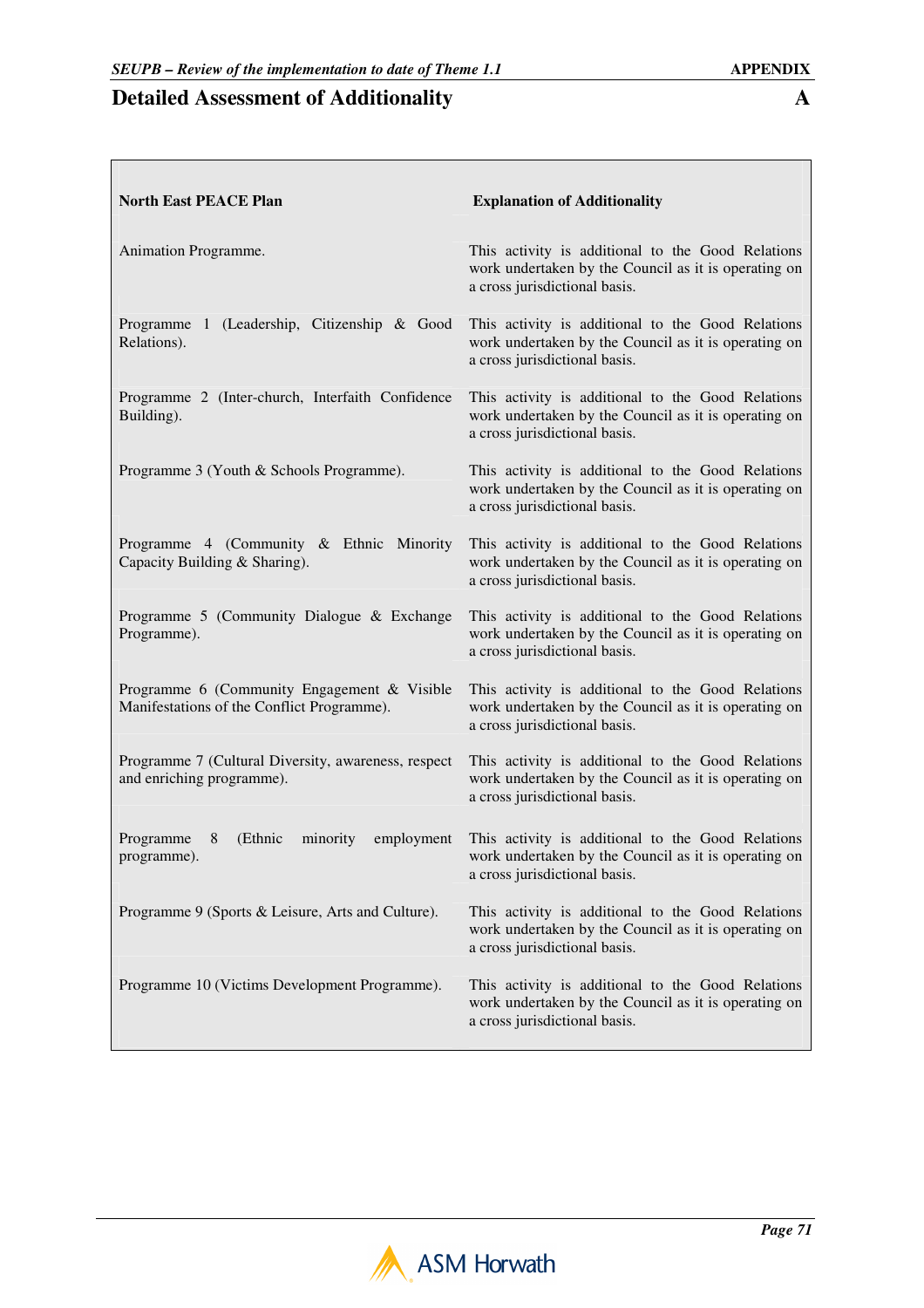$\Box$ 

┑

 $\overline{\phantom{a}}$ 

| <b>North West PEACE Plan</b>                                                                                         | <b>Explanation of Additionality</b>                                                                                                        |
|----------------------------------------------------------------------------------------------------------------------|--------------------------------------------------------------------------------------------------------------------------------------------|
| Moving towards acceptance of cultural identity and<br>inclusive celebration.                                         | This activity is additional to the Good Relations<br>work undertaken by the Council as it is operating on<br>a cross jurisdictional basis. |
| Influencing young peoples attitude at an early stage<br>through appropriate media.                                   | This activity is additional to the Good Relations<br>work undertaken by the Council as it is operating on<br>a cross jurisdictional basis. |
| Promoting shared use of our local facilities.                                                                        | This activity is additional to the Good Relations<br>work undertaken by the Council as it is operating on<br>a cross jurisdictional basis. |
| Assisting protestant participation, especially in<br>disadvantaged urban and rural areas.                            | This activity is additional to the Good Relations<br>work undertaken by the Council as it is operating on<br>a cross jurisdictional basis. |
| Promoting the inclusion of ethnic minorities and<br>other marginalised people and acceptance of<br>multiculturalism. | This activity is additional to the Good Relations<br>work undertaken by the Council as it is operating on<br>a cross jurisdictional basis. |
| Addressing the needs of those who have been<br>adversely affected by conflict.                                       | This activity is additional to the Good Relations<br>work undertaken by the Council as it is operating on<br>a cross jurisdictional basis. |

| <b>Sligo PEACE Plan</b>                              | <b>Explanation of Additionality</b>                                                                      |
|------------------------------------------------------|----------------------------------------------------------------------------------------------------------|
| Challenging sectarianism and promoting and further   | We believe that this intervention is completely                                                          |
| developing Cross Border peace building.              | additional to the mainstream activity of the Council.                                                    |
| Countering racism and promoting positive attitudes   | We believe that this intervention is completely                                                          |
| to cultural diversity.                               | additional to the mainstream activity of the Council.                                                    |
| Promoting conflict resolution and mediation.         | We believe that this intervention is completely<br>additional to the mainstream activity of the Council. |
| Supporting active participation by target groups in  | We believe that this intervention is completely                                                          |
| civic life.                                          | additional to the mainstream activity of the Council.                                                    |
| Developing the capacity and leadership skills of the | We believe that this intervention is completely                                                          |
| Peace and Reconciliation Partnership Committee.      | additional to the mainstream activity of the Council.                                                    |

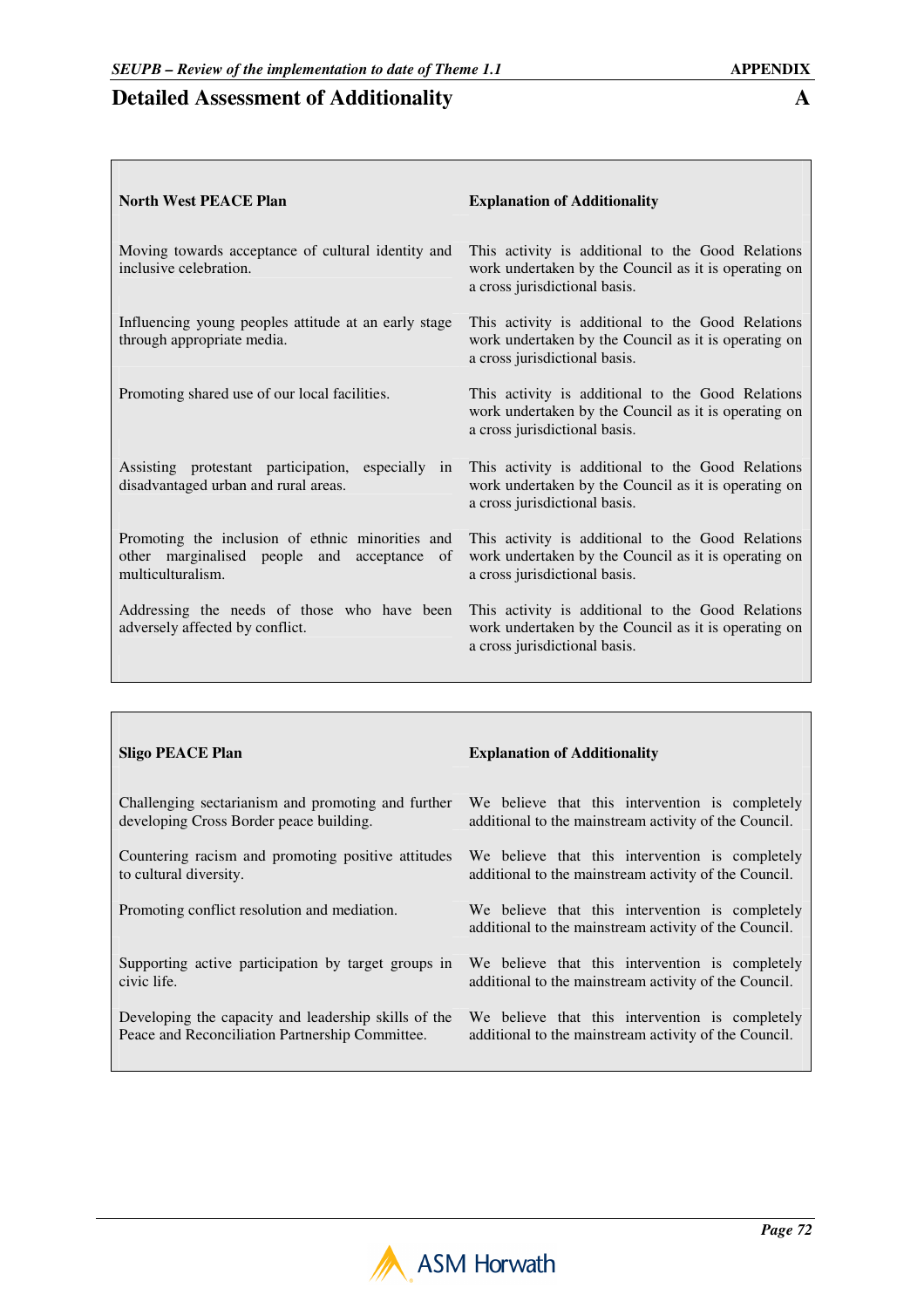| <b>Southern Cluster</b>                                                            | <b>Explanation of Additionality</b>                                                                                                        |
|------------------------------------------------------------------------------------|--------------------------------------------------------------------------------------------------------------------------------------------|
| Good Relations Forums.                                                             | This activity is additional to the Good Relations work<br>undertaken by the Council as it is operating on a cross<br>jurisdictional basis. |
| Small Grants.                                                                      | This activity is additional to the Good Relations work<br>undertaken by the Council as it is operating on a cross<br>jurisdictional basis. |
| Investing in our Future.                                                           | This activity is additional to the Good Relations work<br>undertaken by the Council as it is operating on a cross<br>jurisdictional basis. |
| Challenge of Change (enhancing acceptance of new<br>communities through training). | This activity is additional to the Good Relations work<br>undertaken by the Council as it is operating on a cross<br>jurisdictional basis. |
| Community Engagement.                                                              | This activity is additional to the Good Relations work<br>undertaken by the Council as it is operating on a cross<br>jurisdictional basis. |
| Celebrating Communities.                                                           | This activity is additional to the Good Relations work<br>undertaken by the Council as it is operating on a cross<br>jurisdictional basis. |
| Alternative Focus (enhancing community cohesion<br>through training).              | This activity is additional to the Good Relations work<br>undertaken by the Council as it is operating on a cross<br>jurisdictional basis. |

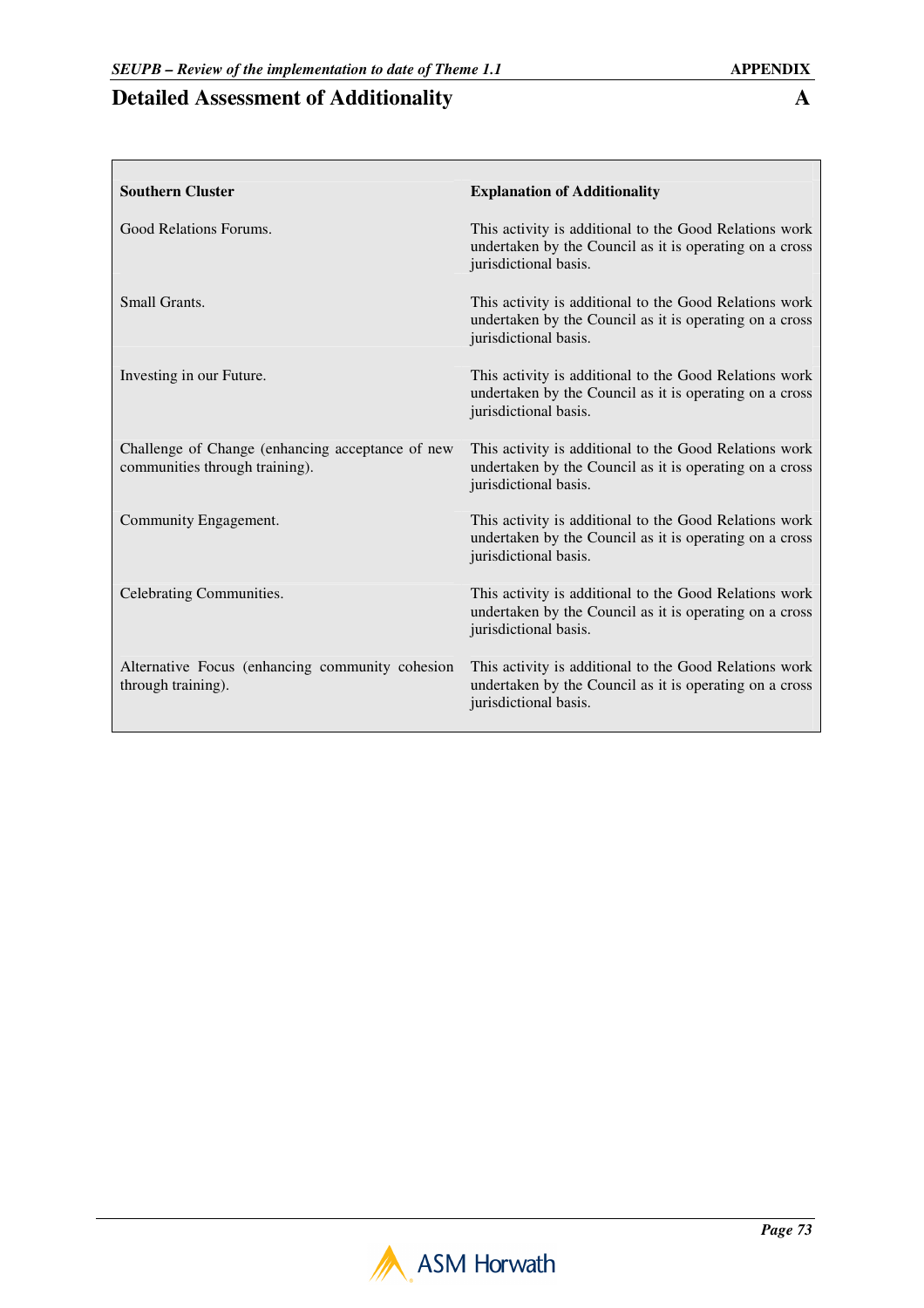$\Gamma$ 

| <b>South West Peace Plan</b>                               | <b>Explanation of Additionality</b>                                                                                                        |
|------------------------------------------------------------|--------------------------------------------------------------------------------------------------------------------------------------------|
| Programme A: Challenge Sectarianism & Racism.              | This activity is additional to the Good Relations work<br>undertaken by the Council as it is operating on a cross<br>jurisdictional basis. |
| Programme B: Priority Estates and Villages.                | This activity is additional to the Good Relations work<br>undertaken by the Council as it is operating on a cross<br>jurisdictional basis. |
| Programme C: Ethnic Minorities.                            | This activity is additional to the Good Relations work<br>undertaken by the Council as it is operating on a cross<br>jurisdictional basis. |
| Programme D: Cross Border Relationships.                   | This activity is additional to the Good Relations work<br>undertaken by the Council as it is operating on a cross<br>jurisdictional basis. |
| Programme E: Support for Victims.                          | This activity is additional to the Good Relations work<br>undertaken by the Council as it is operating on a cross<br>jurisdictional basis. |
| Programme F: Partnership Structures & Civic<br>Leadership. | This activity is additional to the Good Relations work<br>undertaken by the Council as it is operating on a cross<br>jurisdictional basis. |

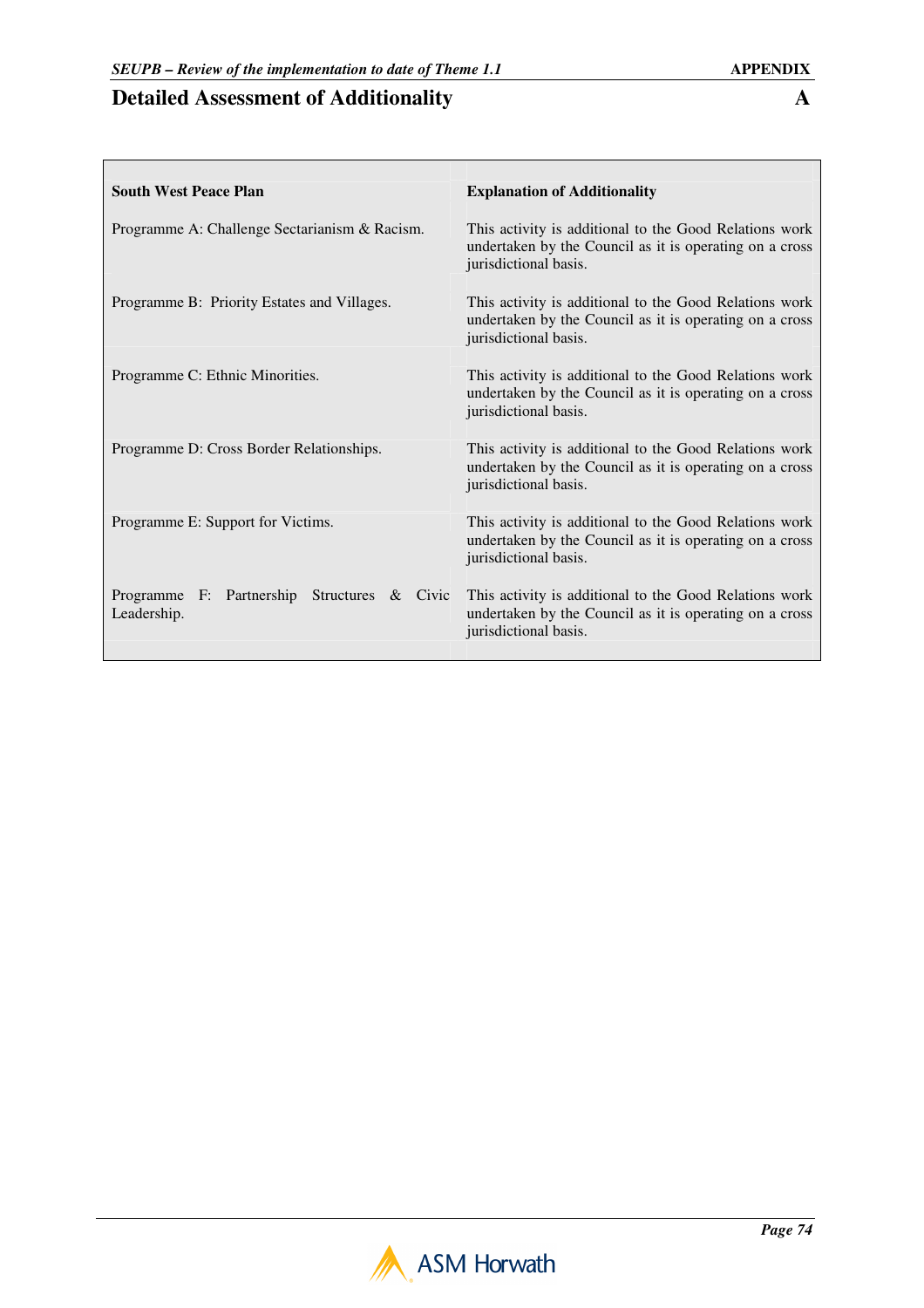## **Detailed Assessment of Targets B**

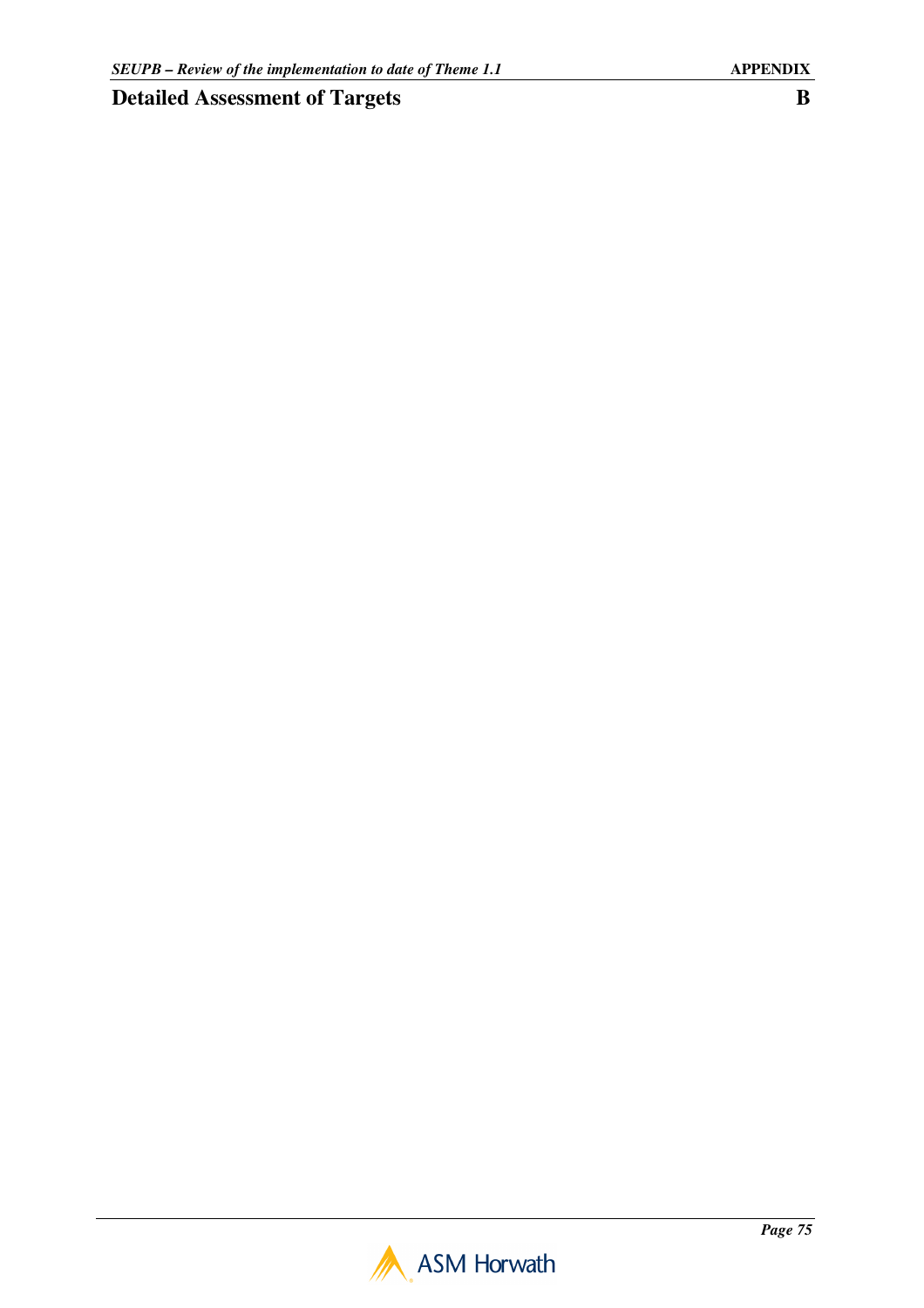| <b>Belfast</b>                            | <b>Description of Implementation process</b>                                                                                                                                                                                                                                                                                            |
|-------------------------------------------|-----------------------------------------------------------------------------------------------------------------------------------------------------------------------------------------------------------------------------------------------------------------------------------------------------------------------------------------|
| <b>Activity</b>                           |                                                                                                                                                                                                                                                                                                                                         |
| Peace Building Needs                      | This provides a robust assessment of need augmenting what was already stated in                                                                                                                                                                                                                                                         |
| <b>Analysis</b>                           | the original Action Plan.                                                                                                                                                                                                                                                                                                               |
| <b>Peace Building</b>                     | There was an assessment of each indicative activity against either the individual                                                                                                                                                                                                                                                       |
| <b>Relevance Assessment</b>               | change theory or the healthy relationships and connections theory.                                                                                                                                                                                                                                                                      |
| <b>Conflict Risk</b><br><b>Assessment</b> | The approach has been integrated into the Cluster's Risk Assessment Matrix and<br>consequently has a reporting mechanism in place (risk matrix identifies Officer<br>responsible for the risk, the frequency it is monitored and mitigating activities). A<br>Conflict Risk Assessment is included in every monitoring report to SEUPB. |
| <b>Peace and Conflict</b>                 | The Peace Plan is broken down by Priority and with an associated method and                                                                                                                                                                                                                                                             |
| <b>Effects Assessment</b>                 | frequency of assessment identified for each element of the Plan.                                                                                                                                                                                                                                                                        |

| <b>CAN</b>                                             | <b>Description of Implementation process</b>                                                                                                                                                                                |
|--------------------------------------------------------|-----------------------------------------------------------------------------------------------------------------------------------------------------------------------------------------------------------------------------|
| <b>Activity</b>                                        |                                                                                                                                                                                                                             |
| Peace Building Needs<br><b>Analysis</b>                | This provides a robust assessment of need augmenting what was already stated in<br>the original Action Plan.                                                                                                                |
| <b>Peace Building</b><br><b>Relevance Assessment</b>   | Very strong, provides a clear rationale for each intervention and applies each<br>indicative activity to either the individual change theory or the healthy<br>relationships and connections theory.                        |
| <b>Conflict Risk</b><br><b>Assessment</b>              | There is a detailed consideration of identified risks. However, there is limited<br>comment on mitigating factors. There was no mechanism for reporting nor an<br>identified Senior Responsible Officer to ensure delivery. |
| <b>Peace and Conflict</b><br><b>Effects Assessment</b> | The Peace Plan is broken down by Priority and with an associated method and<br>frequency of assessment identified for each element of the Plan.                                                                             |

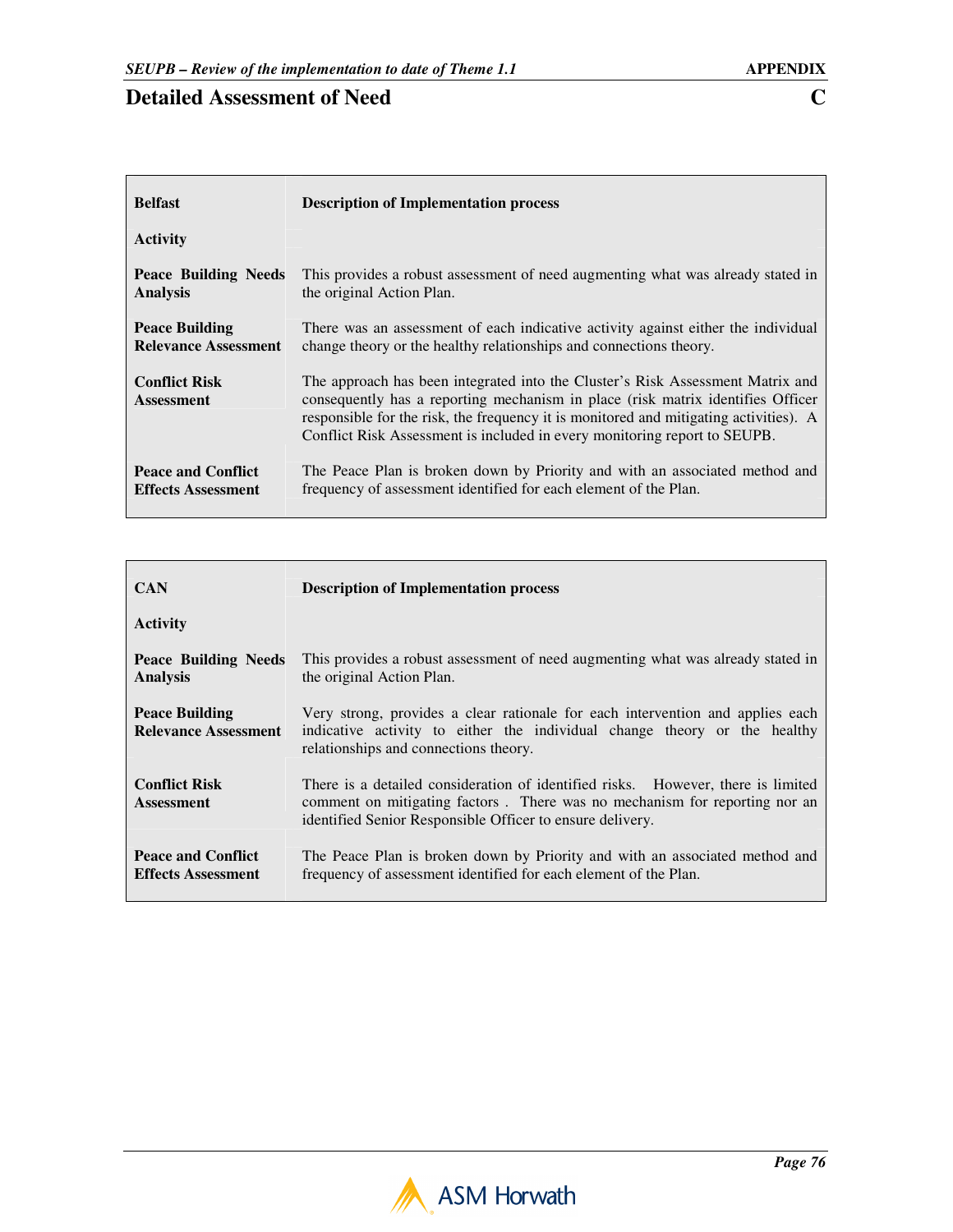| Cavan                                                  | <b>Description of Implementation process</b>                                                                                                                                                                                                                                                                                                                                                                                                                                                                                                                                                                                                                                                               |
|--------------------------------------------------------|------------------------------------------------------------------------------------------------------------------------------------------------------------------------------------------------------------------------------------------------------------------------------------------------------------------------------------------------------------------------------------------------------------------------------------------------------------------------------------------------------------------------------------------------------------------------------------------------------------------------------------------------------------------------------------------------------------|
| <b>Activity</b>                                        |                                                                                                                                                                                                                                                                                                                                                                                                                                                                                                                                                                                                                                                                                                            |
| <b>Peace Building Needs</b><br><b>Analysis</b>         | This section reiterates the original Action Plan and does not include the findings<br>of any subsequent research.                                                                                                                                                                                                                                                                                                                                                                                                                                                                                                                                                                                          |
| <b>Peace Building</b><br><b>Relevance Assessment</b>   | The relevance assessment did identify the strategic ambitions for the Plan and did<br>identify how aims, objectives and indicative activities all complemented one<br>another. However, the relevance assessment did not comment on the individual<br>change theory and the healthy relationships and connections theory.                                                                                                                                                                                                                                                                                                                                                                                  |
| <b>Conflict Risk</b><br><b>Assessment</b>              | A risk assessment was in place. However, there was no mechanism for reporting<br>nor an identified Senior Responsible Officer to ensure delivery.                                                                                                                                                                                                                                                                                                                                                                                                                                                                                                                                                          |
| <b>Peace and Conflict</b><br><b>Effects Assessment</b> | Cavan has carried this out and identified actions and outputs but there is no clear<br>method of attribution. The Cluster has identified the following methods to<br>evaluate progress, including participative planning at a design stage of the<br>questionnaire to ensure relevance of questions selected and clarity of meaning, a<br>baseline questionnaire, the questions posed will be repeated at the end of each<br>project to assess attitudinal change, also a sample of small grant projects will be<br>targeted. Both the quantitative and qualitative data will be analysed in three<br>evaluation reports. These will be reported at the beginning, middle and the end of<br>the programme. |

| <b>Donegal</b>                                       | <b>Description of Implementation process</b>                                                                                                                                                                                |
|------------------------------------------------------|-----------------------------------------------------------------------------------------------------------------------------------------------------------------------------------------------------------------------------|
| <b>Activity</b>                                      |                                                                                                                                                                                                                             |
| Peace Building Needs<br><b>Analysis</b>              | This provides a robust assessment of need, augmenting what is in the Action Plan.                                                                                                                                           |
| <b>Peace Building</b><br><b>Relevance Assessment</b> | Very strong, provides a clear rationale for each intervention and applies each<br>indicative activity to either the individual change theory or the healthy<br>relationships and connections theory.                        |
| <b>Conflict Risk</b><br><b>Assessment</b>            | There is a detailed consideration of identified risks. However, there is limited<br>comment on mitigating factors. There was no mechanism for reporting nor an<br>identified Senior Responsible Officer to ensure delivery. |
| Peace and Conflict<br><b>Effects Assessment</b>      | The Peace Plan is broken down by Priority and with an associated method and<br>frequency of assessment identified for each element of the Plan.                                                                             |

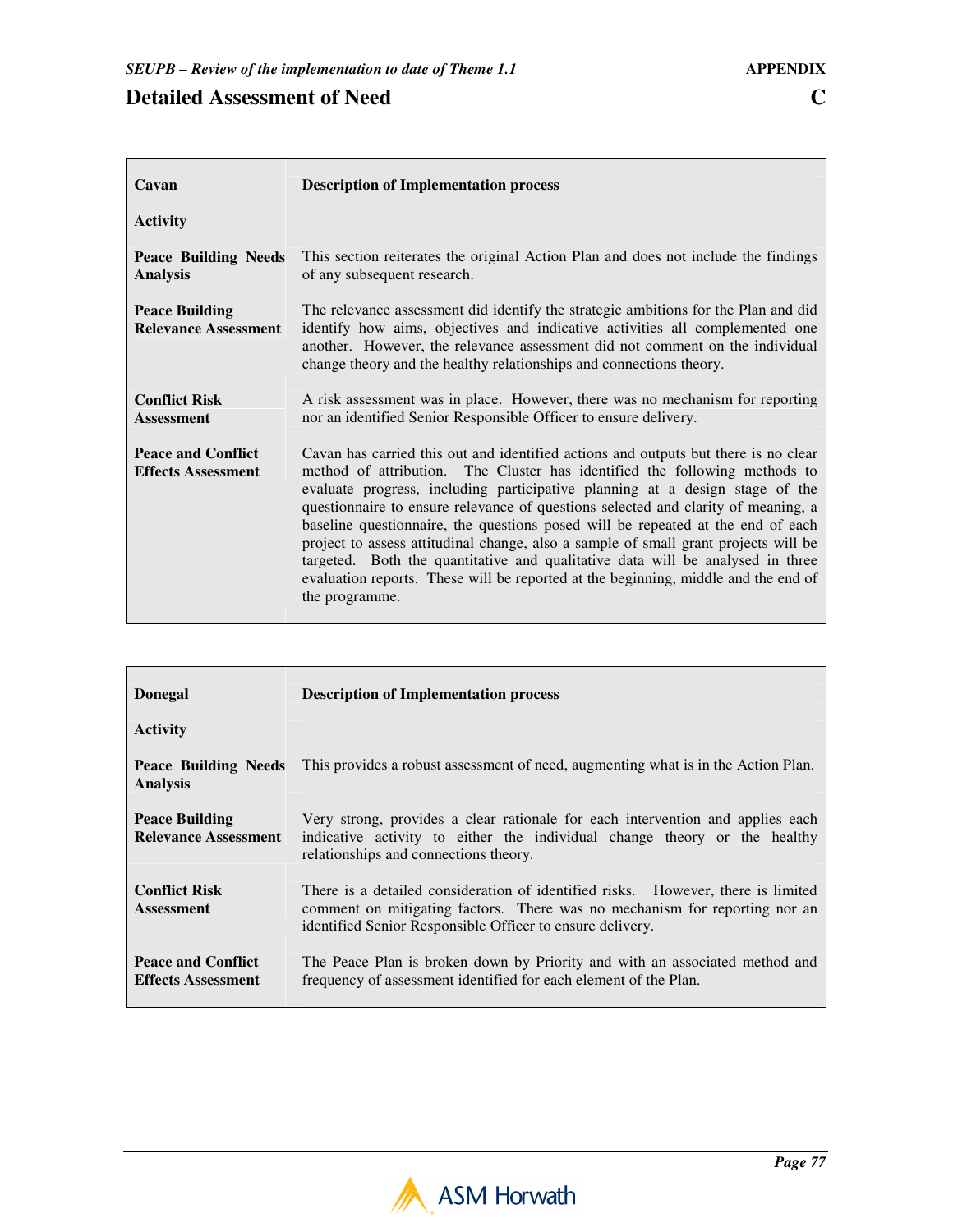| Leitrim                                                | <b>Description of Implementation process</b>                                                                                                                                                                                                            |
|--------------------------------------------------------|---------------------------------------------------------------------------------------------------------------------------------------------------------------------------------------------------------------------------------------------------------|
| <b>Activity</b>                                        |                                                                                                                                                                                                                                                         |
| Peace Building Needs<br><b>Analysis</b>                | This is merely a reiteration of the assessment of need outlined in the original<br>Action Plan.                                                                                                                                                         |
| <b>Peace Building</b><br><b>Relevance Assessment</b>   | There is some commentary assessing the link between the strategic priority and<br>the programmes, however it does not comment on individual change theory or the<br>healthy relationships and connections theory.                                       |
| <b>Conflict Risk</b><br><b>Assessment</b>              | A risk assessment was carried out however it was not very detailed and did not<br>have an associated mitigating action for each risk. There was also no analysis of<br>the potential likelihood of the risk occurring or of who should manage the risk. |
| <b>Peace and Conflict</b><br><b>Effects Assessment</b> | There was no comment on the proposed evaluation method.                                                                                                                                                                                                 |

| Louth                                                  | <b>Description of Implementation process</b>                                                                                                                                                                                                                                                                                                                                                                                                                                                                                                                                                                                                                                                                                                                                                                                                                                   |
|--------------------------------------------------------|--------------------------------------------------------------------------------------------------------------------------------------------------------------------------------------------------------------------------------------------------------------------------------------------------------------------------------------------------------------------------------------------------------------------------------------------------------------------------------------------------------------------------------------------------------------------------------------------------------------------------------------------------------------------------------------------------------------------------------------------------------------------------------------------------------------------------------------------------------------------------------|
| <b>Activity</b>                                        |                                                                                                                                                                                                                                                                                                                                                                                                                                                                                                                                                                                                                                                                                                                                                                                                                                                                                |
| <b>Peace Building Needs</b><br><b>Analysis</b>         | This section reiterates the information contained in the original Action Plan.                                                                                                                                                                                                                                                                                                                                                                                                                                                                                                                                                                                                                                                                                                                                                                                                 |
| <b>Peace Building</b><br><b>Relevance Assessment</b>   | The relevance assessment did identify the strategic ambitions for the Plan and how<br>aims, objectives and indicative activities all complemented one another.<br>However, the relevance assessment did not make comment on individual change<br>theory and the healthy relations and connections theory.                                                                                                                                                                                                                                                                                                                                                                                                                                                                                                                                                                      |
| <b>Conflict Risk</b><br><b>Assessment</b>              | A risk assessment was in place however, there was no mechanism for reporting<br>nor an identified Senior Responsible Officer to ensure delivery.                                                                                                                                                                                                                                                                                                                                                                                                                                                                                                                                                                                                                                                                                                                               |
| <b>Peace and Conflict</b><br><b>Effects Assessment</b> | This includes the following mechanisms: development of a baseline for all peace<br>and reconciliation activity in County Louth, a mid term evaluation to gauge<br>progress and help inform future direction and a final evaluation at the end of the<br>programme to assess impact and establish a new baseline for the second phase of<br>the programme. As part of this framework, various elements will be gathered<br>through ongoing monitoring, the number and quality of applications received, the<br>number of people participating in programmes, research reports and longitudinal<br>studies commissioned by the Partnership, recording of attitudinal change and<br>facilitated discussion among focus groups, the number of cross border<br>partnerships established and log-ons to websites and participation in discussion for<br>a and provision of analysis. |

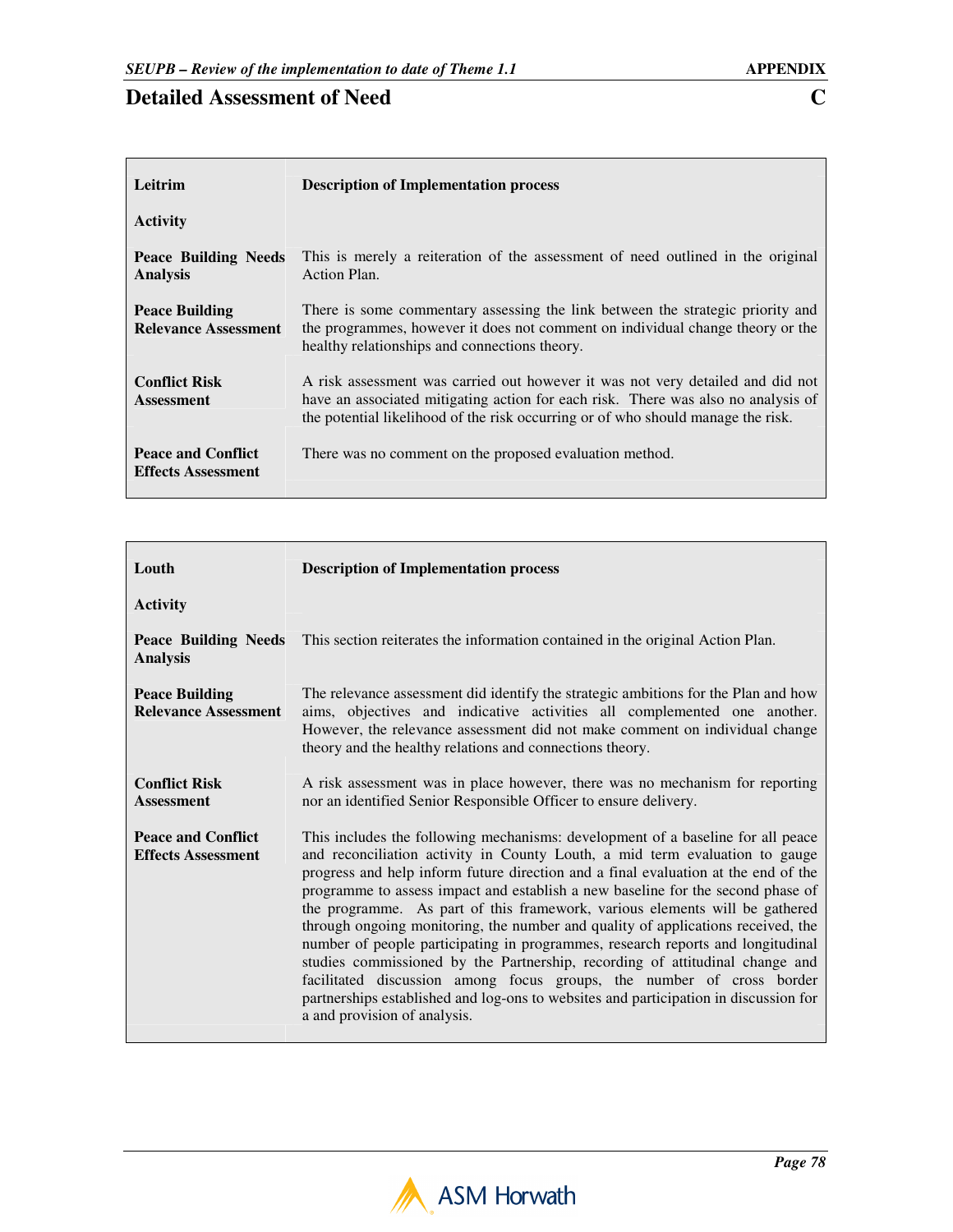| Monaghan                                               | <b>Description of Implementation process</b>                                                                                                                                                                                                                                                                                                                                                                                                                                                                                                                                                                                        |
|--------------------------------------------------------|-------------------------------------------------------------------------------------------------------------------------------------------------------------------------------------------------------------------------------------------------------------------------------------------------------------------------------------------------------------------------------------------------------------------------------------------------------------------------------------------------------------------------------------------------------------------------------------------------------------------------------------|
| <b>Activity</b>                                        |                                                                                                                                                                                                                                                                                                                                                                                                                                                                                                                                                                                                                                     |
| <b>Peace Building Needs</b><br><b>Analysis</b>         | This section reiterates the information contained in the original Action Plan.                                                                                                                                                                                                                                                                                                                                                                                                                                                                                                                                                      |
| <b>Peace Building</b><br><b>Relevance Assessment</b>   | The relevance section provides a rationale of how each Strategic Priority fits with<br>the individual change theory and the healthy relationships and connections theory.                                                                                                                                                                                                                                                                                                                                                                                                                                                           |
| <b>Conflict Risk</b><br><b>Assessment</b>              | Risk assessment does not adequately cover all the potential risks involved in the<br>delivery of the Plan. The assessment does not provide mitigating activities nor are<br>there any reporting arrangements.                                                                                                                                                                                                                                                                                                                                                                                                                       |
| <b>Peace and Conflict</b><br><b>Effects Assessment</b> | The Plan will be assessed using both quantitative and qualitative methods. The<br>quantitative impact will be measured against set targets, whilst the qualitative<br>impact will be assessed using a survey approach. A baseline survey will be issued<br>to participants at the commencement of the project to capture initial attitudes. The<br>survey will be subsequently repeated at the end of the project to assess any<br>attitudinal change amongst the participants. The qualitative and quantitative data<br>will be analysed in three evaluation reports submitted to NISRA throughout the<br>course of the Programme. |

| <b>North East</b>                                      | <b>Description of Implementation process</b>                                                                                                                                                                                                                                |
|--------------------------------------------------------|-----------------------------------------------------------------------------------------------------------------------------------------------------------------------------------------------------------------------------------------------------------------------------|
| <b>Activity</b>                                        |                                                                                                                                                                                                                                                                             |
| Peace Building Needs<br><b>Analysis</b>                | This is merely a reiteration of the assessment of need undertaken within the<br>original Action Plan.                                                                                                                                                                       |
| <b>Peace Building</b><br><b>Relevance Assessment</b>   | There was commentary as to the strategic fit of the Plan with the key objectives of<br>the PEACE III Programme, however there was no comment as to the Plan's<br>relevance with either the individual change theory or the healthy relationships and<br>connections theory. |
| <b>Conflict Risk</b><br><b>Assessment</b>              | This is a detailed risk assessment and associated mitigating factors. However,<br>there was no analysis of the likelihood of risks occurring or reporting structures.                                                                                                       |
| <b>Peace and Conflict</b><br><b>Effects Assessment</b> | The Peace Plan is broken down by Priority and method identified as to how each<br>element will be assessed. However, there was no mention in the Plan of the<br>frequency of studies and timing of evaluation reports.                                                      |

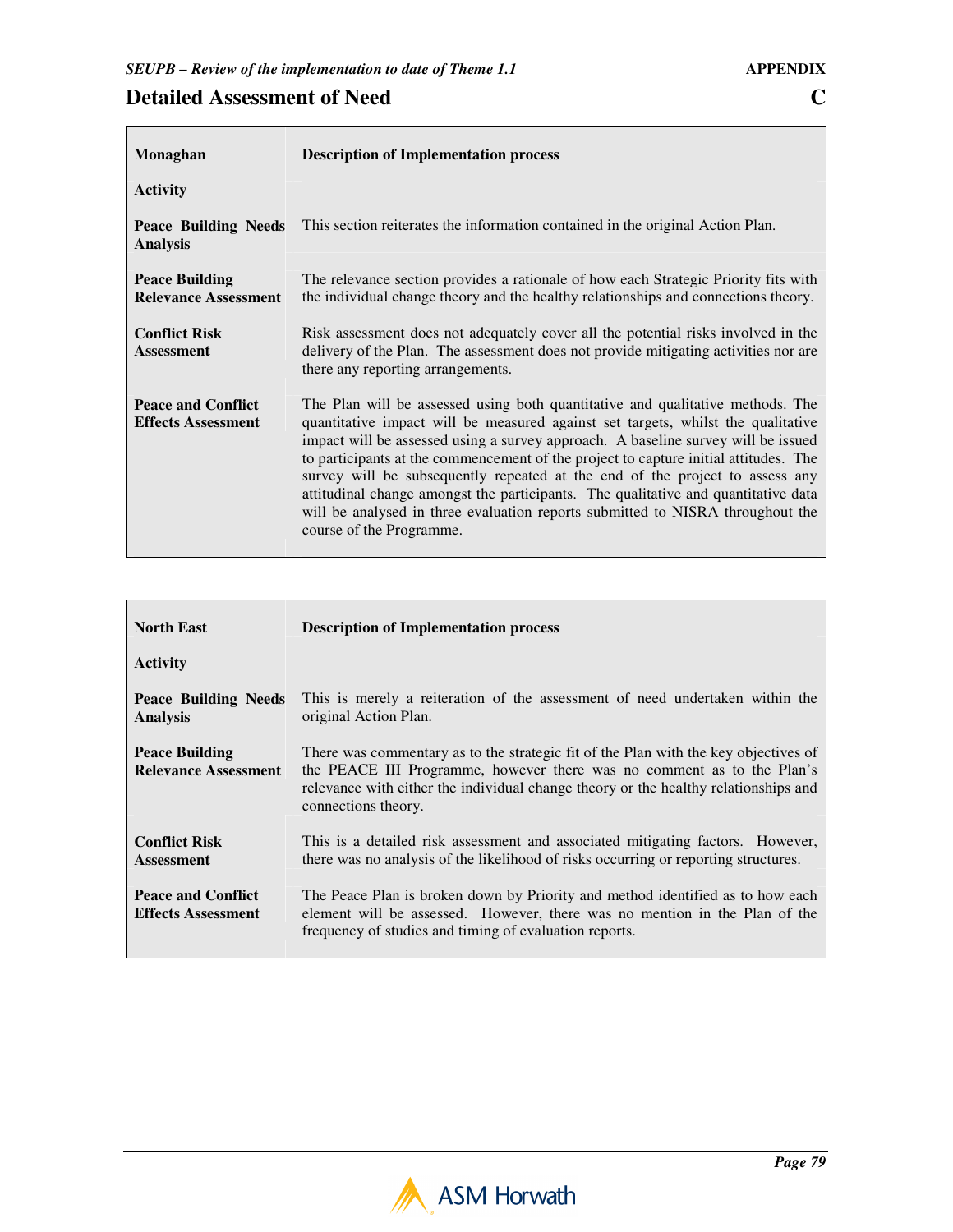| <b>North West</b>                                      | <b>Description of Implementation process</b>                                                                                                                                                                                                      |
|--------------------------------------------------------|---------------------------------------------------------------------------------------------------------------------------------------------------------------------------------------------------------------------------------------------------|
| <b>Activity</b>                                        |                                                                                                                                                                                                                                                   |
| Peace Building Needs<br><b>Analysis</b>                | There is additional evidence provided (sourced from ongoing research) regarding<br>the importance of cultural traditions, interface issues, marginalisation, the need for<br>shared spaces and capacity to deal with sectarianism and racism.     |
| <b>Peace Building</b><br><b>Relevance Assessment</b>   | There is commentary assessing the link between the strategic priority and<br>programme activity, however there was no assessment of relevance against either<br>the individual change theory or the healthy relationships and connections theory. |
| <b>Conflict Risk</b><br><b>Assessment</b>              | There is a very detailed list of risks and mitigating activities broken down on a<br>priority basis. However, there is no analysis of the potential likelihood of risks<br>occurring or of the management of the process.                         |
| <b>Peace and Conflict</b><br><b>Effects Assessment</b> | The Peace Plan is broken down by Priority and with an associated method and<br>frequency of assessment identified for each element of the Plan.                                                                                                   |

| Sligo                                                  | <b>Description of Implementation process</b>                                                                                                                                                                                                                                                                                    |
|--------------------------------------------------------|---------------------------------------------------------------------------------------------------------------------------------------------------------------------------------------------------------------------------------------------------------------------------------------------------------------------------------|
| <b>Activity</b>                                        |                                                                                                                                                                                                                                                                                                                                 |
| Peace Building Needs<br><b>Analysis</b>                | This is merely a reiteration of the assessment of need within the original Action<br>Plan.                                                                                                                                                                                                                                      |
| <b>Peace Building</b><br><b>Relevance Assessment</b>   | The relevance assessment did identify the strategic ambitions for the Plan, as well<br>assessing how the aims, objectives and indicative activities all complemented one<br>another. However, the relevance assessment did not comment on the individual<br>change theory and the healthy relationships and connections theory. |
| <b>Conflict Risk</b><br><b>Assessment</b>              | A number of risks were identified, however they did not have a mitigating action<br>for each risk, but they did provide a number of wider mitigating actions. In<br>addition, the Promoter stated that risks would be monitored both internally and by<br>the external evaluator                                                |
| <b>Peace and Conflict</b><br><b>Effects Assessment</b> | There was no description of the proposed evaluation methodology.                                                                                                                                                                                                                                                                |